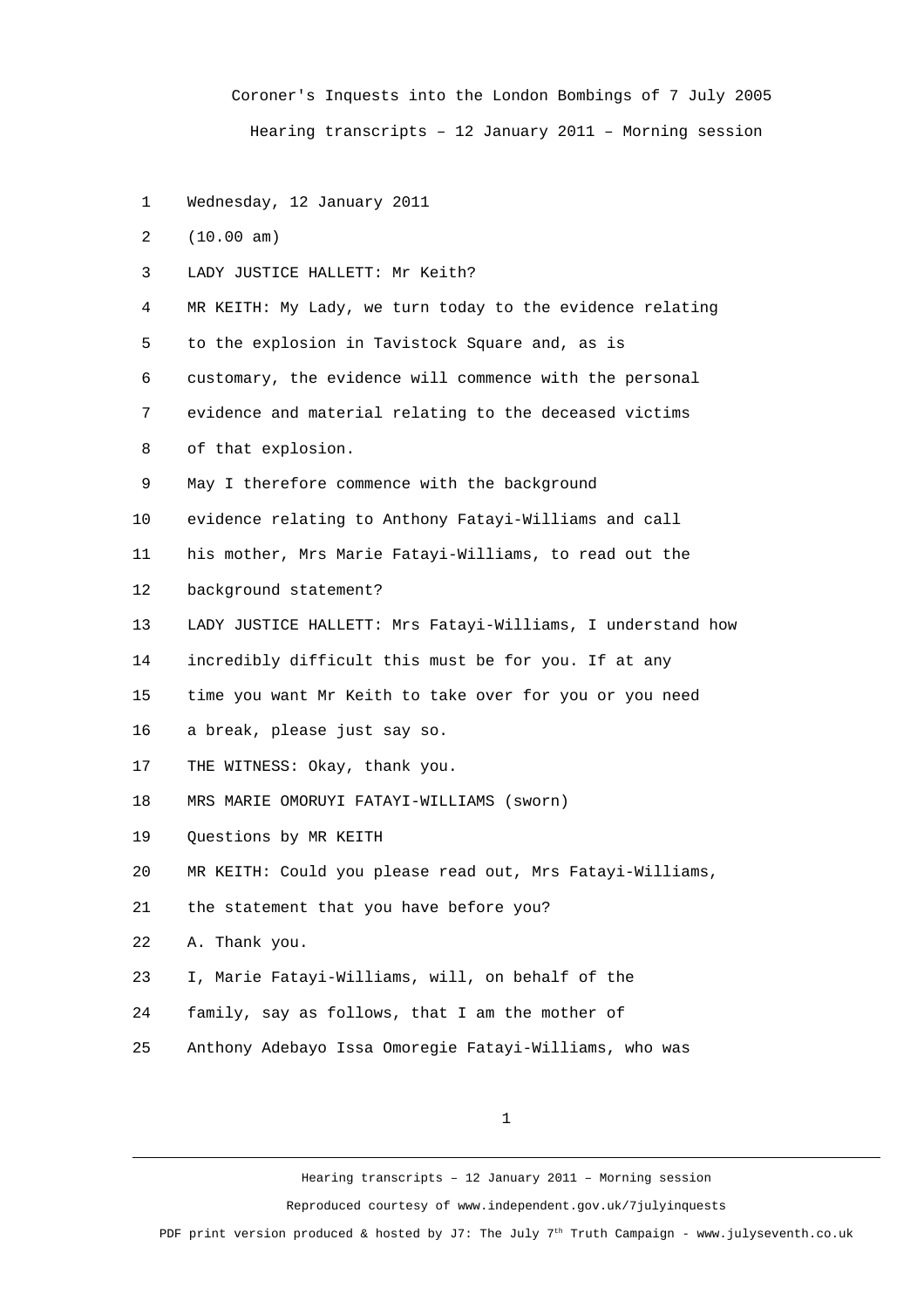1 born to my husband, Dr Alan Fatayi-Williams, and I, on 2 29 January 1979, at the London Hospital and who, 3 unfortunately, while travelling on the number 30 bus, on 4 7 July 2005, was killed when the terrorist bomb was 5 detonated in the bus at Tavistock Square. 6 That Anthony was our first child and our only son, 7 as well as the first grandson of our both families. His 8 other siblings are Aisha Marie-Rose and Lauretta Fatima. 9 Anthony returned to Nigeria with us, his parents, in the 10 early 1980s. 11 Anthony attended Corona School, Ikoyi, Lagos, and 12 International School Ibadan, both in Nigeria, until he 13 left for the British School of Paris in 1991, even 14 though he travelled often to the United Kingdom with me. 15 While in Paris, he was an outstanding student in his 16 class and he made many friends with whom he has left 17 fond memories. In addition to his fluent English, he 18 also learnt to speak the French language fluently, which 19 stood him in good stead as a world citizen. 20 He returned to the United Kingdom after his GCSE 21 exams and continued his education at the Sevenoaks 22 School in Kent and the Cambridge Centre for Sixth Form 23 Studies. Anthony graduated from the Bradford University 24 with a second class degree in politics and economics and 25 got recruited shortly afterwards by AMEC,

2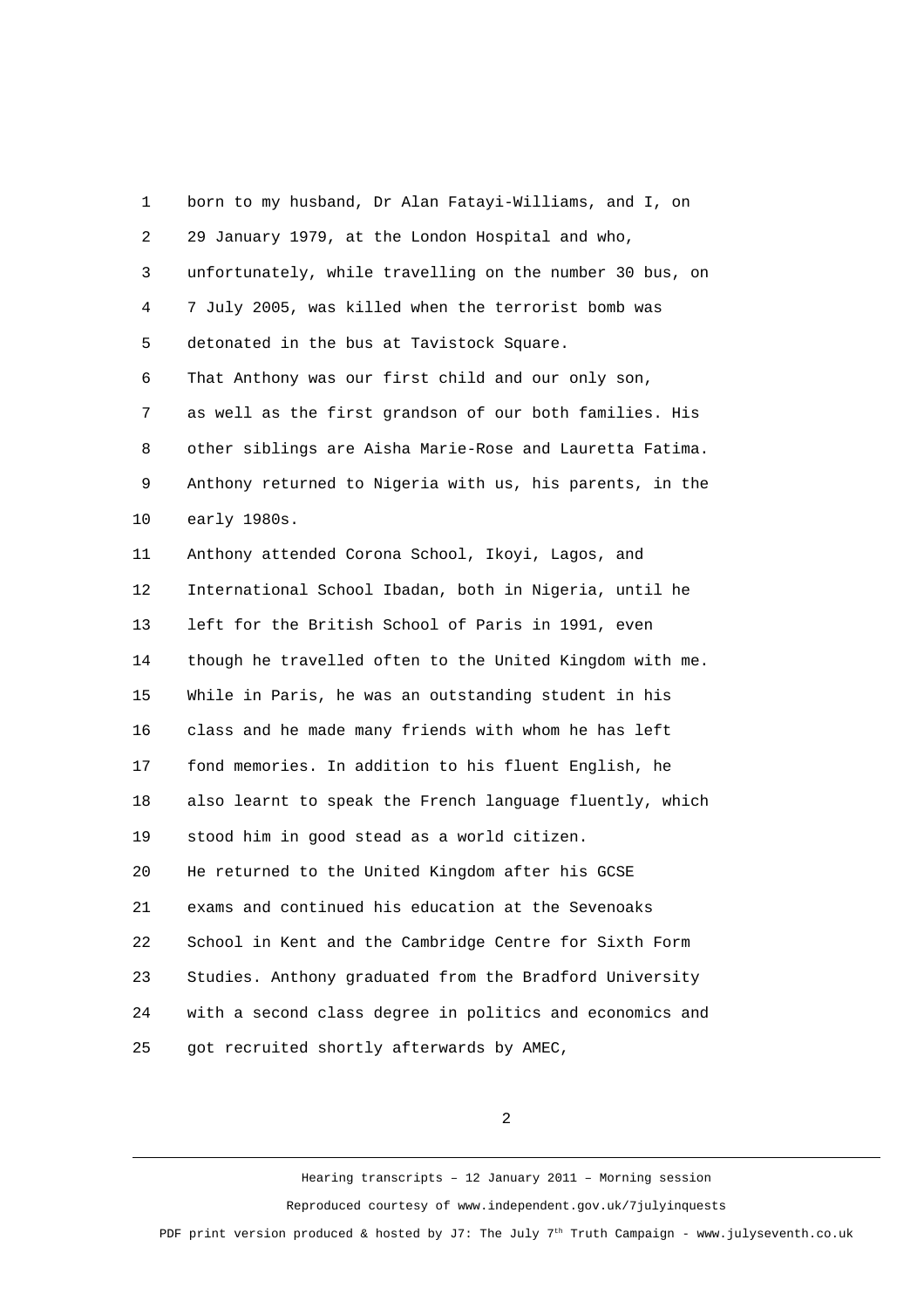| 1              | a multinational engineering firm located in the City     |
|----------------|----------------------------------------------------------|
| $\overline{2}$ | with offices in Old Street, London.                      |
| 3              | Anthony's zeal, ambitious spirit and dynamism            |
| 4              | propelled him in 2005 to register for and pursue         |
| 5              | a part-time Masters degree in oil and gas at the         |
| 6              | University of Dundee, while carrying out his function as |
| 7              | a junior executive for Africa with AMEC.                 |
| 8              | On 6 July 2005, the day before his untimely death,       |
| 9              | Anthony represented his company, AMEC, at a Nigeria Oil  |
| 10             | and Gas seminar in London, at which he made              |
| 11             | a presentation which participants all termed brilliant.  |
| 12             | Indeed, prior to this day, he had called me and          |
| 13             | consulted extensively about his input in the             |
| 14             | forthcoming, all-important seminar. After such           |
| 15             | a successful outing, and being the dedicated and         |
| 16             | responsible young executive that he was, he could not    |
| 17             | but ensure he got to the office the next day, 7 July, to |
| 18             | give his bosses a report on the seminar. In fact,        |
| 19             | Anthony was being prepared for expatriation, most likely |
| 20             | to Nigeria or another subsidiary abroad, to further      |
| 21             | develop new business.                                    |
| 22             | Anthony's normal route of commuting was by the           |
| 23             | Northern Line train from Hendon Central to Old Street.   |
| 24             | He had to make alternative travel arrangements when his  |
| 25             | travel was truncated at Euston station or thereabouts in |

3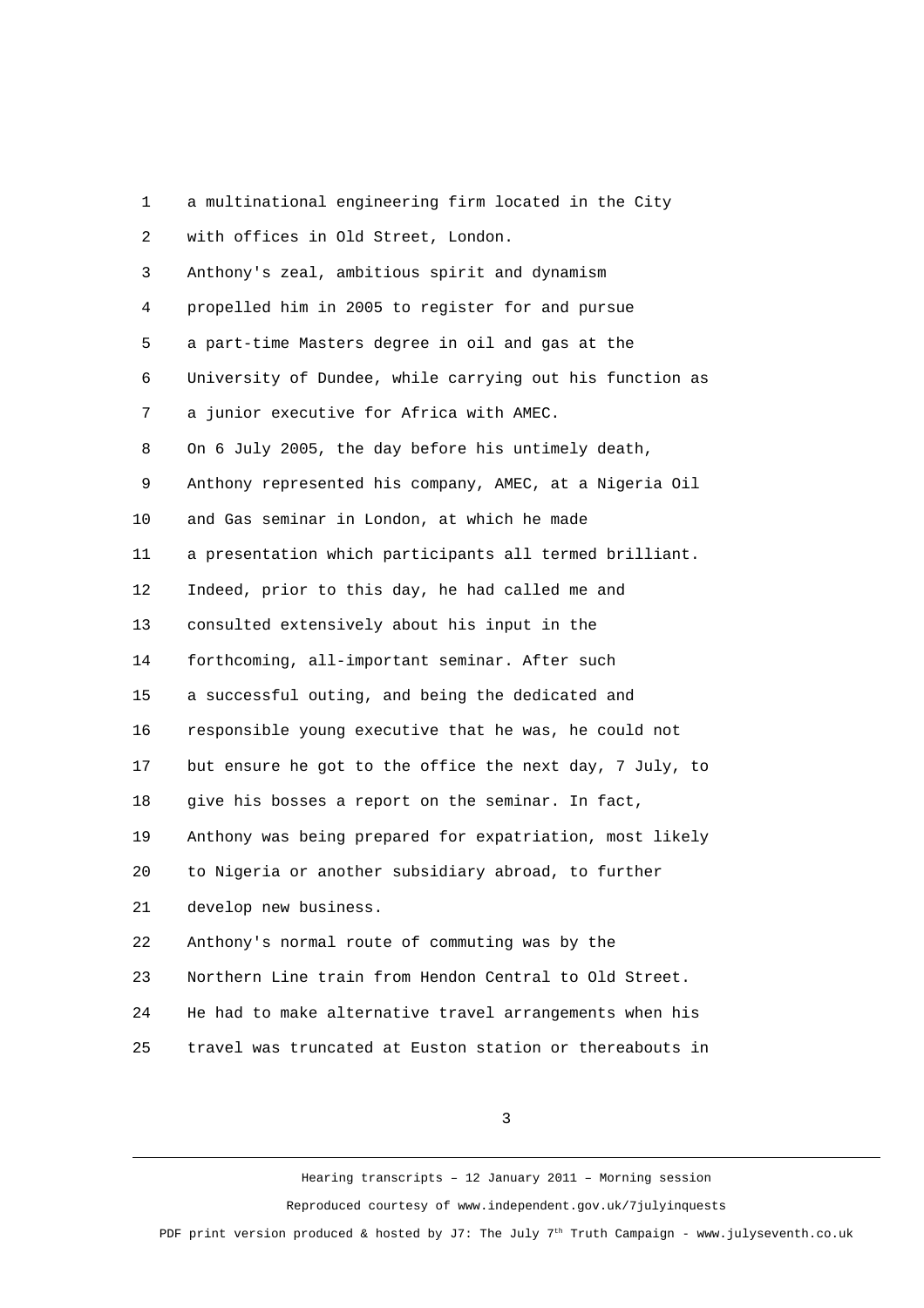1 the morning of July 7, 2005.

| $\overline{c}$ | Anthony communicated with his employers, just before     |
|----------------|----------------------------------------------------------|
| 3              | his death, that his journey was to continue by bus, as   |
| 4              | his train journey could not progress beyond where he was |
| 5              | at the time of the call. His mobile phone service        |
| 6              | providers confirmed that he made the call from the       |
| $\overline{7}$ | Euston area to his employers some time soon before the   |
| 8              | ill-fated bus number 30 was blown up.                    |
| 9              | When the search for Anthony was on, eye witnesses        |
| 10             | spoke to confirm that they remembered seeing him, a      |
| 11             | good-looking, well-turned-out young man, giving          |
| 12             | a helping hand to some people and pointing others to the |
| 13             | right direction in the midst of the confusion of         |
| 14             | commuters.                                               |
| 15             | There was nothing to suggest that Anthony was aware      |
| 16             | that the traffic commotion was due to terrorist bomb     |
| 17             | attacks or blasts on the London Transport network. Had   |
| 18             | he been aware of this information, Anthony, being a fit  |
| 19             | man who played rugby, attended the gym daily and         |
| 20             | maintained a healthy life-style, would not have boarded  |
| 21             | that bus, or any bus for that matter, but would have     |
| 22             | continued his journey on foot to his office, which was   |
| 23             | less than a mile away, or, rather, to a place of safety. |
| 24             | I tried to reach Anthony on the phone from Nigeria       |
| 25             | as soon as I heard the news of the Underground           |

4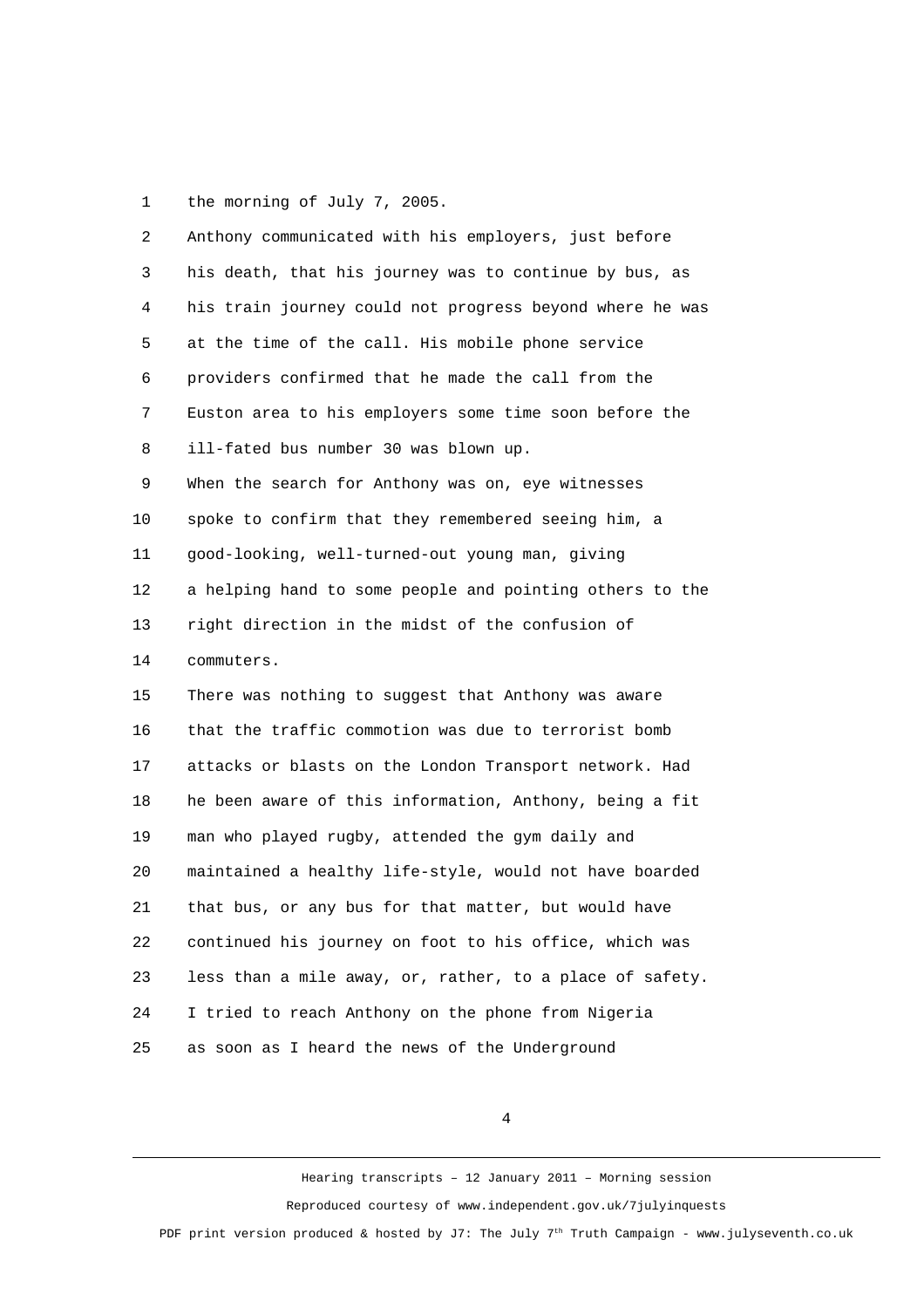1 explosions on the morning of 7 July 2005. When it went 2 into voicemail, I left a message for him. I then 3 contacted his office to see if he was already there. 4 They then informed me that they spoke with him just 5 before 9.47 am, when he confirmed to them he was making 6 alternative arrangements to get to the office, having 7 come out of the Underground. That was the last anyone 8 heard from him. When it was apparent by the evening of 9 the 7th that no news was forthcoming about Anthony's 10 whereabouts, I embarked on my trip to London to find 11 him.

12 I arrived in London on 9 July 2005 morning and made 13 contact with the law enforcement agencies, who were not 14 able to confirm the whereabouts of Anthony or that he 15 had been killed in the bomb blast. Strangely enough, 16 weeks after Anthony's funeral, the police returned his 17 black briefcase to me that contained his complimentary 18 cards, his Oyster bus pass, his pens and some other 19 personal documents. They also returned his green/white 20 plastic wristband, as well as the white gold chain and 21 the St Benedict's medal, which I gave him, which he 22 always wore round his neck. I never got back his mobile 23 phone, though. 24 By Monday, July 11, 2005, when the family had not

25 received any news concerning the whereabouts of Anthony,

5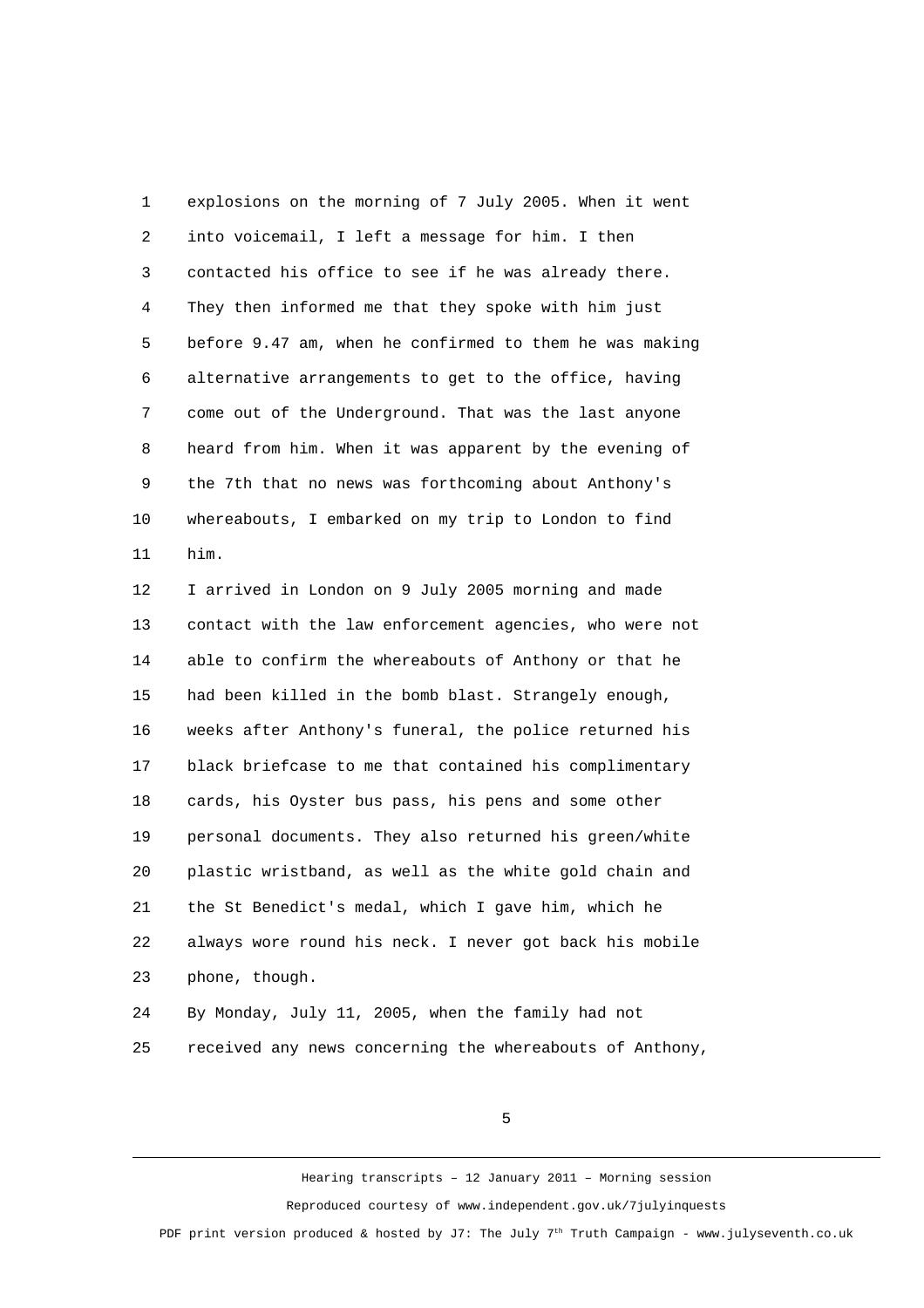1 the friends and family hosted a press conference in 2 Central London a few metres from where the bus had 3 exploded, though unknown to me at the time, appealing 4 for any news or information. The press conference was 5 addressed by myself and the contents were used globally. 6 The questions I asked then are still as relevant today 7 as they were five years ago.

 8 It was not until the night of Tuesday, 12 July 2005, 9 that it was confirmed to us that Anthony had been killed 10 on the bus number 30 at Tavistock Square. Up until this 11 time, the relevant authorities had not confirmed to the 12 family that they had Anthony's body for over five days. 13 Since his death, the family set up the 14 Anthony Fatayi-Williams Foundation for Peace and 15 Conflict Resolution, registered both in London and 16 Nigeria. I am personally involved as chairperson of the 17 foundation, which champions peaceful resolutions to 18 differences and conflicts and eschews terrorism and 19 violence. The Foundation focuses on engaging with 20 youths from a cross-section of ethnic and religious 21 backgrounds. To this end, the Lagos State Government 22 and Governor Fashola are in the final stages of 23 discussion with the Foundation for the construction of 24 the Anthony Fatayi-Williams International Youth Centre 25 for Peace in Lagos.

6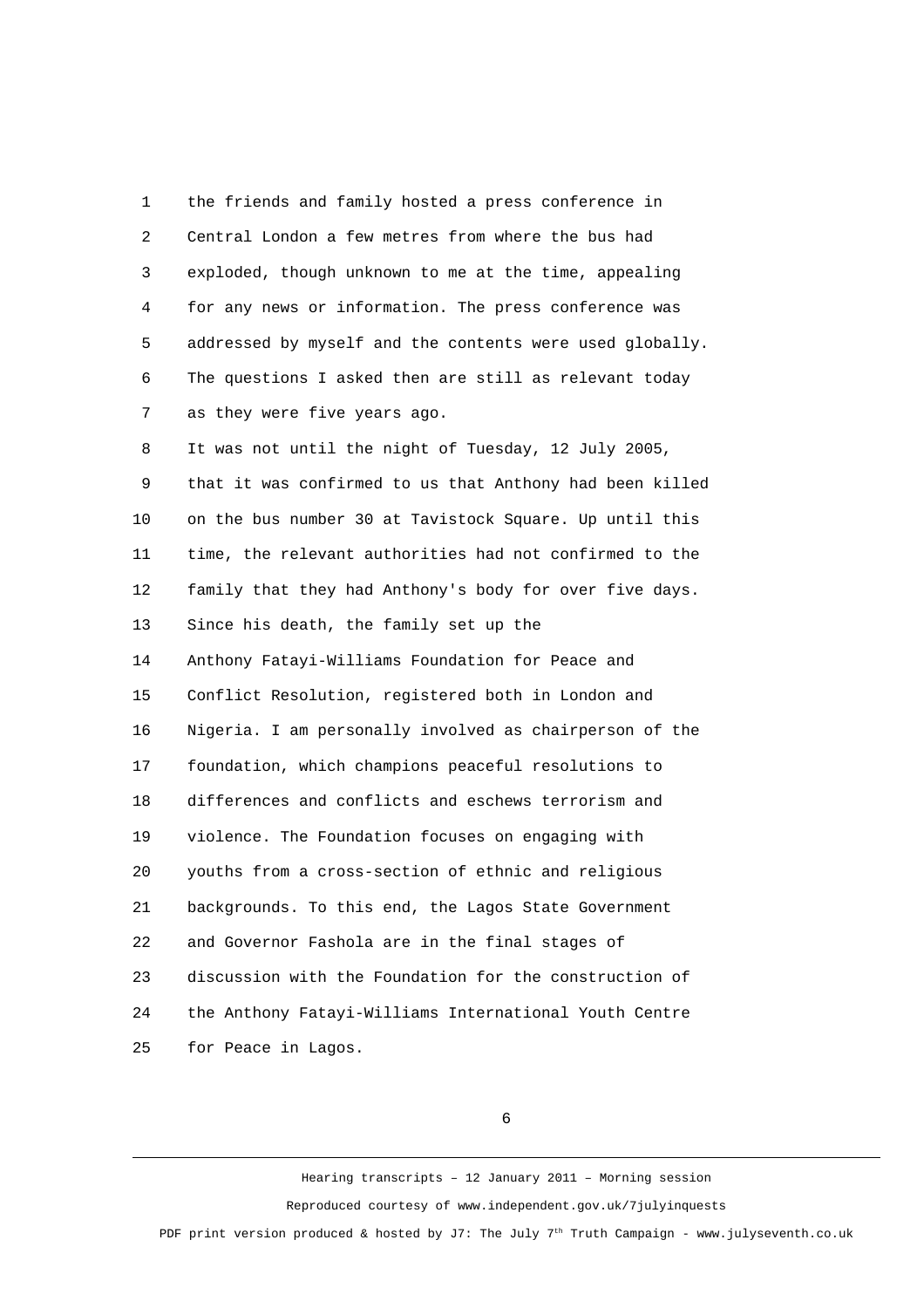1 The Foundation, on every anniversary of Anthony's 2 death, except the fourth anniversary, holds a Youth 3 Encounter series in Lagos, Nigeria. The format ranges 4 from topical lectures delivered by eminent scholars to 5 seminars and workshops and leadership development 6 programmes. We have worked in the past with the 7 New York-based initiative of the World Youth Alliance. 8 In the pipeline, also, is a lecture to be delivered in 9 Abuja, Nigeria, by the Director of Human Rights Watch 10 Geneva on the implication of terrorism on global peace 11 and the protection of the rights of the victims. 12 You may ask who was my Anthony, and I will say to 13 you my Anthony was a selfless and dedicated young man 14 who stood for everything that was for peace. He had 15 a big heart that broke the barriers of race, colour or 16 creed. He cared and loved much, was selfless and 17 respectful. He loved and was responsible for his two 18 young sisters, one of whom has special needs. He was 19 very diligent, forthright and dedicated to any cause he 20 believed in. He lived for humanity and radiated joy and 21 peace from childhood to adulthood. He has, indeed, been 22 recognised by his erstwhile employers in this regard 23 with a posthumous award of good citizenship. 24 Anthony's life was cut short in a needless, totally 25 unnecessary and preventable attack on London. His

7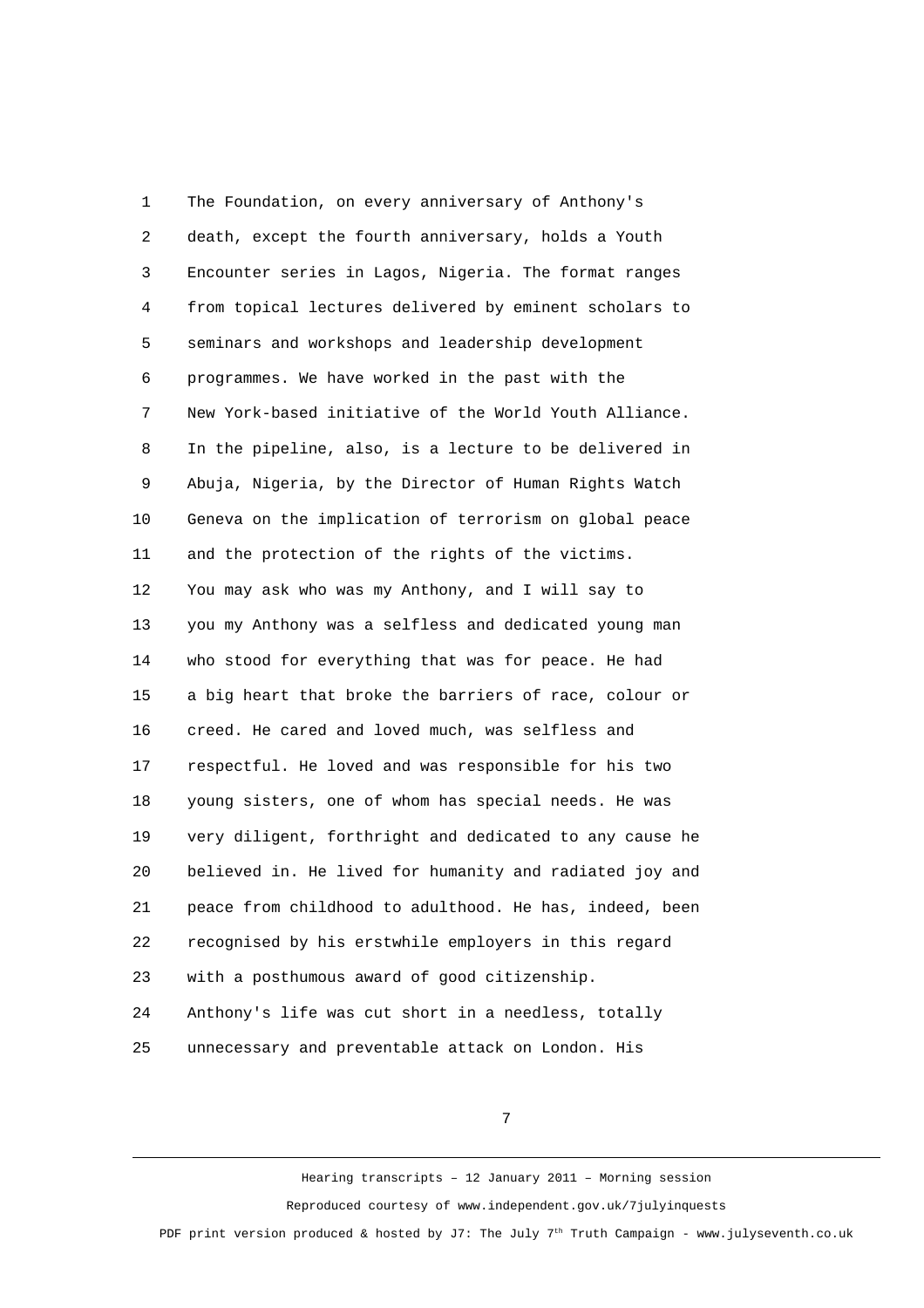1 family continues to miss him sorely, even after these 2 five years. We, his parents, continue to wonder if his 3 death could have been prevented or even the attacks 4 foreseen by the relevant authorities. 5 Finally, Anthony always said to me "Mummy, do not 6 worry about anything, just watch and see how well I will 7 take care of you". I, in turn, looked forward to caring 8 for Anthony's children, my grandchildren, but, alas, his 9 death has left a yawning vacuum in our lives and 10 a sustained pain too strong for words and too deep for 11 tears. Oh, how we miss you, Anthony. Oh, how I miss 12 you sorely, such that the rose is not red and the 13 violets are not blue anymore for me. May you find rest 14 and peace with Christ Jesus, our saviour. 15 LADY JUSTICE HALLETT: Thank you very much, 16 Mrs Fatayi-Williams. 17 Yes, Mr Keith? 18 MR KEITH: My Lady, in relation to Jamie Gordon, I propose 19 to read out the statement from Jamie's mother, 20 Pairose Bond. 21 LADY JUSTICE HALLETT: Thank you. 22 Statement of MS PAIROSE BOND read 23 "I, Pairose Bond, say as follows: I make this 24 statement about my son, Jamie Hector Gregor Glenbucket 25 Gordon on behalf of Jamie's father, David Gordon, and

8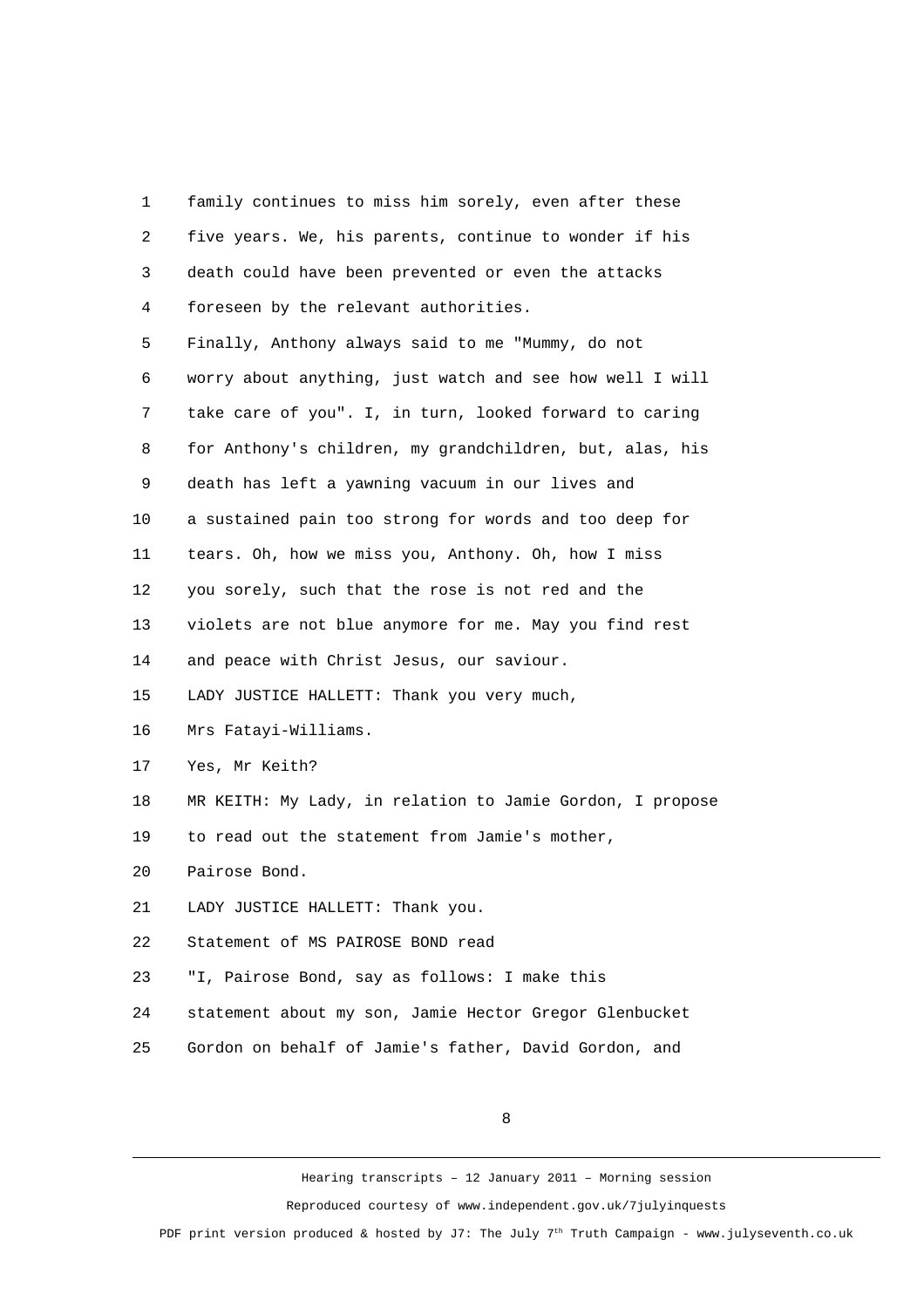1 myself. Jamie was born on 19 December 1974 at 2 King's College Hospital in south London. He moved with 3 his mother and sister to Zimbabwe in 1978 where he 4 enjoyed an idyllic childhood. He attended 5 Lewisham Junior School and then St George's College, 6 Harare, proving to be adept at physics, music, drama and 7 gymnastics. He was an active Cub Scout, loved horse 8 riding, his BMX bike and was a keen participant in most 9 school activities. 10 "His father visited Zimbabwe on several occasions 11 and Jamie travelled back to the United Kingdom to join 12 his dad on a tour of the United States and, on another 13 trip, to ski in France. Jamie moved back to London in 14 1989 with his family and finished his education at 15 Eaglesfield Boys School in Eltham, leaving with nine 16 O levels. He was a member of the Severndroog Venture 17 Scout Unit, 10th Royal, Eltham, where, amongst other 18 pursuits, he continued his love of skiing, rock climbing 19 and mountaineering. He formed a band with a group of 20 friends from Eaglesfield, including his two closest 21 friends. They had a few very entertaining gigs, mostly 22 played for their own enjoyment in studios. On leaving 23 school, Jamie did a stint in Ibiza with family friends 24 in entertainment, working briefly on the boats on the 25 River Thames and then put on a suit and moved into the

9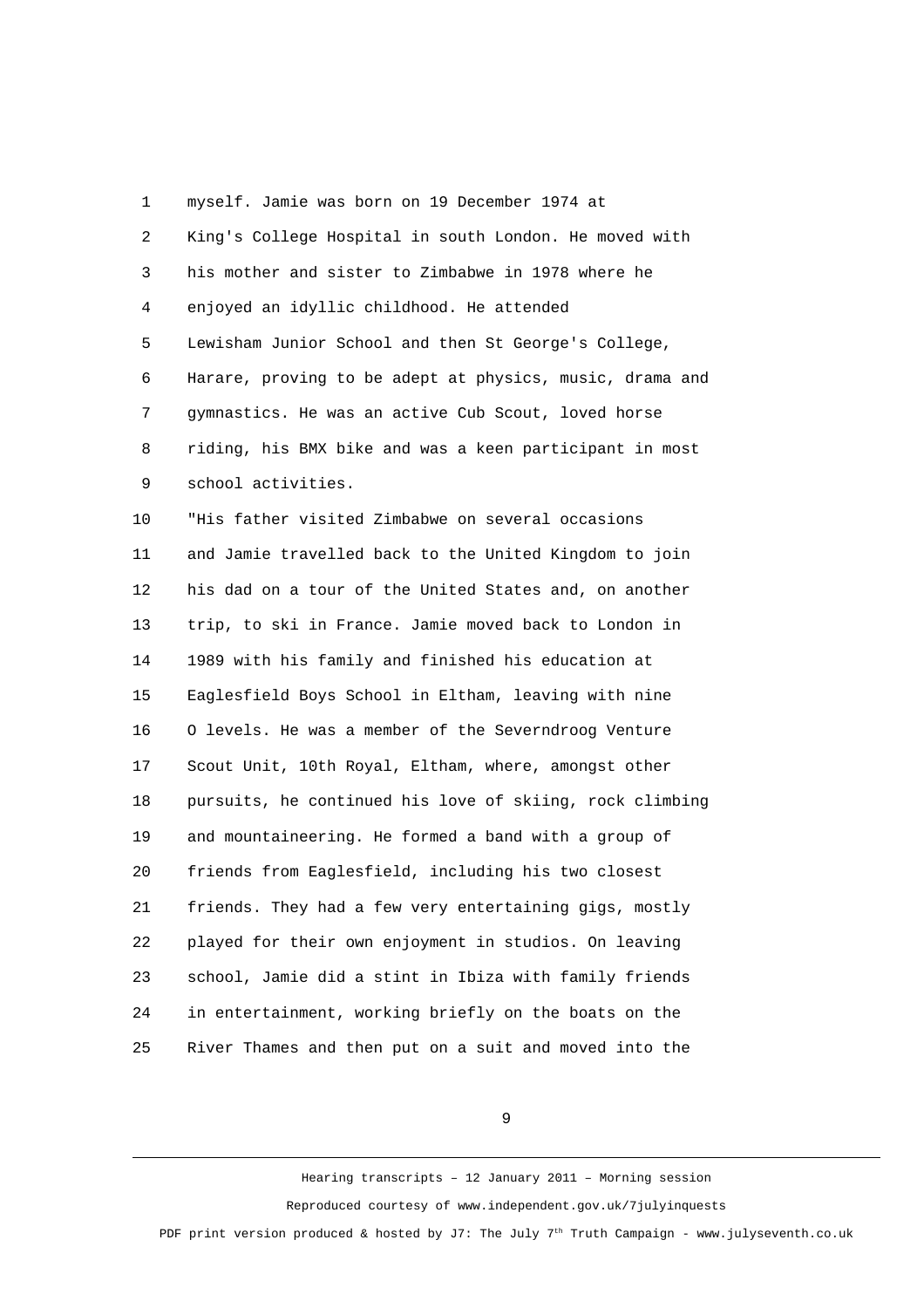| 1              | City. He was employed by City Asset Management in        |
|----------------|----------------------------------------------------------|
| $\overline{2}$ | Old Street as an investment administrator starting there |
| 3              | on 16 October 1997.                                      |
| 4              | "Jamie was out with friends from the company on the      |
| 5              | evening of 6 July and stayed overnight with a colleague. |
| 6              | He did not take his usual journey to work on 7 July,     |
| $\overline{7}$ | with tragic consequences.                                |
| 8              | "Jamie became very close to his older half-brother,      |
| 9              | David John, after his return to the United Kingdom, but  |
| 10             | in July 1997, David died of a brain haemorrhage.         |
| 11             | Jamie's half-sister, Frances, lives in Glasgow, his      |
| 12             | father's home town, with the rest of the Scottish        |
| 13             | family. In his unforgettable way, he had forged a very   |
| 14             | strong bond with the Glaswegian branch and was very      |
| 15             | proud of his Scottish roots. His younger half-brothers,  |
| 16             | Gregor and Ewan, now live in New Zealand with their      |
| 17             | mother, Claire (Jamie's step-mother), who was also very  |
| 18             | close to Jamie. They, along with his father, David,      |
| 19             | spent many wonderful holidays skiing in Montana and      |
| 20             | partying in Ibiza. Jamie and his father shared a love    |
| 21             | of music, a sense of humour and great charm. They were   |
| 22             | the best of friends.                                     |
| 23             | "To his mother, Pairose, he was simply the best son      |
| 24             | in the world. Again, they shared the love of music,      |

25 sense of humour and a passionate interest in so many

10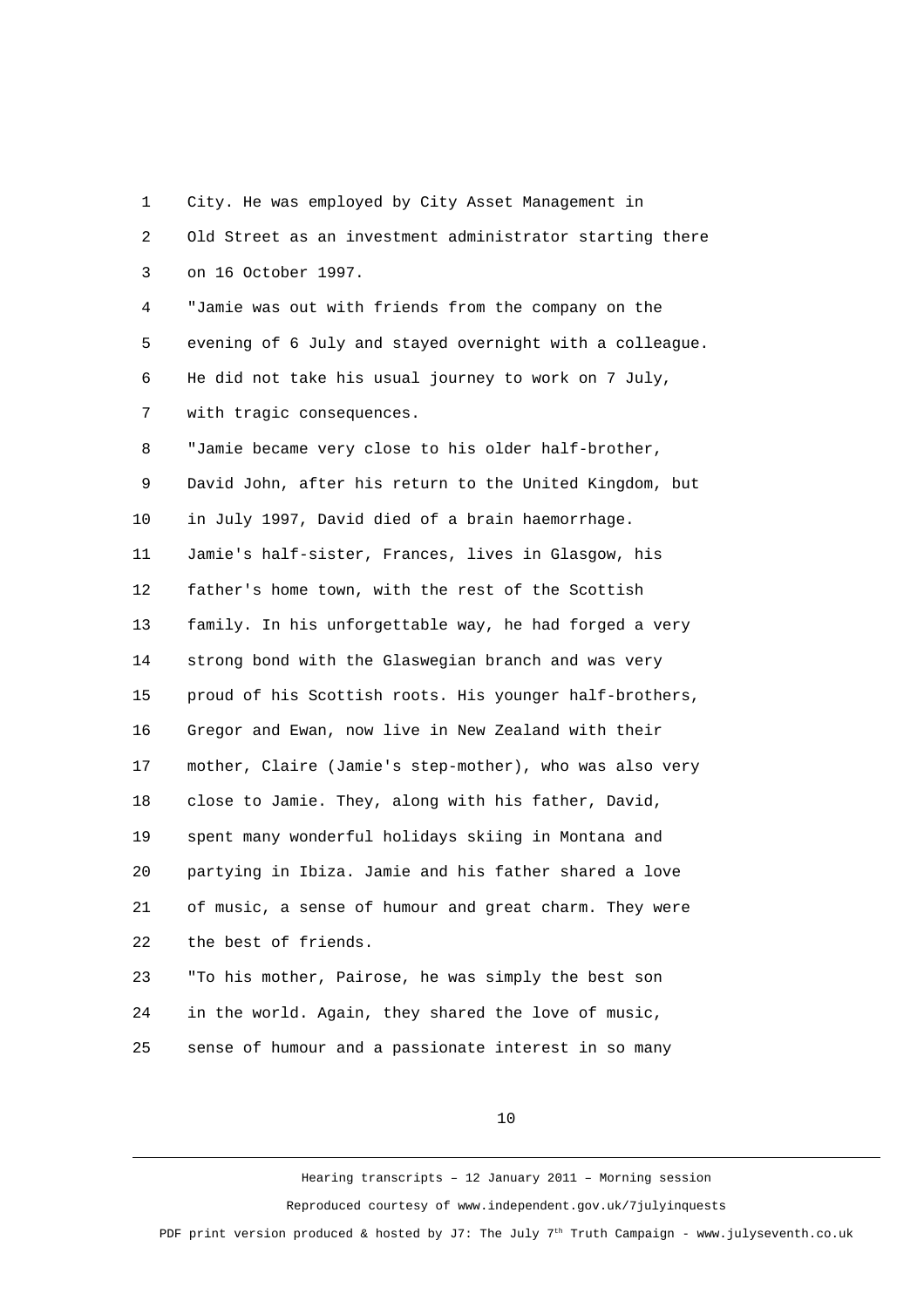1 things: politics, religion, the law and travel. His 2 deep love and concern for his sister, Natalie Jane, who 3 has Down's Syndrome, never wavered, and he was 4 determined always to do right by her. He enjoyed 5 a close and fun relationship with his many aunts, uncles 6 and cousins from the Zimbabwean side and was equally 7 proud and comfortable with those roots. 8 "Jamie was a funny, tolerant and charming young man 9 who could be irritatingly late, but rarely ever 10 shortchanged any of us. His loyalty and humour saw him 11 through many tight spots and his continual growth made 12 it easier for us to accept the changing world we lived 13 in. 14 "Able to move with ease between the very young and 15 old, he was a much-loved member of a large family that 16 came from Scotland, on his father's side, and Zimbabwe, 17 on his mother's side. The changing face of Jamie, from 18 the exuberant child who seemed to fear nothing, to the 19 long-haired, rock star teenager, all hair, nail varnish, 20 black mascara and guitars, to the mature, but still 21 quirky, young man. 22 "The essence of Jamie left an indelible mark on all 23 who met him and, to this day, on the important dates, 24 both friends and family gather to remember him. He had 25 many friends, both male and female, and maintained these

11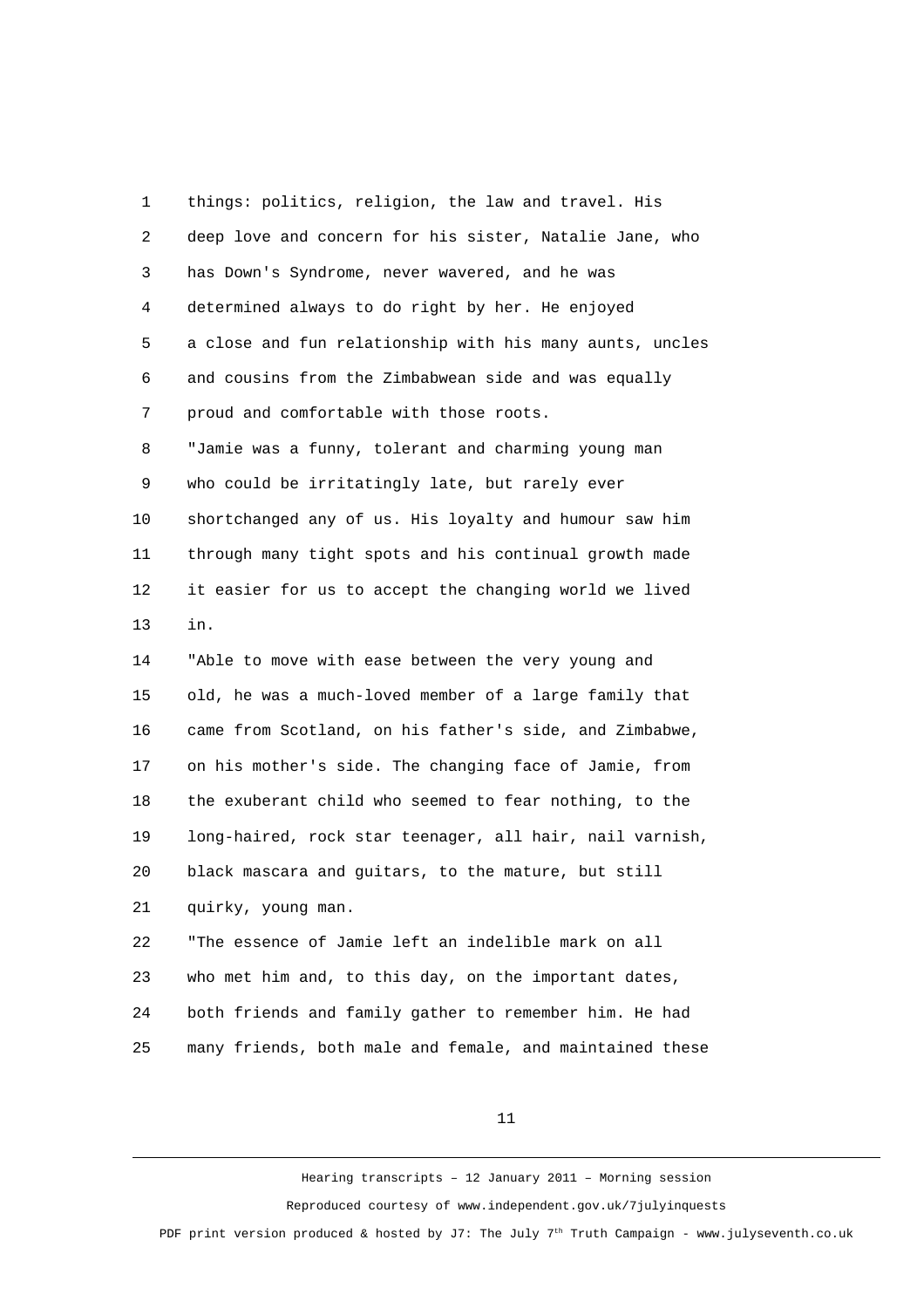1 throughout his life. Jamie loved going to rock 2 concerts, playing tennis - he and his partner won the 3 men's doubles at Bush Hill Tennis Club in 2005 - foreign 4 travel, skiing, snooker and guitar playing, sailing in 5 Turkey, deep-sea diving in Egypt, wine tasting in South 6 Africa, skiing in the big sky in Montana, abseiling in 7 Austria. Jamie did it all with zest. He abseiled in 8 the City to raise money for the Red Cross and collected 9 for Mencap outside football stadiums, showing yet 10 another aspect of his big personality. His life was 11 exciting, varied and joyful. He embraced all aspects of 12 the world he lived in with enthusiasm and tolerance. 13 His parents are, and always will be, extremely proud of 14 him, as are all members of his family and his friends. 15 "Jamie was improving his qualifications at work in 16 order to move up in his chosen career. In his short 17 life, he had done so much, yet had so much still to do. 18 Whatever the future held for him, he would have embraced 19 it fully." 20 LADY JUSTICE HALLETT: Yes, Mr Keith? 21 MR KEITH: My Lady, in relation to Giles Hart, I propose to 22 read the statement of his daughter, Maryla. 23 Statement of MR GILES VERNON HART read 24 "I Maryla Hart, daughter of Giles Hart, write this 25 statement on behalf of my family, and I say as follows:

12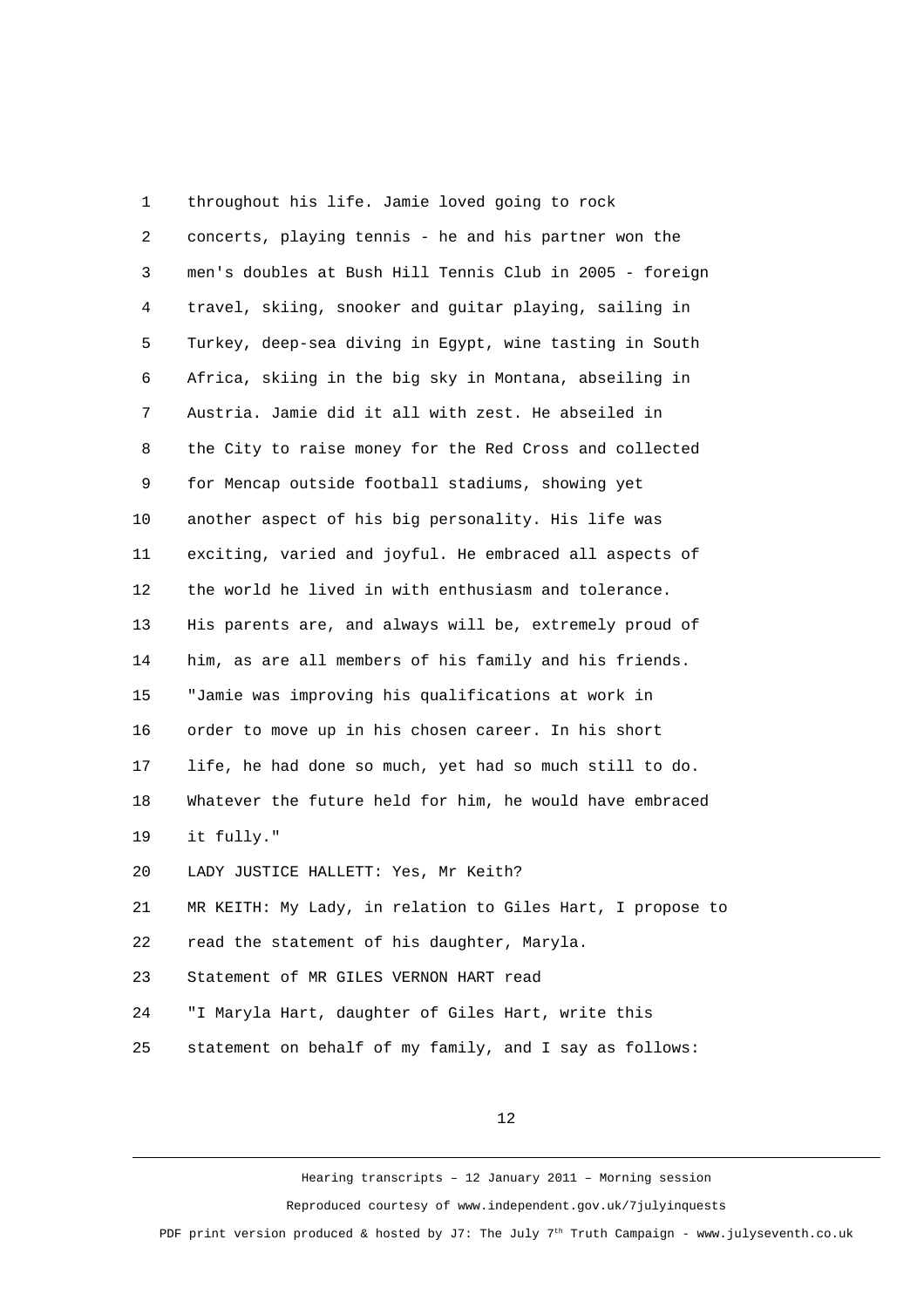1 Giles Vernon Hart was born in Khartoum, the Sudan, on 2 20 November 1949, to English parents, the younger of two 3 children; he has a sister, Erica. His mother, Elsie, 4 had been brought up in Cairo, Egypt, and his father, 5 Eric, was Head of English at the Gordon Memorial College 6 in Khartoum. When Giles was five, the family moved to 7 England and Giles was subsequently educated at Woodhouse 8 Grammar School in Friern Barnet, north London and read 9 mathematics at the University of London's Royal Holloway 10 College. Giles was brought up in a loving, intellectual 11 and musical household without a television. Both his 12 parents were keen amateur musicians and, as children, 13 Giles and Erica learnt the violin. The family would 14 often play as a quartet. Giles wrote of himself that he 15 loved listening to classical music from Thomas Tallis 16 and Bach through to Prokofiev and Katchuturian. He also 17 enjoyed ragtime and some jazz and boogie-woogie. He 18 liked a broad range of art, though mostly 18th and 19 19th Century. 20 "From a young age, Giles read up on and developed 21 a broad knowledge of many subjects that fascinated him. 22 When he was a boy, these included archaeology (an 23 interest that he shared with his mother), science 24 fiction, astronomy, motor racing, football and 25 athletics. Giles also loved to play football and did so

13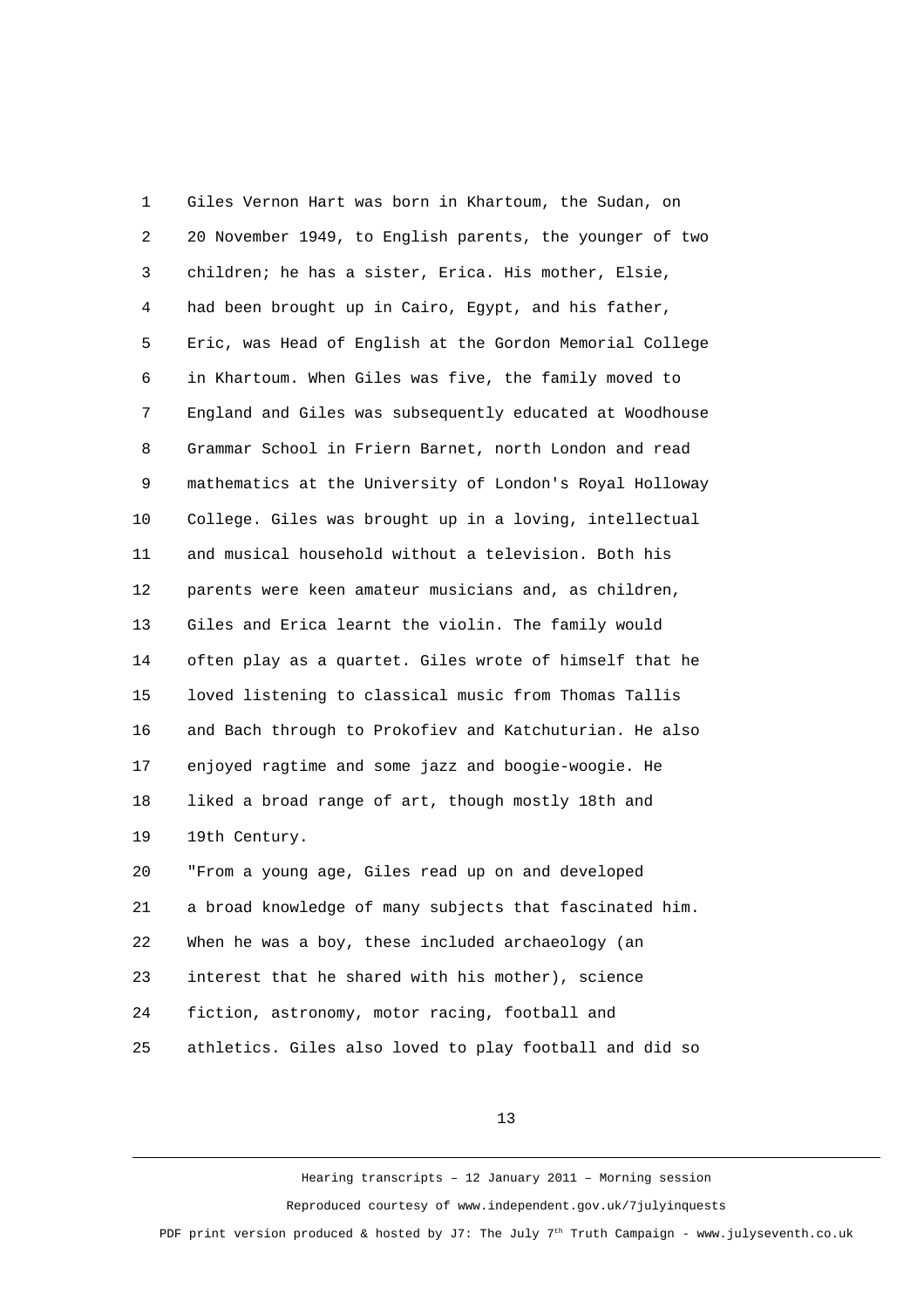1 for his school, university and, later, work team, 2 although he was not always picked to play at school. 3 "On leaving university, Giles hoped never to have to 4 take another exam in his life if he could possibly help 5 it. In 1971, he entered the Civil Service as an 6 executive officer at Trinity House Lighthouse Service 7 and, from 1989, he worked for British Telecom. Although 8 always thorough and consistent in all he undertook, 9 including work, for Giles, his paid employment was not 10 central to his life. Giles highly valued the time he 11 devoted to the pursuit of his own broad and varied 12 interests, to his campaigning and, later, as a married 13 man to his family. 14 "Giles read avidly, mainly history, biography, 15 archaeology, fiction and drama. His favourite writers, 16 although he could be critical of them, were 17 George Orwell, HG Wells, Arthur Koestler, 18 Alexander Solzhenitsyn and Gerald Hanley. Giles was 19 also passionate and expertly knowledgable about film 20 history from films earliest days and a long-standing 21 member of the National Film Theatre. He was interested 22 in the great films of the past, the great film-makers 23 and the evolution of film style and grammar. 24 "Giles loved to spend days out and holidays walking 25 and rowing in the countryside. In his 20s, he walked

14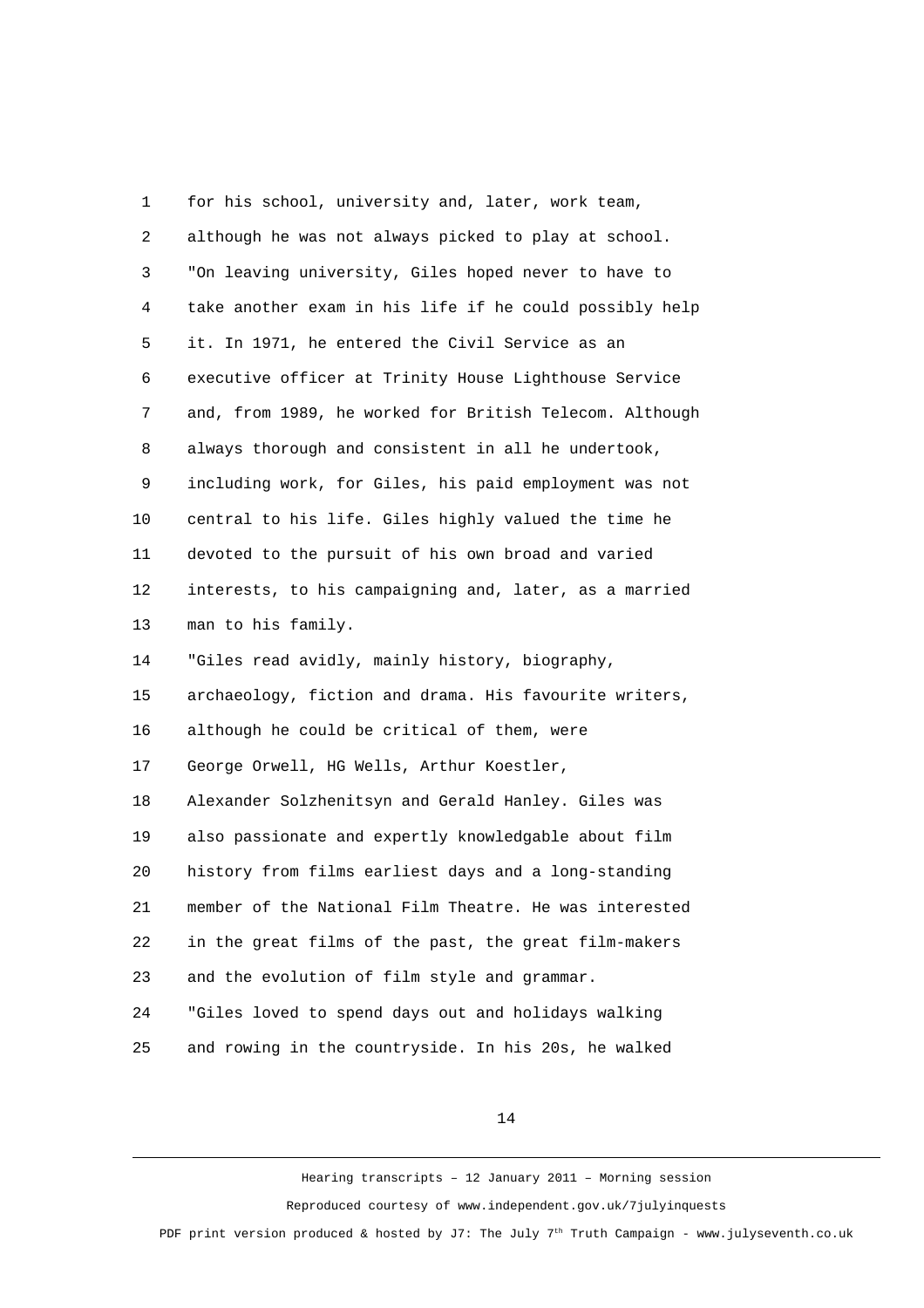1 Hadrian's Wall and the Medway with his schoolfriend, 2 Ian, and they also rowed the Thames in an Edwardian 3 covered skiff. Later, he spent days and holidays 4 walking and rowing with his wife, children and dog 5 Charlie. 6 "Giles was an honest, principled person, he believed 7 in justice, liberty and freedom and hated oppression, 8 fundamentalism and totalitarianism. At work, Giles was 9 a Trade Union activist and was a long-standing member of 10 the Anti-Slavery Society and Medical Aid for Victims of 11 Torture. In 1980, he joined the Polish solidarity 12 campaign of Great Britain [to which I'll make reference 13 to you as the PSC], the most prominent group in Britain 14 supporting the solidarity movement in Poland, and 15 throughout the decade was a very active member. 16 "At first, he carried out important and yet mundane 17 and onerous tasks that others declined. He was 18 membership secretary, treasurer and fundraiser. As his 19 friend and fellow activist, John Taylor, writes: 20 "'While other people came and went or faded away 21 altogether, particularly in the late 1980s, Giles stuck 22 to the cause with a dogged persistence'." 23 Later on, he was secretary and chairman for 24 37 years. As fellow activist, Wiktor Moszczynski, 25 writes:

15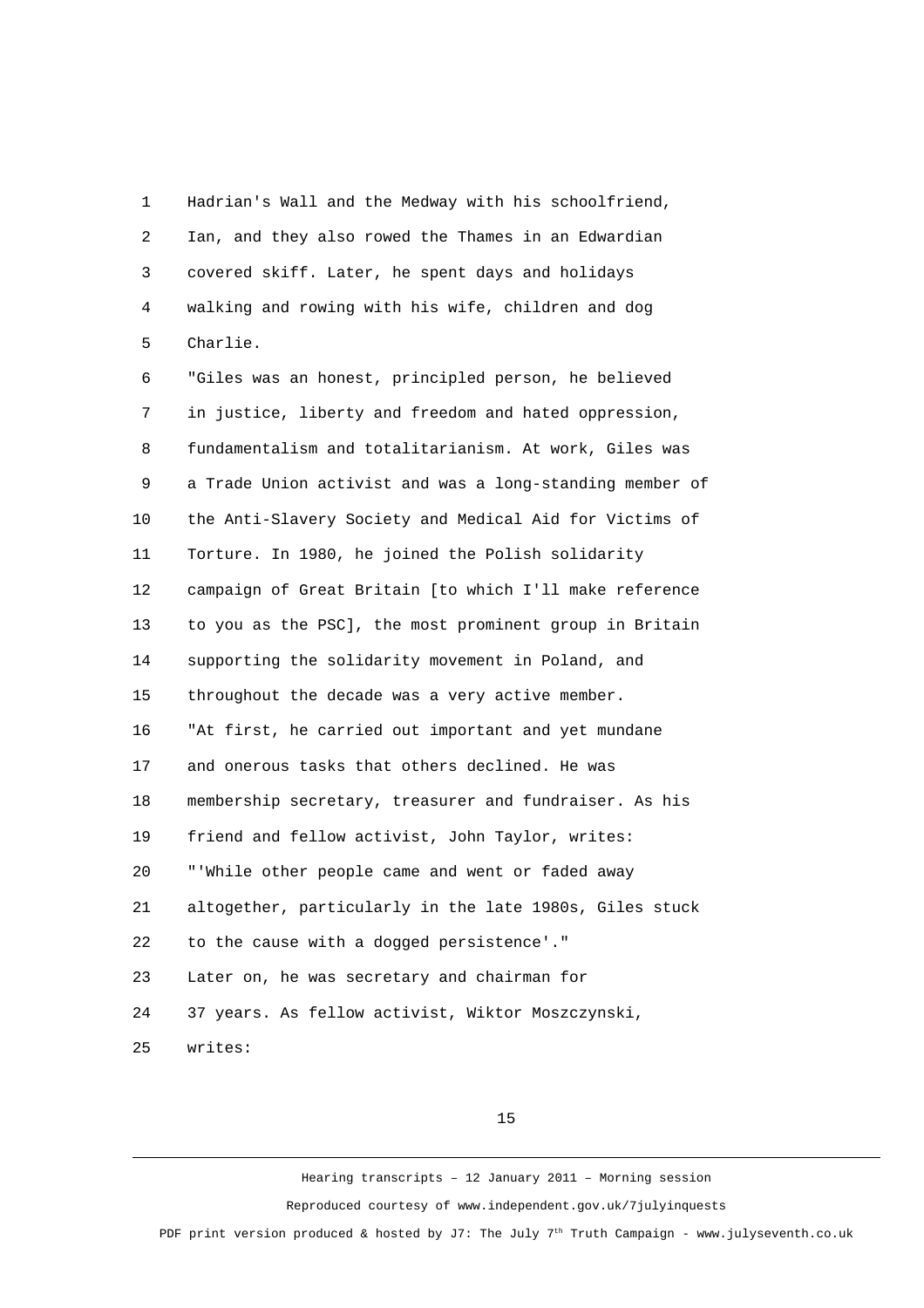1 "'During his early stint as treasurer and membership 2 secretary, he built up the organisation's finances, in 3 the space of 18 months, from 250 to 22,000 ...'" 4 I'm afraid the reference to the currency to which 5 those sums relate is absent from the statement. 6 "'... by an energetic mass membership drive and the 7 sale of "Solidarnosc" T-shirts and sweatshirts by mail 8 order. At each PSC demonstration, his bearded face 9 could be seen behind the platform flogging solidarity 10 memorabilia and publications. Giles stood out as the 11 voice of the non-politicised rank and file British 12 sympathisers who had earned the respect and trust of the 13 often bemused Polish members. He was a crucial 14 ingredient in the glue that kept the organisation 15 together. 16 "'As PSC chairman in the late 1980s, he, more than 17 any other PSC member, kept the activity in the 18 organisations alive by holding regular conferences and 19 by picketing communist events.' 20 "Co-founder of PSC, Karen Blick, herself writes 21 that: 22 "'After 1989, Giles continued to document, preserve 23 and celebrate the history of Solidarnosc support in 24 Britain, establishing an historical archive at the 25 Polish Centre in Hammersmith and editing a book "For Our

16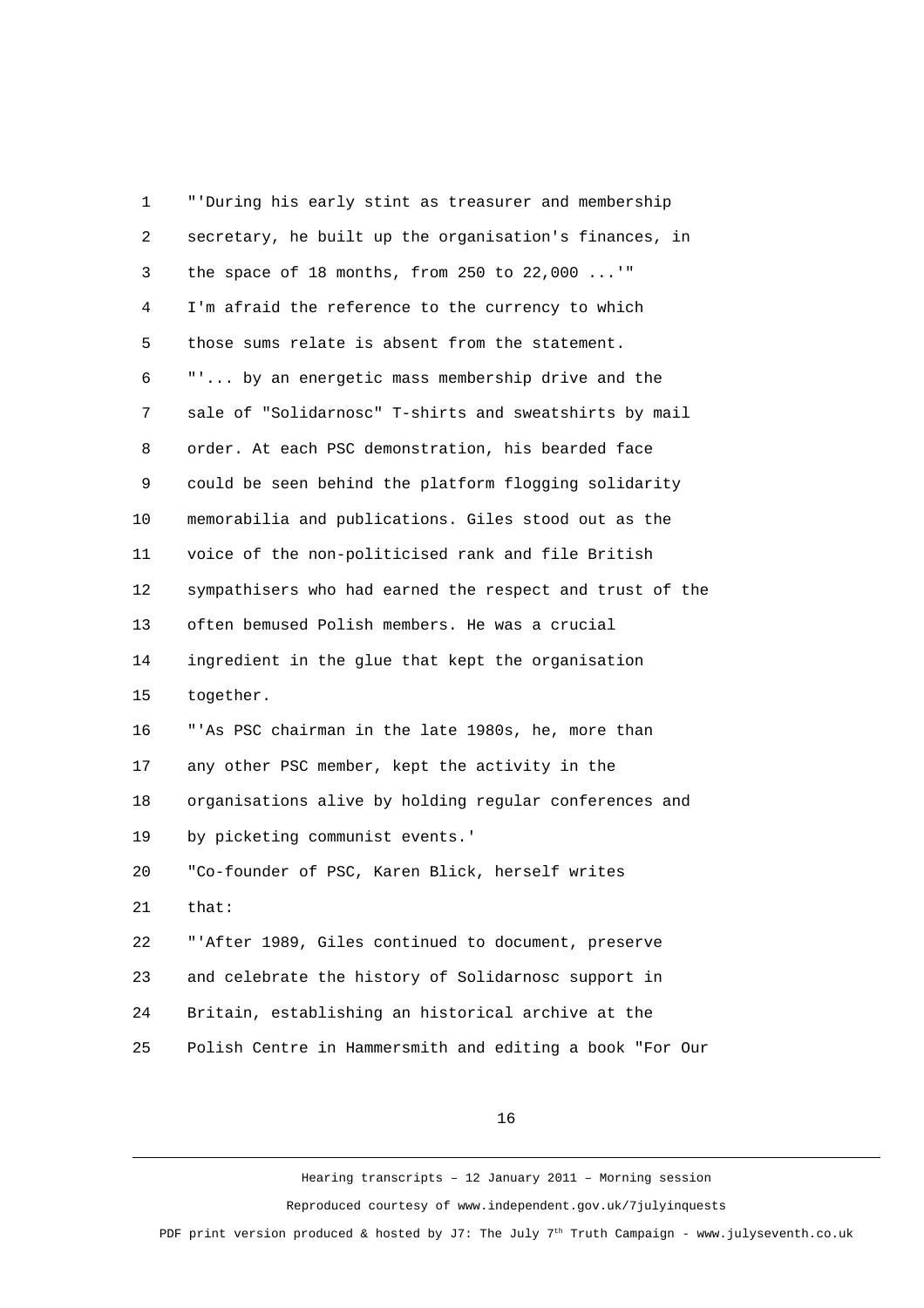1 Freedom and Yours: The History of the Polish Solidarity 2 Campaign of Great Britain", a combination of individual 3 members' accounts of the history of the PSC published in 4 1995.

 5 "'It is a mark of Giles' tenacity that the book was 6 a sellout. He carried it everywhere with him: weddings, 7 visits, even funerals. He also organised very enjoyable 8 annual PSC picnics and commemorative conferences such as 9 the 20th anniversary of Solidarnosc inside the same 10 Polish Embassy, a building outside which he had before 11 demonstrated so often. He was also due, in August 2005, 12 to attend a celebration of the 25th anniversary of 13 Solidarnosc in Warsaw and Gdansk.' 14 "In 1983, Giles married Danuta Gorzynska, a Pole 15 whom he met through his PSC activities. Their daughter, 16 Maryla, was born in 1984 and their son, Martin, in 1987. 17 Giles was a devoted father and husband who greatly 18 valued time spent with his family. 19 "He also continued to pursue outside interests. He 20 was a member of the HG Wells Society and, for the last 21 two years of his life, served as their chairman. A few 22 months before his death, he gave a speech and introduced 23 two films at the National Film Theatre as part of their 24 HG Wells film season. He was also active in the

25 Havering Humanists, where he was vice-chairman and then

17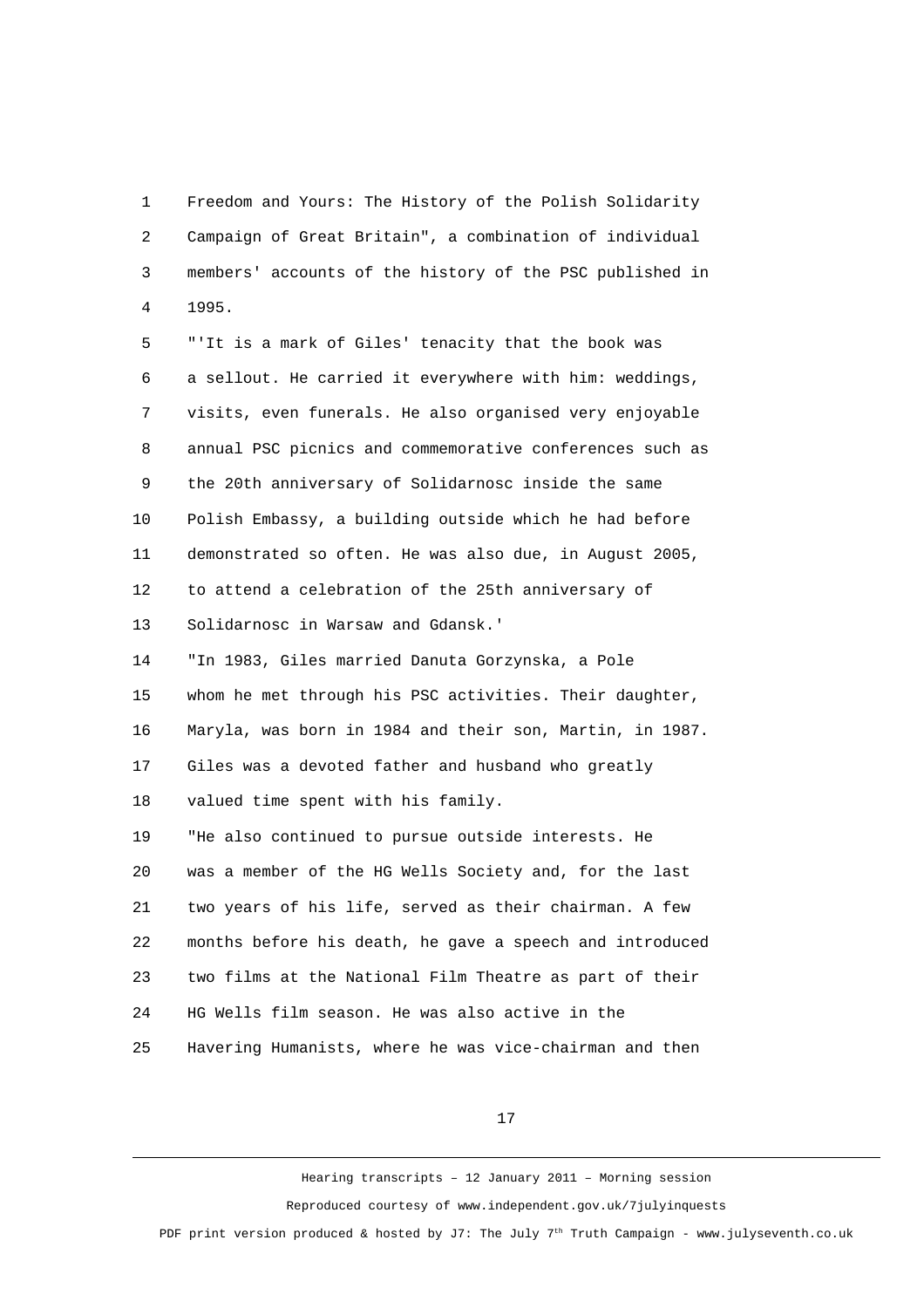1 chairman, and also gave several talks on a variety of 2 subjects. Giles also supported his wife and daughter in 3 their own environmental campaigning. 4 "As Karen Blick wrote: 5 "'On the last night of his life, Giles arrived at my 6 house to meet and discuss the organisation of 7 a conference in October, entitled "The Impact of 8 Solidarity in Great Britain". He characteristically 9 brought with him copious details of the work he had 10 already undertaken for this project, but also a very 11 large bottle of wine.' 12 "On the evening of 7 July, Giles had been due to 13 give a speech to the Havering Humanists on the lesser 14 known works of Lewis Caroll. Alas, it was not to be. 15 "Over 200 people attended Giles' funeral on 16 26 July 2005. Following the funeral, during the 17 celebration of Giles' life in West Lodge, Upminster, 18 Giles' widow, Danuta Gorzynska-Hart, was presented with 19 a medal posthumously awarded to Giles by 20 President Aleksander Kwasniewski of Poland and presented 21 by Krzystof Trepczynski, head of the Economic Section of 22 the Polish Embassy who was representing the Polish 23 Ambassador. 24 "In October 2005, at the 25th anniversary of the 25 solidarity gala concert in Brussels entitled 'Thank You

18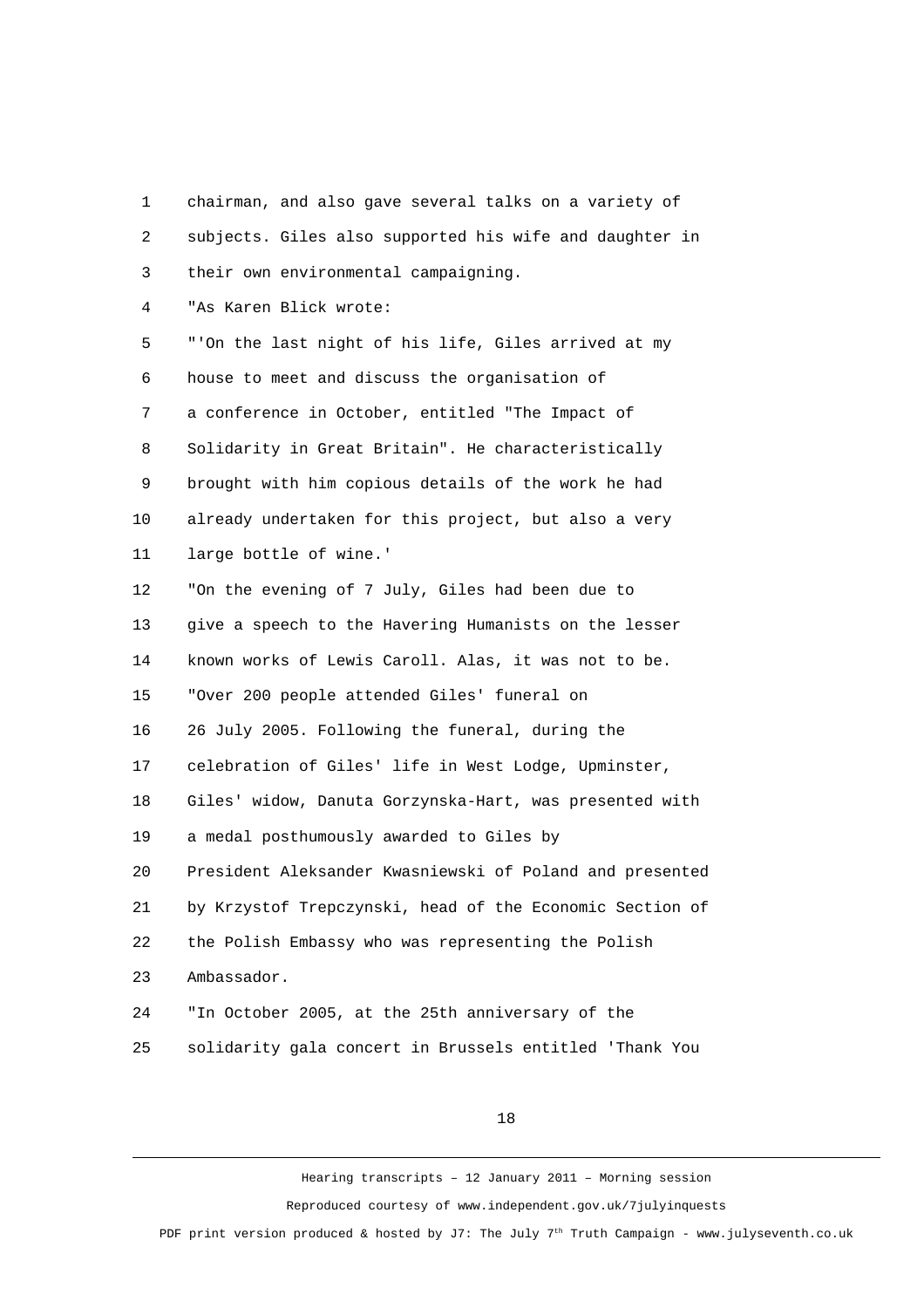1 Europe', Lech Walesa presented Danuta with a 'Medal to 2 commemorate 25 years of the August Agreements' awarded 3 to Giles Hart. Presenting the medal at the funeral, 4 Mr Trepczynski told Danuta that he was deeply honoured 5 to announce that the President had awarded Giles the 6 Knight's Cross of the Order of Merit of the Republic of 7 Poland 'for outstanding achievements in the democratic 8 transformation of Poland. We will always remember what 9 Giles has done for Poland, for building democracy in 10 Poland, for the solidarity movement, by bringing hope to 11 ordinary people at that very difficult time in Poland.' 12 "In July 2006, Havering Green Groups dedicated 13 15 trees to Giles' memory. On the suggestion of 14 a former solidarity activist, Tytus Czartoryski, the 15 Giles Hart Memorial Committee was established and, 16 thanks above all else to the efforts of 17 Wiktor Moszczynski, raised almost 11,000 [and I think it 18 is pounds] for a memorial stone. The slab of granite 19 shipped from Strzegom in Silesia, Poland, was unveiled 20 on 5 July 2008 in Ravenscourt Park close to POSK and the 21 scene of the PSC annual picnics. The stone inscription 22 included a quote from Mahatma Gandhi: 23 "'Be the change you want to see in the world'." 24 LADY JUSTICE HALLETT: Yes, Mr Keith? 25 MR KEITH: My Lady, in relation to Marie Hartley, I propose

19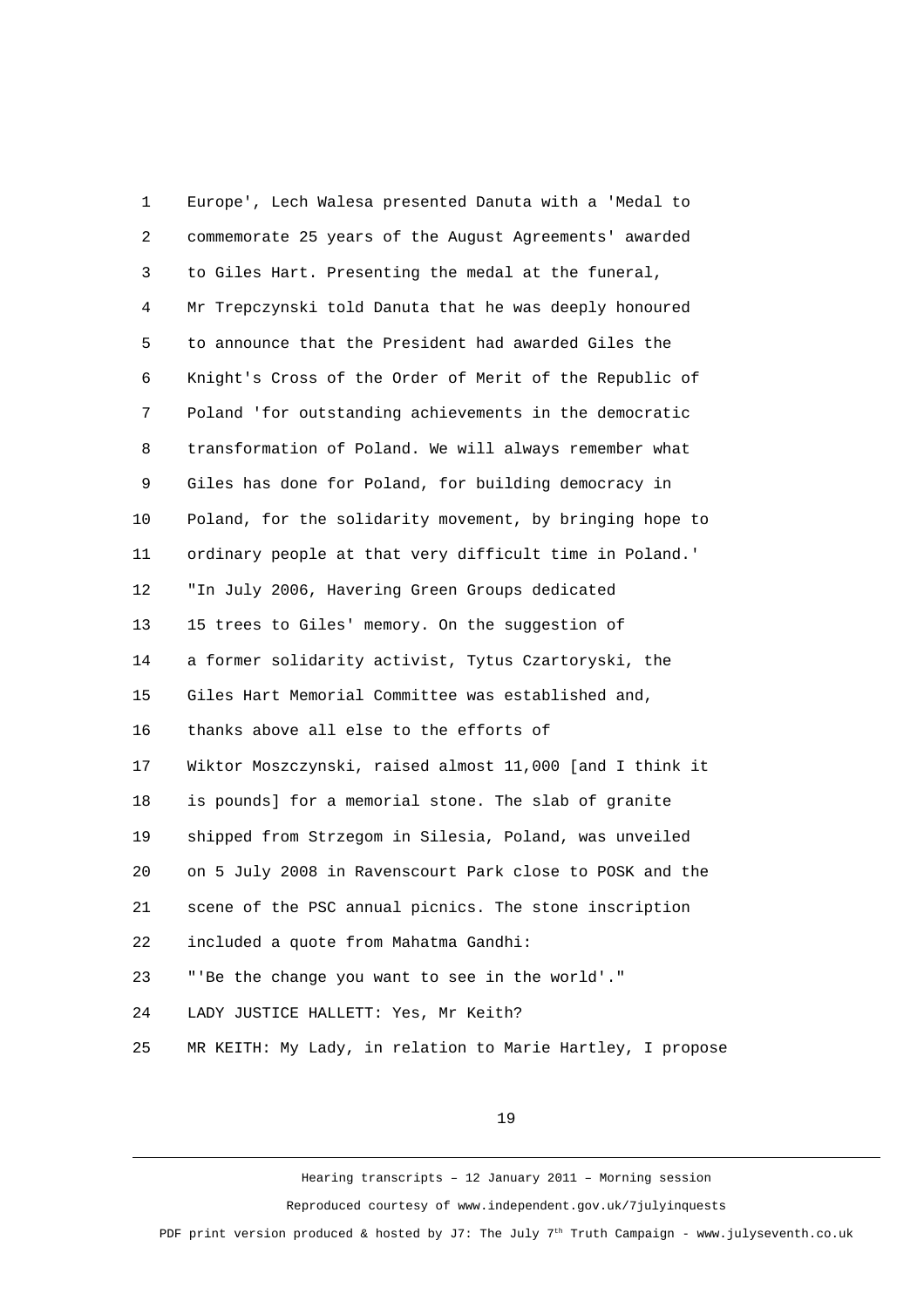1 to read the statement of Mr Smith. It contains the 2 introduction that, as my Lady knows, has been applicable 3 to all his previous and will be applicable to his 4 subsequent statements. I will read it, therefore, on 5 this occasion. 6 Statement of MR MARTIN LLOYD SMITH read 7 "I, Martin Smith, will say as follows: I am 8 a partner of Field Fisher Waterhouse and was appointed 9 by the Right Honourable Lady Justice Hallett DBE to act 10 as a Solicitor to these Inquests. I make this statement 11 in relation to Marie Joanne Hartley, who died in the 12 bombing at Tavistock Square. 13 "I have, where possible, contacted the bereaved 14 families to explain that Dame Heather was planning to 15 call evidence dealing with the personal background of 16 each of the 52 deceased at the inquest hearings. 17 Dame Heather hoped that this would help set the context 18 and ensure that the proceedings gave an appropriate 19 focus to each of those who died as individuals. 20 "I have not received a background statement 21 providing background evidence about Marie. However, we 22 have some background information which was provided to 23 Mrs Sher Duff (the Coroner's officer at St Pancras 24 Coroner's Court) by Marie's mother, Barbara Targett, 25 which is dated 13 October 2005 ... I refer to this

20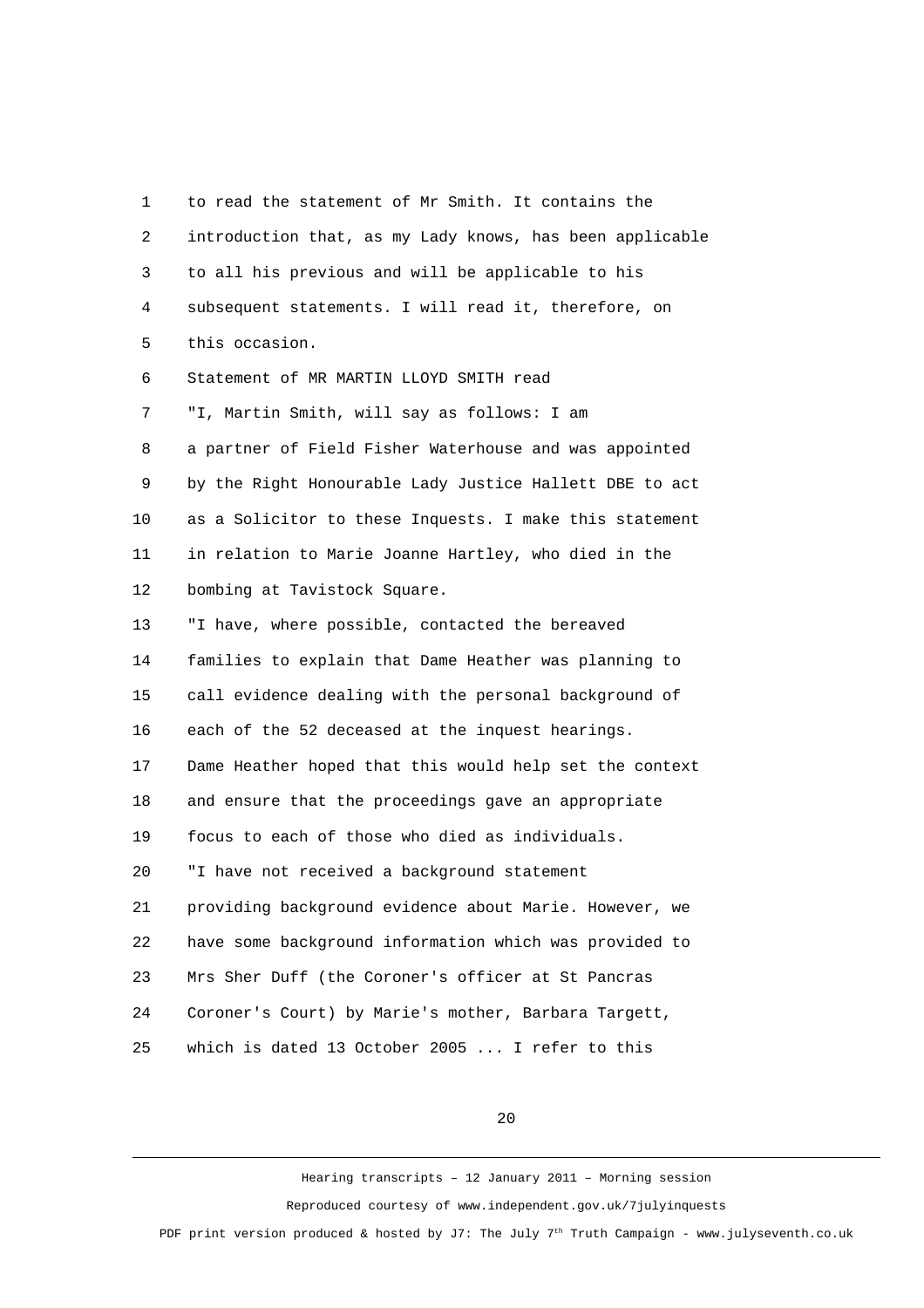1 letter in my statement as background information. 2 "I have read the short obituary for Marie Hartley on 3 the BBC News website, to which I shall refer as the 'BBC 4 obituary', and a brief tribute on the Guardian website 5 which I will refer to as the 'Guardian tribute'. 6 "I summarise pertinent aspects of these documents 7 below to ensure that some personal information about 8 Marie Hartley is adduced in evidence during the inquest 9 into her death. 10 "The background information records that 11 Marie Joanne was born in Lancashire, on 18 June 1971, to 12 John Norman and Barbara Targett. Her mother describes 13 her as a very happy, inquisitive little girl with an 14 outgoing personality and eager to learn. She had 15 a brother, Ian, who was married to Debbie, and together 16 they had a son, Marie's nephew, Phelix Harvey. 17 "In 1975, Marie went to St Nicholas Church of 18 England school and later went to Moorhead County High 19 School, both in Accrington. She enjoyed school and 20 achieved good marks in all her subjects. Her mother

21 describes how she was exceptionally talented in art and

22 was put forward by her teacher to apply for a junior

23 position in a design studio, which she won. She began

24 working at Hambledon Studios, Accrington, on

25 29 June 1987, as an artist. Marie enjoyed her job and

21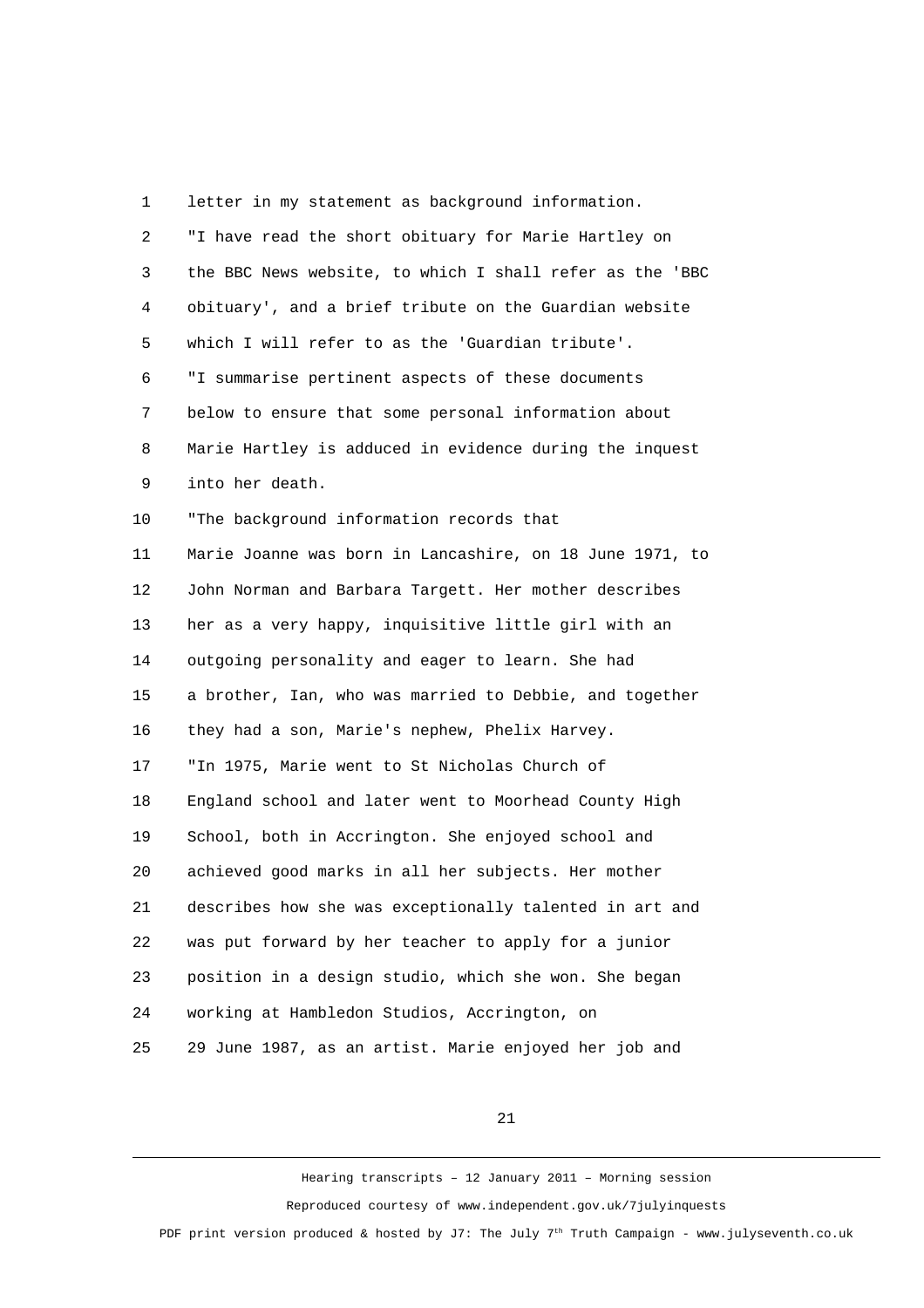1 her career progressed within the company to graphics 2 manager and then studio manager. She was well-respected 3 amongst work colleagues and had been employed there for 4 19 years until her death. The BBC obituary quotes 5 David Dean, the managing director of the company, as 6 saying she was incredibly talented and inspired everyone 7 who works for her.

 8 "In February 1996, Marie married David Hartley and 9 they had two sons, Liam John and Adan David. The 10 background information describes how she and her husband 11 were 'soulmates, living totally for their sons and were 12 an extremely loving, happy family unit'. It continues, 13 '... she had a great sense of fun, lived life to the 14 full and touched so many people with her happiness and 15 love. She had the ability to light up any room and was 16 not only a wife, daughter and sister, but a best friend 17 to all her close family members'. 18 "The Guardian tribute records how, on 7 July 2005, 19 Marie was in London with her colleague, Camille Scott, 20 to attend an exhibition in Islington. She had been 21 evacuated from a Tube station and had sent a text 22 message to her family and friends to tell them that she 23 was safe, only to board the ill-fated number 30 bus 24 which was bombed in Tavistock Square and where she lost 25 her life."

22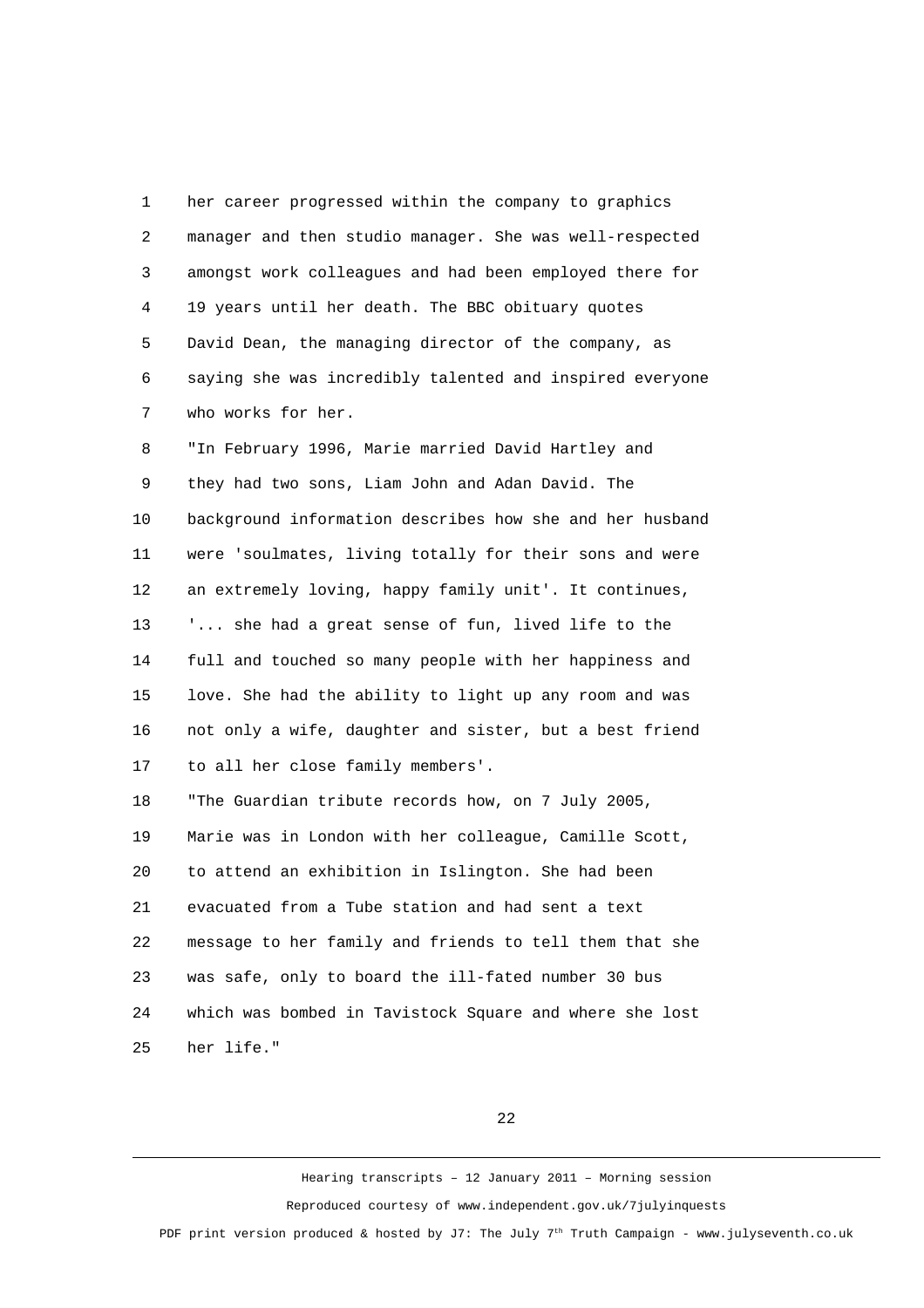1 LADY JUSTICE HALLETT: Yes, Mr Keith?

| $\overline{2}$ | MR KEITH: My Lady, in relation to Miriam Hyman, may I call |
|----------------|------------------------------------------------------------|
| 3              | her sister, Esther, to read out the statement that has     |
| 4              | been prepared on her behalf.                               |
| 5              | LADY JUSTICE HALLETT: Of course.                           |
| 6              | Ms Hyman, you've probably heard what I said to             |
| $\overline{7}$ | others. If, at any stage, you need a break or you'd        |
| 8              | rather Mr Keith took over, please just say.                |
| 9              | MS ESTHER HYMAN (Sworn)                                    |
| 10             | Questions by MR KEITH                                      |
| 11             | MR KEITH: Madam, you are, of course, Esther Hyman. May     |
| 12             | I invite you, please, to read out the statement that has   |
| 13             | been prepared in relation to Miriam?                       |
| 14             | A. Thank you.                                              |
| 15             | I am Esther Hyman, the sister of Miriam Hyman, and         |
| 16             | I make this statement at the request of the coroner with   |
| 17             | a view to providing some personal background information   |
| 18             | about Miriam.                                              |
| 19             | This statement is made on behalf of myself, my             |
| 20             | mother, Mavis Hyman, and my father, John Hyman.            |
| 21             | The message of Edward Rynearson's book 'Retelling          |
| 22             | Violent Death' is that the stories of those who die in     |
| 23             | violence can be reclaimed and told from the point of       |
| 24             | view of their lives, not only their deaths, and by those   |
| 25             | who love and value them. This is why we appreciate the     |

23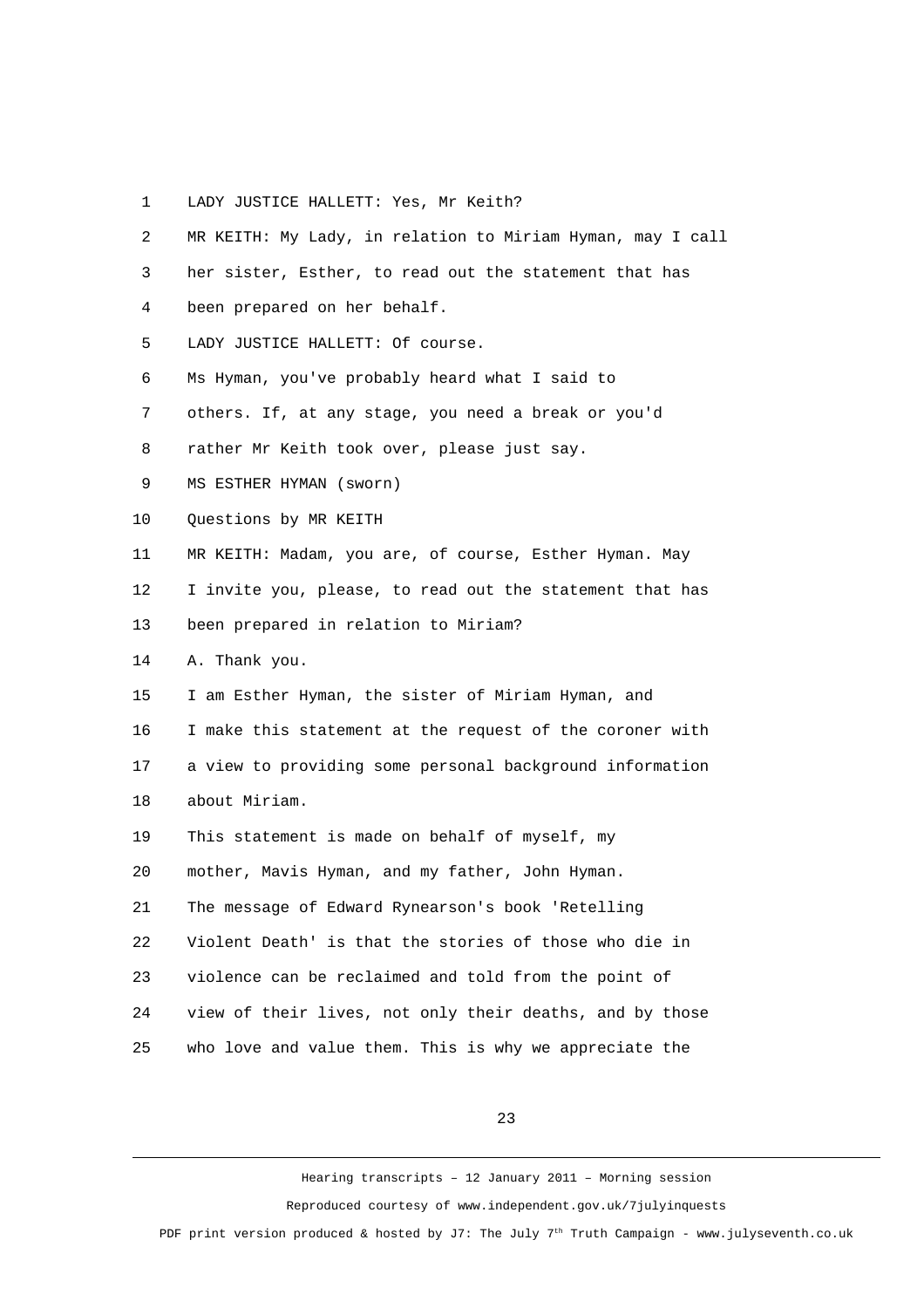1 opportunity to say something about Miriam as an

2 individual.

3 She was born in University College Hospital,

 4 graduated from University College London and lost her 5 life in Tavistock Square, all within one square mile. 6 She grew up in a north London suburb and enjoyed her 7 years at Brookland Primary School and Copthall School. 8 She read French and History of Art at UCL from 1990 to 9 1994 and had a career in picture research at 10 Quarto Publishing, BBC books, and finally as 11 a freelancer. Her interest in people with different 12 traditions, histories and culture remained insatiable 13 and she got great satisfaction from her own mixed 14 influences, her travels and the time she lived abroad. 15 As Miriam's immediate family, we miss her close 16 companionship, a trusted confidante, she brought great 17 joy and laughter into our lives by finding life funny in 18 innumerable small ways.

19 "Miriam attracted friends like a magnet and she kept 20 them too. Many of her friendships endured from infant 21 school. She constantly widened her circles of friends 22 while keeping her old ones. Her unfailing warmth, 23 hospitality, unquenchable interest in the lives of 24 family and friends, her sincerity and her generosity 25 made people seek her out. She was a great force for

24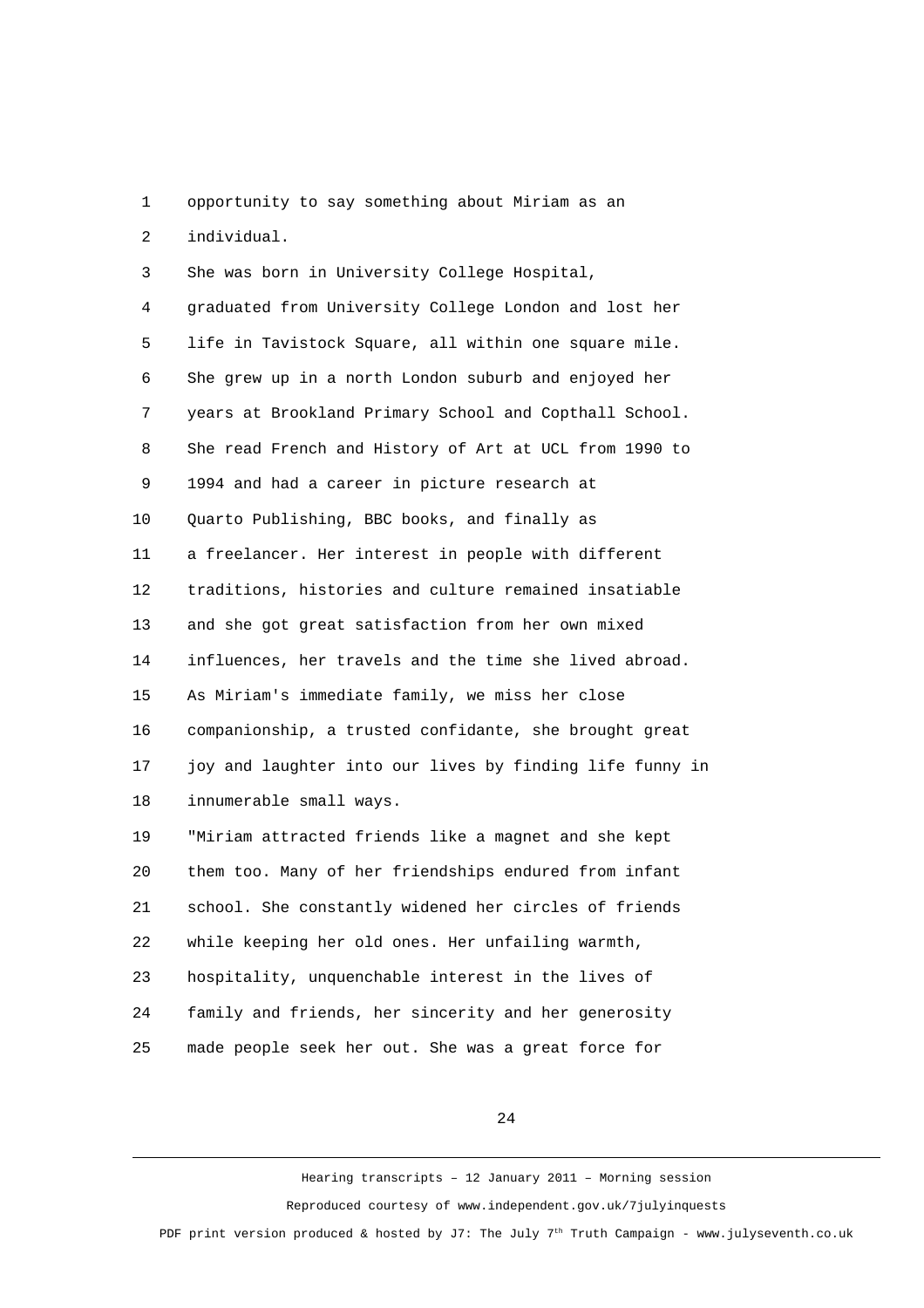1 good, whether through her voluntary work for charity or 2 in simple acts of kindness in daily life. 3 "Miriam's friends recall her being the constant in 4 their lives of many variables. They remember her 5 laughter and lust for life, her ability to listen 6 attentively and help others to see clearly. Miriam 7 brought out the best in people, caring greatly about how 8 she treated others and enabling others to feel good 9 about themselves. A woman of many talents, she was 10 socially caring, universalistic in outlook and 11 personally vibrant. An inspired artist, she worked with 12 equal ease in any medium she turned her hand to and was 13 stimulated by the work of other artists and by nature 14 itself. Her love of the countryside often took her out 15 of the City, walking, hiking and just gazing in wonder 16 and appreciation. She was happiest when bringing her 17 different abilities together and giving the wonderful 18 cards, pictures and jewellery that she created to the 19 people that she loved. Shortly before her life ended, 20 Miriam was planning to start a hand-made greeting card 21 company, "Mimento", a play on her nickname, "Mim". 22 Our pain and loss is immeasurable, but our comfort 23 lies in the fact that the love and compassion that 24 Miriam generated in her life is now being treasured in 25 her memory. The Miriam Hyman Memorial Trust is

25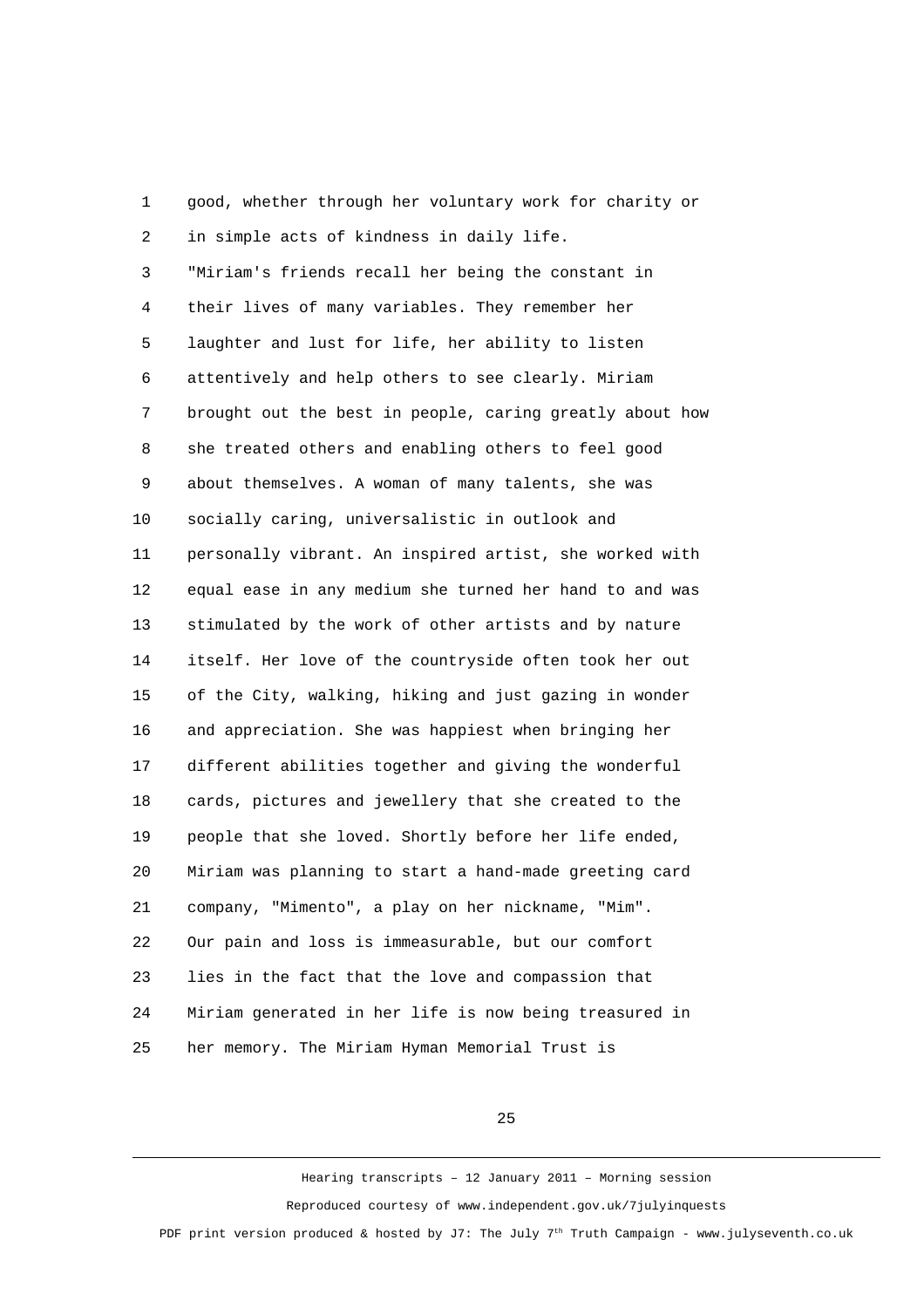1 achieving that in two ways: the first is through her 2 living memorial, the Miriam Hyman Children's Eye Care 3 Centre, located at the LV Prasad Eye Institute in 4 Orissa, India, a place of hope, healing and 5 rehabilitation for successive generations of children 6 with eye care needs, irrespective of the ability to pay. 7 Secondly, through a partnership with her secondary 8 school, Copthall School, developing an electronic 9 educational resource using Miriam's story to promote 10 responsible citizenship. Reflective decision making, an 11 appreciation of cultural diversity and the recognition 12 of the commonality of mankind will hopefully minimise 13 some of the conditions that led to the events of 7/7. 14 In a letter to our parents whilst studying abroad in 15 1993, Miriam said that she did not have a problem with 16 the idea of her own death but, rather, with the deaths 17 of her loved ones. She never had to face the reality 18 she dreaded. On 7/7, 2005, Miriam's life amongst us was 19 brought to an end, yet her spirit and her name live on 20 indomitably to continue to be a blessing to others. 21 LADY JUSTICE HALLETT: Thank you very much. 22 Mr Keith? 23 MR KEITH: My Lady, in relation to Shahara Islam, I propose 24 read a statement from Mr Smith.

25

26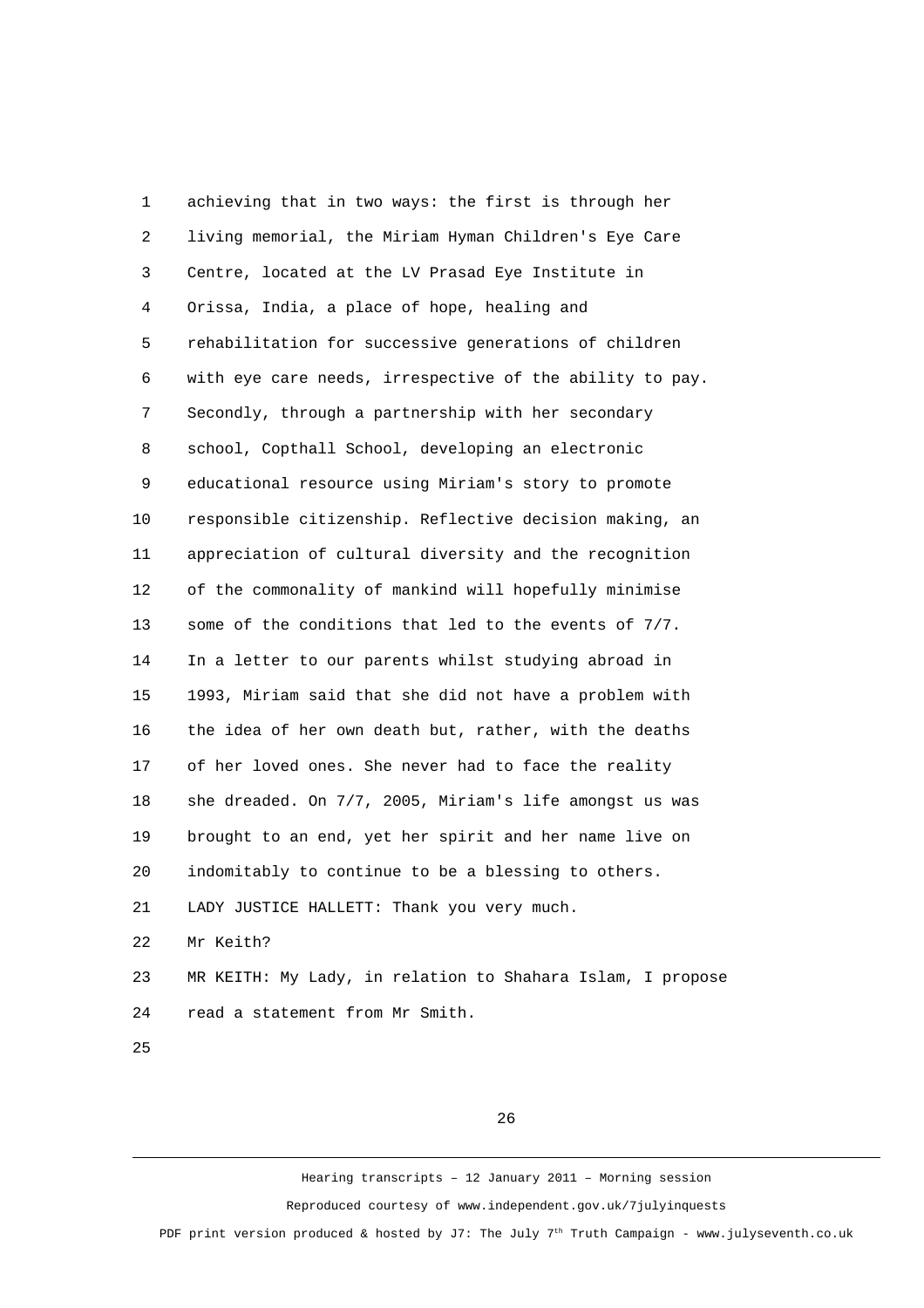## 1 Statement of MR MARTIN LLOYD SMITH read

| $\overline{c}$ | "On 21 June 2010, I wrote a letter to Mr and             |
|----------------|----------------------------------------------------------|
| 3              | Mrs Islam, the parents of Shahara Akhter Islam, who died |
| 4              | on 7 July 2005 in the bombing at Tavistock Square.       |
| 5              | I have not received a statement providing background     |
| 6              | evidence about Shahara. However, her colleague,          |
| 7              | Emma Louise Plunkett, gave an interview to the           |
| 8              | Metropolitan Police. I refer to this below as the        |
| 9              | 'interview notes'. In addition, background information   |
| 10             | was provided to Mrs Sher Duff (Coroner's officer at      |
| 11             | St Pancras Coroner's Court) to which I will refer as     |
| 12             | 'background information'.                                |
| 13             | "I have also read the short obituary for Shahara on      |
| 14             | the BBC News website, which I will refer to as the 'BBC  |
| 15             | obituary', and a brief tribute on the Guardian website   |
| 16             | to which I will refer as the 'Guardian tribute'.         |
| 17             | I summarise pertinent aspects of the documents below to  |
| 18             | ensure that some personal information about              |
| 19             | Shahara Islam is adduced in evidence during the inquest  |
| 20             | into her death.                                          |
| 21             | "The interview notes record that Shahara Islam was       |
| 22             | born in the Royal London Hospital in Whitechapel on      |
| 23             | 11 January 1985. She lived in Plaistow and worked as     |
| 24             | a cashier at the Cooperative Bank in Islington. She had  |
| 25             | a mother, Romena, and father, Shamsul, and two younger   |

27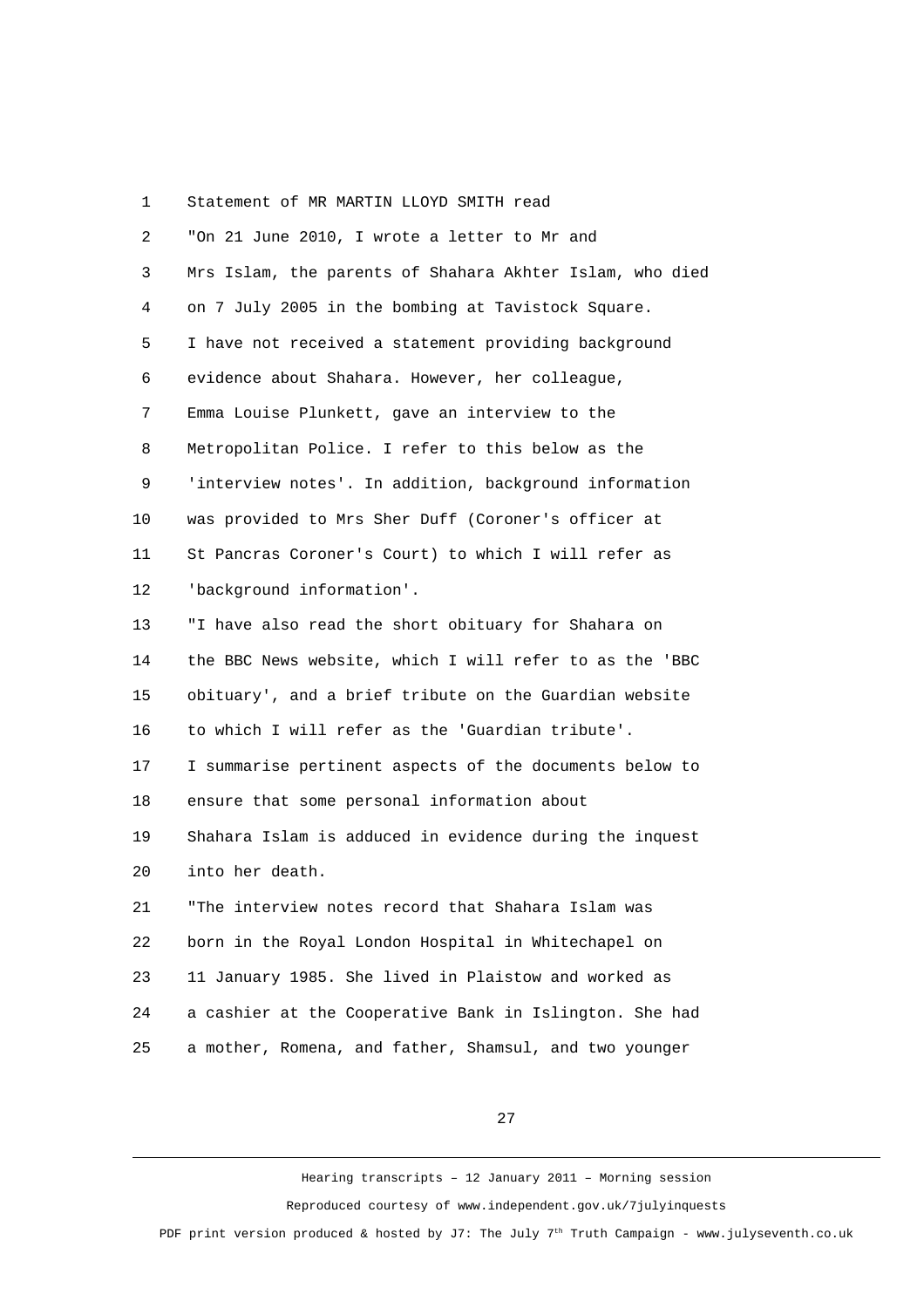1 siblings, brother Mohammed Anharul and sister Tasneem 2 Siddiqui. In 2001, she completed her GCSEs and went on 3 to study her A levels at Barking Abbey Comprehensive 4 School. In 2003, she achieved two A levels and started 5 working at the Cooperative Bank. She had been working 6 there, her first job since leaving school, until she 7 died. 8 "The BBC obituary records how Shahara 'embodied 9 a meeting of western and Muslim values'. She was always 10 present at her mosque for Friday prayers, but would 11 enjoy shopping and clothes, whether western or 12 traditional fashions. 13 "She is described by her family in the BBC obituary 14 as an outgoing woman who made friends easily and as an 15 '... Eastender, a Londoner and British, but above all 16 a true Muslim and proud to be so. Her uncle, 17 Nazmul Hasan, said, 'Everyone who knows her loves her 18 dearly. There isn't a single person who could say a bad 19 thing about her', and that the family had been 'very 20 happy and proud of her'. 21 "Shahara's schoolfriend, Sarah Read, commented on 22 the Guardian tribute, describing her as popular with 23 teachers and fellow pupils. She said 'Shahara was 24 a pleasant, upbeat girl who enjoyed socialising and 25 loved her friends and family. She will be sadly missed

28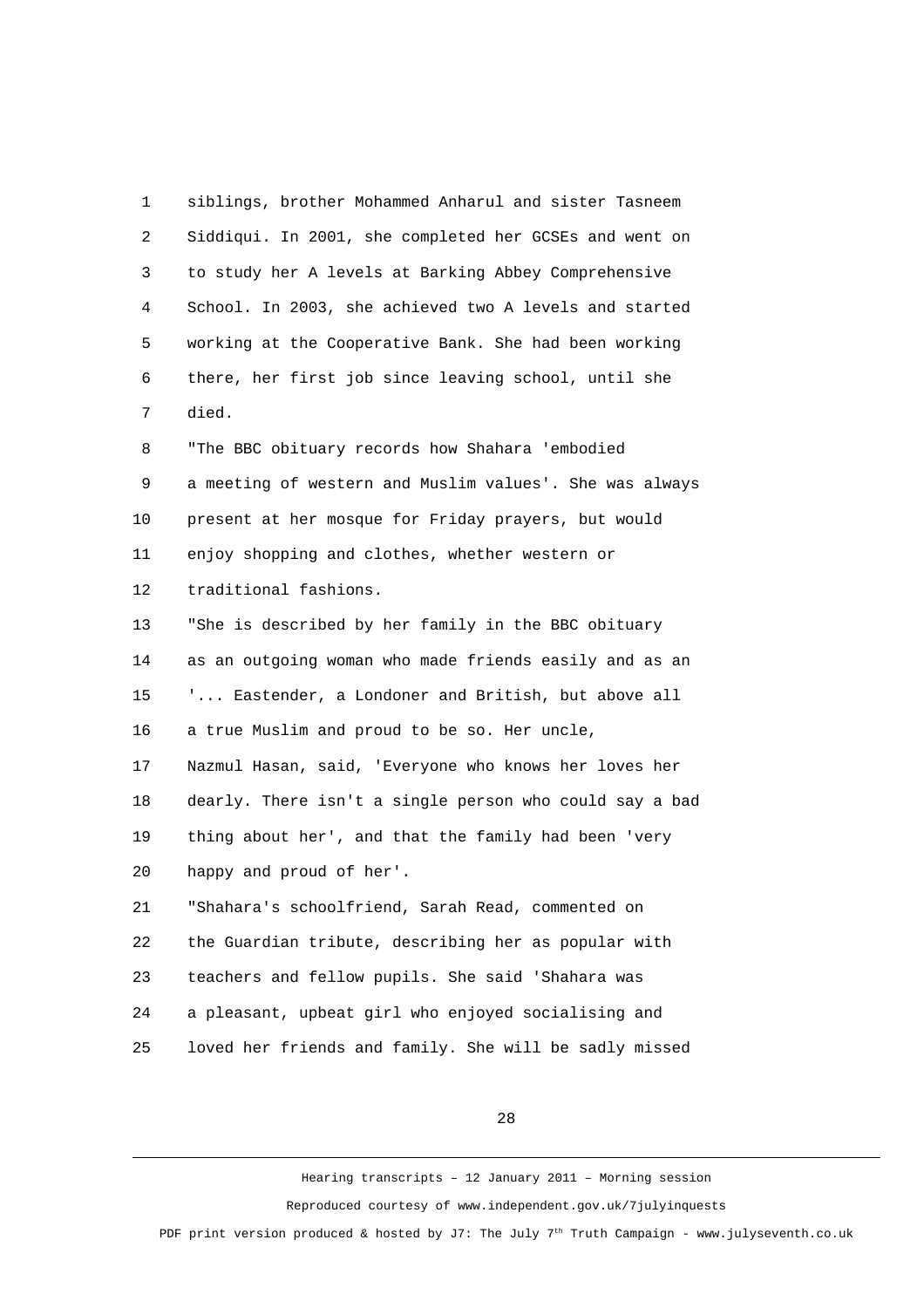1 by everyone that was fortunate enough to know her'. 2 There are also a number of tributes from customers of 3 the Cooperative Bank, who make reference to Shahara's 4 beauty, helpfulness and the fact that she always had 5 a smile. 6 "The interview notes describe how, on 7 July, 7 Ms Plunkett saw Shahara and discussed the buses which 8 could get them both into work. Ms Plunkett suggested 9 going somewhere for a cup of tea until the queues died 10 down, but Shahara wanted to get into work, so they set 11 off together. The notes also state that Shahara had 12 tried to telephone her uncle, who worked at Euston 13 station, to enquire about the disruption, but was unable 14 to get through." 15 LADY JUSTICE HALLETT: Yes, Mr Keith. 16 MR KEITH: In relation to Neetu Jain, I will read the 17 statement from her sister, Reetu. 18 Statement of MS REETU JAIN read 19 "I am the older sister of Neetu Jain, who died on 20 7 July 2005 in the bombing on the bus at 21 Tavistock Square. 22 "I make this statement following a request from the 23 Solicitor to the Inquests to provide background about 24 her life. 25 "My sister was born on 23 May 1967 in New Delhi,

29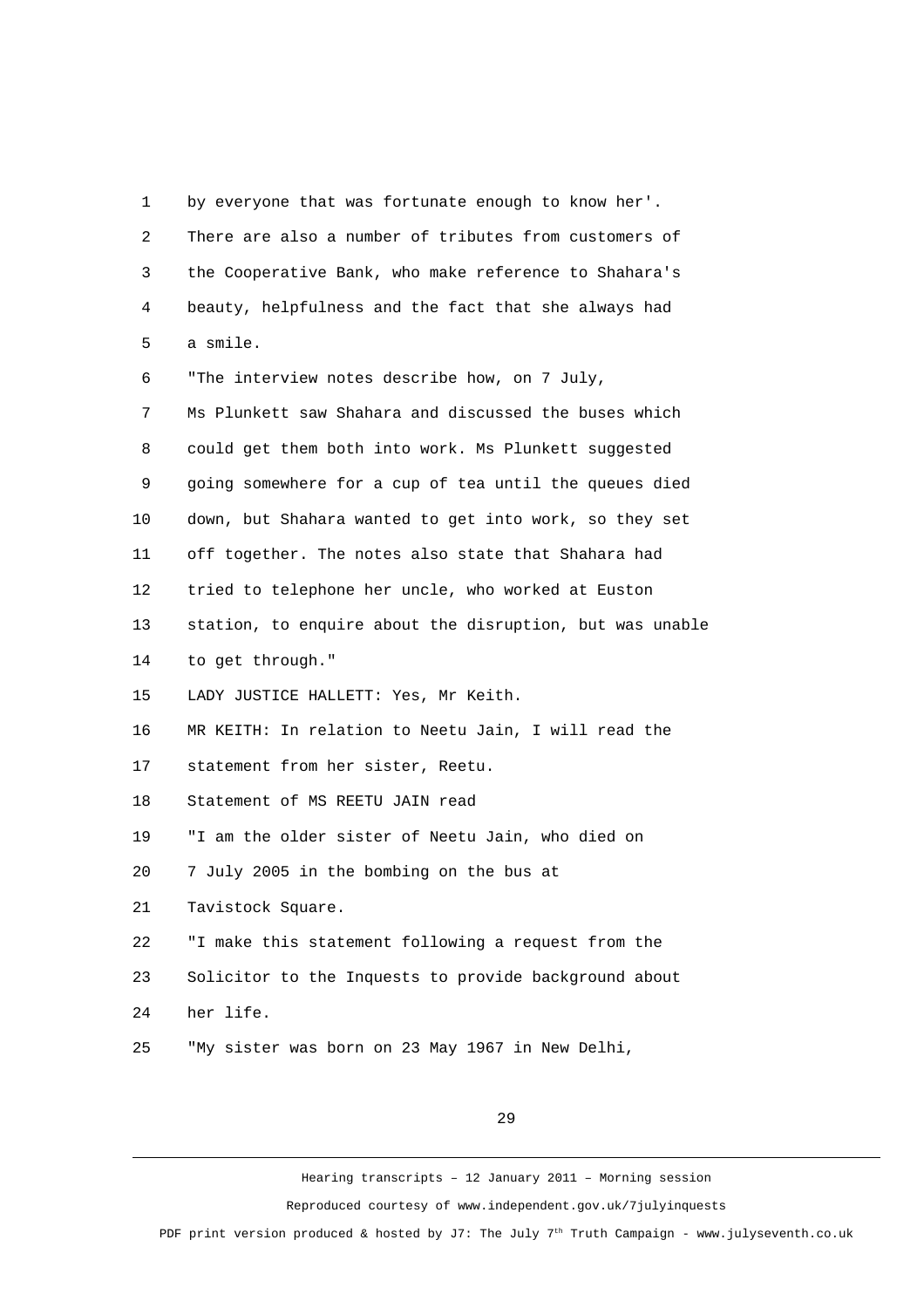1 India. The family moved to England in 1968 when our 2 father was offered the opportunity to find work as an 3 engineer. Initially, we lived in Southall and later 4 moved to Kingsbury. Finally, in 1975, the family 5 settled in Hendon. Neetu attended primary school 6 locally in Hendon and, from 1978 to 1985, she went to 7 Hendon Senior School. She was quiet and studious as 8 a child. She loved school and was always happy. 9 I remember fondly all the games we played together. 10 "In 1983, Neetu obtained nine O levels and then 11 studied A levels in biology, chemistry and mathematics. 12 She enjoyed science subjects the most and, between 1985 13 and 1988, went on to study for a BSc degree in 14 biochemistry at King's College London. She was awarded 15 the 'Permagmon' and 'Sambrooke' exhibition awards for 16 the best academic results in 1987. Neetu loved college 17 and was always the perfect friend, loved by all who knew 18 her. 19 "In 1989, she attended University College London 20 where she obtained an MSc with distinction in 21 information technology. When she was studying, Neetu 22 had many varied part-time and summer jobs. She worked 23 as a sale assistant for C&A, the Body Shop and Harrods, 24 she also work as a research assistant at the Kennedy 25 Institute of Rheumatology. In 1990, she found a job

30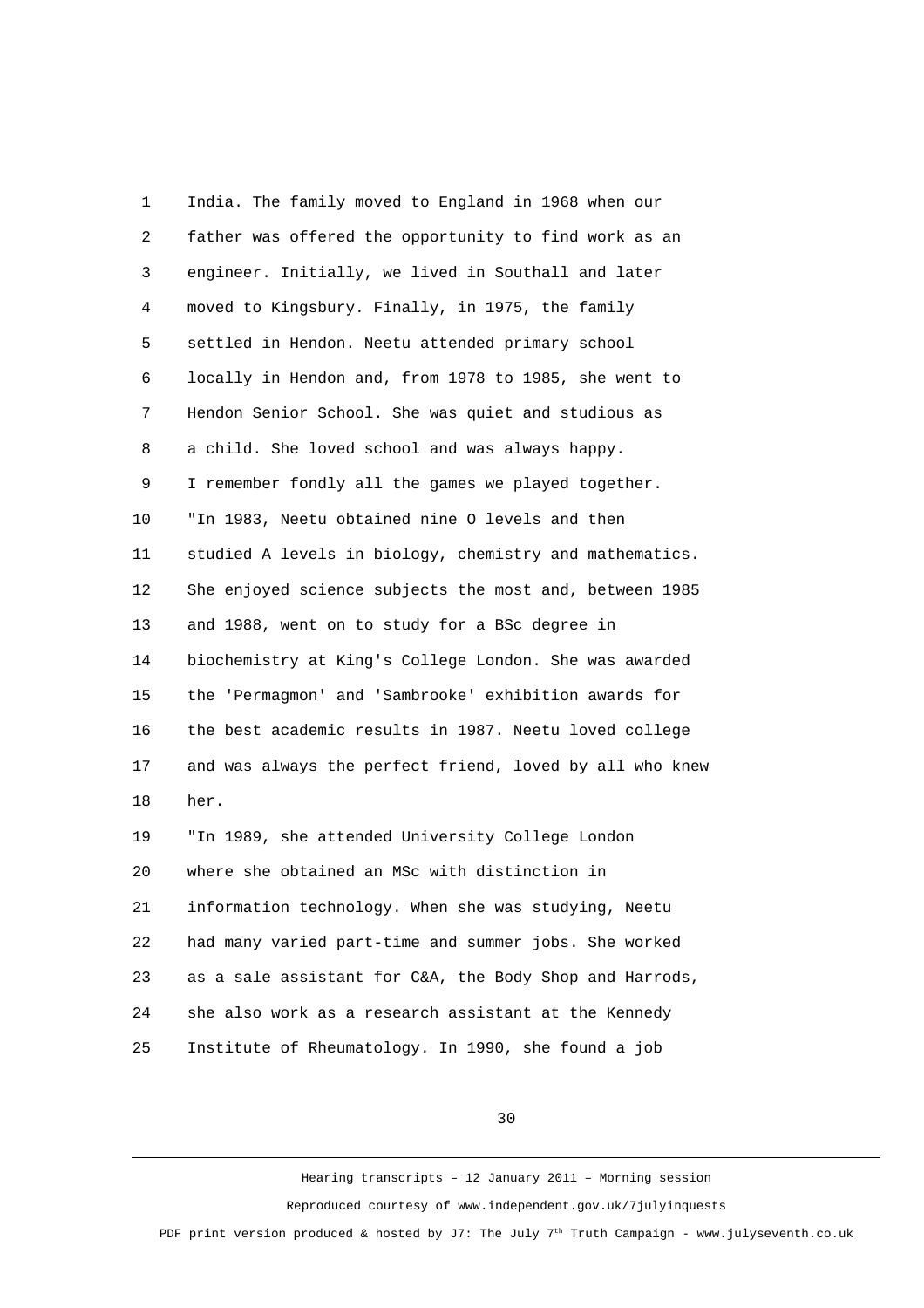1 with a company called T-Cam. The job took her all round 2 the world. She travelled to India, Venezuela, Mexico, 3 Turkey and the USA. Eventually, she tired of the 4 travelling and, in 1994, joined a company called 5 Smart Logic, where she worked as a computer analyst. 6 "When I married in 1996, my sister was a witness at 7 the civil service and supported me throughout the Hindu 8 wedding ceremony. When I started a family, she always 9 brought my children such joy. I will never forget their 10 laughter when she was with them and the little games she 11 played on their backs. 12 "In May 2005, she started a new job with TXT4 in 13 Hoxton Square. Her post involved computer analysis, 14 programming and development. She held build computer 15 software that is used by millions of people every day. 16 Neetu was very happy with TXT4. She found a job where 17 she knew she would remain indefinitely and, at this

18 point, she was the happiest that she had ever been with 19 her career and personal life. She was just a few months 20 away from being engaged and married to her partner, 21 Gous Ali. Neetu moved into her own flat in April 2003, 22 but as it was so close to our parents, she still spent 23 a great deal of her time with them. Sadly, our mother 24 passed away in March 2007, heartbroken by the family's

25 loss. My sister was a beautiful, loving person. She

31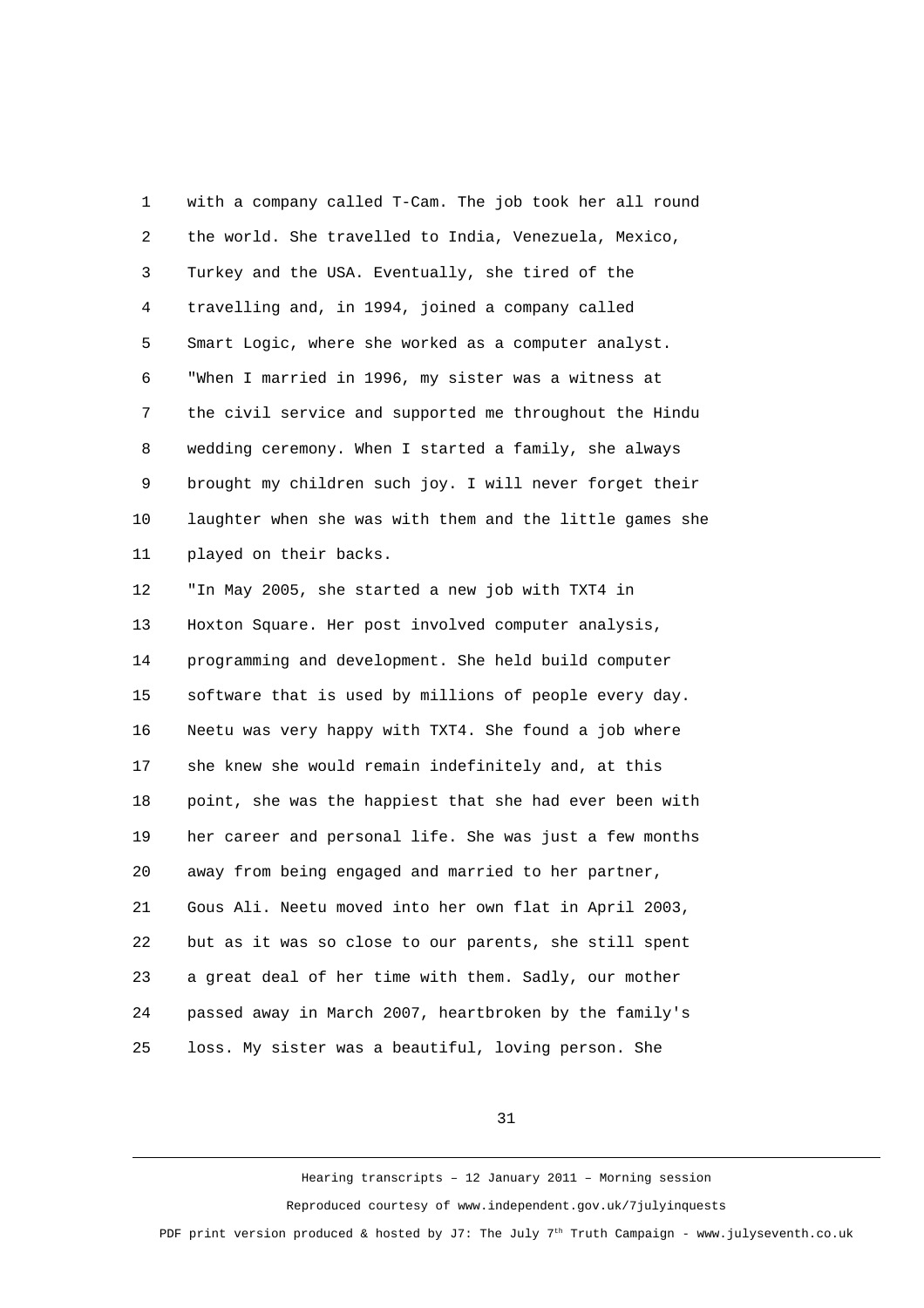1 was extremely intelligent and had a successful career 2 and loved life, sport and people. She had so much to 3 look forward to in the future. Every day I think of all 4 the times we shared. I remember her smile and our daily 5 chats. Neetu is missed so dearly and we cherish her 6 memories which live on in us all." 7 LADY JUSTICE HALLETT: Yes. 8 MR KEITH: My Lady, in relation to Sam Ly, I propose read 9 a statement from Mr Smith. 10 Statement of MR MARTIN LLOYD SMITH read 11 "On 21 June 2010 I wrote a letter to Mr Hi Ly, the 12 father of Sam Ly, who died on 14 July 2005 from injuries 13 sustained in the bombing at Tavistock Square. 14 "On 3 August 2010, I wrote a further letter to Mr Ly 15 to ensure that my initial request for a background 16 statement had been received and understood. I explained 17 that if I did not receive a response by 17 August, 18 I would assume that the family did not wish to provide 19 me with a background statement. 20 "To date, I have not received a response from Mr Ly. 21 Consequently, I have not received a fresh statement 22 providing background evidence about Sam. However, Mr Ly 23 had previously given a statement to the 24 Metropolitan Police dated 16 July 2005. In addition, he 25 had written a letter to Mrs Sher Duff, the coroner's

32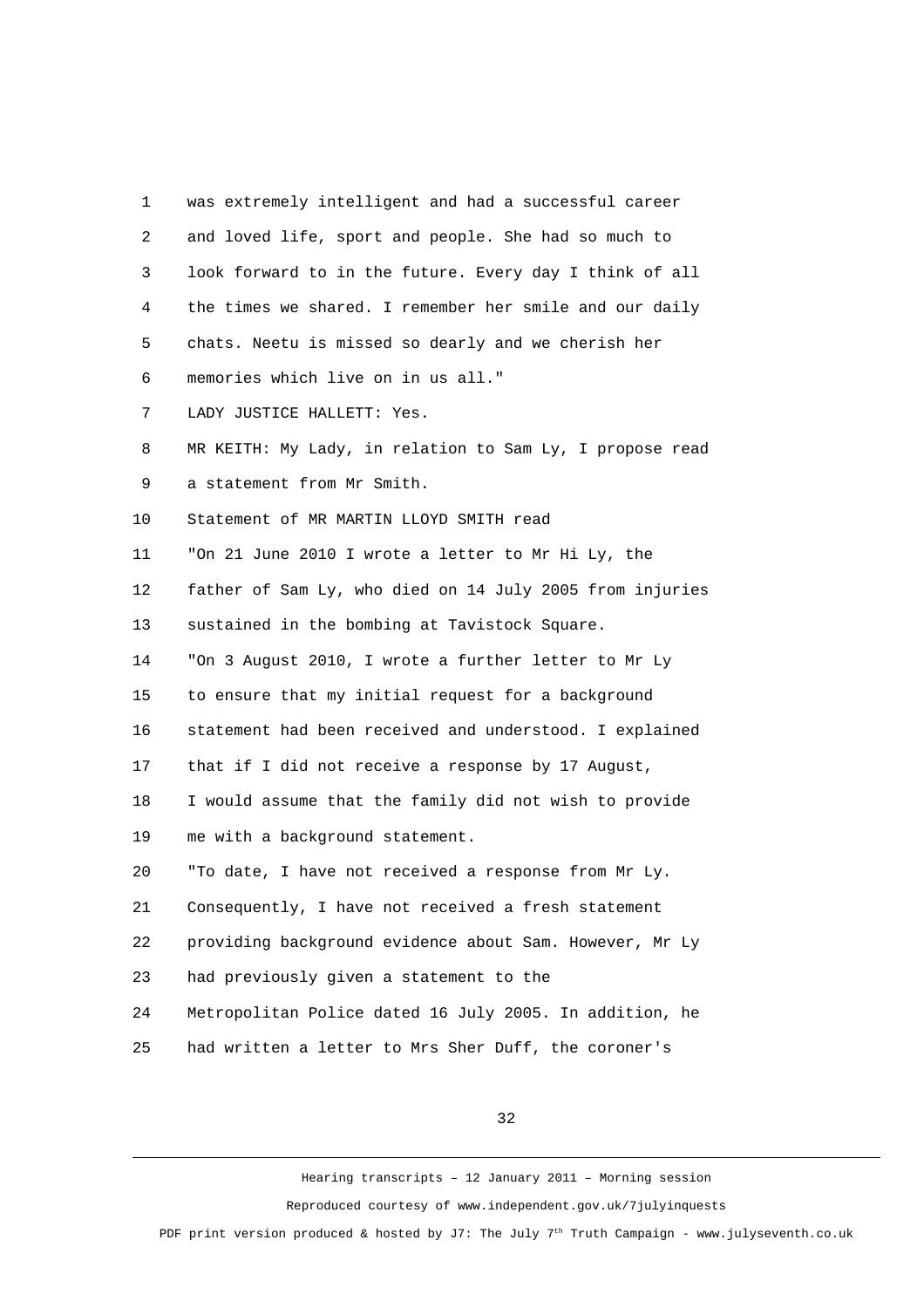1 officer, dated 30 September 2006.

| $\overline{2}$ | "Sam Ly's partner of nine years, Mandy Ha, gave          |
|----------------|----------------------------------------------------------|
| 3              | a statement to the police dated 16 July 2005. I have     |
| 4              | read the short obituary of Sam Ly on the BBC News        |
| 5              | website and a brief tribute on the Guardian website and  |
| 6              | finally I have read the tributes to Sam Ly that were     |
| 7              | compiled for the Book of Tributes, 7 July 2005.          |
| 8              | "The police statement records that Sam Ly was born       |
| 9              | in Vietnam in 1977. In March 1979, when Sam was two      |
| 10             | years' old, he fled with his mother, father and older    |
| 11             | sister by boat from Vietnam to Malaysia. On              |
| 12             | 14 May 1980, the family moved to Richmond in Melbourne,  |
| 13             | Australia, as refugees.                                  |
| 14             | "In 1982, Sam's mother, Huynh Chi, died from breast      |
| 15             | cancer. Sam was five years' old and he was looked after  |
| 16             | by his father and older sister.                          |
| 17             | "When he was 15 years' old, Sam began working            |
| 18             | part-time jobs to help support the family. He worked at  |
| 19             | McDonalds and at a local supermarket. Later on he        |
| 20             | undertook surveying jobs, paper deliveries, sales jobs,  |
| 21             | administrative roles and conveyancing, until finally     |
| 22             | settling into a career in IT.                            |
| 23             | "Sam encouraged his father to remarry, which he did      |
| 24             | in 1997. Sam had a step-sister from this marriage and    |
| 25             | the Book of Tributes records that he also had two nieces |

33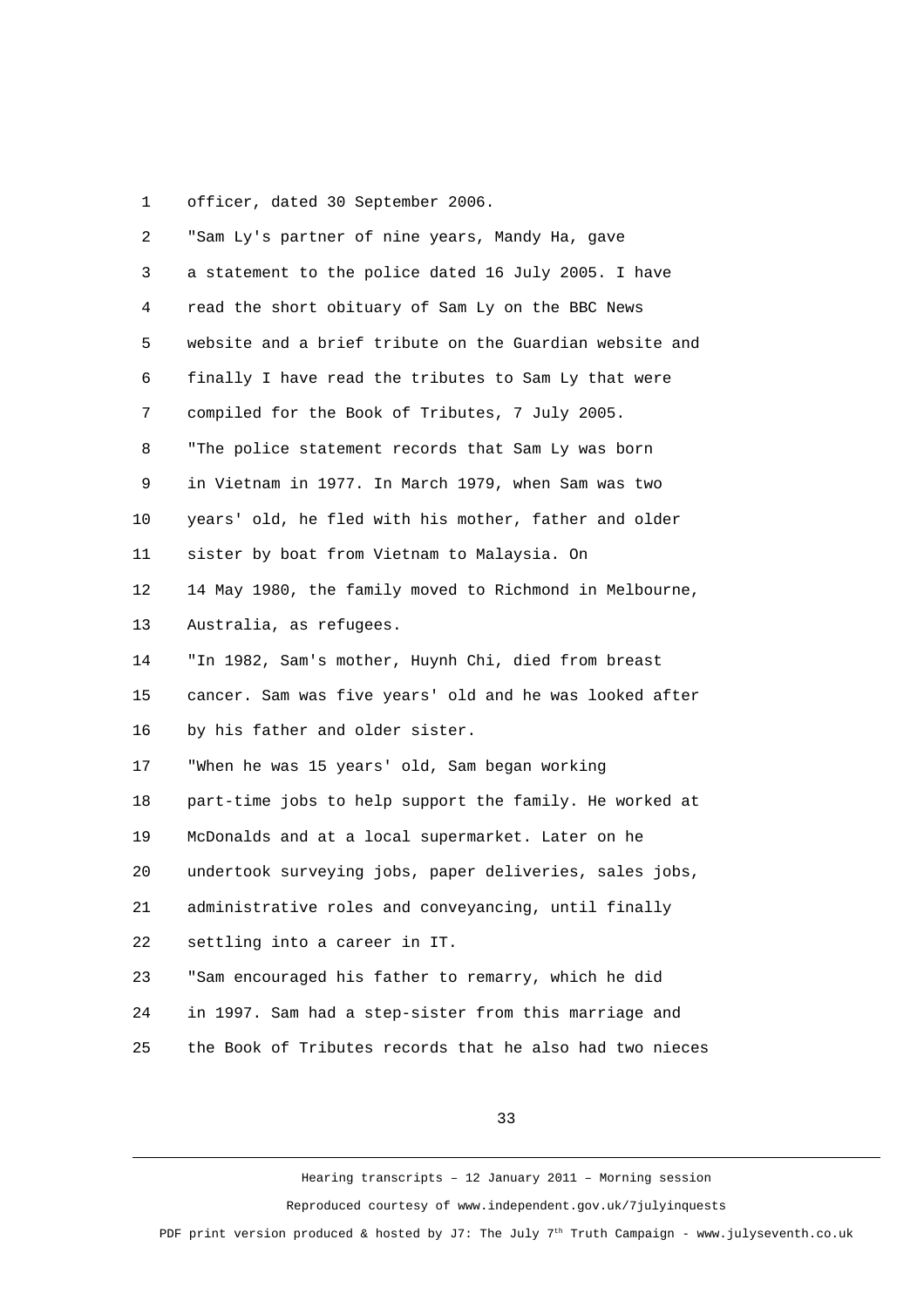1 and two nephews to whom he was devoted. The Book of 2 Tributes describes how he would make a special effort to 3 provide fun and laughter and would go to great lengths 4 to find and send his nieces and nephews gifts. He also 5 spoke fondly of his two aunties and his grandparents. 6 "Sam is described in the Book of Tributes as 'solid' 7 and as 'stable as a rock', whilst his boundless loyalty 8 to friends was said to be one of his most admirable 9 attributes. 10 "Sam went to St John's primary school and later 11 turned down a place at Melbourne High School to study at 12 Collingwood College on account of his friends being 13 there. His teachers recognised him as talented and 14 enthusiastic with a lot of potential. He was described 15 as quick-witted, a fast learner, ambition and as 16 a 'people person' with many friends. 17 "The police statement records that Sam went to 18 La Trobe University and later Monash University in 19 Melbourne, where he read business and finance IT and had 20 many friends. He spoke Mandarin and also studied 21 Chinese whilst at university. 22 "Ms Ha describes in her statement her first memory 23 of Sam, which was at primary school when they were aged 24 around 5 and Sam proposed to her. On being turned down, 25 Sam immediately proposed to his teacher. She continues

34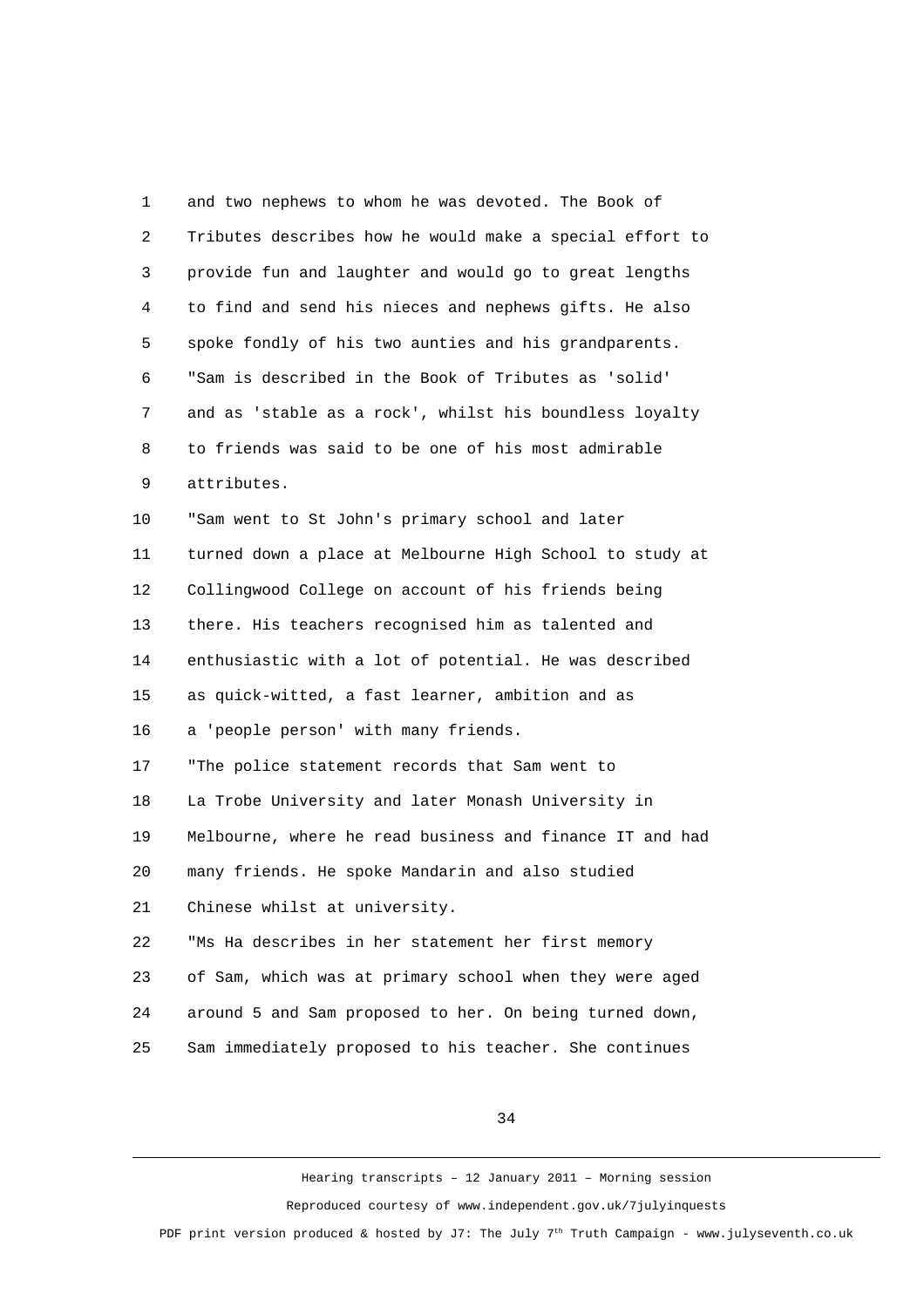1 that it was during his first year at university that 2 their relationship developed and they moved in together 3 in 2001 and bought a house together in Carnegie, 4 Australia, in 2003. 5 "In the Book of Tributes, Ms Ha is quoted as saying: 6 "'If it is possible to be taught how to love 7 wholeheartedly and unselfishly, Sam was my teacher. If 8 there was anyone who inspired me to be more than I was, 9 it was him'. 10 "Miss Ha also explains how Sam wanted a daughter of 11 his own to love and dote on. 12 "The BBC obituary records that Sam worked at 13 Monash University for four years and quotes 14 Margo Hellyer, his former boss, as saying he was really 15 widely acknowledged as a very friendly, extremely 16 helpful person, outgoing and just very much a real 17 pleasure to have in your team and to work with. 18 Ms Hellyer also commented on the Guardian tribute that 19 Sam had '... a wonderful sense of values and politeness. 20 He kind of had the world at his feet'. Ms Ha's 21 statement says that, in April 2003, she and Sam moved to 22 London to look for work. Sam found a job working in IT 23 for a company called Cor. He was happy in his work and 24 both he and Ms Ha quickly established themselves and 25 made good friends.

35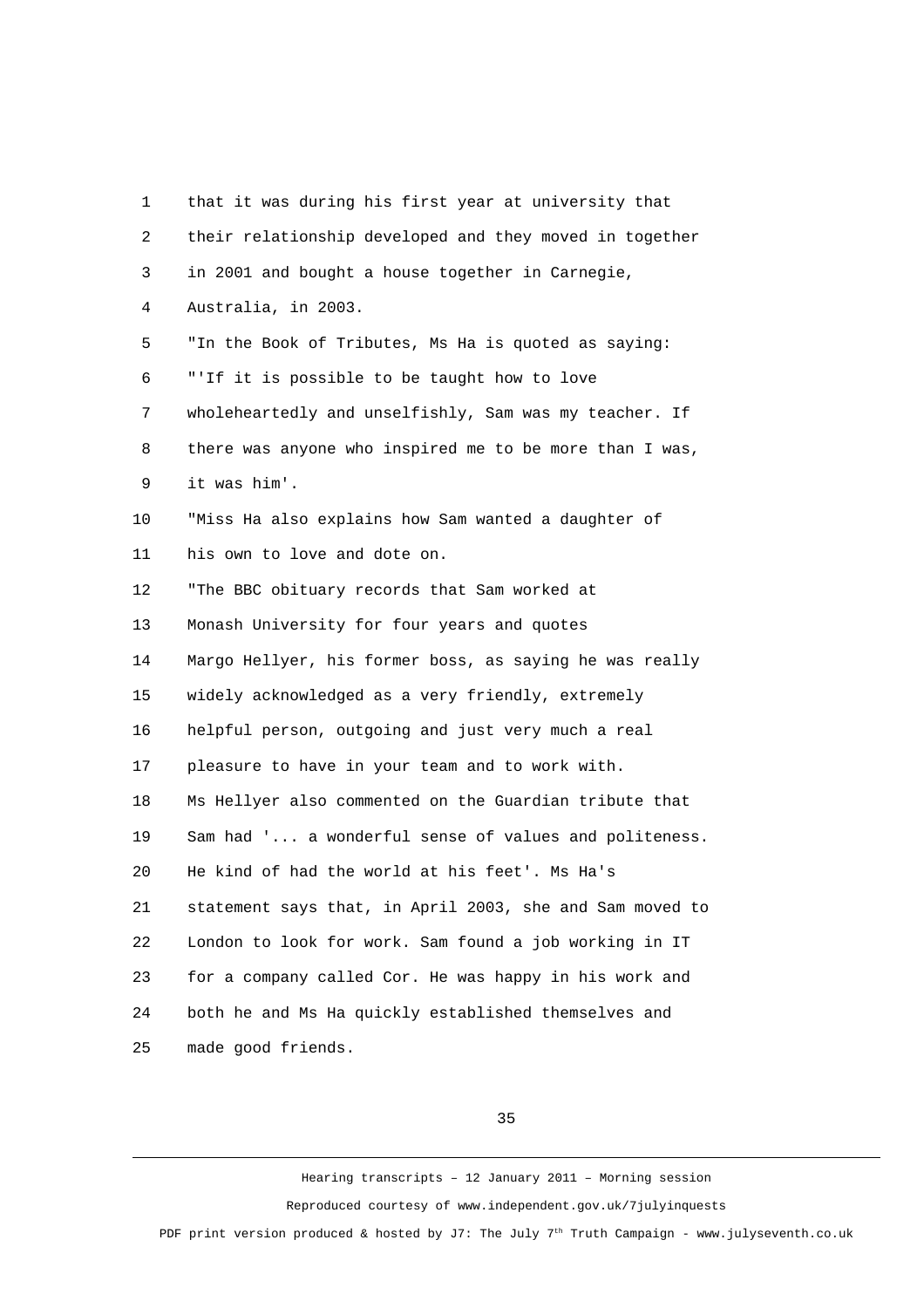1 "The police statement describes how it was Sam's 2 intention to earn more money in the United Kingdom so 3 that he could help support his father in his old age. 4 The statement describes how Sam encouraged his father to 5 travel and would send him money to enable him to do so. 6 Sam kept in regular contact with his father and would 7 telephone him two or three times a month. He last 8 returned to Australia for the Christmas holidays in 9 2004. Sam is described as a thoughtful and considerate 10 son and, knowing that his father liked flowers and to 11 take pictures, he purchased a digital camera for him. 12 "Following the bombing, Mr Ly and his nephew, John, 13 flew to London where they joined Ms Ha by Sam's hospital 14 bedside. Sadly, Sam passed away on 14 July 2005 at the 15 National Hospital for Neurology and Neurosurgery. He 16 was flown back to Melbourne, Australia, where his 17 funeral was held. The BBC obituary records that 18 services were held for Sam in English, Vietnamese and 19 Cantonese. It also records that the night before the 20 funeral service, 100 members of Melbourne's Vietnamese 21 community held a prayer vigil for him." 22 LADY JUSTICE HALLETT: Yes? 23 MR KEITH: My Lady, is that a convenient point? 24 LADY JUSTICE HALLETT: I was thinking that this is difficult 25 for everybody and I wonder if -- do you need a break,

36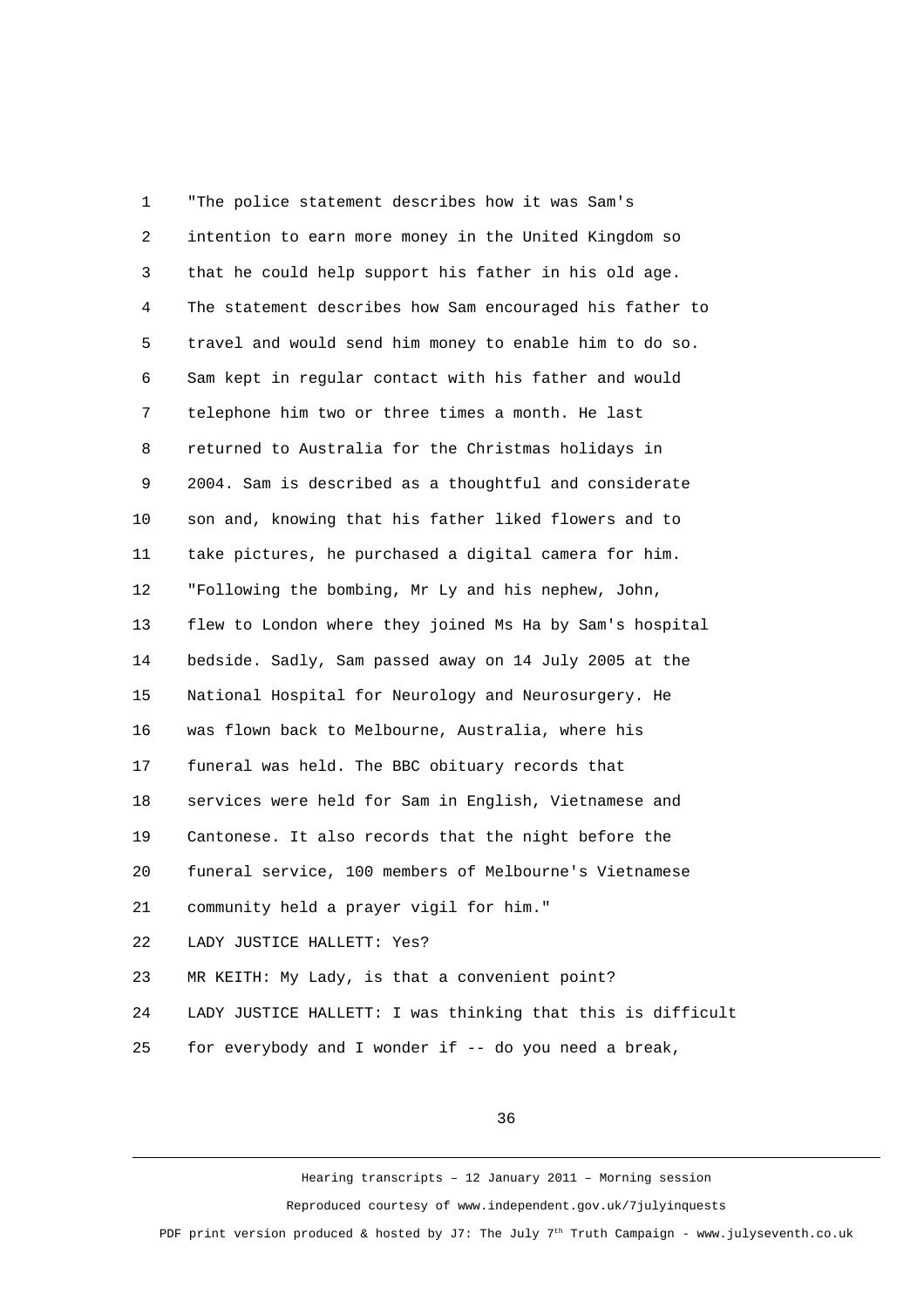1 Mr Keith?

 2 MR KEITH: My Lady, no. 3 LADY JUSTICE HALLETT: I was thinking that, maybe, if we 4 could complete this part, and then I think everybody 5 will need a break. 6 MR KEITH: Of course. 7 My Lady, in relation to Shyanuja Parathasangary, 8 there is a joint statement from her parents. 9 Statement of MR SANGARY PARATHASANGARY and 10 MRS RUTH PARATHASANGARY read 11 "We, Ruth and Sangary Parathasangary, will say as 12 follows. We are the parents of Shyanuja (Shyanu) 13 Niroshini Parathasangary, who died on 7 July 2005 on the 14 bombing on the bus at Tavistock Square. 15 "We make this statement following a request from the 16 Solicitor to the Inquests to provide background about 17 Shyanu's life. Shyanu was born in Colombo, Sri Lanka, 18 on 30 August 1974. She came to London when she was 19 19 months' old with her mother, Ruth and her sister, 20 Sindhuja, on 20 March 1976 to join Sangary, their 21 father, who had arrived six months before them. 22 "Her early childhood was spent in Queens Park, 23 London, where she attended Wilberforce Junior School. 24 During these years, she had the pleasure of spending 25 time with her grandparents, who have now passed on,

37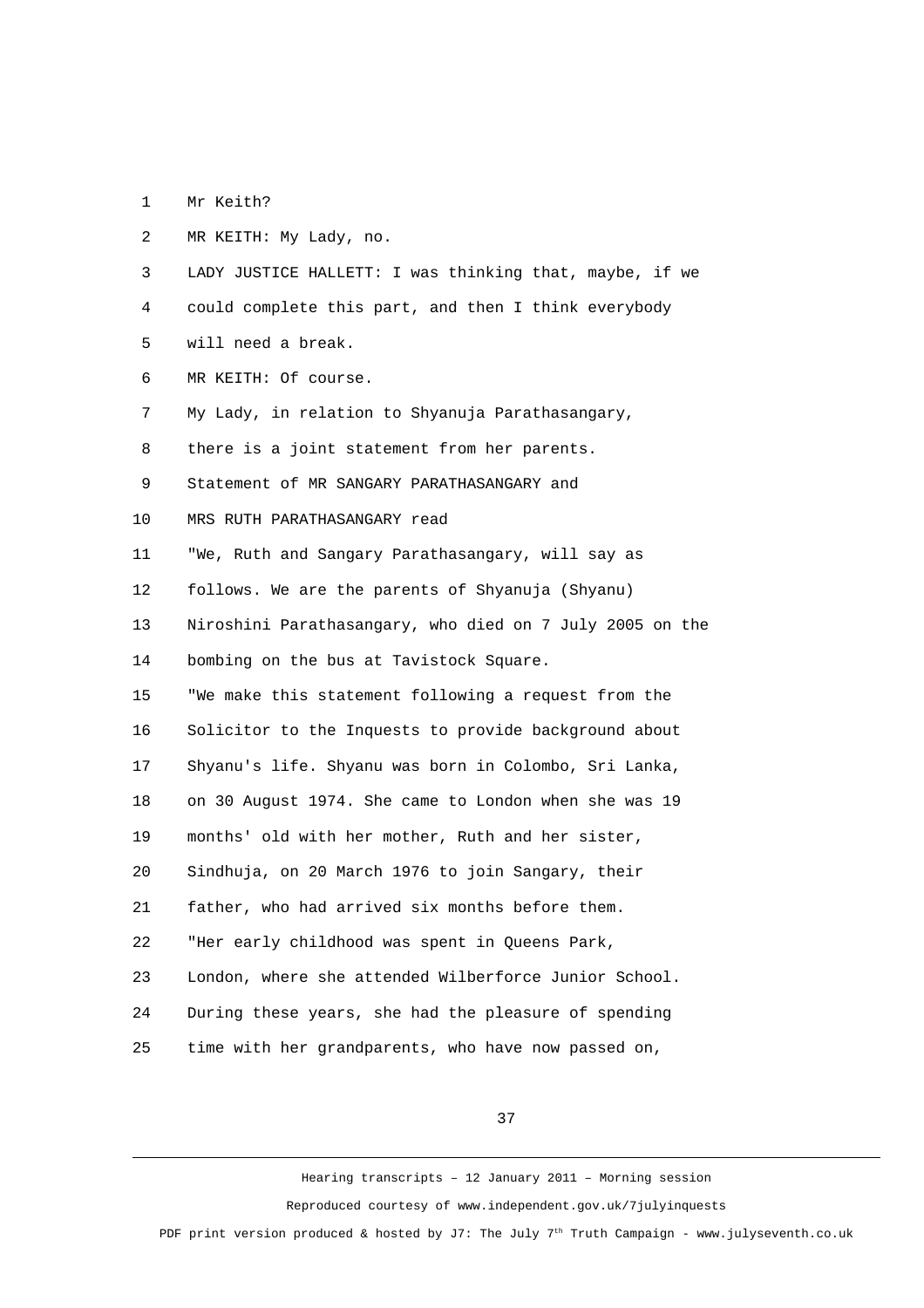1 Henry Spencer and Parames Spencer, who provided care 2 during the day, took her to primary school and back. 3 Her secondary education was from John Kelly Girls' High 4 School in Crest Road in London. Shyanu completed her 5 advanced level education from Harrow Weald College. She 6 completed a Higher National Diploma in business and 7 finance in July 1995, and she graduated from South Bank 8 University in London in July 1997, where she obtained 9 a Bachelor of Arts degree with 1st Division Second Class 10 Honours in business studies and administration. 11 "Shyanu moved with her family to Kensal Rise, 12 London, in 1992, where she resided until tragedy struck. 13 Even though she was born overseas, she felt a sense of 14 belonging as a British citizen and did not wish to 15 return to her country of birth even for a visit. 16 Shyanu's hobbies were reading, shopping and watching 17 movies. She would spend many hours reading on the 18 internet and would shop for that rare or unusual item on 19 the internet for a gift. She was very much into sport 20 as a teenager and participated in volleyball, 21 basketball, netball, rounders and swimming and received 22 merit awards and certificates from the Westminster 23 Schools Sports Association. 24 "Christmas time was very special to Shyanu and her

25 sister, Sindhu, with whom she was very close. She would

38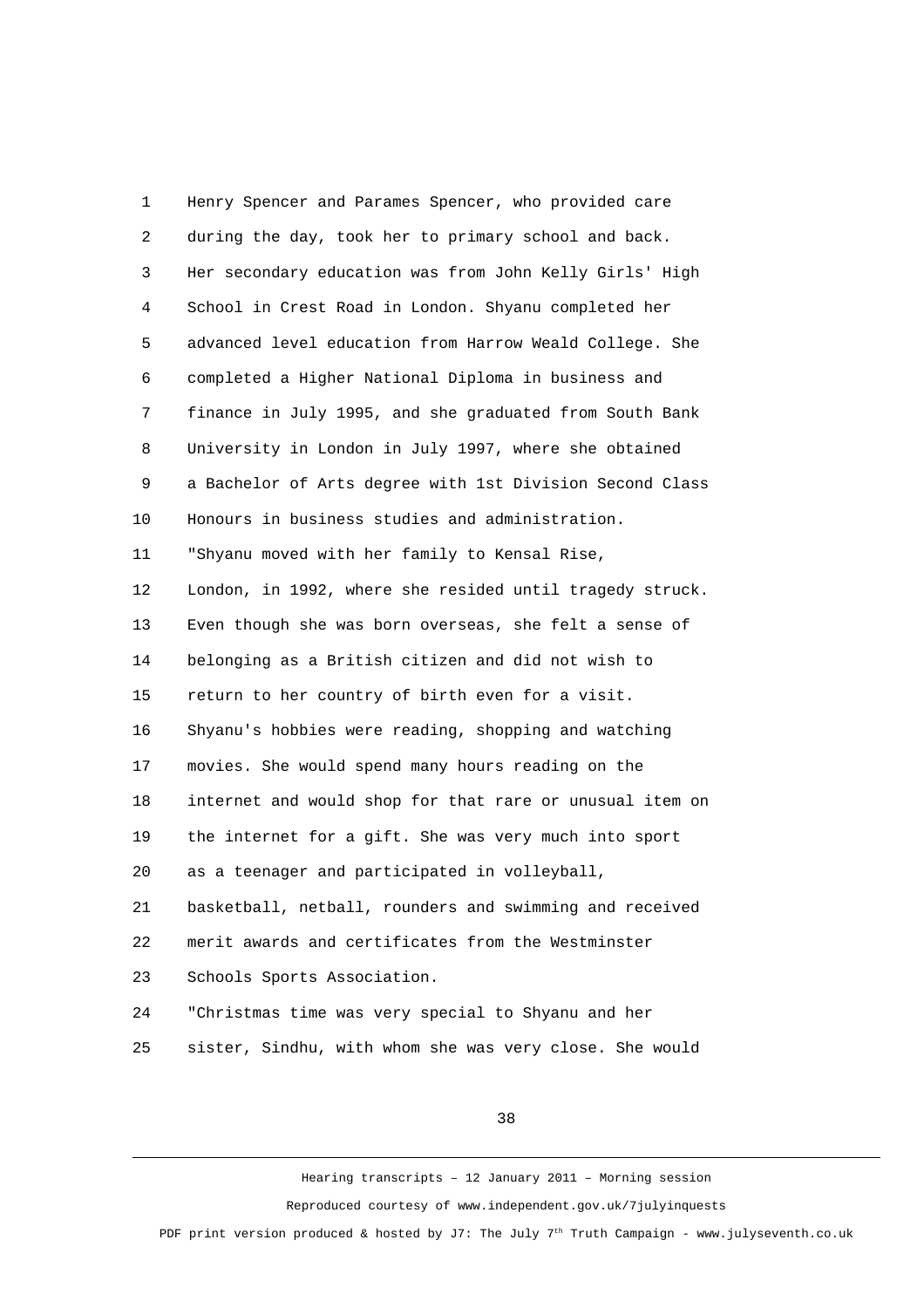1 spend many evenings after school or work decorating the 2 Christmas tree, sing carols, and she had great 3 admiration for the well-decorated tree. She had 4 a God-given voice for singing and she was a member of 5 the junior choir at the Fernhead Road Methodist Church 6 in Paddington, where she worshipped until she started 7 working. 8 "Shyanu was also crowned the Junior Sunday School 9 Queen by the then Lord mayor of Westminster. As a young 10 member, she assisted with a creche at the church on 11 Sundays and helped raise money for the aged. Shyanu 12 took baptism in February 1980 and chose Mary as her 13 baptismal name. She was also made a member of the 14 Methodist church in 1987. 15 "Shyanu was a regular blood donor to the Red Cross 16 for a few years while she was working for the Royal Mail 17 in Islington. 18 "Shyanu helped her mum with household chores and 19 would do it with no qualms about it. In short, she was 20 an asset at home and at work and was liked by all who 21 knew her or whom she came into contact with. She loved 22 children and would become one amongst them. When her 23 cousins from Australia visited, she would happily spend 24 hours entertaining them with games and playing with 25 snowballs.

39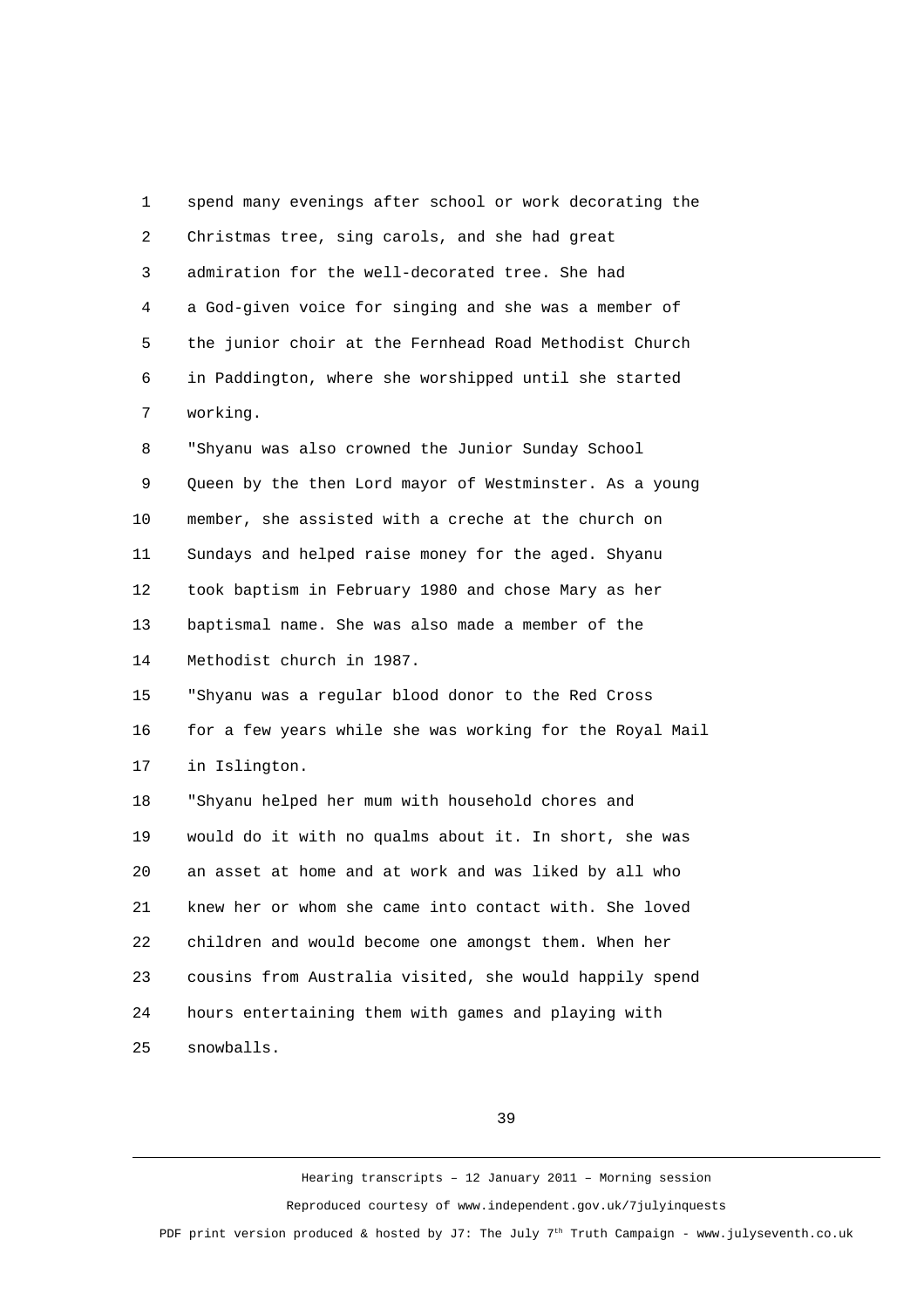1 "One of Shyanu's remarkable characteristics is that 2 she never had a harsh word for anyone. Even if she did 3 not agree with someone, she would accept what they said 4 with a smile.

 5 "It was not in her nature to hurt anyone. She was 6 a tower of strength to anyone who needed her and very 7 much so to her family. She would champion the causes of 8 those who were downtrodden and had no fear or favour. 9 She would stand up for the right, being an honest and 10 trustworthy person herself. She was kind and generous 11 and had an outgoing personality and won many 12 acquaintances due to her nature.

13 "Shyanu and her sister had only a year and four 14 months apart between them and they grew together and 15 knew each other so well from childhood. They had no 16 close relatives or friends near them and she found 17 herself accountable for and protective towards her 18 sister and felt she would always be there for her as 19 a friend and sister, but, alas, as fate would have it, 20 the setback of this separation is being immensely felt 21 by her sister and parents and those whom she left 22 behind.

23 "Her childhood friend, Nell Raut, remained a good 24 friend to her and now to her family. Nell has known 25 Shyanu since 4th grade and both shared many happy hours

40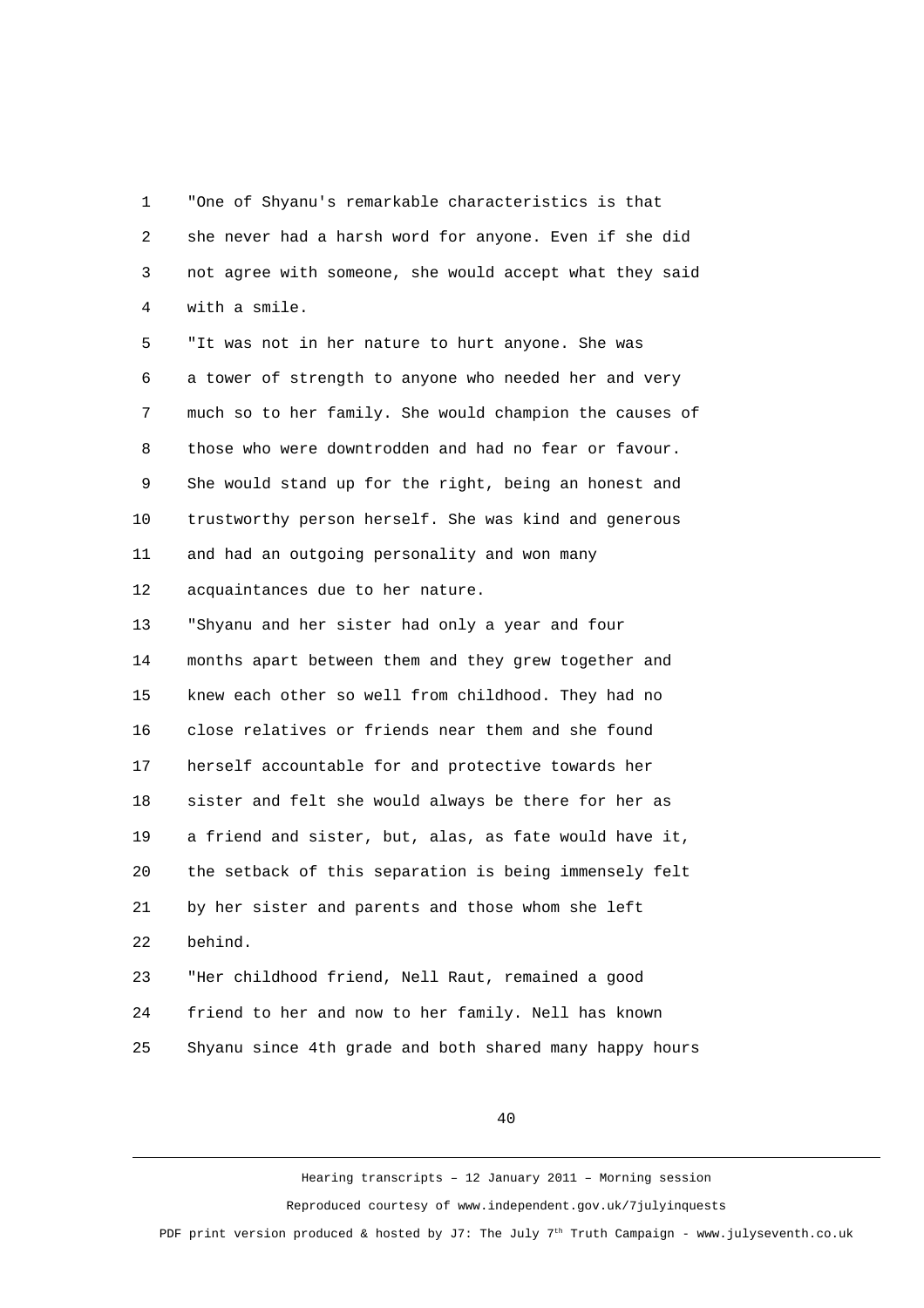1 in the company of each other, doing things they liked, 2 first as children, then as teenagers, and then, later 3 on, as adults: shopping, movies, jokes, swimming, meals 4 and coffee evenings. Shyanu was blessed with her 5 friendship and they both cherished each other's company 6 and now she is sadly missed by Nell.

 7 "After graduation, Shyanu found employment with the 8 Royal Mail office in August 1997. At the time of her 9 calling, she was attached to the Old Street office as 10 assistant purchasing officer. This was a crucial time 11 in her life, as she and her sister, Sindhu, wanted some 12 independence and were in the process of refurbishing 13 a house to move into, only a couple of doors next to her 14 parents.

15 "To know that this desire did not reach fruition and 16 was cut short, just like her life, is tantamount to 17 depriving her of what she could have achieved, not 18 having asked much from life itself.

19 "Shyanu was born into a very closely-knit family. 20 She, along with her family, had gone through thick and 21 thin when she was a child and as a teenager. It is sad 22 to know that, when life was somewhat treating her 23 kindly, tragedy had to strike in the manner of the 24 London bus bombing claiming yet another victim. The 25 love and affection bestowed upon her by her parents and

41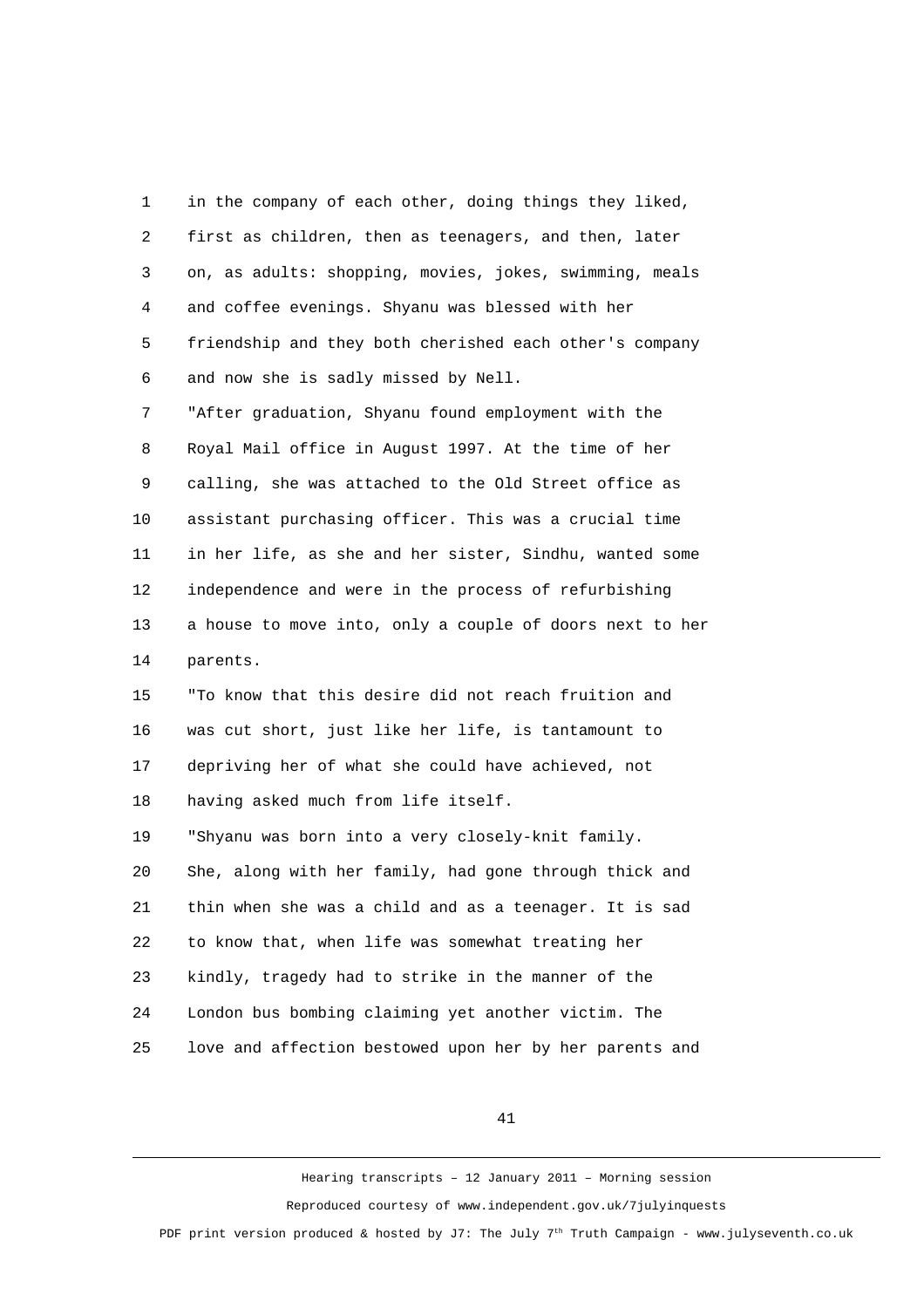1 sister is immeasurable. Her sudden, tragic and 2 unexpected death is a great loss to her mum, dad, 3 sister, relatives and friends. The grief experience 4 could not have been foretold and is insurmountable. The 5 youth, the innocence, the pride, the joy, all taken away 6 in a moment. We cherish our loving memories of our 7 beloved Shyanu who will always be a part of our lives." 8 LADY JUSTICE HALLETT: Yes. 9 MR KEITH: My Lady, in relation to Anat Rosenberg, I propose 10 to read the statement of John Falding, her partner, 11 drafted with the approval of her mother, Naomi, and 12 sister Ofrit. 13 Statement of MR JOHN FALDING read 14 "Anat Rosenberg was an Israeli who lived in London 15 most of her adult life, arriving about 1990 to study 16 dance in the hope of making it her career. Her dream 17 was not to be realised, but she continued to be driven 18 by a love of dance in all its forms and, indeed, of all 19 the arts. 20 "Few can have taken as much advantage of London's 21 cultural opportunities. Almost every night, she would 22 experience ballet, contemporary dance, theatre, opera 23 and concerts. Her weekends were spent charging around 24 art fairs or exhibitions. 25 "At the Royal Opera House and at Sadlers Wells, Anat

42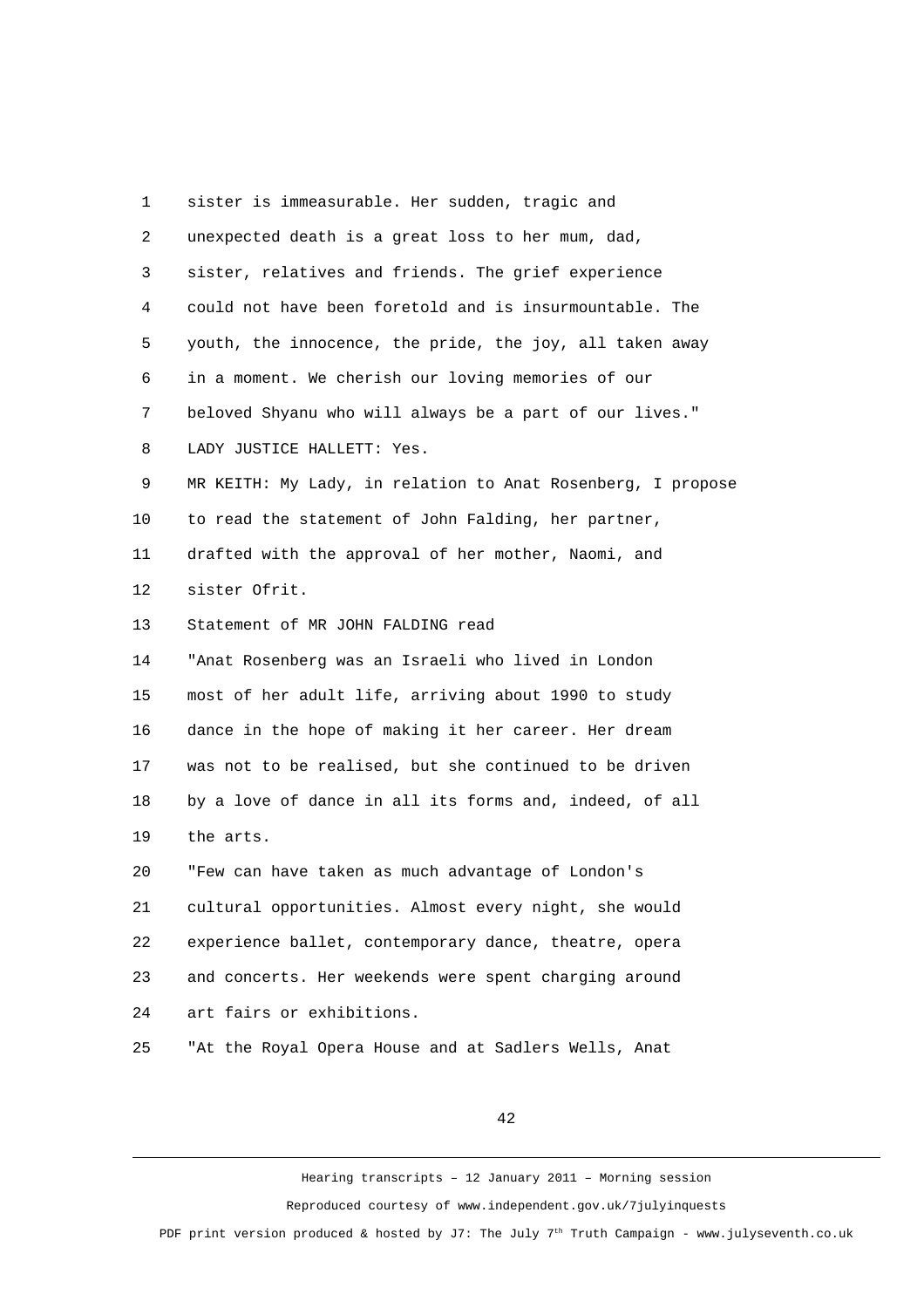1 would attend pre- and post-show talks, vociferously 2 contributing to the debate. Much effort went into 3 securing the standing room tickets or the cheaper seats, 4 which were all that she could afford. Whenever 5 possible, she would scurry round to the stage door to 6 meet other aficionados, to chat to the artists and 7 directors and to add to her impressive autograph 8 collection. 9 "Anat was born to cultured parents in the Israeli 10 coastal town of Hadera, but was brought up in Jerusalem. 11 Her late father, Arie, became chief assistant to the 12 Director General of the Israeli Finance Ministry and was 13 a renowned chess master and teacher. He was champion of 14 Jerusalem and represented Israel. Her mother, Naomi, 15 had a distinguished teaching career specialising in 16 general science. Anat's older sister, Ofrit, was to 17 become the photographer for The Israel Museum in 18 Jerusalem. 19 "With such influences, it was inevitable that she 20 should develop artistically. She became a proficient 21 pianist. After completing her formal education in 1983, 22 she fulfilled her military obligations and continued to 23 train in classical and modern dance. Arriving in 24 London, she worked with charitable organisations 25 including Norwood Child Care. She volunteered to

43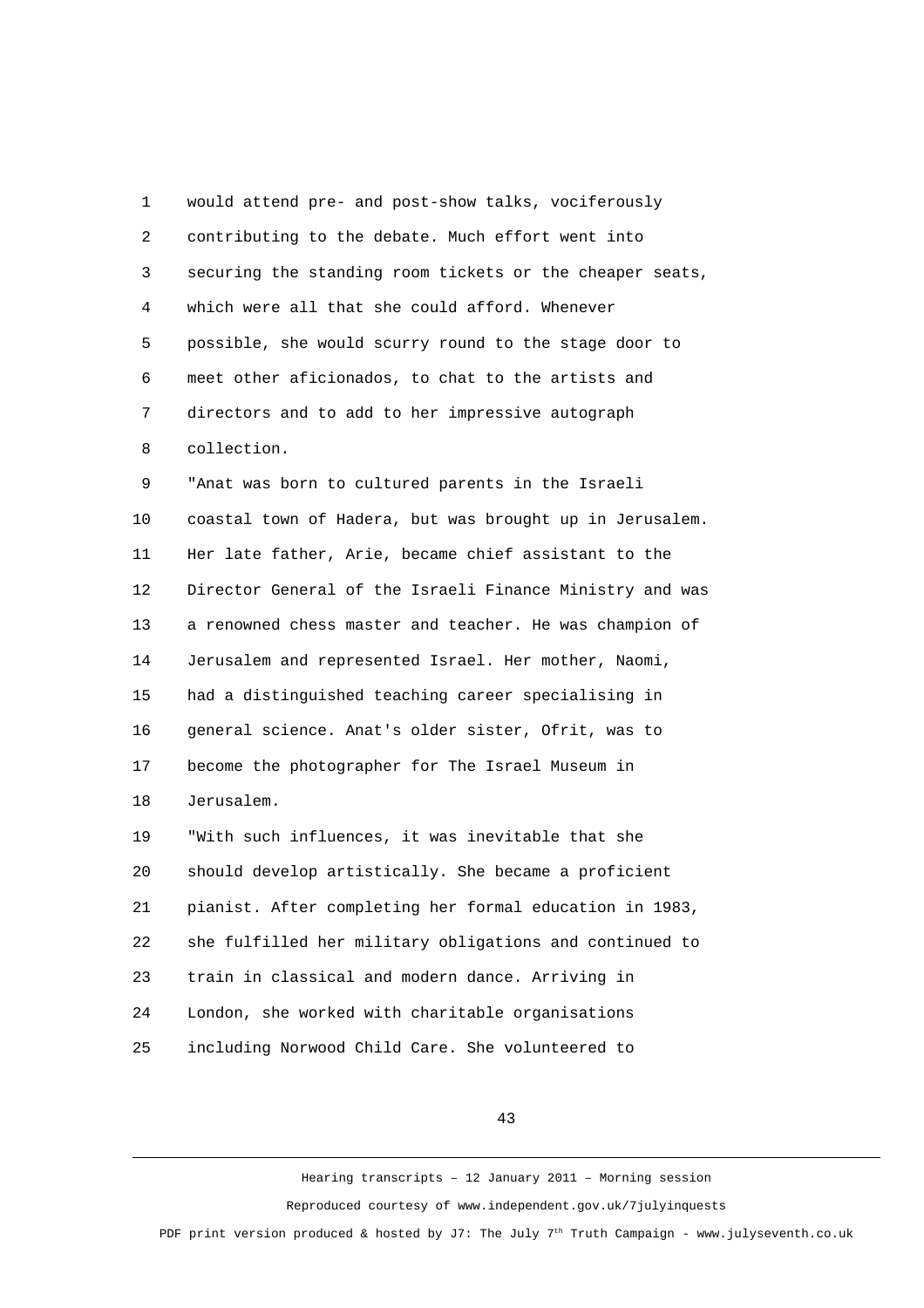1 befriend the mentally ill. In the mid-1990s she went 2 back to Israel for a few years and worked as a secretary 3 to the legal department of the American Jewish Joint 4 Distribution Committee, as a translator at a national 5 arts academy, and as a public relations officer at the 6 Herzog Hospital in Jerusalem. 7 "Returning to London in 1999, she held several 8 short-term administrative posts and, in 2001, she joined 9 NCH, now Action For Children, as Secretary to Advisers, 10 her last job. 11 "Her responsibilities included maintaining contact 12 with the public, private and voluntary organisations, on 13 matters that were often sensitive and confidential. She 14 relished opportunities to help people affected by 15 adoption or child migration to access their records or 16 to trace relatives. Throughout her varied working life 17 Anat garnered glowing references testifying to her 18 interpersonal skills, her efficiency, enthusiasm, 19 honesty and conscientiousness. 20 "She had another passion aside from the arts: 21 shopping for shoes, costume jewellery and quirky 22 handbags. After her death, her vast collection raised 23 so much for Wizo, the international Jewish women's 24 organisation, that the Jewish charity placed a plaque to 25 Anat in an arts centre in Jerusalem catering for

44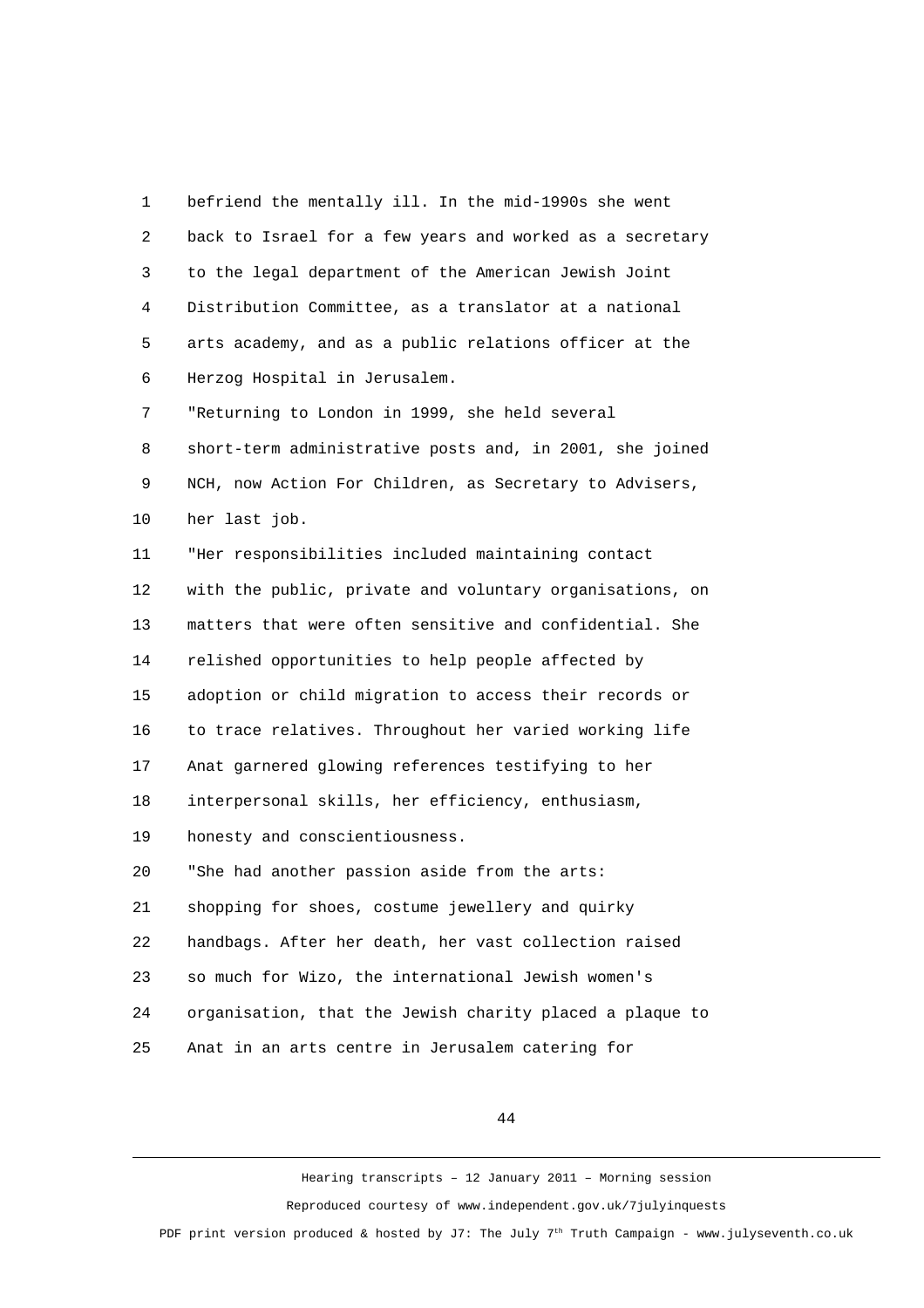1 disadvantaged teenagers. She would have approved. 2 "Her proud partner, John Falding says he runs out of 3 adjectives in attempting to describe the unique spirit 4 and overwhelming personality that was Anat. She was 5 outrageous and gorgeous. She was vivacious, volatile 6 and vulnerable. She was feisty and fiery. She was 7 intelligent with a wonderful sense of humour. But above 8 all, she was the most loyal, loving and caring person 9 imaginable." 10 LADY JUSTICE HALLETT: Yes. 11 MR KEITH: My Lady, in relation to Philip Russell, may 12 I call his father, Grahame, to read out the witness 13 statement? 14 LADY JUSTICE HALLETT: Mr Russell, I understand you haven't 15 been well, do you feel up to doing this? 16 THE WITNESS: Yes, yes, I'll survive. I think it was 17 Network Southeast that failed me this morning. 18 LADY JUSTICE HALLETT: Don't worry about that. If, at any 19 stage, you feel that you can't go on, just let me know. 20 MR GRAHAME RUSSELL (sworn) 21 Questions by MR KEITH 22 MR KEITH: Sir, you are, of course, Grahame Russell? 23 A. Yes. 24 Q. May I invite you to read out the statement that I know 25 that you and other members of your family have prepared?

45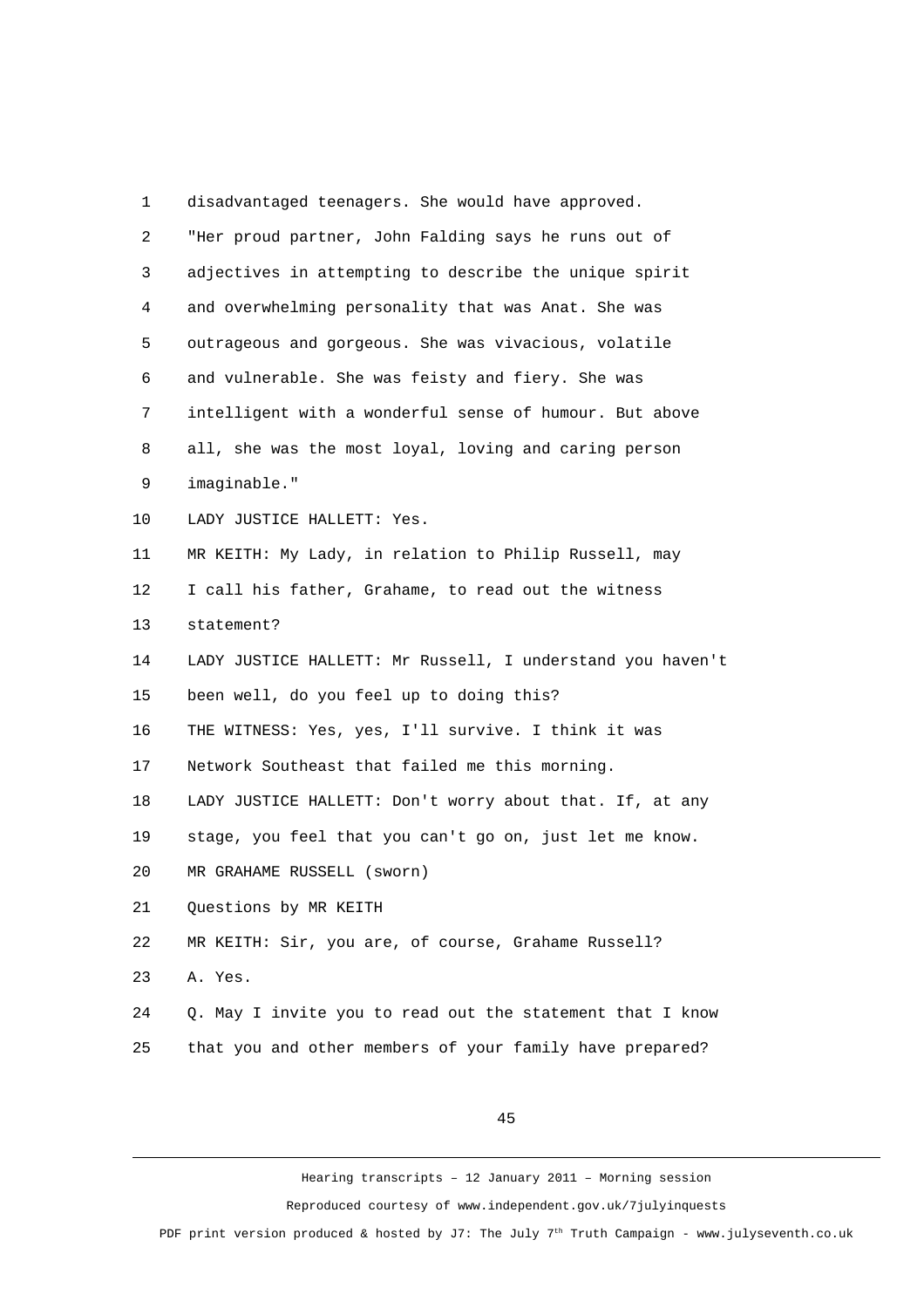1 A. I make this statement about my son, Philip Russell, on 2 behalf of my wife, Veronica Russell, and myself, this 3 being an overview of the true man. 4 It was at Philip's funeral that we knew that his 5 life, whilst being all too short, had been so special. 6 The love and care that emanated from the congregation of 7 family, friends, work colleagues, acquaintances and 8 villagers confirmed to his nearest and dearest that his 9 very existence on this earth had not been in vain. 10 The words that we received gave us a deeper insight 11 into his very fabric and proved that Philip really had 12 been kind, caring, considerate, thoughtful, loyal, 13 loving, a true friend devoted to his family and someone 14 whom others looked up to. It did seem that, in death, 15 he was proving that his grandmother had been right all 16 along when she used to say that only the good die young. 17 Philip was born on 11 July 1976 in Pembury Hospital, 18 Kent, and spent the first 18 years of his life living in 19 a small village on the Medway. He attended the local 20 village primary school where he started his long love of 21 music, learning the recorder, which he played to a good 22 standard. He then moved on to the local secondary 23 school three miles from home, which he attended until it 24 was time to go to university. 25 He was a quiet, studious lad who made every effort

46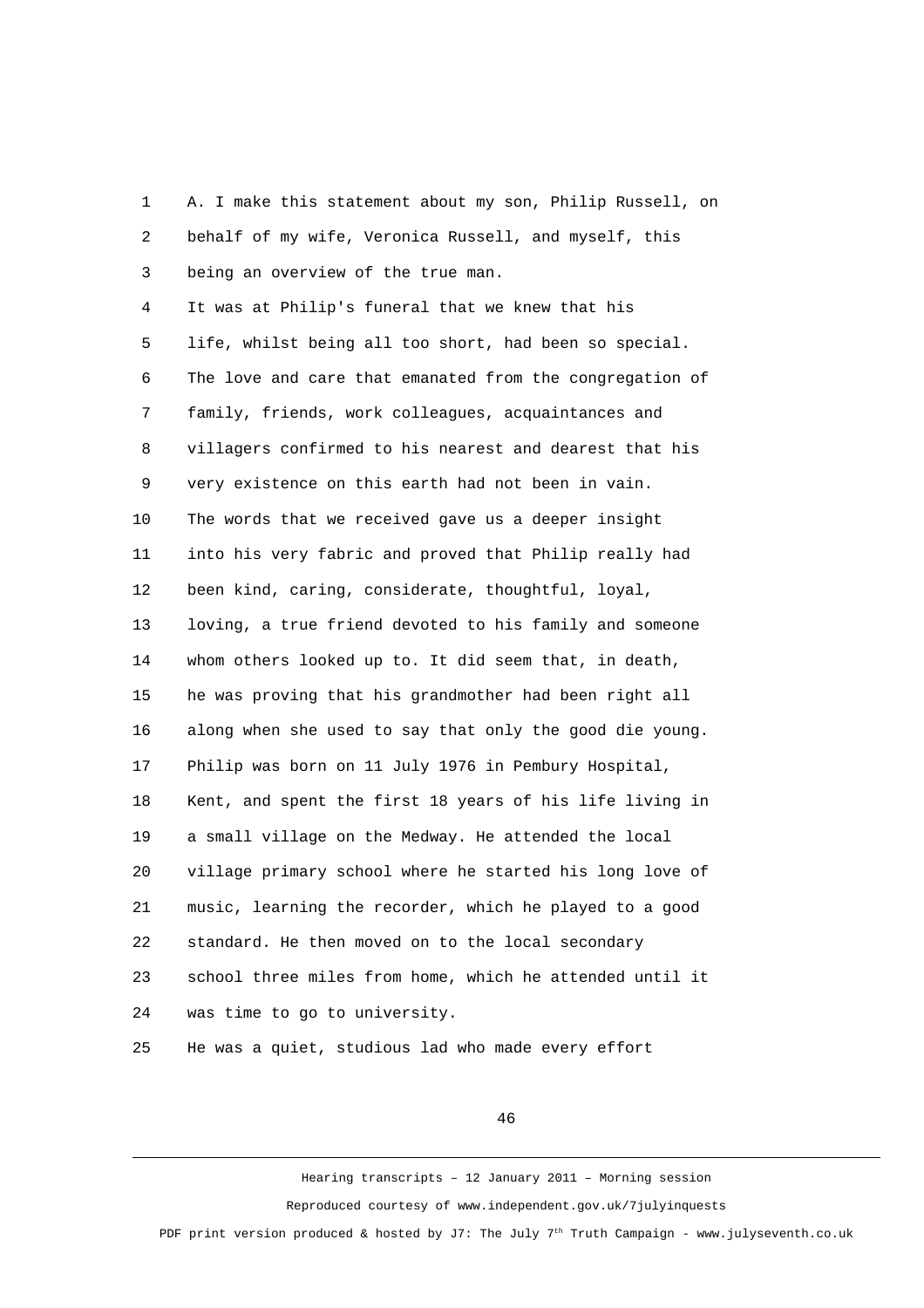1 at school. He was a clear, concise speaker who took 2 part in local poetry competitions and involved himself 3 in the school plays. At 8 years' old, he joined the 4 Scout group where he remained until he reached the age 5 of 15 years. His secondary education progressed 6 smoothly and, although he was a reasonably quiet boy, he 7 had many friends.

 8 He learnt to play the saxophone and became a member 9 of the school orchestra. He went on exchange trips to 10 France with the school and his love of travel began. 11 When he joined the sixth form, his persona began to 12 change. He became more outgoing and it transpired that 13 he was at times the life and soul of the party. He was 14 very popular with his classmates, and his friends from 15 this era remained with him for the rest of his life. 16 He obtained A levels in French, business studies and 17 English which enabled him to go to Kingston University 18 at the age of 18 years. Philip was the youngest of his 19 year when he started at university and he lived in the 20 halls of residence for the first year, graduating to 21 shared houses during his remaining three years. 22 As with all students, funding was an issue, but 23 Philip was not afraid to work. He had worked every 24 Saturday whilst he was at secondary school and now he 25 worked every holiday whilst at university. His sister

47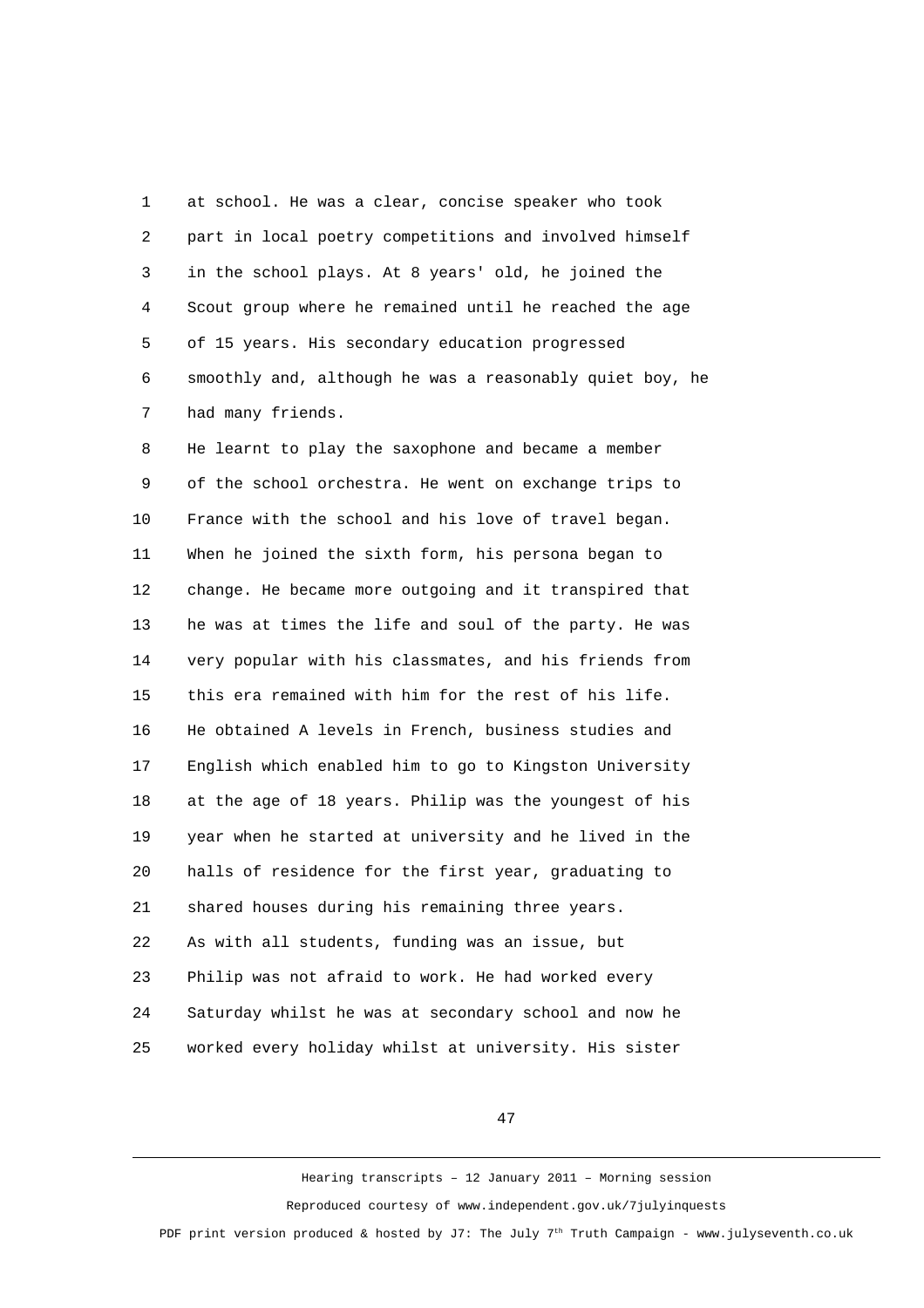1 would visit him at university and take him out for meals 2 and he would telephone home at least twice a week. He 3 did two spells of six months' business release whilst at 4 university and each company where he worked asked him to 5 return after graduation. He was conscientious and loyal 6 to whomever he worked for and this facet always made him 7 employable. He left university with a 2:1 degree in 8 business studies and decided that, before he settled 9 into a permanent job, he would take some time out to 10 travel. 11 He found a local job for six months to fund his 12 travel, and was again offered full-time employment but 13 he wanted to fulfil his travel need. In February 1999, 14 he went on his own out to South Africa and on to 15 Australia and New Zealand. He kept in touch with home 16 via email and telephone and, luckily, only told his 17 parents about jumping out of a plane from 13,000 feet 18 after the event. 19 After four months, he returned home and settled into 20 a job in the City. His forte was the financial world, 21 and he went via two companies to join JP Morgan Asset 22 Management where he felt that he could expand his 23 horizons. His job involved dealing with both the 24 Americas and the Far East. In 20 months he was promoted 25 twice and was a team leader in the new business proposal

48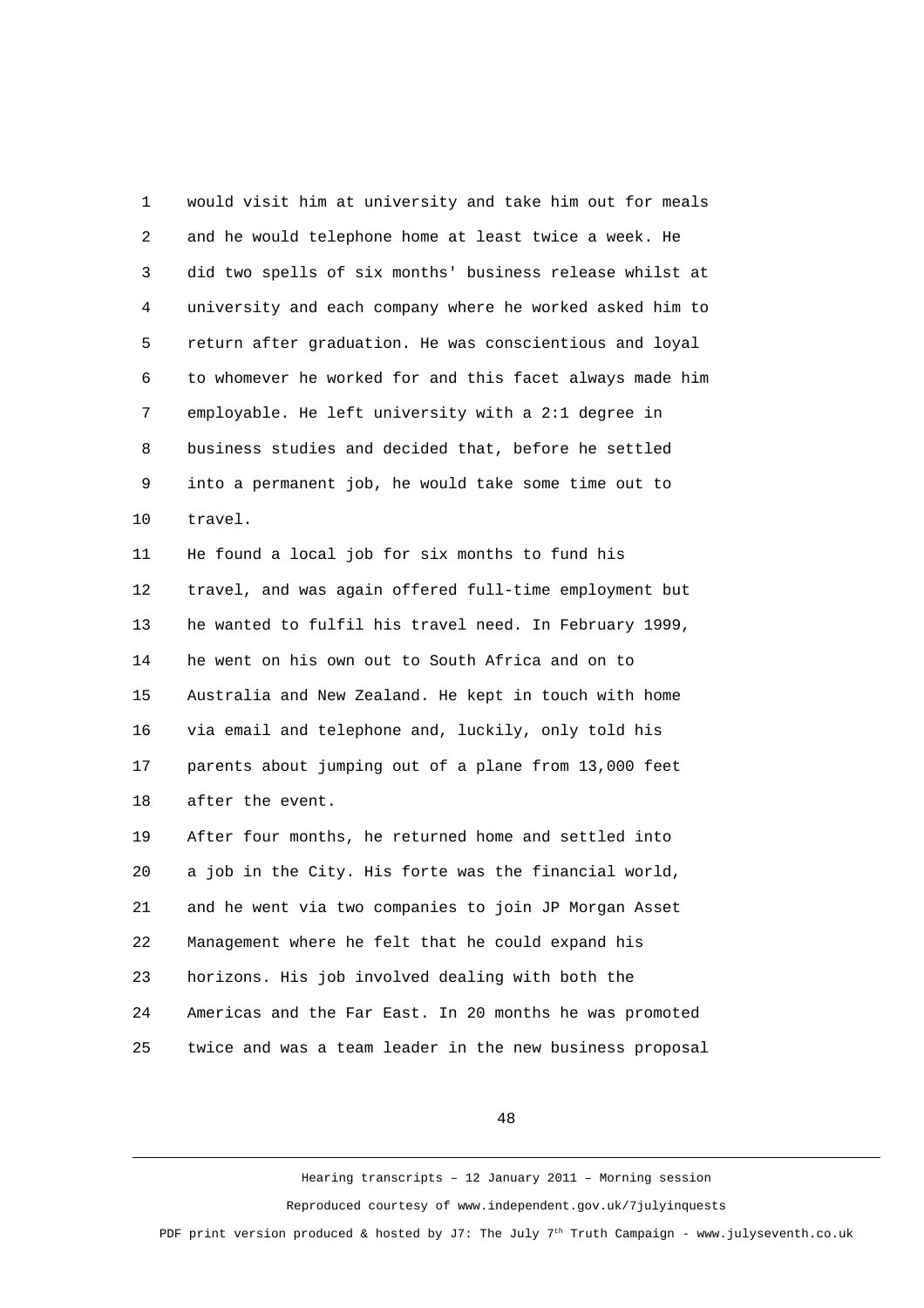1 group when he died.

 2 His managers were convinced that Philip had been 3 destined for greater things and there was great sadness 4 in the company at his departure. They have since set up 5 a travel scholarship at Kingston University in his name. 6 Philip was a great gatherer of friends, both male and 7 female, and his friends from school, university and work 8 became friends with one another through him. They have 9 said many times that he was the hub around whom they all 10 spun. They were true friends in every sense because 11 they all knew that they could count on him and, in 12 consequence, he on them. He was always there in 13 a crisis and his wise counselling and reliability meant 14 that more often than not they would turn to him for 15 advice. As one of them said, "Whenever we went to Phil 16 stressed out, we always came away completely relaxed 17 with all our worries eliminated". He had a dry, subtle, 18 laconic wit but he was also a tease. He was laid-back, 19 nothing fazed him. He was calm in a crisis and totally 20 loyal. He never betrayed confidences and their sorrow 21 at his death has been genuine and is still ongoing. 22 His travelling was a great source of joy to him and 23 his childhood trips to European, north America and the 24 Far East were followed by travel worldwide as an adult. 25 He was hoping to move within work for a period in

49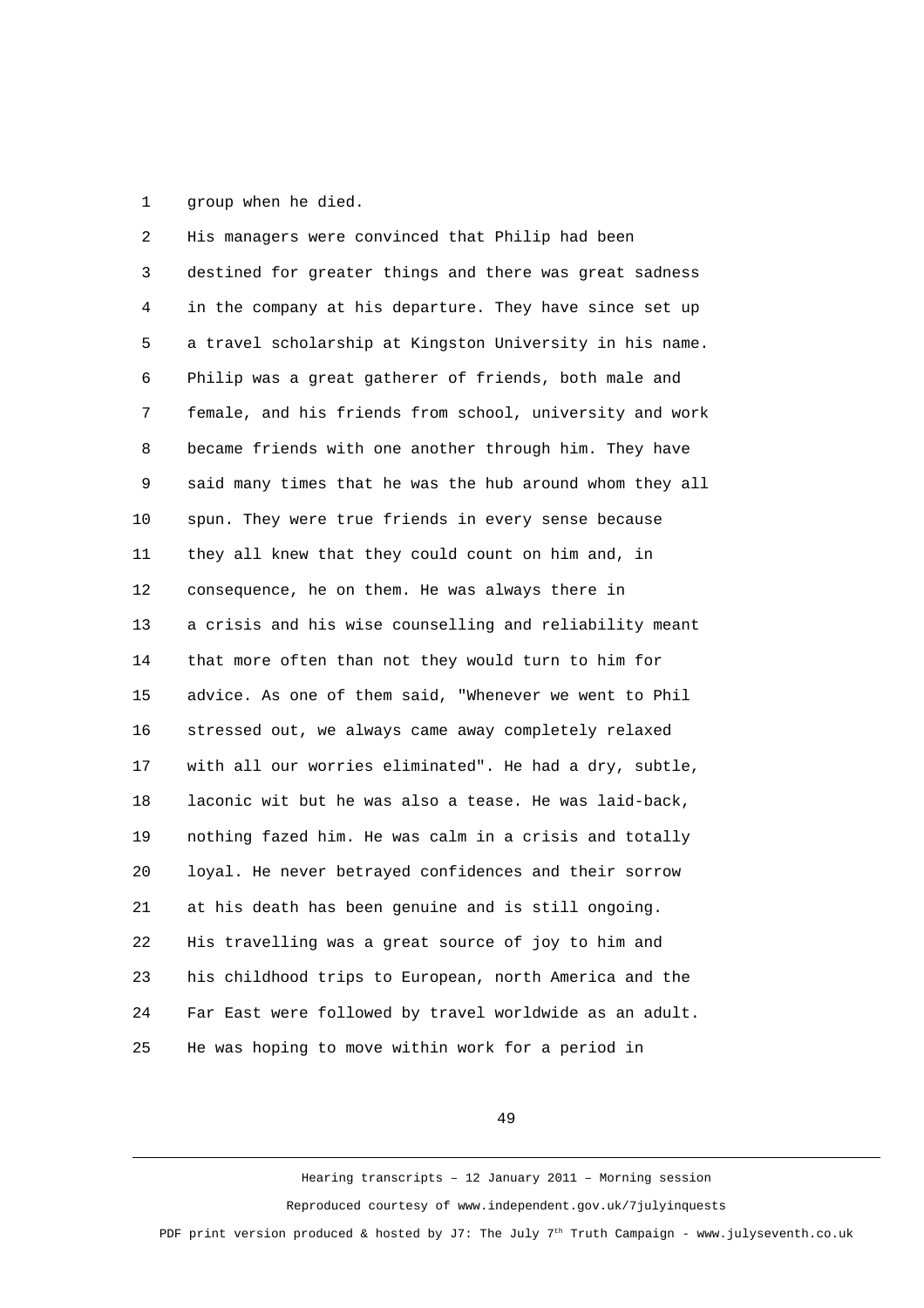1 Hong Kong. He had been scheduled to go to New York and 2 Toronto with the company in September 2005, but this was 3 cut short by the events of 7 July 2005. He was a keen 4 football supporter and went regularly to 5 Charlton Athletic. He was involved in a Fantasy 6 Football League at work and, in the 2005/2006 season, 7 they named their league after him. 8 He was a great family man and visited and telephoned 9 his parents and his sister and her family on a regular 10 basis. His eldest niece was an Uncle Philip devotee. 11 He was her godfather and was so proud of this role. He 12 once told a friend that, should he never have children 13 of his own, he would be the world's best uncle, and he 14 became living proof of that statement. 15 His sister has been devastated by his death, and it 16 was at the christening of her youngest daughter, on 17 3 July 2005, that was to be the last time Philip was 18 seen by his relatives. Philip's life was one of 19 contentment. He lived it doing the deeds of a true 20 gentleman. His parents' pride and love knows no bounds, 21 and the stories recounted by his friends since his death 22 have echoed their every thought, proving that their son 23 was indeed a good man. As the vicar said at his 24 funeral, Philip was a "Son of the Village" and his 25 memory will remain forever. Someone who was truly loved

50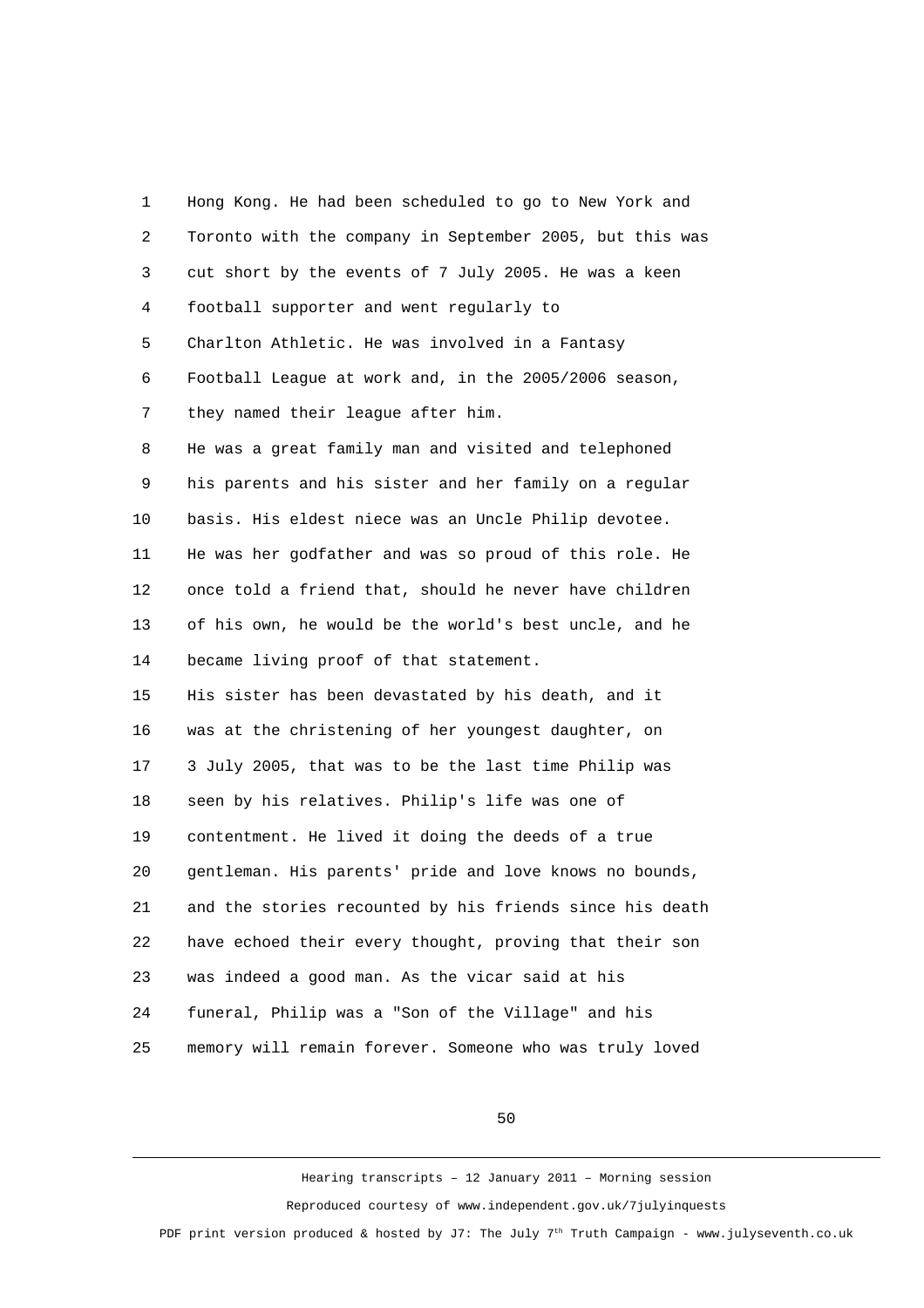1 can never die in the hearts of those who love them. 2 I believe these facts in this statement are true. 3 LADY JUSTICE HALLETT: Thank you, Mr Russell. 4 Mr Keith, on a horribly mundane note, I'm not quite 5 sure what is being relayed to the annex or to the family 6 annex because, if the screen that I can see is anything 7 to go by, it's a picture of a man -- he's gone now -- 8 but a man in a short-sleeved shirt typing on some 9 machine. 10 MR KEITH: My Lady, may I make an enquiry of Mr Smith? 11 LADY JUSTICE HALLETT: He's now left the room. 12 MR KEITH: My Lady, I'm sure the matter will be checked out 13 of an abundance of caution, but it may be, because the 14 videolink will be used in due course, it may just simply 15 be a test of the videolink which will cut across 16 my Lady's electronic screen, supplanting the link on 17 my Lady's screen from the annex, but we will send 18 somebody down to check that everyone in the annex and in 19 the family room has sight of these proceedings. 20 LADY JUSTICE HALLETT: Obviously I'm particularly concerned 21 about -- I don't know if there are any members of the 22 bereaved families who are in the family annex and I was 23 particularly concerned that they should -- I think the 24 gentleman may have arrived. As long as the proceedings 25 are being relayed properly to the two annexes, that's

51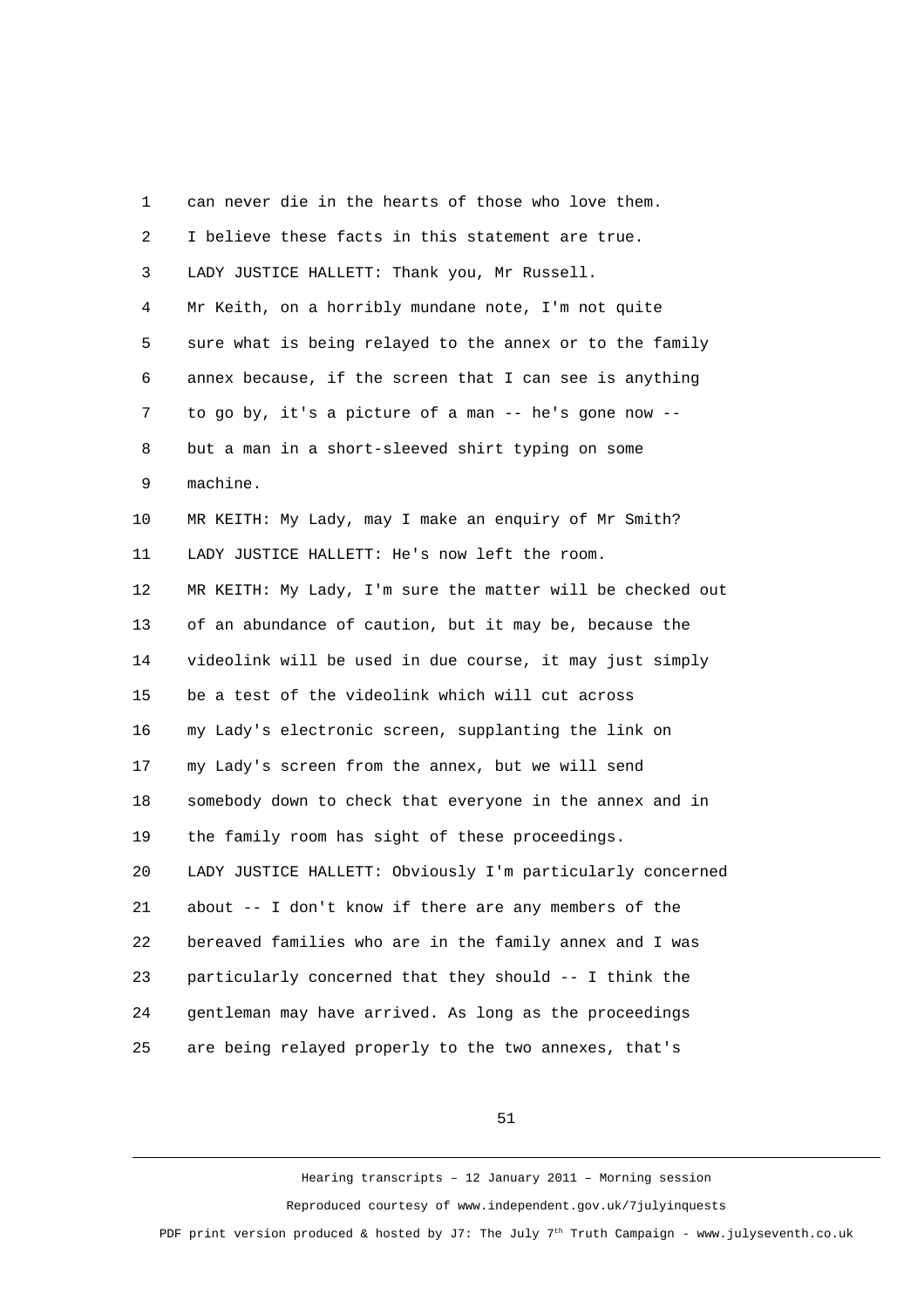- 1 fine.
- 2 MR KEITH: My Lady, yes.
- 3 LADY JUSTICE HALLETT: Thank you. Shall we try and complete
- 4 this stage?
- 5 MR KEITH: Yes, my Lady. My Lady, it seems you're right.
- 6 LADY JUSTICE HALLETT: It is being relayed properly to the
- 7 family and press? Thank you.
- 8 MR KEITH: My Lady, in relation to William Wise, I propose
- 9 to read the statement of Mr Smith.
- 10 LADY JUSTICE HALLETT: Thank you.
- 11 Statement of MR MARTIN LLOYD SMITH read
- 12 "On 21 June 2010, I wrote a letter to
- 13 Christine Wise, the wife of William Wise, who died on
- 14 7 July 2005 in the bombing at Tavistock Square. I have
- 15 not obtained a background statement from Mrs Wise.
- 16 However, she did previously give a statement to the
- 17 Metropolitan Police on 1 August 2005. Furthermore,
- 18 a work colleague of William's, John Gerard Donohue,
- 19 provided the police with a statement dated
- 20 9 December 2005. I have also read William's obituary
- 21 published on the BBC News website and a short tribute to
- 22 him on the Guardian news website.
- 23 "The BBC obituary records that William grew up in
- 24 Berkhamstead in Hertfordshire and his father was a GP.
- 25 His mother died when he was young and he had two

52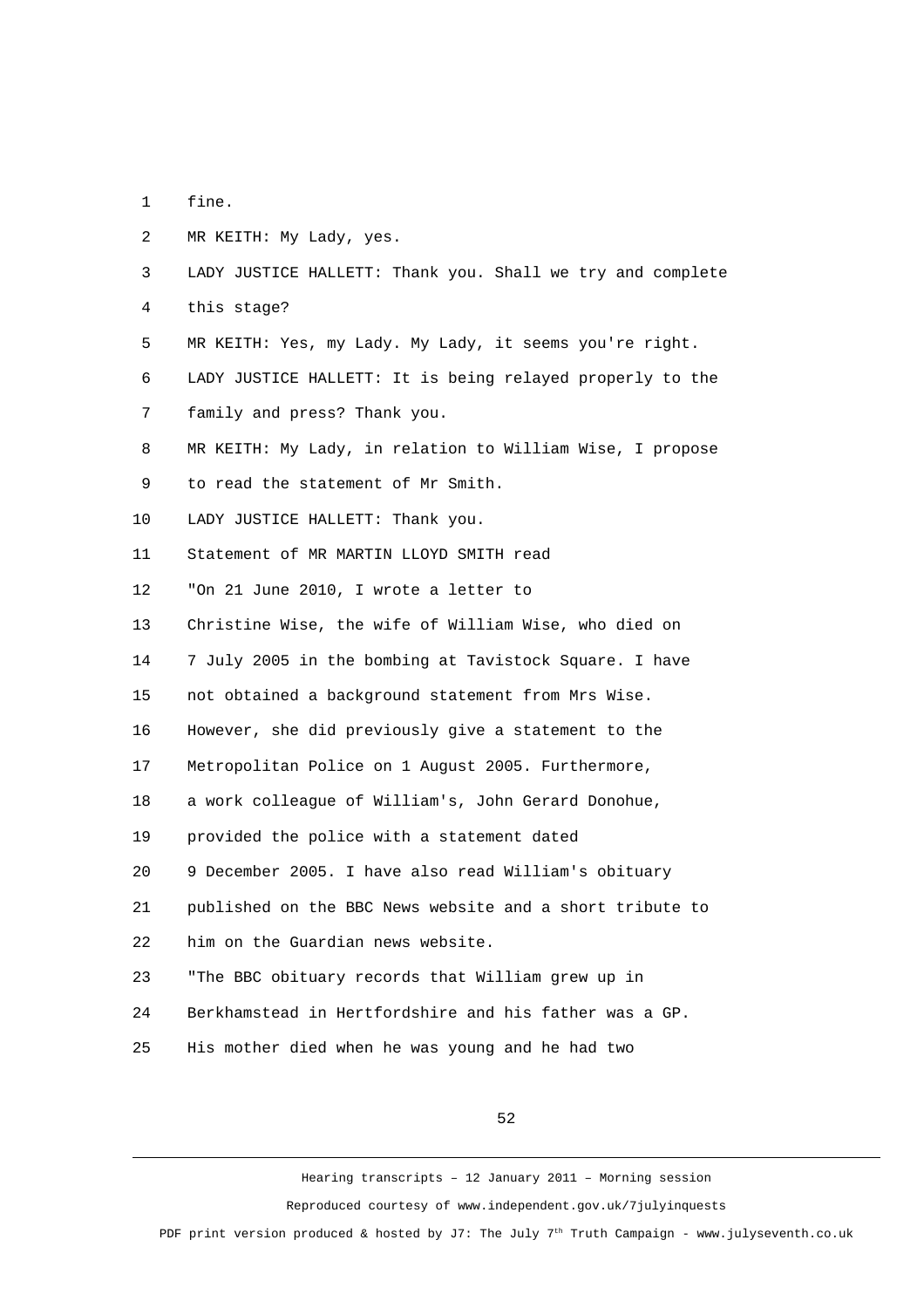1 brothers, Richard and Philip, and a sister.

| $\overline{2}$ | "The police statement of Christine Wise records how      |
|----------------|----------------------------------------------------------|
| 3              | she and William married in 1976, separated in 1997,      |
| 4              | reconciled in 2003. Mrs Wise said that her husband       |
| 5              | suffered from epilepsy and had an operation on his left  |
| 6              | leg in May 2005, but William otherwise was generally     |
| $\overline{7}$ | healthy. She continues that she and her husband had      |
| 8              | decided to get fitter and had joined a gym               |
| 9              | in February 2005. William did not smoke and was only an  |
| 10             | occasional drinker.                                      |
| 11             | "The police statement records that he worked for         |
| 12             | Equitas in the City and had a long commute from his home |
| 13             | address in west London to Liverpool Street. The          |
| 14             | Guardian tribute records his job as a senior software    |
| 15             | developer and a comment by Sandra Kay describes him as   |
| 16             | 'a genuine, kind, helpful and gentle person who would do |
| 17             | no harm to anyone'.                                      |
| 18             | "The BBC obituary describes how William had a daily      |
| 19             | ritual, visiting the Leonidas Belgian chocolate shop at  |
| 20             | Liverpool Street station, where he would meet a small    |
| 21             | group of acquaintances and sip a double espresso. The    |
| 22             | former owner of the shop, Narisa Monopoli, is quoted as  |
| 23             | saying:                                                  |
| 24             | "'He was such a gentle, gentle man, he would sit on      |
| 25             | a high chair in the corner and chat to a group of        |

53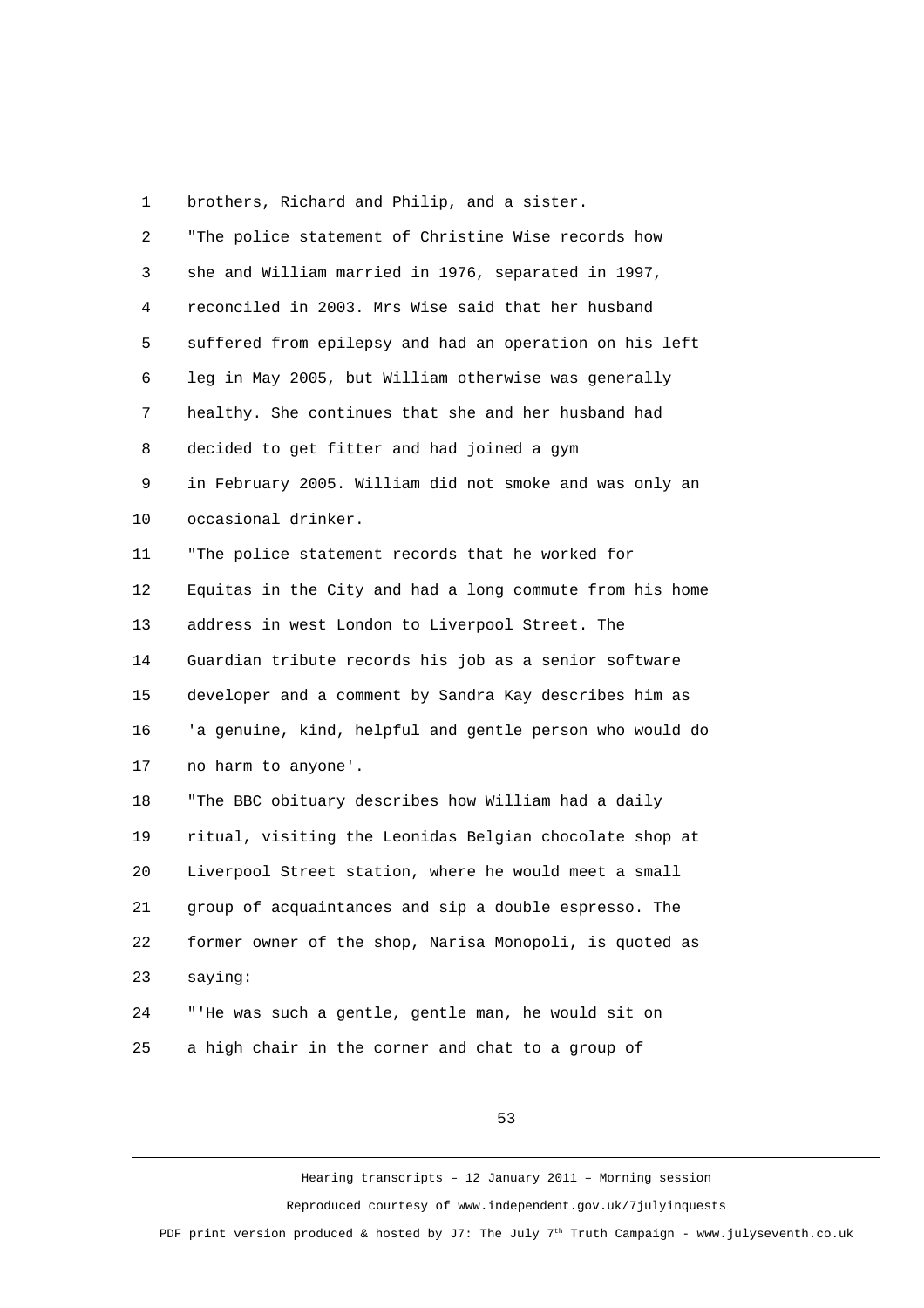1 corporate lawyers who also came in every morning. He 2 never had a bad word to say about anyone. He was such 3 a lovely guy'. 4 "The police statement records how, on 7 July,

 5 Mrs Wise made William breakfast and he left his house at 6 approximately 8.10. Five minutes later, he telephoned, 7 as he had forgotten his glasses, and returned home, 8 where she gave him them, kissed him and said goodbye. 9 At around 9.20, she received a further telephone call 10 from William, this time explaining how he had overheard 11 some people working for Transport for London saying that 12 there had been an explosion and telling his wife that he 13 would see her later.

14 "The witness statement of Mr Donohue records how he 15 had received two missed calls from William on 7 July, at 16 9.25 and 9.35, and called him back. William explained 17 that he was going to be late for work and complained 18 about the Tube system. He also informed Mr Donohue that 19 he would be taking a bus from Euston station instead of 20 the Tube."

21 LADY JUSTICE HALLETT: Yes.

22 MR KEITH: My Lady, in relation to Gladys Wundowa, I read 23 the statement of Mr Smith.

24 Statement of MR MARTIN LLOYD SMITH read

25 "I have not obtained a background statement from the

54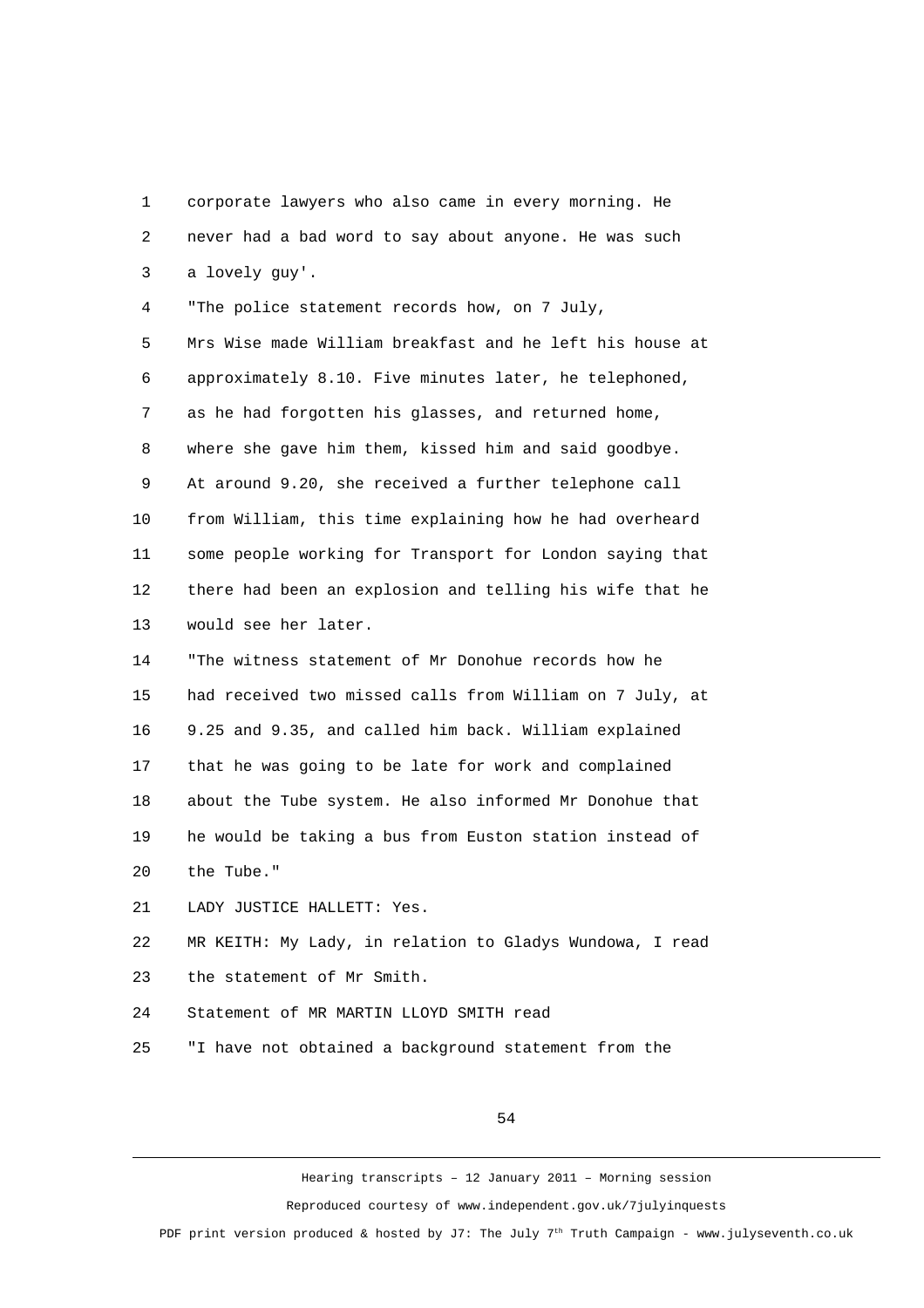1 family of Gladys Wundowa. However, Emmanuel Wundowa, 2 the husband of Gladys, previously gave a statement to 3 the Metropolitan Police on 10 May 2006. In addition, 4 I've read Gladys' obituary published on the BBC News 5 website and a short tribute to her on the Guardian news 6 website. Finally, I have read the tributes to Gladys 7 that were compiled from the Book of Tributes 8 7 July 2005.

 9 "The police statement of Mr Wundowa states that his 10 wife, Gladys, was born in Byka in the north of the Volta 11 region of Ghana in 1955. She was known as Ama and was 12 the third of five sisters and a brother. The Book of 13 Tributes records that she attended Biaka Primary and 14 Middle Schools from 1960 to 1971. She came from 15 a coca-farming family who could not afford to send her 16 to secondary school, so she took on a number of jobs to 17 help care for her two younger sisters, including 18 carrying cement blocks on construction sites and mining 19 salt from a salt lake, until travelling to Accra to find 20 work as a maid or nanny for a Lebanese family. 21 "Whilst working there, she attended a secretarial 22 college, later finding and working as an administrative 23 secretary within the Grains Development Board and the 24 Ministry of Agriculture in Ghana. 25 "In 1983, the Lebanese family moved to London and

55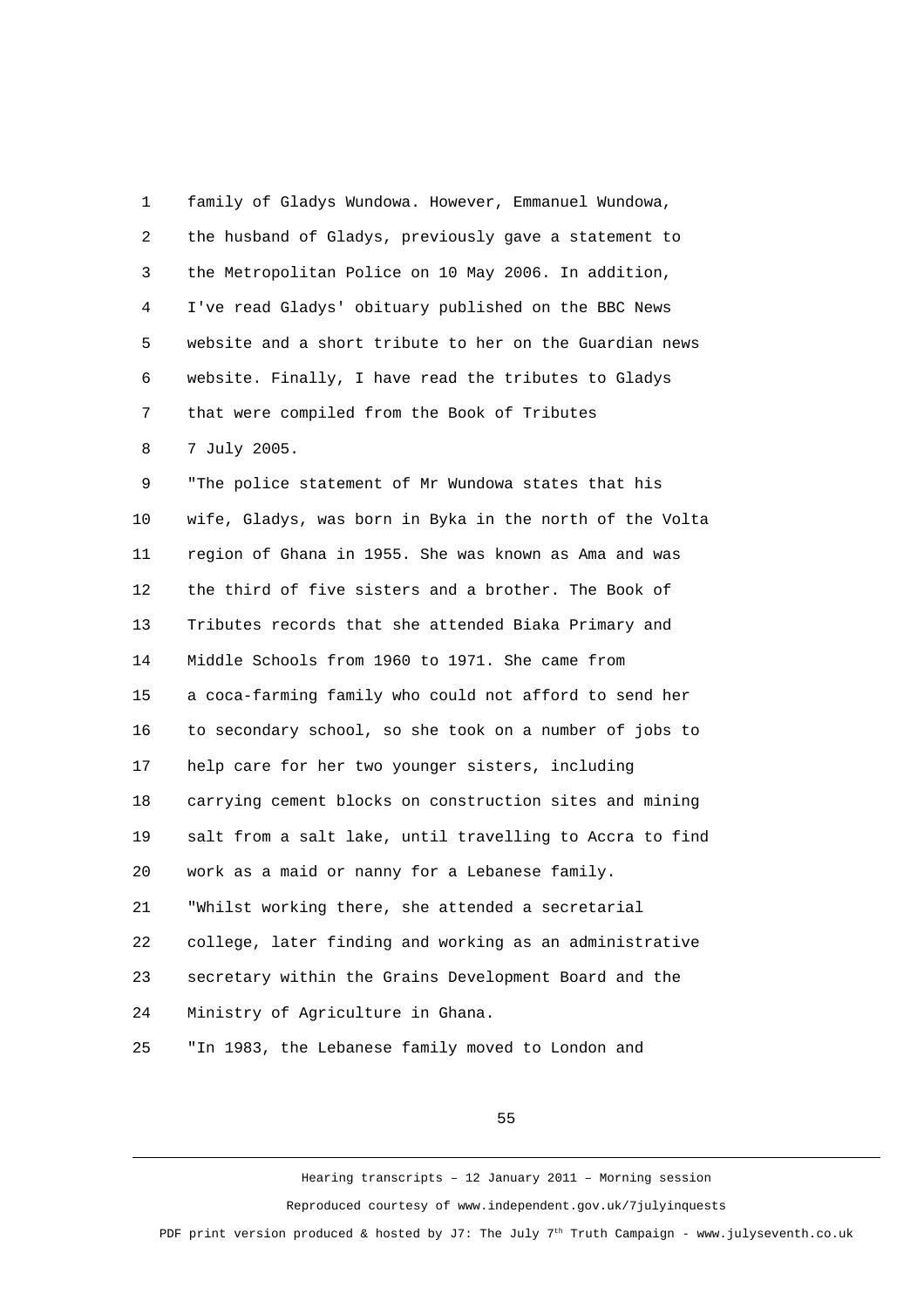1 Gladys agreed to move with them. After a year, the 2 family returned to Lebanon and Gladys remained in London 3 where she undertook several courses and jobs. She found 4 employment in domestic services at the 5 University College, London, and enrolled on an NVQ 6 course in hairdressing. In 1994, Gladys began 7 volunteering as a secretary administrator at the African 8 Development Agency and, in addition, in April 2005, she 9 began a certificate course in housing management. 10 "Gladys met her husband, Emmanuel, in 1986 and two 11 years later they had a daughter called Azuma. In 1991, 12 Gladys and Emmanuel married and, later that year, they 13 had a son, Zakari. 14 "Gladys is described by her husband in the police 15 statement as a committed and loving wife and mother and 16 as 'a kind, hard-working and benevolent, very helpful 17 Christian woman. Her wishes in life were those most 18 decent people aspire to have'. In the Book of Tributes, 19 her daughter describes Gladys as her best friend and as 20 'a prime example of love, love in human form'. She was 21 described by her son as 'a kind, loving and gentle woman 22 who wouldn't hurt anyone'. 23 "The head of the African Development Agency is

24 quoted in the Guardian tribute as saying 'Gladys was

25 universally loved and we will miss her greatly. She

56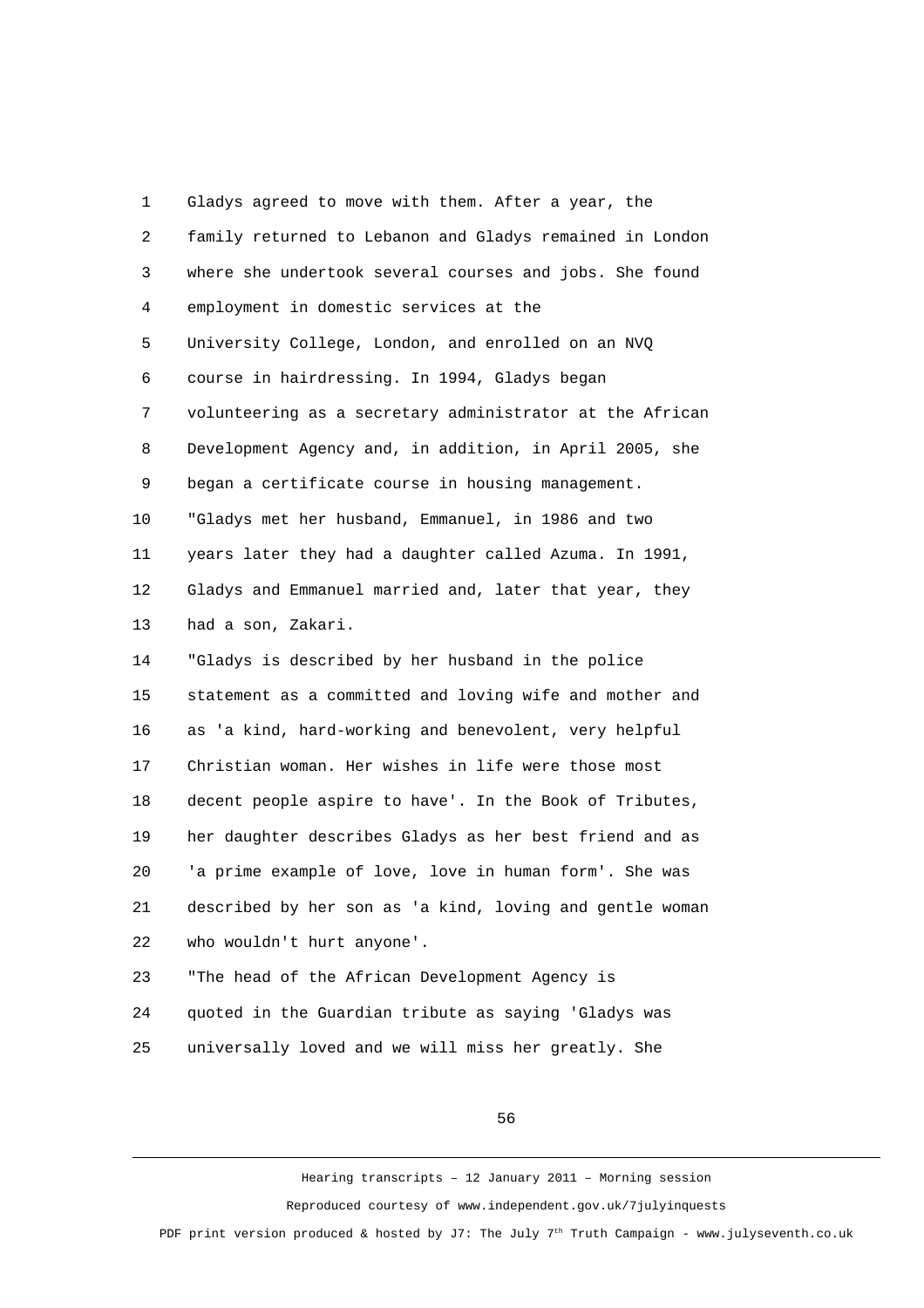1 volunteered here all day, every day, and she has never 2 been late or absent. I have never seen her angry and 3 when people come in with problems with housing or 4 immigration, she was always happy to help'. 5 "The BBC obituary records how she and her husband 6 had plans to move back to Ghana to live in a house that 7 they were building and the Book of Tributes records that 8 Gladys visited Ghana for the last time in 1998 with her 9 family. 10 "The police statement records that, on the morning 11 of 7 July 2005, she left her home at approximately 4.00 12 in the morning to go to work. At around 9.00 am, she 13 left UCL to go to Hackney where she had an appointment 14 regarding her college course. En route, she met 15 a colleague called Albert, and he gave her a microwave. 16 She was seen by Albert boarding a bus. The BBC obituary 17 records how she was buried in her home village in Ghana 18 and that her funeral was attended by 2,000 mourners." 19 LADY JUSTICE HALLETT: Very well, I think we'll take 20 a slightly longer break, Mr Keith. I shall return at 21 11.45. 22 (11.25 am) 23 (A short break) 24 (11.45 am)

25 LADY JUSTICE HALLETT: Mr Keith?

57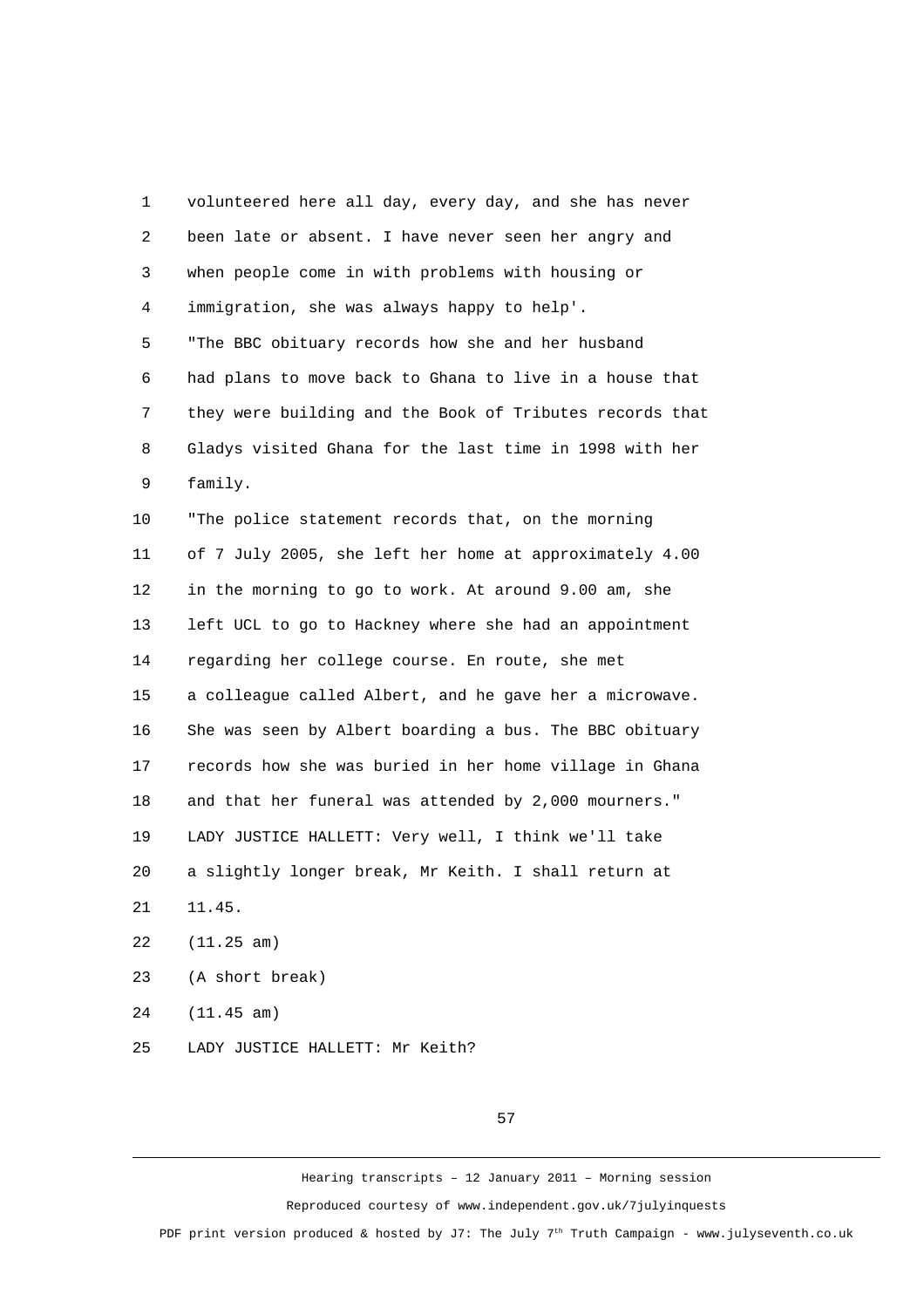1 MR KEITH: My Lady, the first witness in relation to

| $\overline{2}$ | Tavistock Square and the facts of 7 July 2005 is           |
|----------------|------------------------------------------------------------|
| 3              | Mrs Aneta Dybek-Echtermeyer.                               |
| 4              | Mrs Dybek-Echtermeyer, can you hear me?                    |
| 5              | THE WITNESS: Not very loud.                                |
| 6              | MR KEITH: Can you hear me a bit better now?                |
| $\overline{7}$ | THE WITNESS: Yes.                                          |
| 8              | MR KEITH: I'm going to ask, Mrs Dybek-Echtermeyer, whether |
| 9              | or not you can be given the oath, which is the formal      |
| 10             | commencement -- I'm going to ask you if you may be given   |
| 11             | the oath -- I'm sorry, the fault was entirely my own; my   |
| 12             | microphone was off -- I'm going to ask you whether you     |
| 13             | can be given the oath, which is the formal commencement    |
| 14             | of your evidence in these proceedings.                     |
| 15             | MRS ANETA DYBEK-ECHTERMEYER (SWOrn)                        |
| 16             | (Evidence given by videolink)                              |
| 17             | Questions by MR KEITH                                      |
| 18             | MR KEITH: Is your name Mrs Dybek-Echtermeyer?              |
| 19             | A. My name is Aneta Dybek-Echtermeyer.                     |
| 20             | Q. I want to ask you some questions, please, about         |
| 21             | Thursday, 7 July 2005. That morning, did you leave home    |
| 22             | about 8.15 in the morning to get a number 91 bus to the    |
| 23             | Caledonian Road Underground station?                       |
| 24             | A. Yes, I did.                                             |
| 25             | Q. Where were you trying to go that morning? Where was     |

58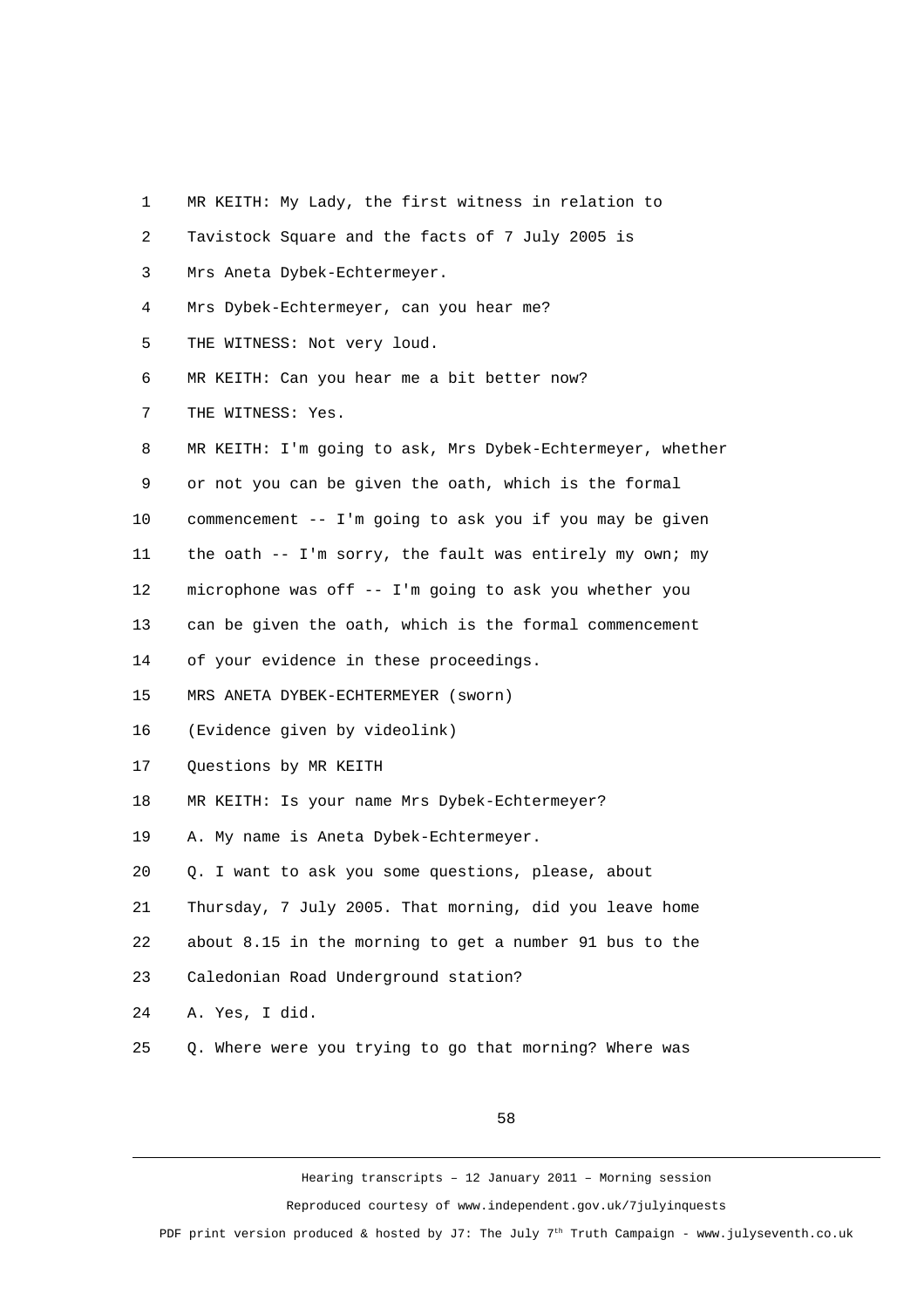## 1 your place of work?

| $\mathbf{2}$ | A. Well, I was going to Mile End, where I was doing a PhD   |
|--------------|-------------------------------------------------------------|
| 3            | at Queen Mary University of London. So my usual route       |
| 4            | was to get to Caledonian Road, get the Piccadilly Line      |
| 5            | to Holborn and then change to the Central Line and go       |
| 6            | towards Mile End.                                           |
| 7            | Q. When you reached Caledonian Road Underground station,    |
| 8            | was there a problem with the Tube that morning?             |
| 9            | A. Yes, there was already lots of delays, and I was waiting |
| 10           | then for, like, 15 minutes, and then nothing was going      |
| 11           | on, and the only announcement we got, it was that there     |
| 12           | was a power failure at the Underground, so if -- as the     |
| 13           | announcer said, that we should try to get a different       |
| 14           | transport to our destinations.                              |
| 15           | Q. Did you leave the station after you received that        |
| 16           | announcement, or did you wait a bit longer to see           |
| 17           | whether something changed?                                  |
| 18           | A. Well, I waited maybe 5, 10 minutes, before I left, and   |
| 19           | then I decided to take a bus towards Holborn.               |
| 20           | Q. Was the bus towards Holborn the same number 91 route     |
| 21           | that you'd used to get to Caledonian Road?                  |
| 22           | A. Yes, I had taken the bus 91.                             |
| 23           | Q. Was it very full?                                        |
| 24           | A. It was very crowded already because everybody on the     |
| 25           | Tube get out.                                               |

59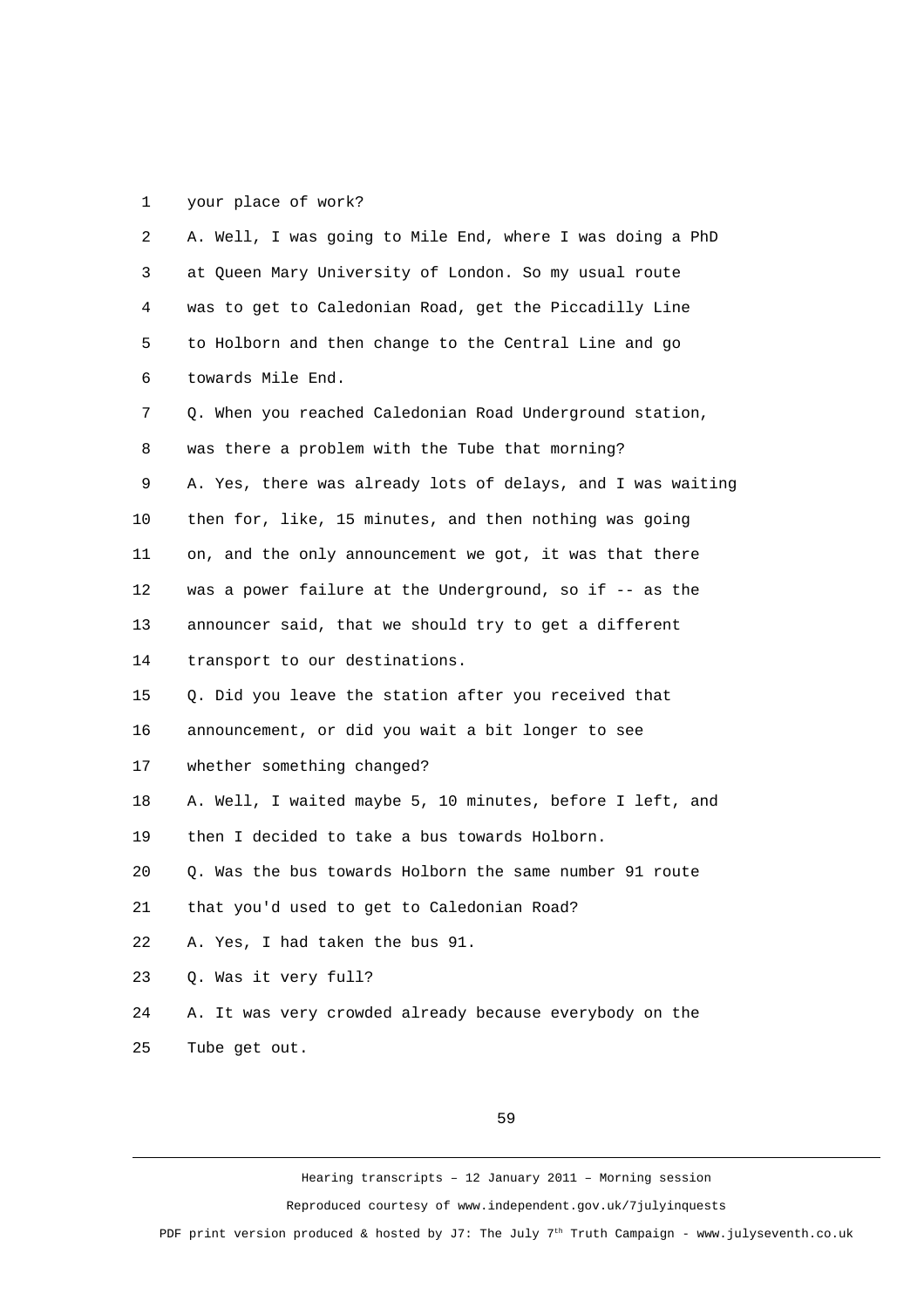| 1              | Q. When you boarded the bus, do you recall whether or not  |
|----------------|------------------------------------------------------------|
| $\overline{2}$ | you stayed on the lower deck, standing or seated or        |
| 3              | whether you went to the upper deck?                        |
| 4              | A. No, I was definitely on the lower deck, just opposite   |
| 5              | the door, the middle door on the bus, and I was just       |
| 6              | praying that (inaudible) and there would be some places.   |
| $\overline{7}$ | Q. Were you standing near that area?                       |
| 8              | A. I was standing near that area, yes. Near the staircase  |
| 9              | more than the other part of the bus.                       |
| 10             | Q. Where does the number 91 route take you? Where did you  |
| 11             | go from Caledonian Road?                                   |
| 12             | A. From Caledonian Road, I was going to Holborn, where the |
| 13             | bus was going, but unfortunately, we were stopped at       |
| 14             | Euston station since all the roads were closed already,    |
| 15             | and then I walked towards Holborn. I wanted to take        |
| 16             | another bus. Unfortunately, it was already so crowded      |
| 17             | that I walked past and, yes. I was supposed to walk        |
| 18             | towards Holborn by myself instead of taking a bus,         |
| 19             | because it was probably much quicker, is what I thought    |
| 20             | at that time.                                              |
| 21             | Q. Do you recall the route of the bus as it leaves the     |
| 22             | Caledonian Road in the Gray's Inn/King's Cross area?       |
| 23             | A. Well, it's Euston Road, really.                         |
| 24             | Q. Now, I don't think you will have a copy of this plan,   |
| 25             | but, my Lady, may I ask you to have sight of a plan of     |

60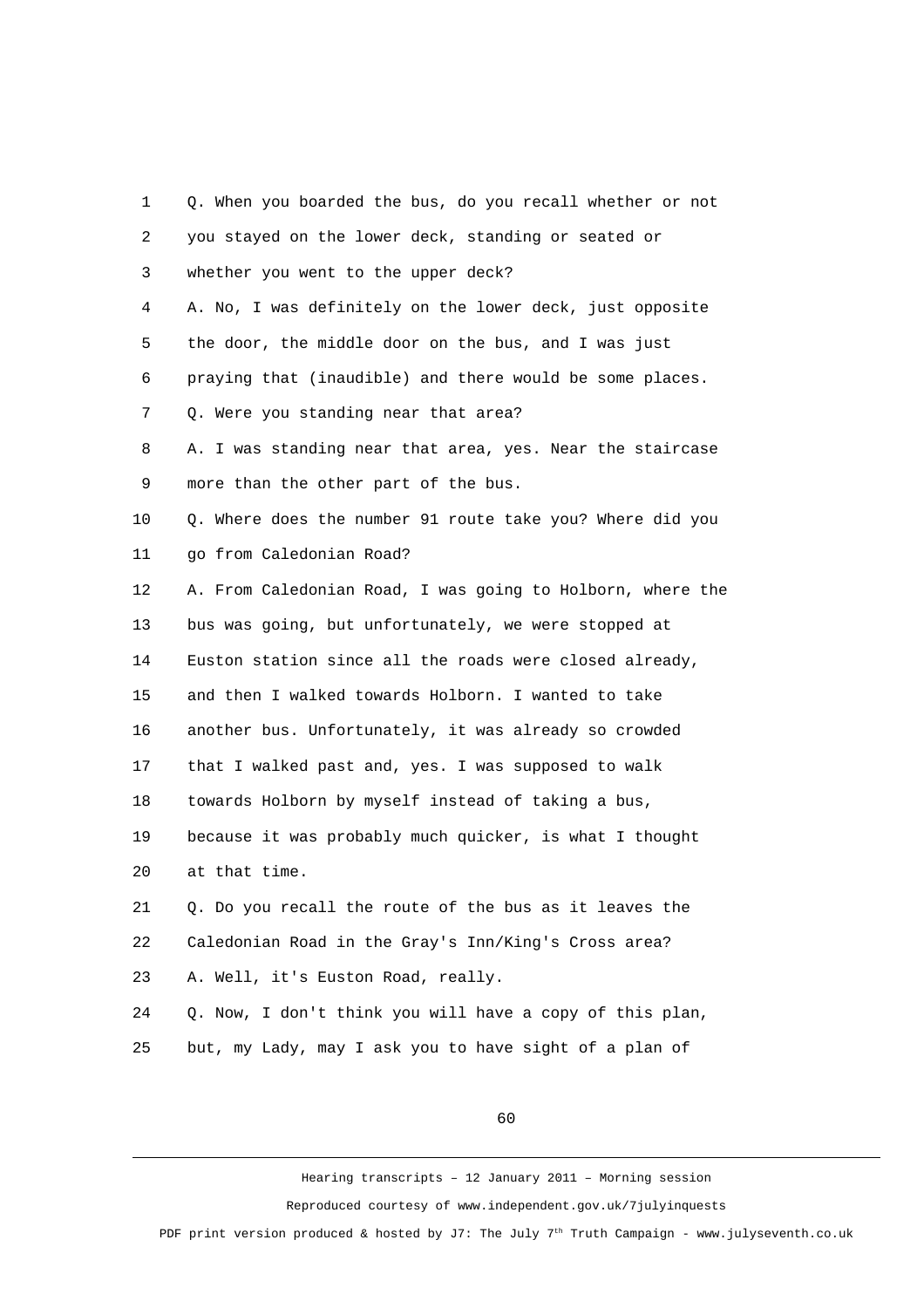| 1              | the area that we looked at in the context of CCTV and      |
|----------------|------------------------------------------------------------|
| $\overline{c}$ | Hussain's movements on 7 July. It's [INQ10281-2].          |
| 3              | I'm afraid you won't be able to see this screen            |
| 4              | because you don't have sight of it from where you're       |
| 5              | seated, madam, but we, I think -- my Lady, this is         |
| 6              | a document that we've seen before, but it shows an         |
| 7              | aerial view of the King's Cross                            |
| 8              | Gray's Inn Road/Caledonian Road junction.                  |
| 9              | When the bus comes down from Caledonian Road to            |
| 10             | Gray's Inn Road -- this is just before King's Cross --     |
| 11             | do you recall the bus turning sharply right at the end     |
| 12             | of a one-way system to bring it into Gray's Inn Road and   |
| 13             | then the Euston Road, just before you get to               |
| 14             | King's Cross?                                              |
| 15             | A. Yes, it's a little street going left and right and then |
| 16             | the stop at Gray's Inn is, and then it turns back on the   |
| 17             | Euston Road.                                               |
| 18             | Q. Thank you, yes.                                         |
| 19             | So, my Lady, the road that one can see in the top          |
| 20             | right-hand corner of this map is, in fact, the             |
| 21             | Caledonian Road coming south. It's about two or three      |
| 22             | inches from the right-hand side coming from the north      |
| 23             | and then it enters the one-way system at the bottom        |
| 24             | there where the cursor is and then turns right into        |
| 25             | Gray's Inn Road before joining Euston Road at the          |

61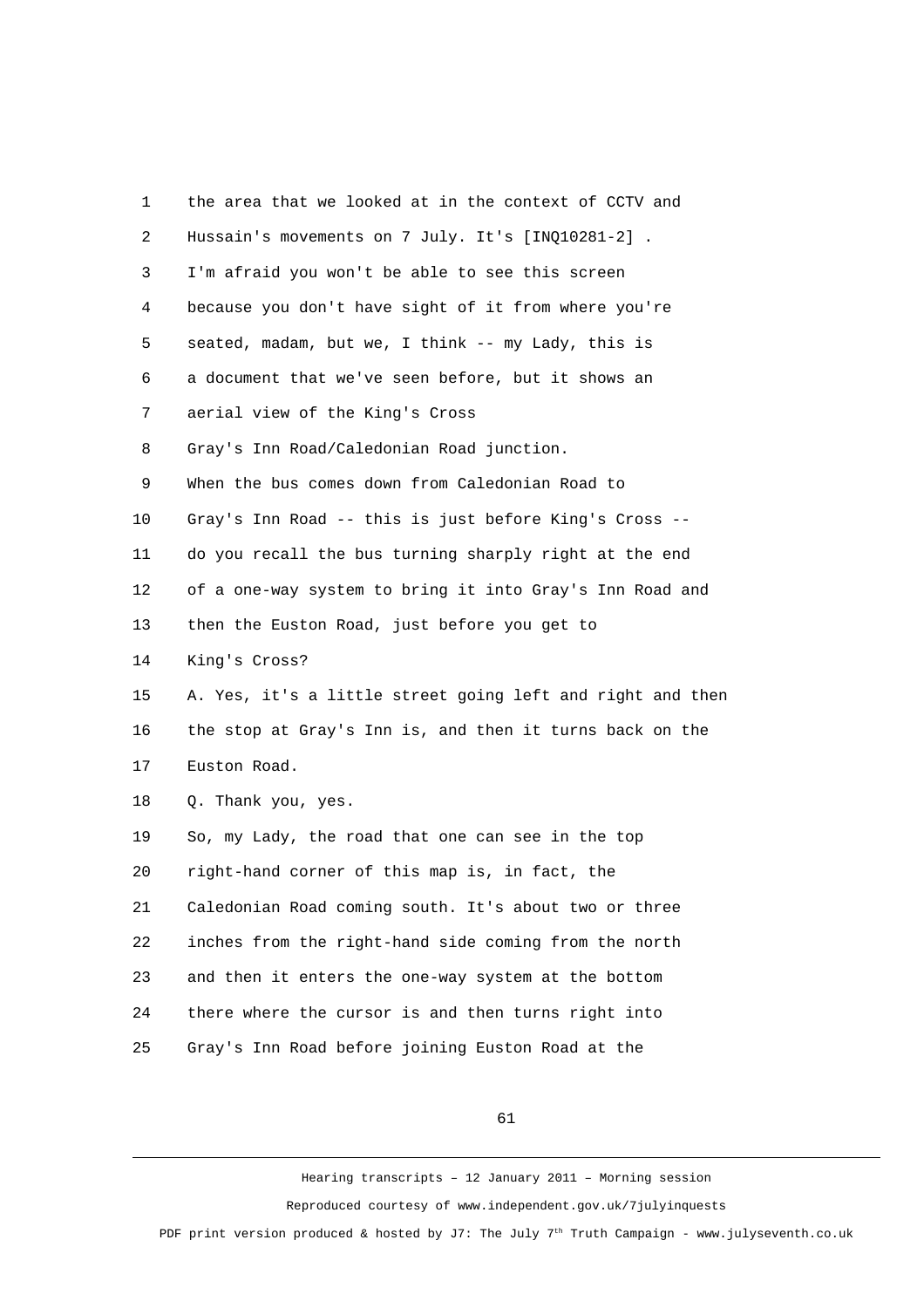1 junction of York Way and Euston Road.

| $\overline{2}$ | As it turned right into Gray's Inn Road, turning            |
|----------------|-------------------------------------------------------------|
| 3              | sharply right into Gray's Inn Road, before reaching         |
| 4              | Euston Road, do you recall anybody in particular            |
| 5              | boarding the bus?                                           |
| 6              | A. Yes, in particular I remember this Asian-looking, tall   |
| $\overline{7}$ | guy with the big backpack, which was then found as this     |
| 8              | bomber.                                                     |
| 9              | Q. Can I ask you, please, what was it about him, if         |
| 10             | anything, that made you notice him? Presumably the bus      |
| 11             | was quite crowded.                                          |
| 12             | A. Yes, exactly. We boarded the bus and he stands at the    |
| 13             | entrance of the first pole with his big backpack, and he    |
| 14             | didn't let people in, really, and then he started moving    |
| 15             | sides, nervously, with his backpack and this bad manner     |
| 16             | really made me look at him.                                 |
| 17             | Q. Was it obvious to you that, because he was moving around |
| 18             | with his big rucksack, that other people around him were    |
| 19             | being inconvenienced and were also aware of him?            |
| 20             | A. Yes. Well, I don't think he was aware of that. People    |
| 21             | were already passed on the bus and, you know, someone       |
| 22             | punching them all the time with the backpack, that was      |
| 23             | really bad manner. Everyone was in a hurry to work or       |
| 24             | whatever, and we're already inconvenienced because we       |
| 25             | couldn't take a Tube and so on. Everyone was nervous.       |
|                |                                                             |

62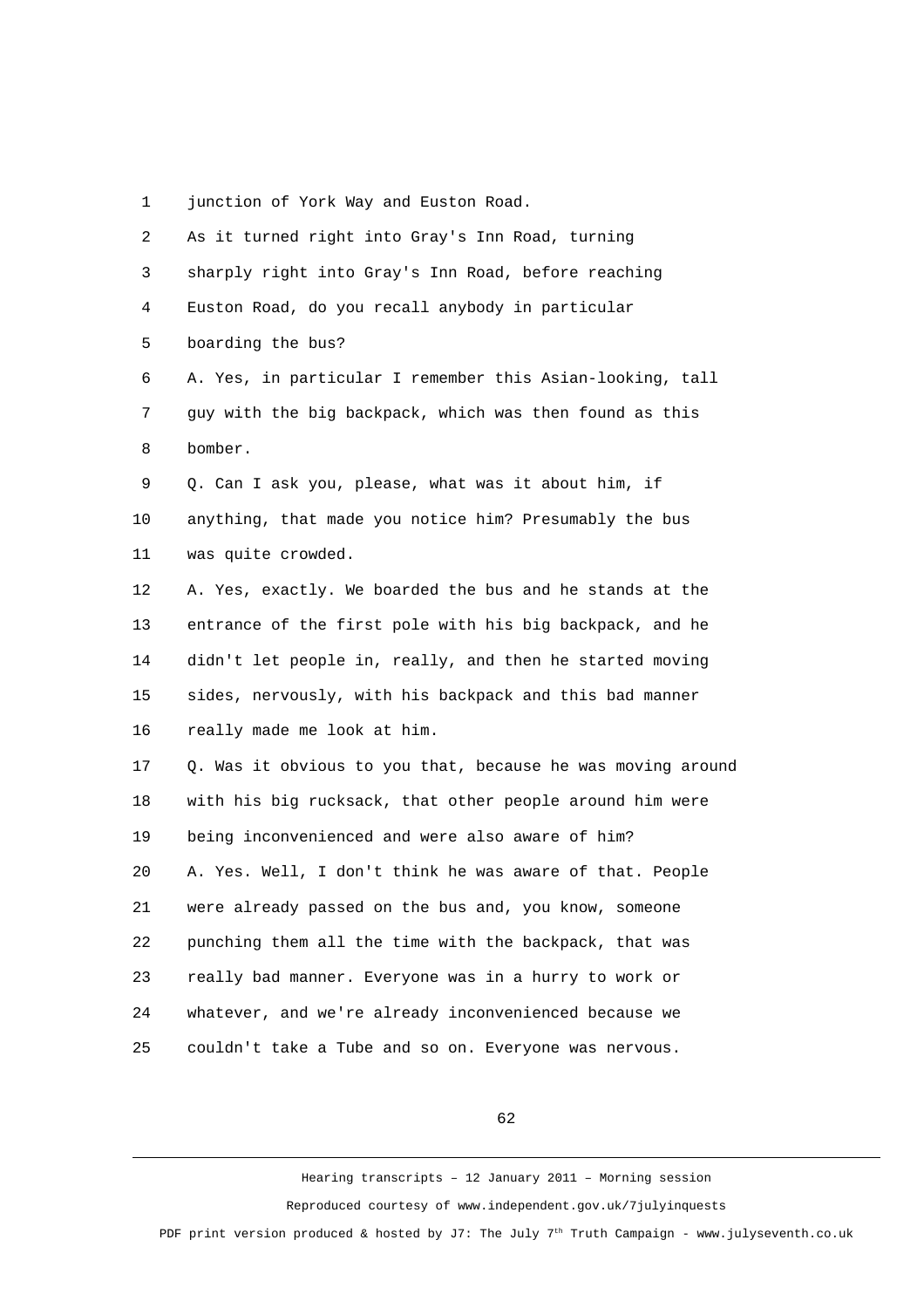1 Q. Can you recall anything about the clothes that he was 2 wearing? 3 A. Well, he was wearing jeans and I think it was a blue, 4 light T-shirt, definitely light in colour, and then he 5 had a jumper with a zip and a hood, a dark colour, dark 6 blue. 7 Q. So he had a shirt, a T-shirt and, over the top of that, 8 there was a jacket of some kind with a zip and a hood? 9 A. Yes. 10 Q. Do you recall whether he was wearing glasses of any 11 kind? 12 A. Yes, he did have the glasses, like small -- like, 13 looking a bit like techno kind of style, reflecting 14 glasses as well, black reflecting glasses. 15 Q. You've referred to the rucksack as being quite big. 16 A. It was big and heavy -- sorry? 17 Q. Please continue, yes. 18 A. Yes, it looked very heavy and very properly packed, like 19 full. I think around 60 litres, and, like, he -- and it 20 had to be heavy, because he had a strap on, so that -- 21 to carry the whole thing. Also, he, himself, looked 22 very exhausted and he had sweating going on his chin, 23 and that was also horrible to look at. 24 Q. In your statement that you gave to the police very 25 kindly after 7 July, you actually recorded how you could

63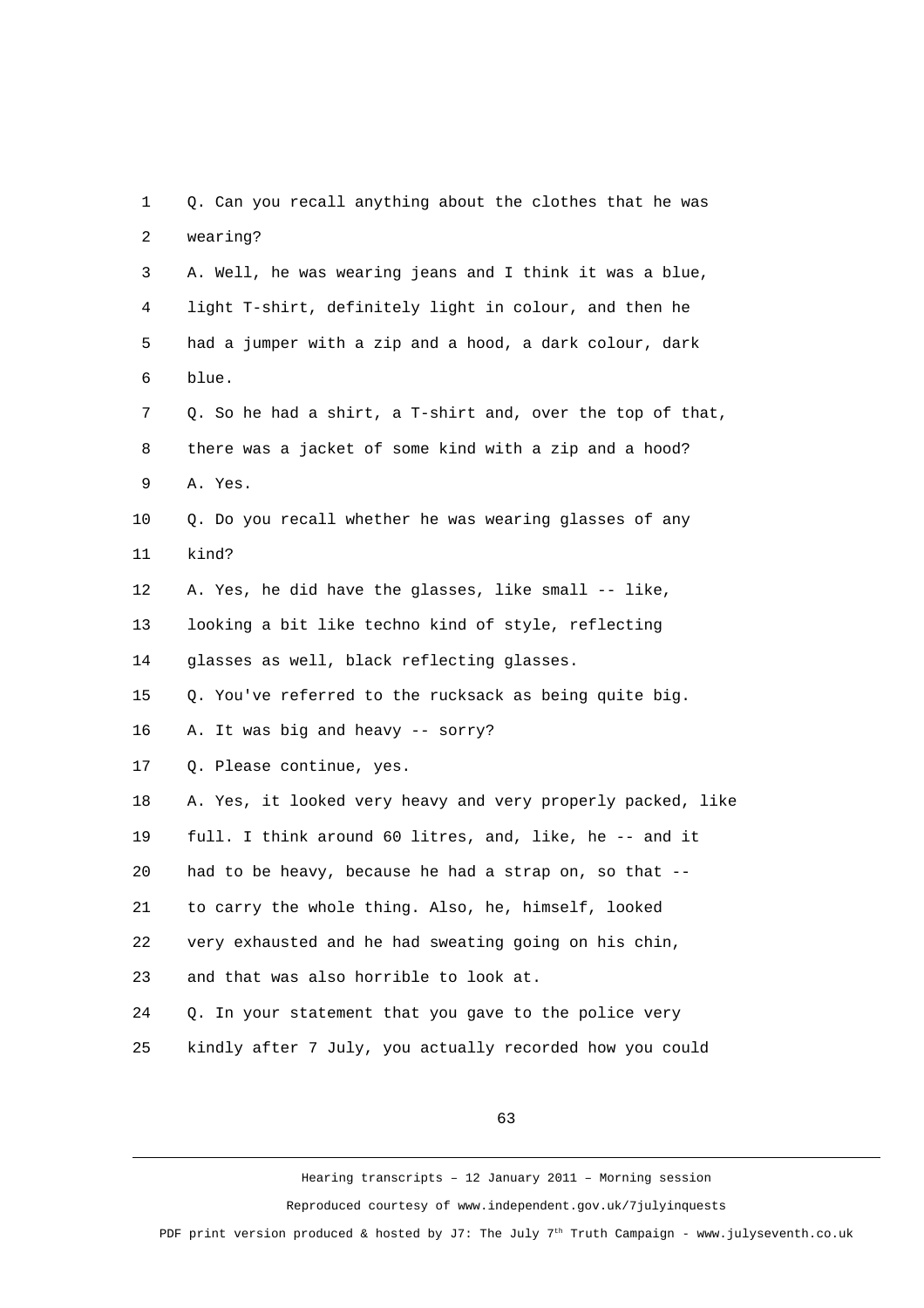1 see sweat dripping down his face.

2 A. Yes.

 3 Q. Was there anything about him that made you think that he 4 was nervous or agitated or was it just, as it seemed to 5 you, the physical exertion of carrying this rucksack? 6 A. I think -- well, the first thing was that he was coming 7 out of the -- some afterparty or something, because of 8 the sweating and his dry lips and this -- it was white 9 flakes on the lips. Then, because of the rucksack, 10 I thought, "Well, he wouldn't go to the party with the 11 proper backpack", you know. He looked very exhausted to 12 me, like nervous and exhausted. 13 O. The bus continued along Euston Road, and then, as you've 14 told us, did there come a time when it couldn't go any 15 further and so it turned right off the Euston Road into 16 Euston Square? 17 A. Yes, and then we got stopped. We didn't even approach 18 the bus station at the Euston station, the train 19 station, we just stopped at the (inaudible) street -- 20 sorry, I don't remember the name of the (inaudible) 21 street -- and then the bus driver told us that we all 22 have to leave the bus, so we all left. 23 Q. Did you see the man whom you've described leaving the 24 bus? 25 A. Well, I haven't seen him leaving, but he had to leave at

64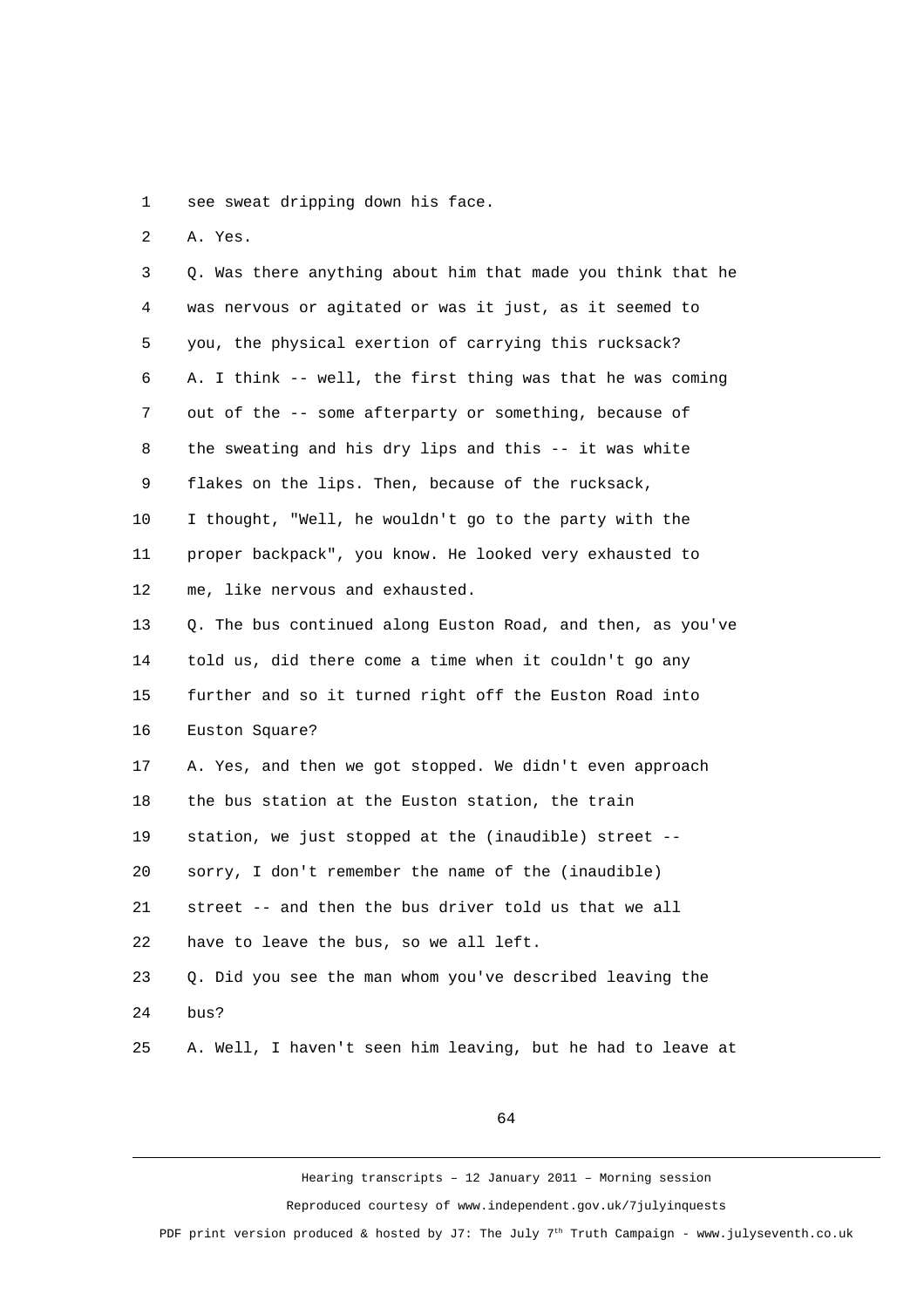1 least before me, because he was at the door.

2 Q. And the bus --

 3 A. So consequently he had to leave as one of the first 4 people.

 5 Q. The bus driver made clear, did he not, that everybody 6 had to leave the bus?

7 A. Yes.

8 Q. Having left the bus, what did you do?

9 A. Well, I crossed Euston Road to go towards Holborn

10 because I wanted to get to Holborn to get on the

11 Central Line, but I wasn't aware what was going on in

12 London at that time, so I was trying to get to my

13 destination.

14 Q. Did you cross the Euston Road to go south through

15 Central London?

16 A. Yes.

17 Q. Do you recall walking down a road or into a square of 18 any kind or where it was that you crossed the

19 Euston Road? If you can't remember, please say so.

20 A. No, just a little -- it's this little street and this

21 square next to Euston station, so I crossed that, and

22 then I crossed this big crossroads at Euston Road and

23 Tavis --

24 Q. Tavistock Square?

25 A. I don't remember at the moment. Yes, yes, that's one.

65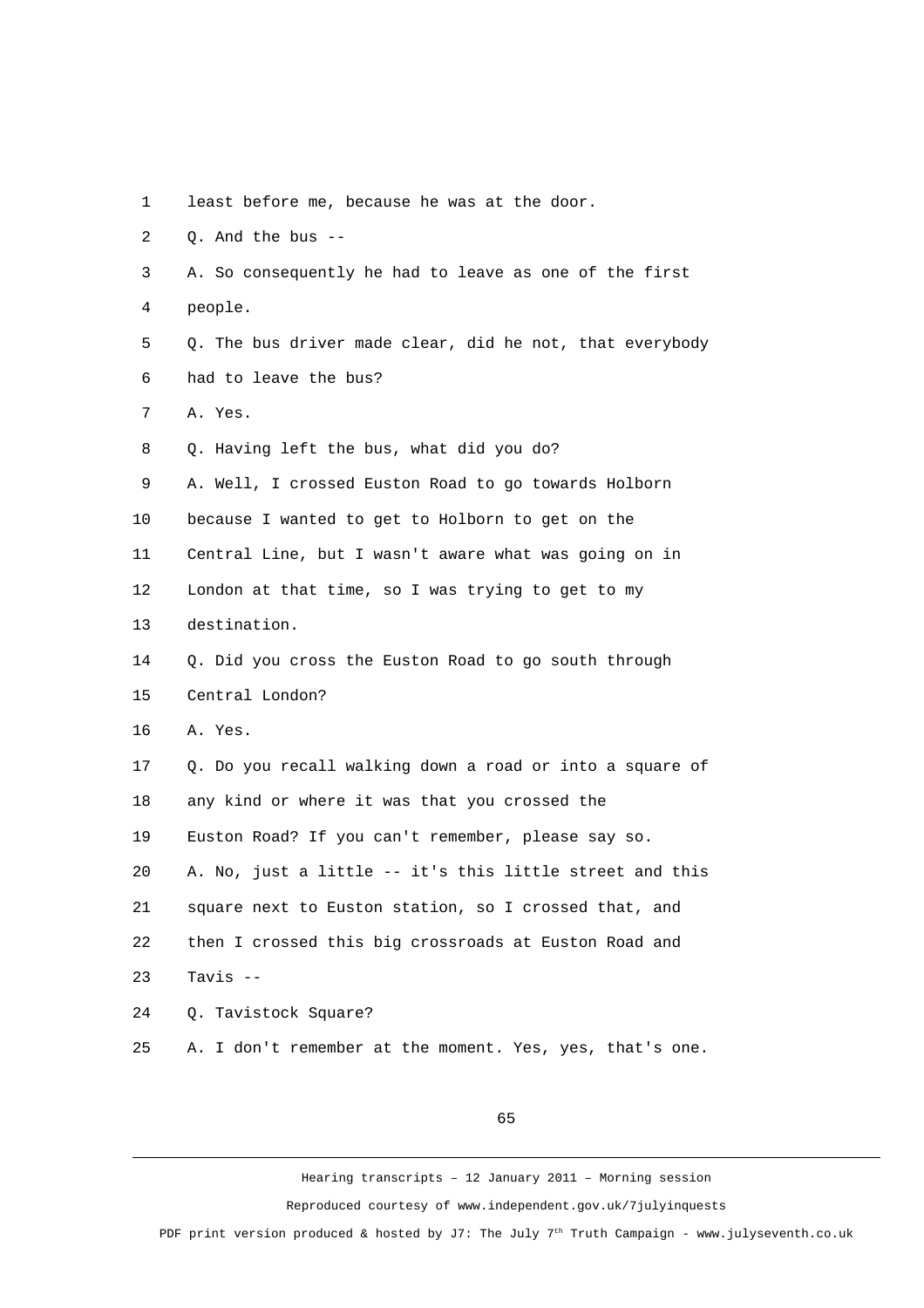1 So I passed that and I was supposed to take a bus from 2 here towards Holborn, but then the bus was completely 3 crowded, there was plenty of people trying to get on, so 4 I decided to walk. 5 Q. What happened next? 6 A. Well, I walked a few steps, I don't know, maybe 7 10 metres, and then I felt this huge noise and this, 8 like, blast of air going through, so I turned over and 9 I saw the bus, basically the bus going into the air and 10 I just ran. 11 Q. Was that the bus that you had thought of taking but you 12 could not get on because it was so crowded? 13 A. Yes. 14 Q. Subsequently, after the events of 7 July, did you see 15 pictures of those persons suspected to have been 16 involved in the bombing of the bus, or the person 17 suspected of being involved in the bombing of the bus, 18 shown on television and on the internet? 19 A. Well, I didn't know anything for a while but then, when 20 I finally got on the train and I saw the man in the 21 magazine, when I saw the picture on the front page and 22 I remembered this person, this face, and when I got back 23 home, I went to the internet through all the magazines 24 again and I saw this picture, I was sure I was standing 25 next to this man on the bus and then I just immediately

66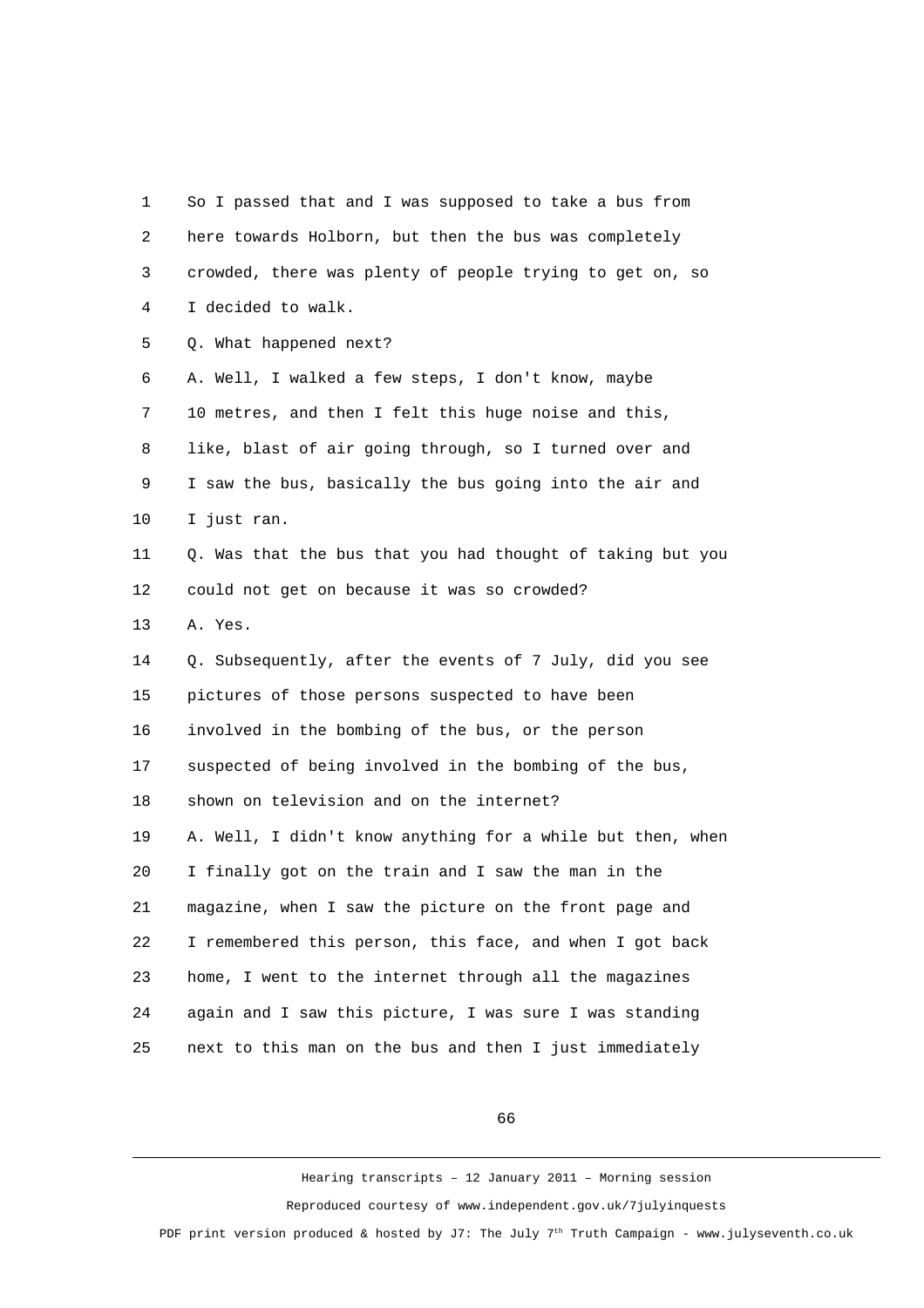| 1              | called the number that was shown at the front page --       |
|----------------|-------------------------------------------------------------|
| $\overline{2}$ | Q. You were sure --                                         |
| 3              | A. -- the police.                                           |
| 4              | Q. You were sure that, having checked the photograph on the |
| 5              | internet, it was the same man who had been on board that    |
| 6              | number 91 bus with you --                                   |
| 7              | A. Yes.                                                     |
| 8              | Q. -- along down from Caledonian Road to Euston Square?     |
| 9              | A. Yes, I was 100 per cent sure it was him.                 |
| 10             | MR KEITH: Mrs Dybek-Echtermeyer, thank you very much.       |
| 11             | I have no further questions for you, but there are          |
| 12             | lawyers representing other persons engaged in these         |
| 13             | proceedings, and they may have some more questions for      |
| 14             | you.                                                        |
| 15             | MR SAUNDERS: Nothing, thank you, my Lady.                   |
| 16             | LADY JUSTICE HALLETT: Has anybody any questions?            |
| 17             | Yes, Mr Patterson?                                          |
| 18             | Questions by MR PATTERSON                                   |
| 19             | MR PATTERSON: A few, my Lady, if I may.                     |
| 20             | Shortly after the events of 7 July, you made                |
| 21             | a statement about what you had seen and giving              |
| 22             | a detailed description of this man. That was on             |
| 23             | 18 July, wasn't it?                                         |
| 24             | A. Yes, I think so, yes.                                    |
| 25             | Q. I have a copy of it here. Just to assist you with some   |

67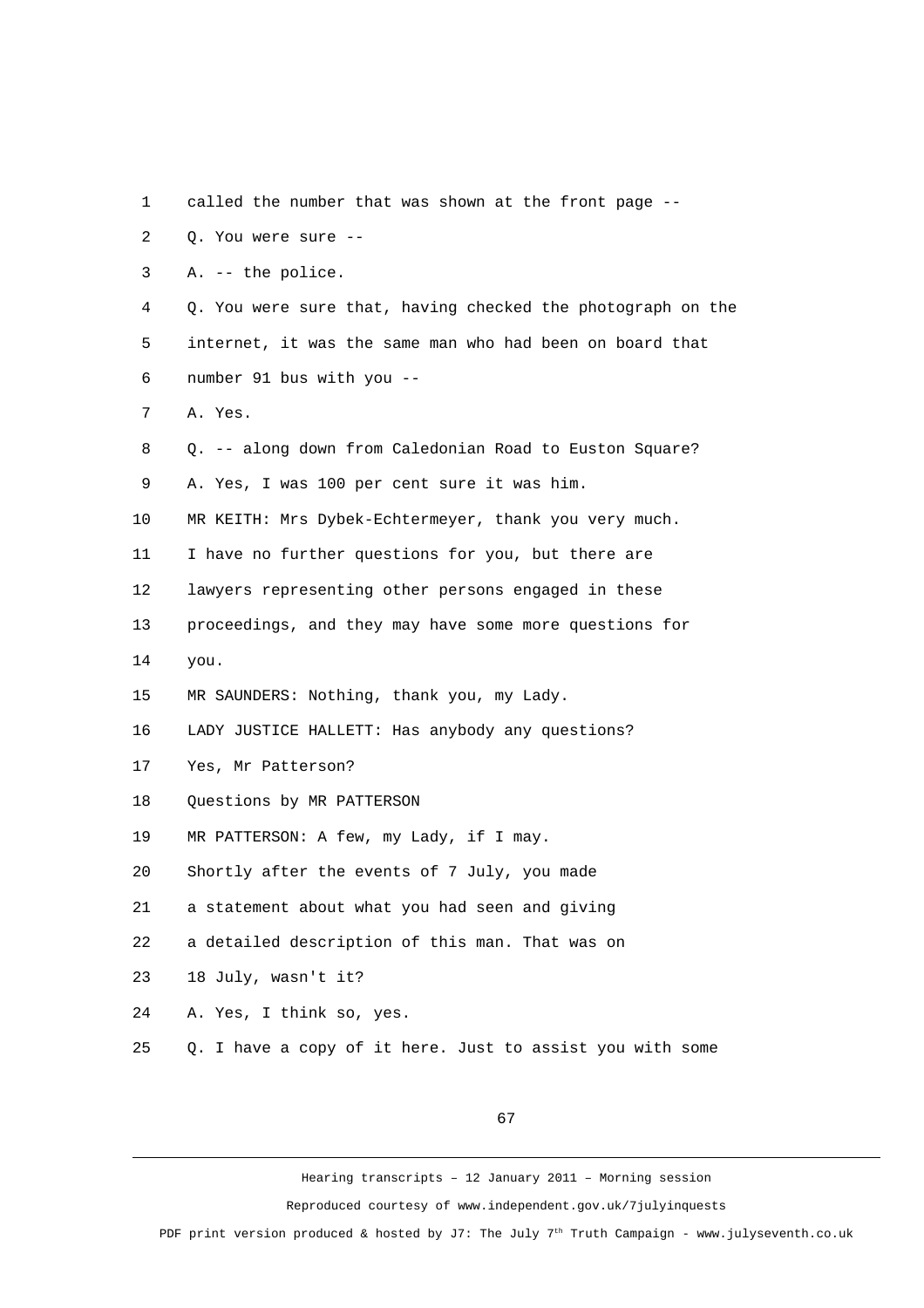1 further details, you said in the statement that this 2 person was only about half a metre away from where you 3 were standing on that bus. 4 A. Yes. 5 Q. You described him as somebody of broad build who was 6 unshaven; yes? 7 A. Yes. Well, certainly here on the chin, you know, here, 8 with this little beard, with this little beard here, 9 yes. 10 Q. Thank you. You've described also in the statement that 11 it was short, dark hair. Is that right? 12 A. Yes, yes, that's right. 13 Q. You've described the clothing today, but further details 14 in your statement included that it was a dark jacket 15 with a zip and a hood and that it was dark jeans that 16 the person was wearing. Is that right? 17 A. Yes, that's right. 18 Q. The backpack that he was carrying, you've described how 19 full and heavy it was. It was, again, a dark blue-grey 20 colour that you described in your statement? 21 A. Yes. 22 Q. I think earlier, when answering questions, you 23 demonstrated with your hands that he had the belt 24 fastened around his waist? 25 A. Yes, he had his strap on and that's why I think it was

68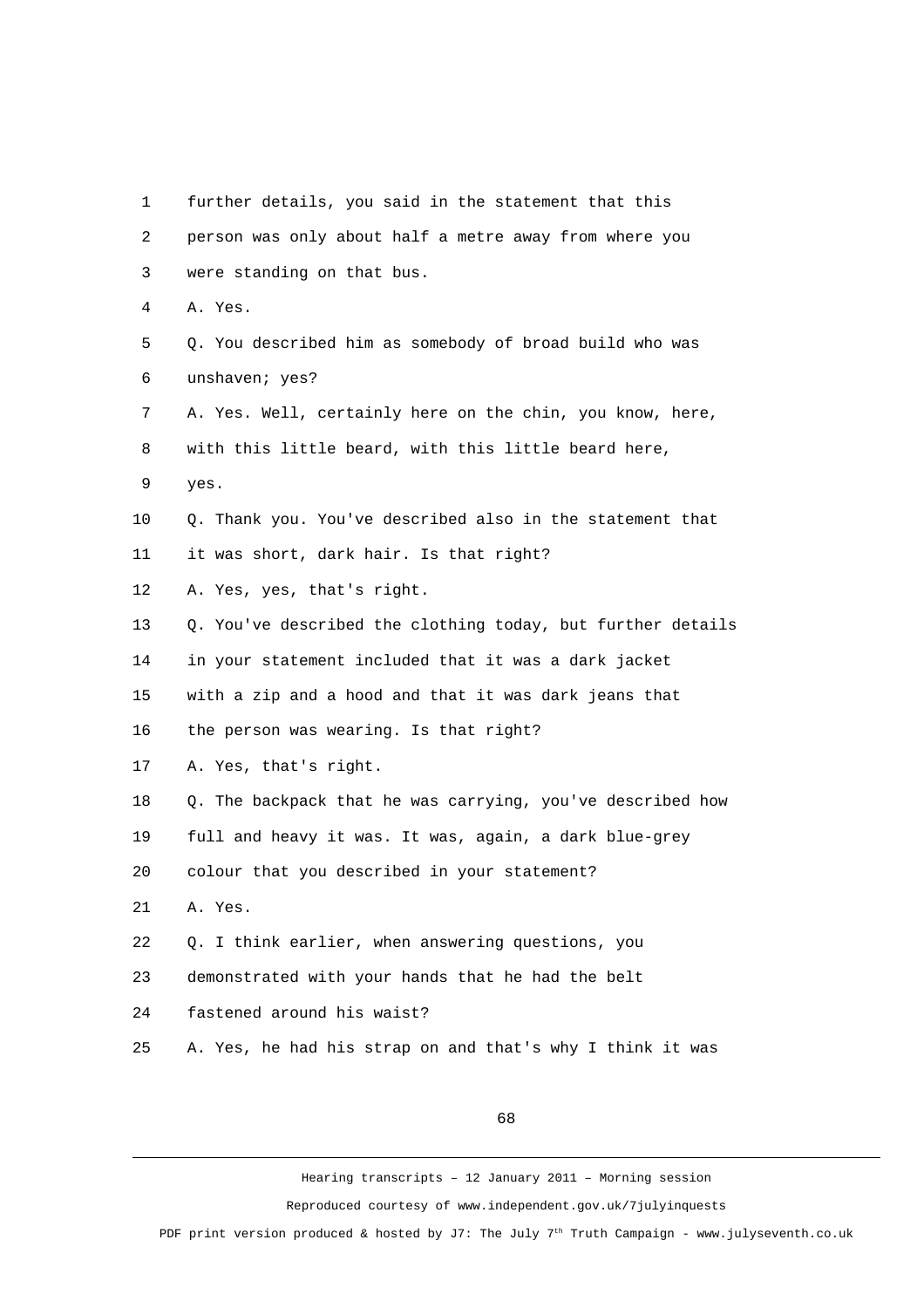1 very heavy, because I used to use a backpack myself and, 2 every time it was really heavy, I put it on to help me 3 with carrying that. 4 Q. One final thing, please. You've described the short 5 journey along the Euston Road with this man about half 6 a metre away from you. Did you hear him speak at any 7 stage? 8 A. No, no. He just moved nervously with the backpack 9 pushing people around, you know, and I mostly, like, 10 exchanged eyes with other people on the bus that were 11 around and were also angry with his manners, you know, 12 so it's more like eye contact with other people. 13 0. He appeared to be on his own? 14 A. He was on his own, definitely, yes. He got on the bus 15 and he just left the bus. At Euston Square. 16 MR PATTERSON: Thank you very much. I have no more 17 questions, thank you. 18 LADY JUSTICE HALLETT: Any other questions? 19 Mrs Dybek-Echtermeyer, can you hear me? 20 A. Yes. 21 LADY JUSTICE HALLETT: I am Lady Justice Hallett, I'm the 22 coroner conducting these inquests, and I'd like to thank 23 you for helping me this morning. Your evidence has been 24 extremely helpful. Thank you very much for taking the 25 trouble.

69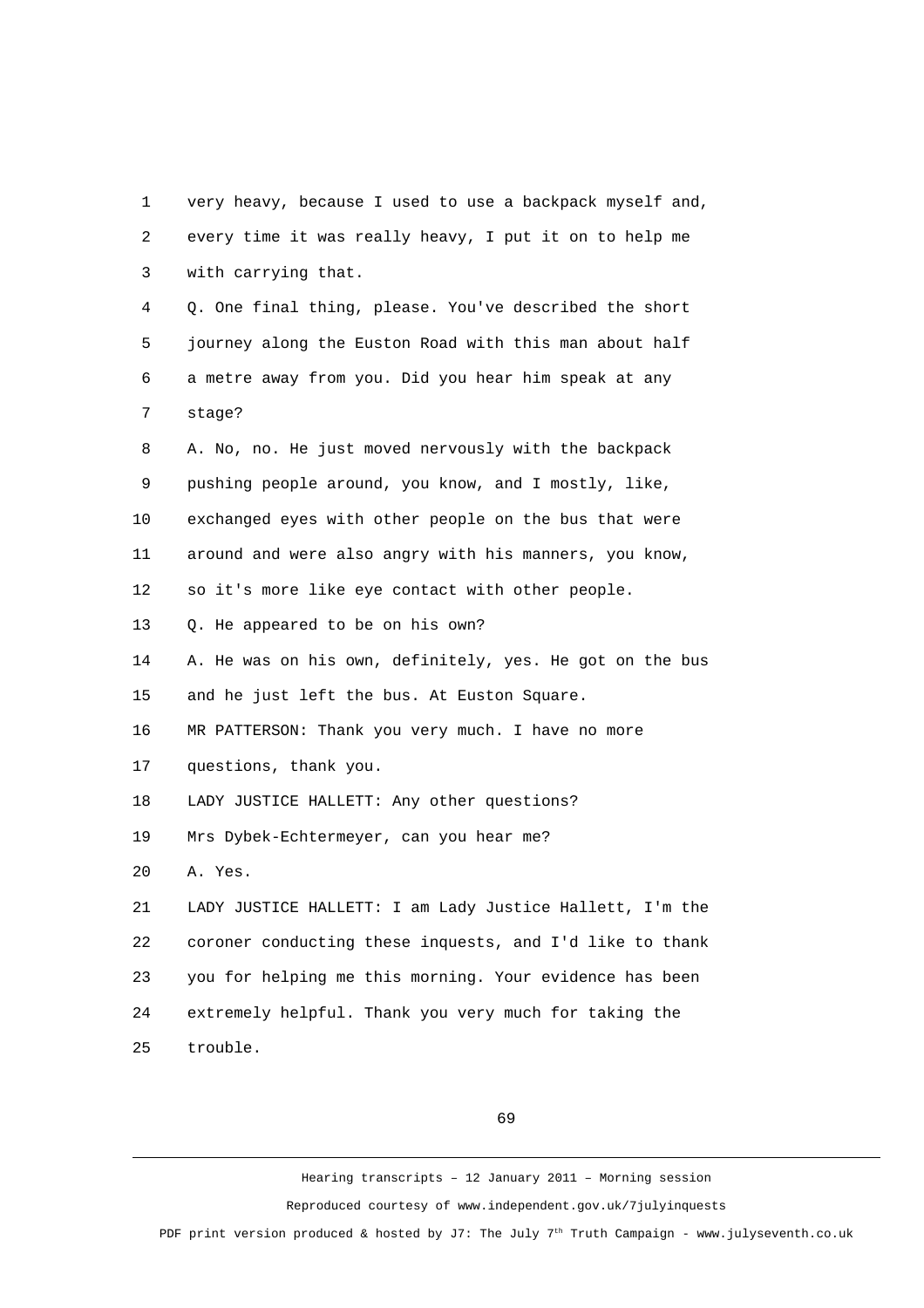1 A. No problem, thank you.

| 2  | MR KEITH: My Lady, the next witness, Mr Rekret, is not, in  |
|----|-------------------------------------------------------------|
| 3  | fact, yet here, so may I, in a departure from the           |
| 4  | scheduled order, invite you to call Lisa French next?       |
| 5  | MS LISA JANE FRENCH (affirmed)                              |
| 6  | Questions by MR KEITH                                       |
| 7  | MR KEITH: Good morning.                                     |
| 8  | A. Hello.                                                   |
| 9  | Q. Could I ask you to give the court, please, your full     |
| 10 | name?                                                       |
| 11 | A. My name is Lisa Jane French.                             |
| 12 | Q. I'm afraid, Ms French, that the microphone in front of   |
| 13 | you is slightly deceiving. It won't actually amplify        |
| 14 | your voice. It only relays it to an annex in which          |
| 15 | my Lady's court is also deemed to be sitting.               |
| 16 | A. Okay.                                                    |
| 17 | Q. So you'll need to keep your voice up as loud as you can, |
| 18 | please --                                                   |
| 19 | A. I'll try.                                                |
| 20 | Q. -- so that the ladies and gentlemen at the back of the   |
| 21 | court can hear you.                                         |
| 22 | A. Okay.                                                    |
| 23 | Q. It's very important that they can hear you too.          |
| 24 | We know from the witness statement that you provided        |
| 25 | to the police, Ms French, that on Thursday, 7 July, you     |

70

Hearing transcripts – 12 January 2011 – Morning session Reproduced courtesy of www.independent.gov.uk/7julyinquests

PDF print version produced & hosted by J7: The July 7<sup>th</sup> Truth Campaign - www.julyseventh.co.uk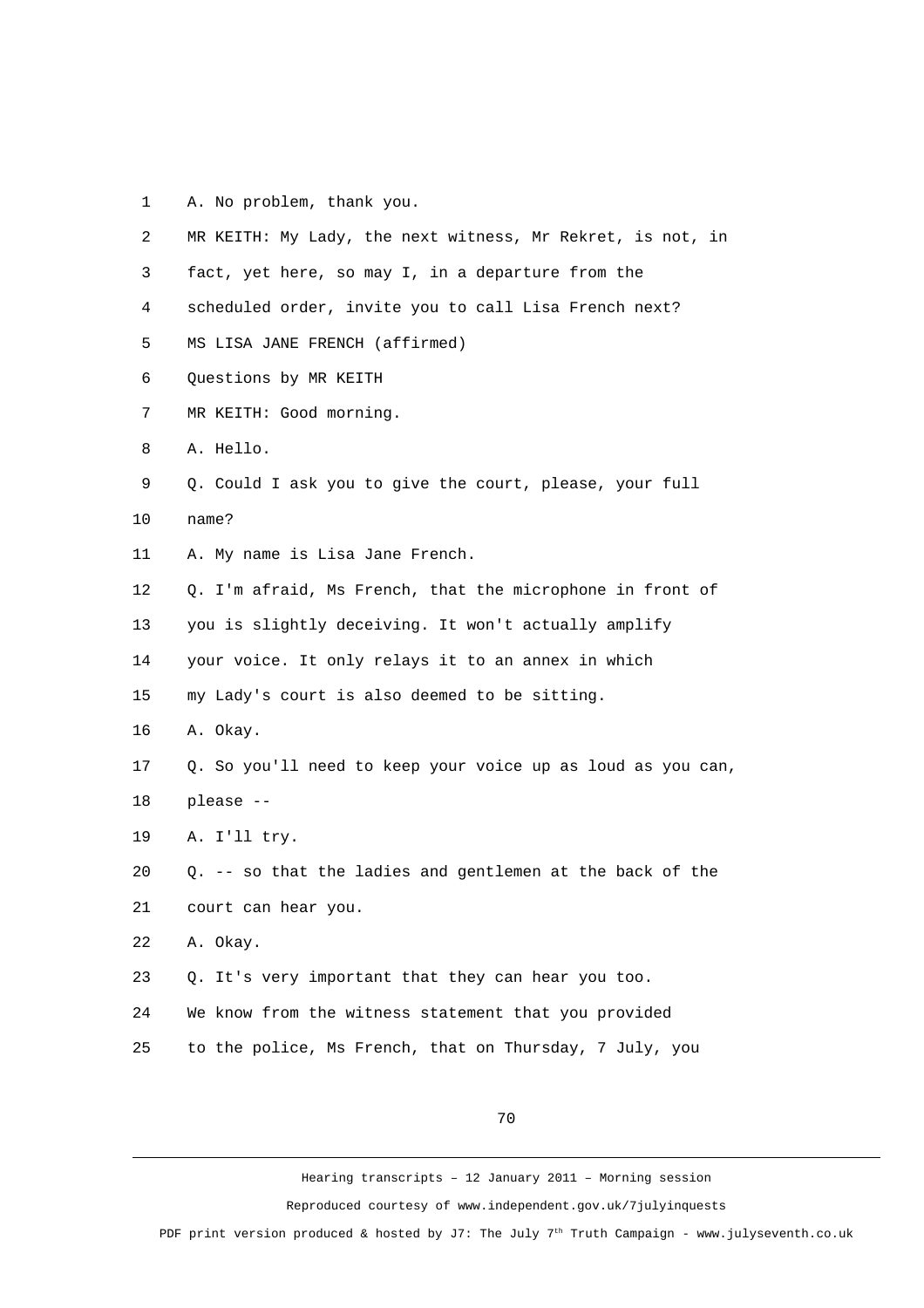1 were due to attend a business meeting in Islington at 2 10.00. 3 A. Yes. 4 Q. So did you get a very early train down from Newcastle 5 via GNER to King's Cross? 6 A. I got the 6.00 train into King's Cross -- from Newcastle 7 to King's Cross and I got to King's Cross station at 8 8.57. 9 Q. Could you tell us, please, how you were so sure that 10 that was the time at which, within a couple of seconds 11 or so, you had arrived at King's Cross? 12 A. I remember, as I stepped off the train, I could see the 13 station clock at the end of the platform, and so, as 14 I stepped off the train, I noticed it was 8.57, because 15 obviously I knew I only had an hour to get to my meeting 16 and, by the time I got to where -- the shop area in the 17 end of the platform, it was exactly 9.00. 18 Q. You were planning to take the Tube. 19 A. Yes. 20 Q. So where did you go? 21 A. I was planning to get the Tube up to the Angel Centre 22 and so I walked into King's Cross sort of main 23 concourse, to the steps where you would normally go 24 underground to get to the Underground network, and the 25 amber orange lights were flashing at the top and I'd

71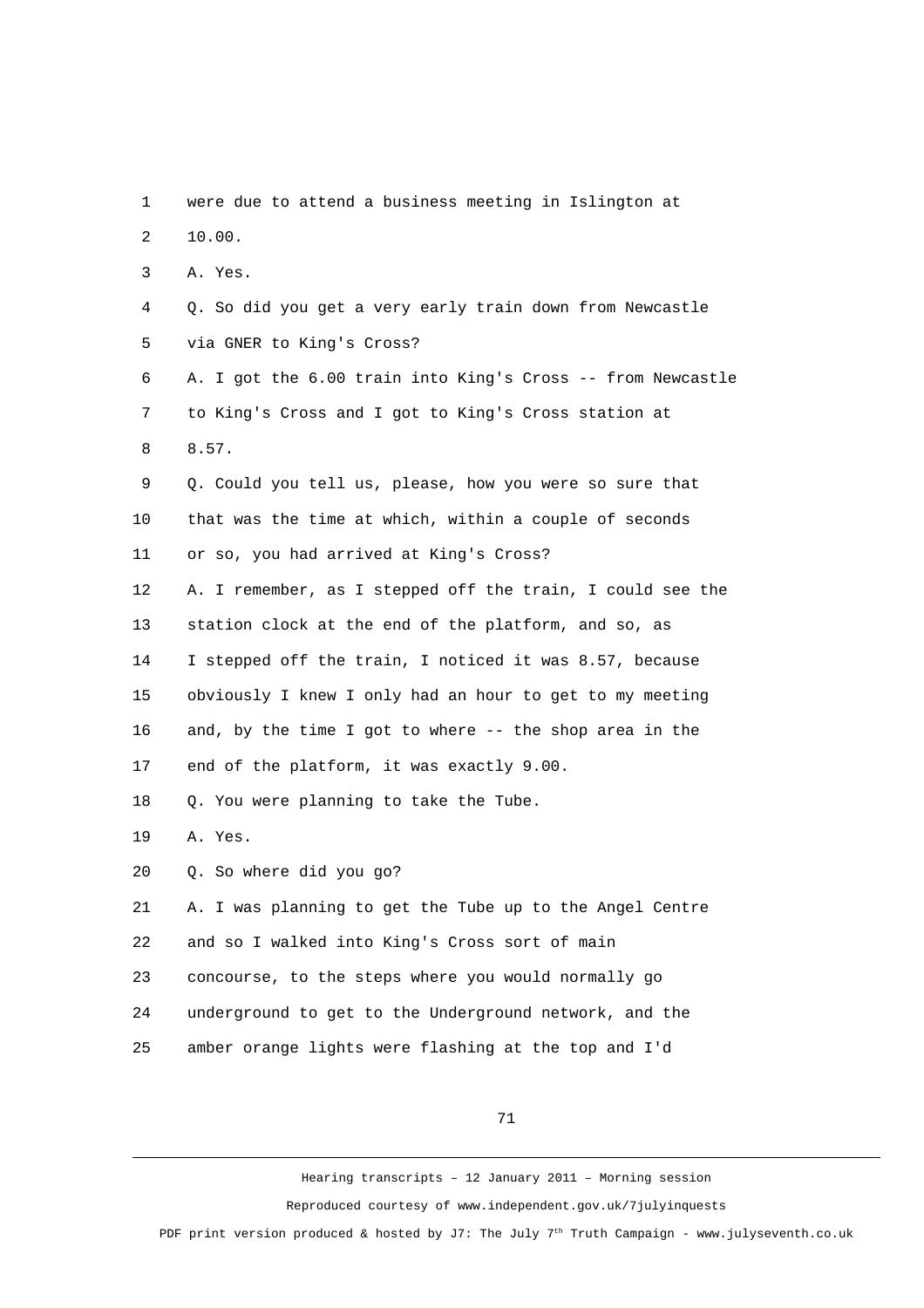1 been there a month before and that had happened, and so 2 I knew normally they let people up and then they 3 normally let more people go down when it's busy. 4 Q. It indicated there was a controlled access to the 5 Underground, did it not? 6 A. Yes.

 7 Q. These are lights above the steps leading down from the 8 concourse?

 9 A. Above the steps, and there was a steward at the top of 10 the stairs and he was telling people that you could wait 11 ten minutes and that they thought there might have been 12 a small incident downstairs, but that we could wait ten 13 minutes and we could probably go down, or we could walk 14 to Euston and continue our journeys from Euston and that 15 that would also take about ten minutes.

16 Q. Can I ask you about what he told you? Did it seem to 17 you that the issue was that there were too many people 18 trying to get down and, therefore, there was congestion 19 and, hence, some sort of control being placed on the 20 numbers, or did it seem to you that the crowd was 21 a result of the closing of the steps, which was itself 22 the result of an incident of some specific kind? 23 A. No, at the time, everything above ground seemed very 24 normal and it just seemed congestion, a busy period, but 25 he did -- I do recall hearing the words "small incident"

72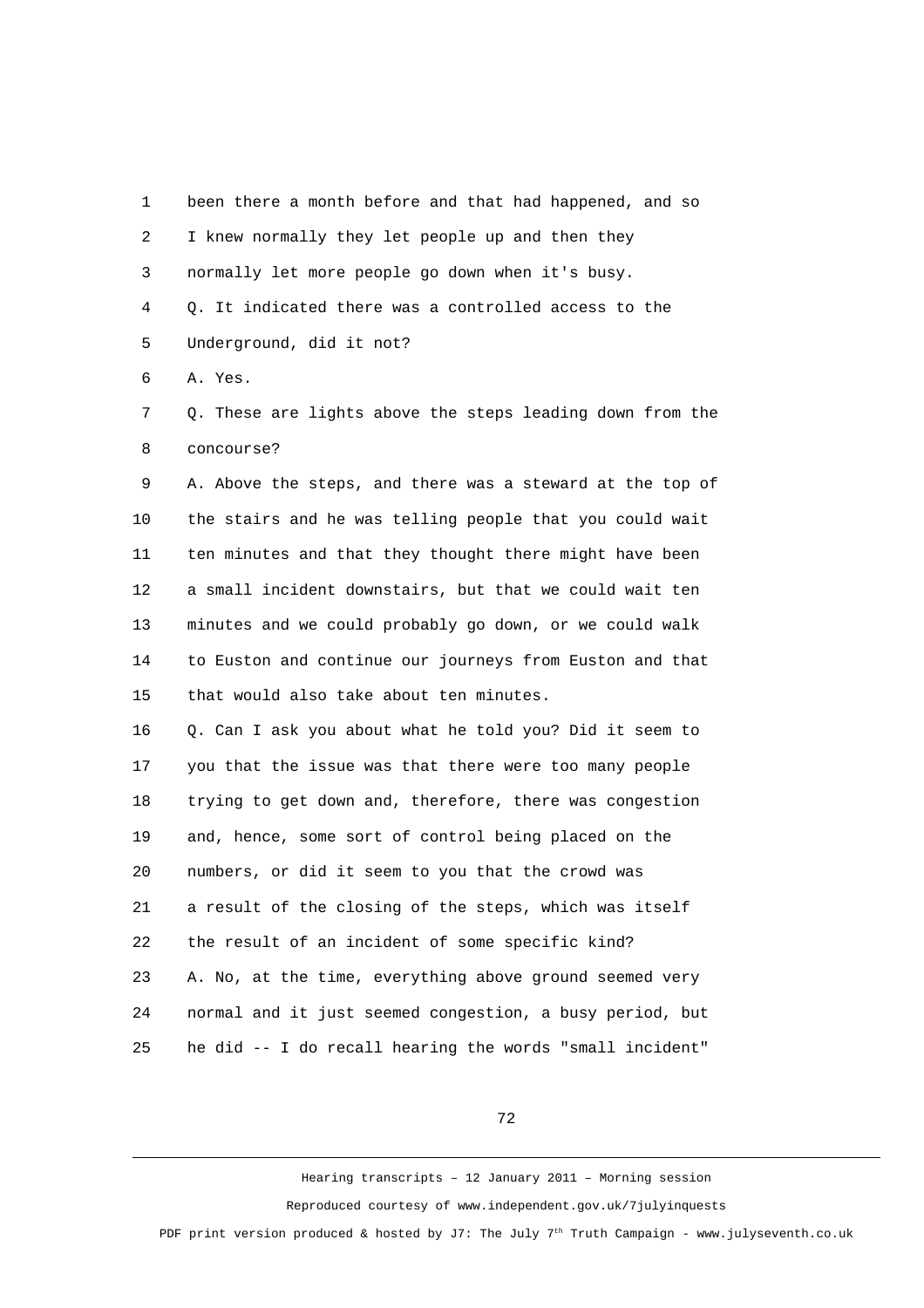| 1              | being mentioned, but I didn't really get to the front of  |
|----------------|-----------------------------------------------------------|
| $\overline{c}$ | the crowd of people who were approaching and turning      |
| 3              | away. It was clear everybody was being turned away so     |
| 4              | I didn't get to the front to have that entire             |
| 5              | conversation with him. It was just what I picked up.      |
| 6              | Q. Did you linger for a few minutes, hoping that it might |
| $\overline{7}$ | reopen before then leaving?                               |
| 8              | A. I did. I knew I didn't have very far to go, but        |
| 9              | I didn't know quite which direction it was. So I was      |
| 10             | looking for one of those free tourist maps in the         |
| 11             | station they sometimes have, I was looking for it the     |
| 12             | night before and I couldn't find my one I had at home,    |
| 13             | so I spent sort of 5, 10 minutes sort of seeing if it     |
| 14             | would reopen and I think I went to the toilet             |
| 15             | downstairs, came back up and it was -- it was still       |
| 16             | turning people away. So that's when I decided I would     |
| 17             | walk to Euston instead.                                   |
| 18             | Q. Do you have any idea as to what time, roughly, you     |
| 19             | arrived at Euston?                                        |
| 20             | A. I think I probably left King's Cross at about 10 past, |
| 21             | so it was probably around 20 past, 25 past by the time    |
| 22             | I got to Euston.                                          |
| 23             | Q. At Euston, did you discover that there was similarly   |
| 24             | a problem with getting into the Underground?              |
| 25             | A. When I arrived at Euston, as I walked along the        |

73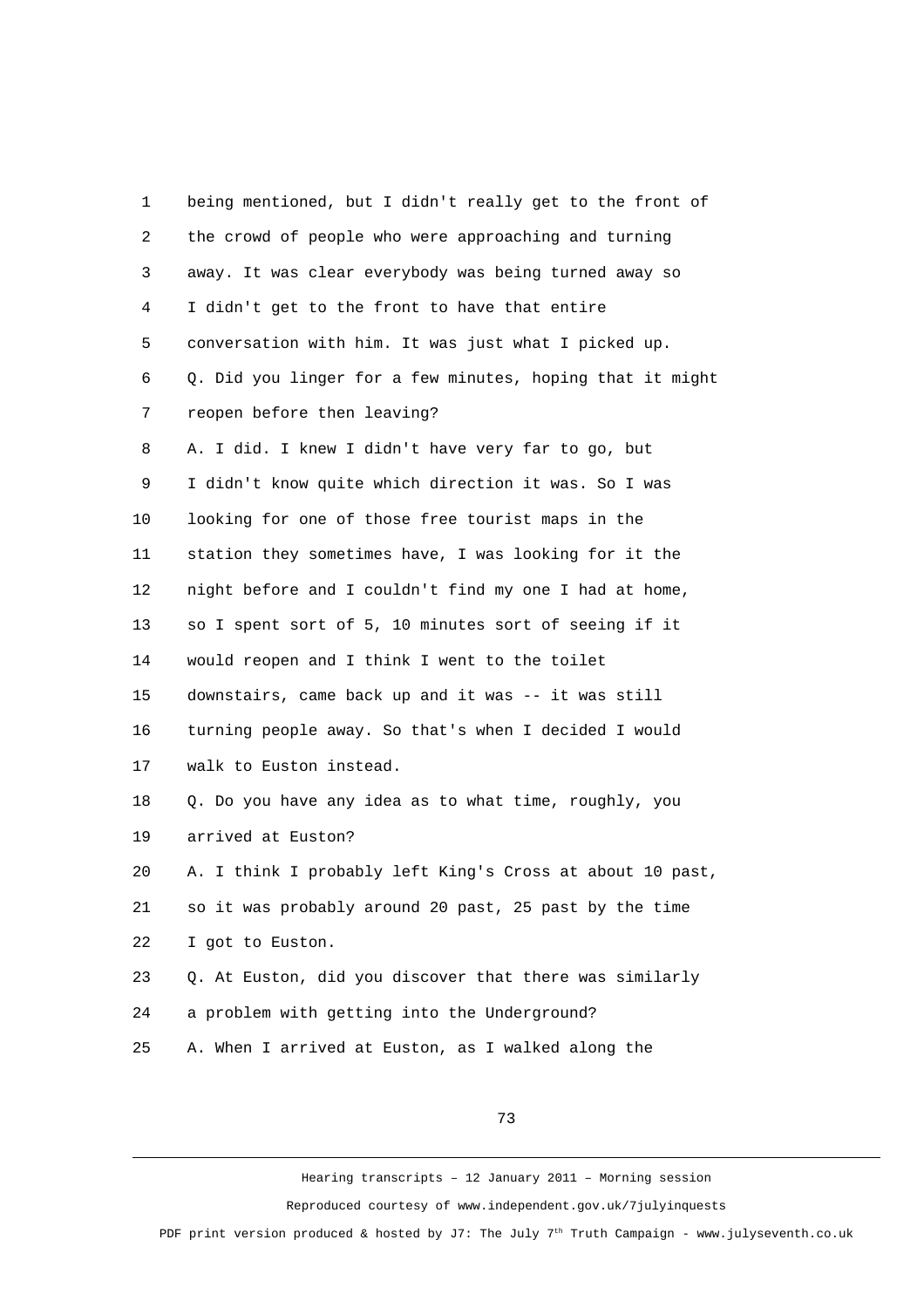1 Euston Road, I saw a policeman put the ticker tape 2 across the road and close the road but I still didn't 3 realise how significant that was at the time because I'm 4 not so familiar -- or I wasn't as familiar with London 5 then. I don't think I realised how critical that road 6 was and that it wouldn't have been closed unless it was 7 something huge happening.

 8 So when I got to Euston, again, there were stewards 9 outside and I seem to remember there were sort of chains 10 across stopping you getting actually into the station 11 itself. You could just get into the bus area, not the 12 train area, and again he was directing people to buses. 13 So I explained I was trying to get to the 14 Angel Centre and he said I could get the number 30 or 15 another number, which I didn't quite hear, but he 16 pointed to the bus stop and explained both buses left 17 from that bus stop. So I made my way to that bus stop. 18 Q. You could see that there were buses pulling in and 19 leaving from that area and that was where you should go? 20 A. Yes, and there was a big crowd of people around the bus 21 stop rather than just a queue, it was a big crowd, 22 really. 23 Q. We know from your police statement that you then made 24 a couple of mobile calls.

25 A. I did.

74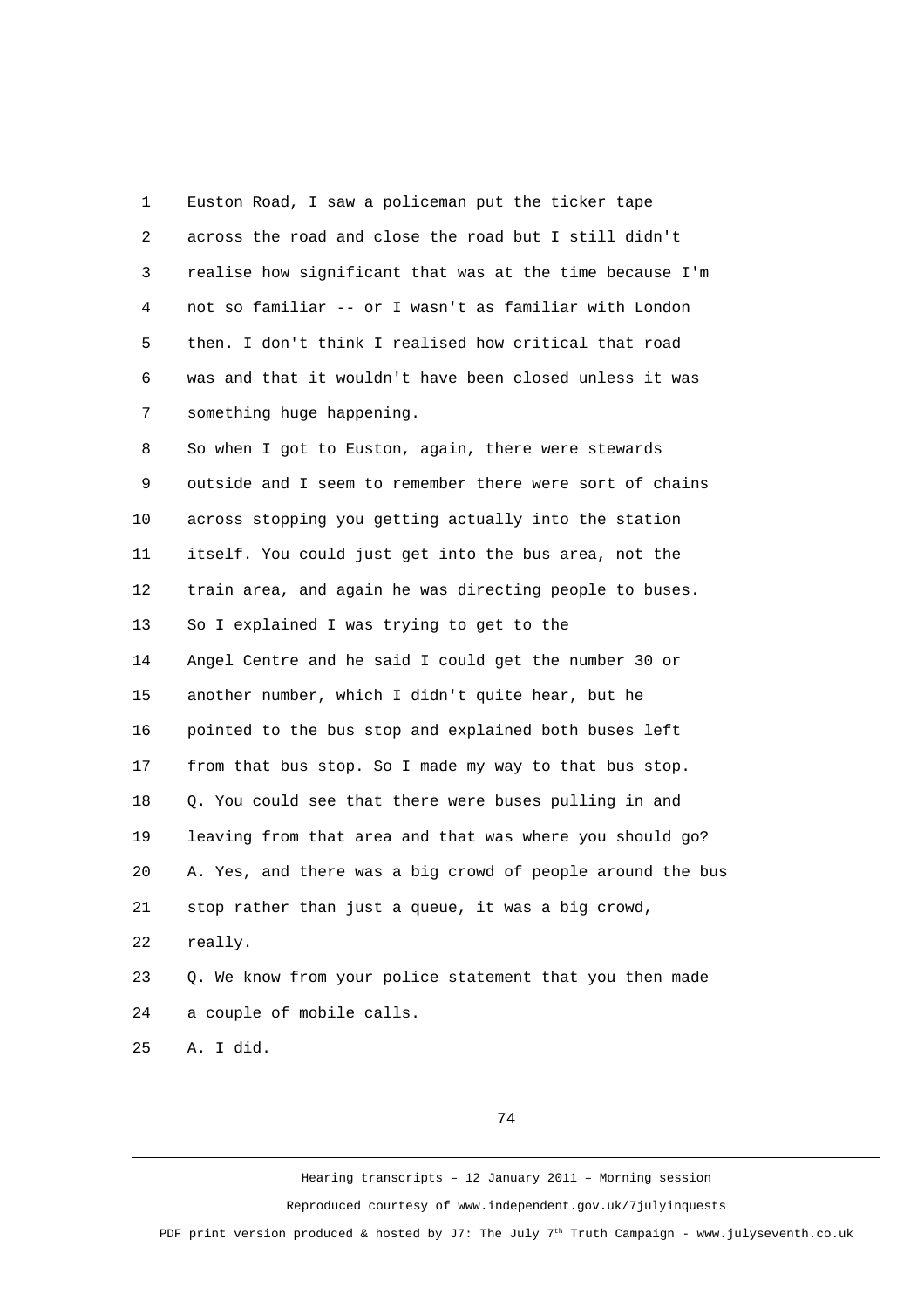1 Q. You were careful enough and kind enough to give the 2 police the times of those calls subsequently? 3 A. Yes. 4 Q. So we know that they were made at 9.29 and 9.34. 5 A. Yes. 6 Q. Shortly after that, did a number 30 bus appear? 7 A. It did. I remember leaving -- because I couldn't 8 actually get hold of my colleagues so I was leaving them 9 voicemails, and I remember as I was finishing leaving 10 the voicemail the bus appearing in the middle of the 11 road of the station, rather -- it didn't pull right into 12 the bus stop, but he pulled into the main road area of 13 the station. And I kind of joined the end of the queue 14 or crowd because I was very aware most people had been 15 there before me and it was really busy so I didn't want 16 to appear to be pushing on first kind of thing. 17 Q. When you boarded the bus, you spoke to the driver? 18 A. I did. 19 Q. You asked him no doubt whether or not this was the right 20 bus to get to near the Angel in Islington? 21 A. I did, because the bus had "King's Cross" written on the 22 front of it, I knew he couldn't get to King's Cross 23 because I'd seen the policeman put the tape across the 24 road, so I asked him if he was still going to the Angel 25 and he said, "Yes, get on and I'll get you there

75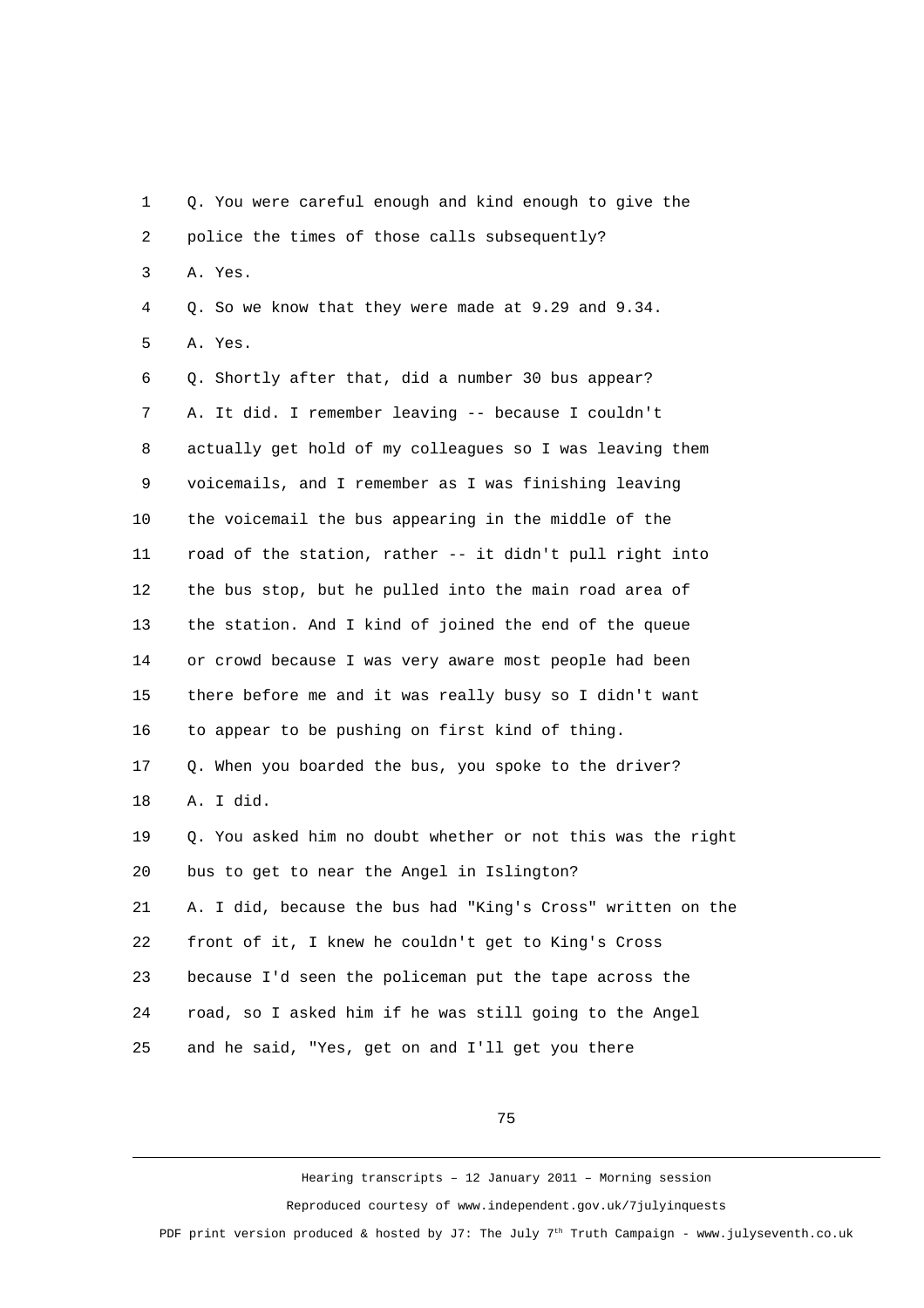1 eventually".

 2 Q. Whilst you were speaking to the driver, do you recall 3 somebody pushing past you behind you to get on to the 4 bus?

 5 A. As I was boarding the bus and just about to get on the 6 doors, I was aware that not only were there people 7 boarding the bus sort of from the bus stop but there 8 were also a few people walking up the road of the 9 station sort of from where we would exit the station 10 towards the bus, and I think they were the people who 11 then boarded the bus after me but entered the bus before 12 me because I was stood talking to the driver. And the 13 first couple of people sort of -- I had my laptop case 14 in my right hand sort of towards the space where people 15 would pass, and a couple of them knocked my bag or 16 knocked my shoulder. But then the person with the 17 big -- the man with the big backpack, he actually took 18 his backpack off his shoulder and held it like I was 19 holding my laptop to squeeze past, and that's the reason 20 I really noticed him because I can remember thinking, 21 "Oh, there's one polite person left boarding this bus 22 today". 23 Q. We take it, then, that you must have turned round behind

24 you to see the person taking his rucksack off and

25 putting it down or holding it whilst he went past you?

76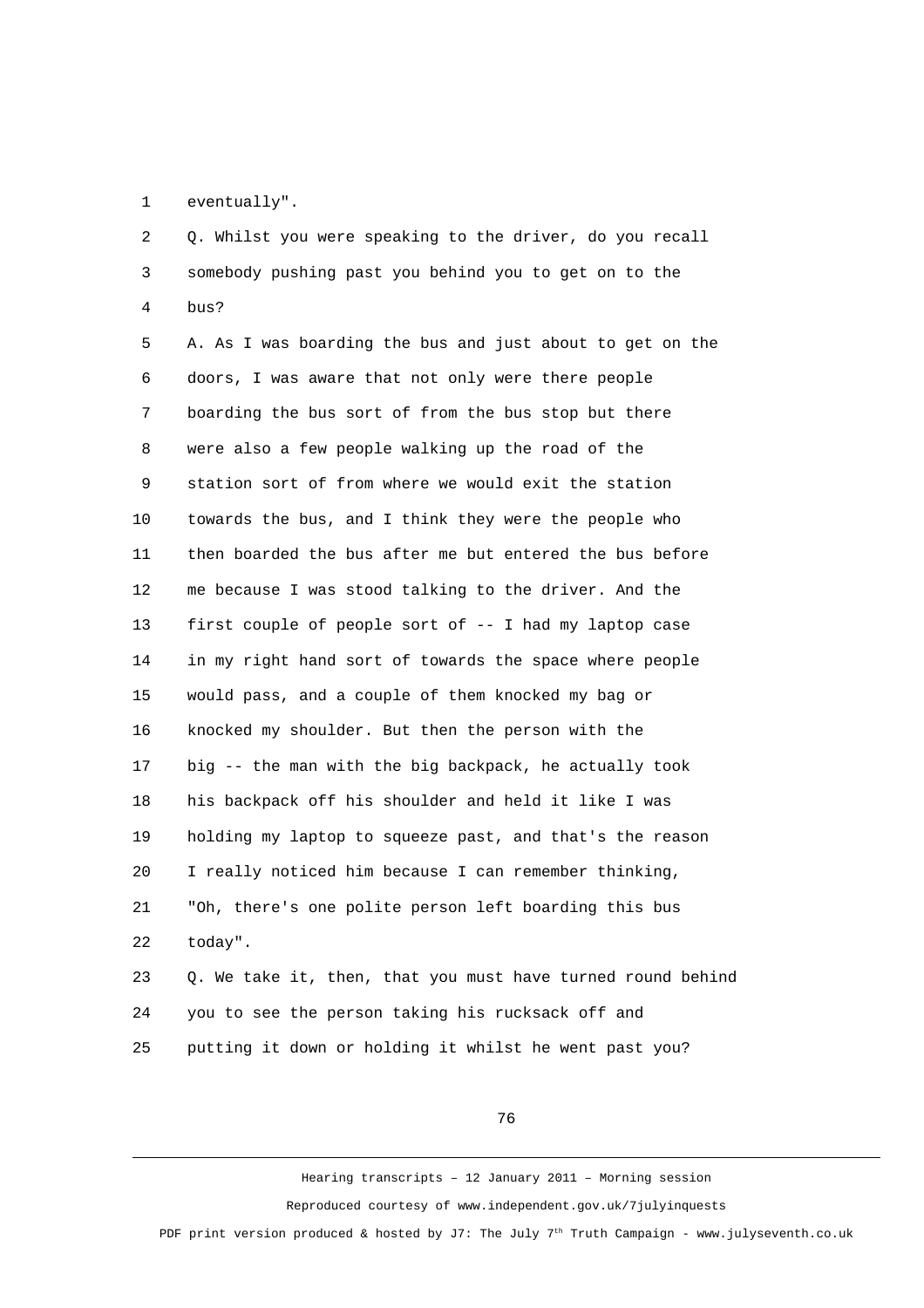1 A. I was sort of aware of the sort of hand motion of a bag 2 coming from somebody's shoulder, sort of almost at my 3 shoulder, sort of thing. I didn't get a huge look at 4 his face, it was more the back of him as he passed. 5 Q. Was there something about his size, then, or his 6 appearance that made you sure that it was a man, for 7 example? 8 A. Oh, yes, I'd certainly noticed it was a man and that 9 he'd taken the trouble to take his bag off so that he 10 didn't put -- you know, hit me with it when he pushed 11 past. 12 Q. Did you see anything else of him at that stage? 13 A. He then sort of walked behind me, and this was just as 14 I finished speaking to the driver. So, as I finished 15 speaking to the driver and turned to look into the bus 16 to see where I would sit down or go, he was stood at the 17 bottom of the stairs so less than a metre away from me, 18 really. 19 Q. Could we perhaps look for the first time in the course 20 of this evidence at a map of the bus or a plan of the 21 bus, and could we have, please, [INQ10285-6]? 22 On the screen to your right, Mrs French, should be 23 a diagram showing the position of the seats on the 24 number 30 bus. On the top part of the page, you will 25 see the lower deck.

77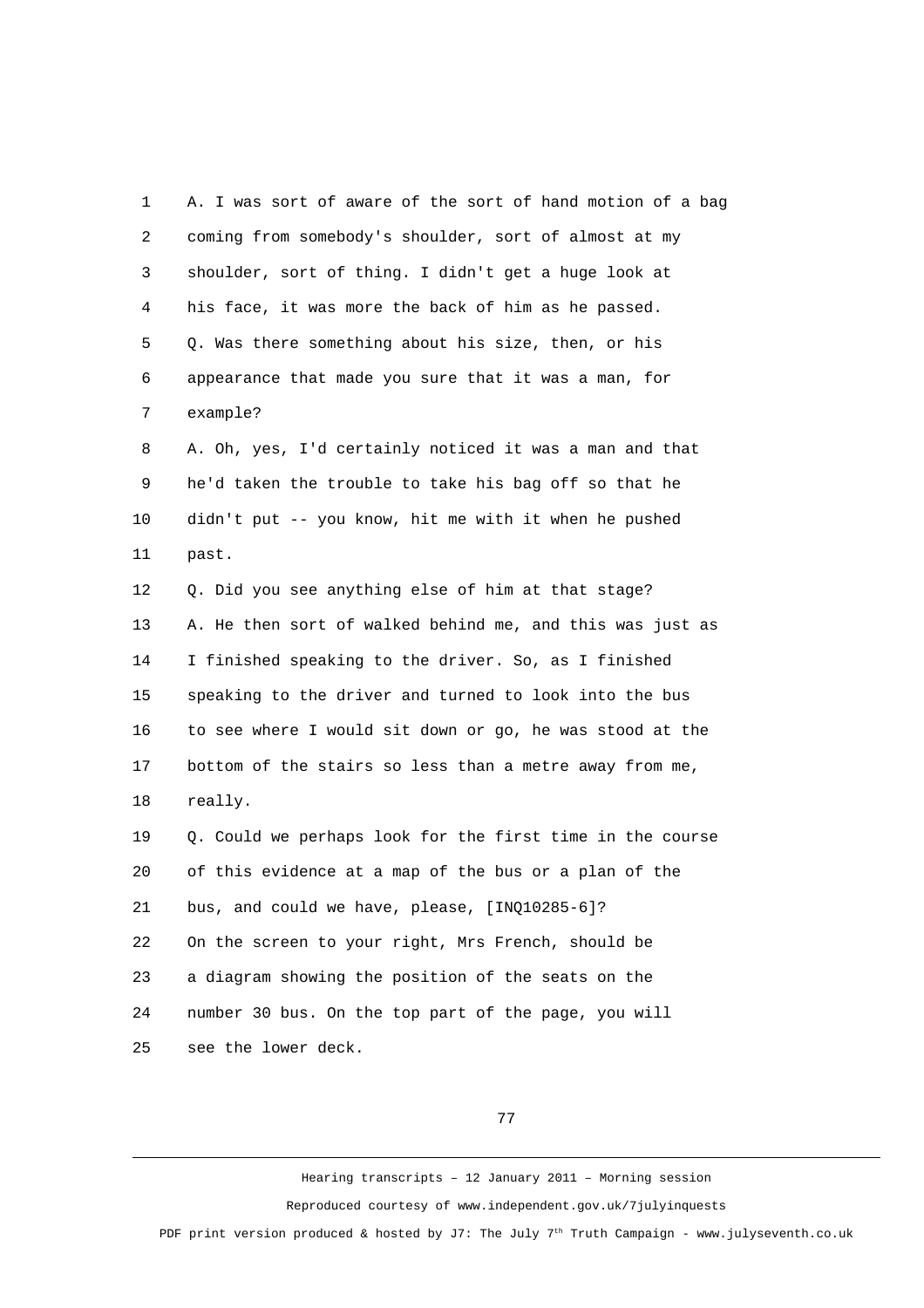1 A. Mm-hmm.

| 2              | Q. The driver is of course to the left of the page because  |
|----------------|-------------------------------------------------------------|
| 3              | it says "front of bus" and the driver's cabin is the        |
| 4              | person marked in green with number 1.                       |
| 5              | A. Yes.                                                     |
| 6              | Q. So that's where you were standing just slightly away     |
| $\overline{7}$ | from that person --                                         |
| 8              | A. Yes.                                                     |
| 9              | Q. -- Mr Psaradakis, and the stairs up to the upper deck,   |
| 10             | we can see a little while arrow?                            |
| 11             | A. That's -- when I finished speaking to the driver I would |
| 12             | say I was between numbers 1 and 2, and the gentleman        |
| 13             | with the big bag was more where it says "stairs up to       |
| 14             | top deck" so he was exactly there as I turned round.        |
| 15             | Q. And you saw him go up the stairs?                        |
| 16             | A. Yes, as sort of I looked into the bus, the bus was very  |
| 17             | full, I couldn't see any seats, and we heard a lady's       |
| 18             | voice shout from upstairs, "There are a few seats left      |
| 19             | upstairs", so I presume that was one of the people who      |
| 20             | had pushed past in the three or four of us boarding the     |
| 21             | bus sort of more or less last.                              |
| 22             | Q. Your statement to the police records how as the man went |
| 23             | upstairs, you caught a glimpse of his bag. Was that         |
| 24             | because he had put it back on his back by the time he       |
| 25             | went up the stairs?                                         |

78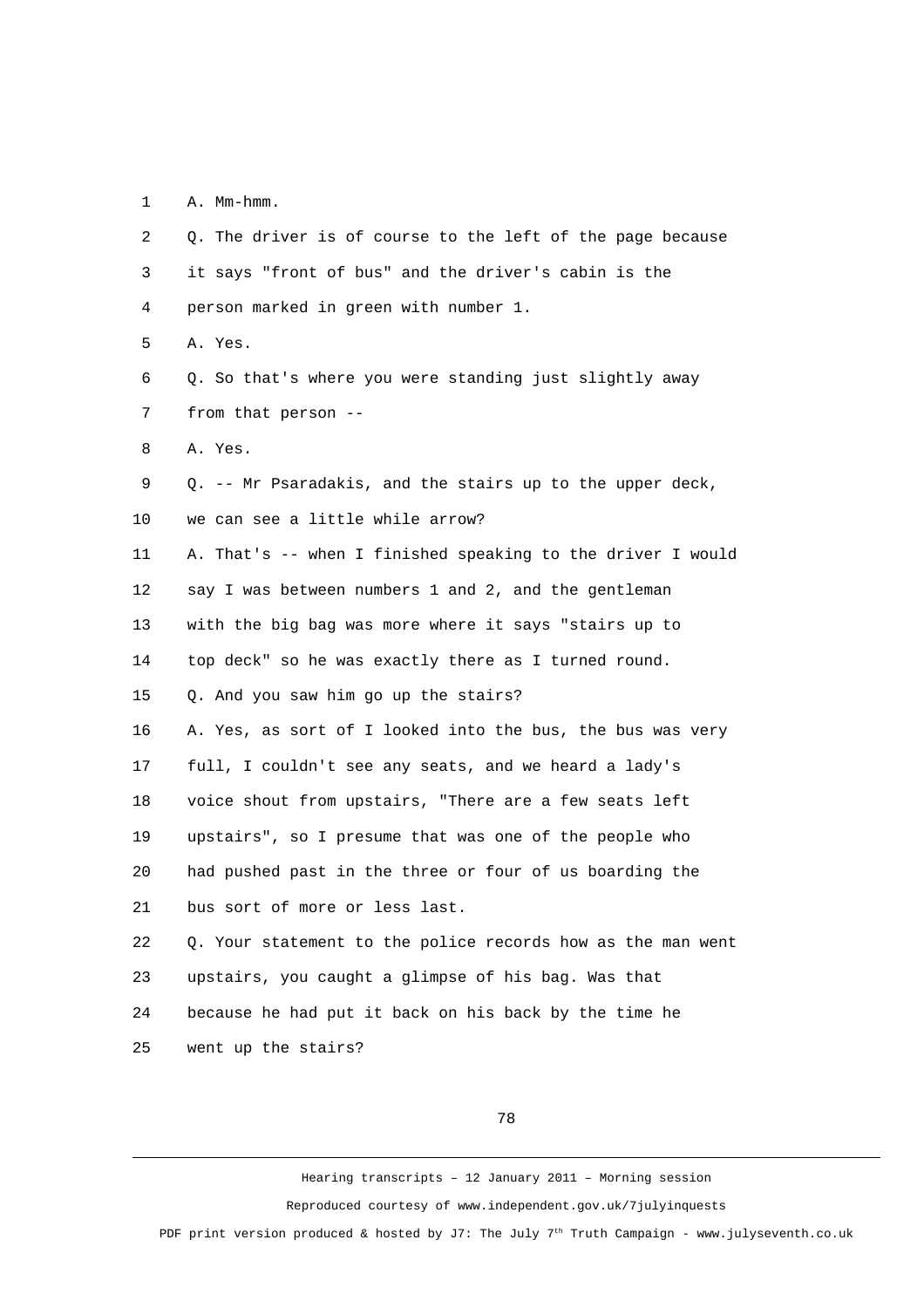1 A. Because I was following him up the stairs, he had hold 2 of his bag still in his hands but it would be at eye 3 level because I was three or four steps behind him, so 4 as I walked up the stairs of the bus, all I could see 5 was really the backpack that he had in his hand at that 6 point. 7 Q. I ask -- and the fault may not be yours at all; it may 8 just be the way in which your statement was taken -- but 9 your statement said you caught a glimpse of the bag on 10 his back? 11 A. At the top of the stairs he put it back on his shoulder 12 again. 13 Q. Did you see him do that? 14 A. I think sort of as I turned the top corner of the stairs 15 and climbed the last two or three stairs, he was at the 16 top -- then on the middle of the bus, up the stairs, 17 just putting it back on one shoulder of his back. 18 Q. Can you help us with your impression -- and I appreciate 19 it's a very long time ago -- of the rucksack and whether 20 or not it appeared to you to be very bulky, very heavy, 21 very large, did it stick out a lot? Was it long in 22 terms of the distance from the neck to the bottom of the 23 bag? 24 A. It was quite large, but at the time I thought it was 25 probably a laptop rucksack, and I do have a little bit

79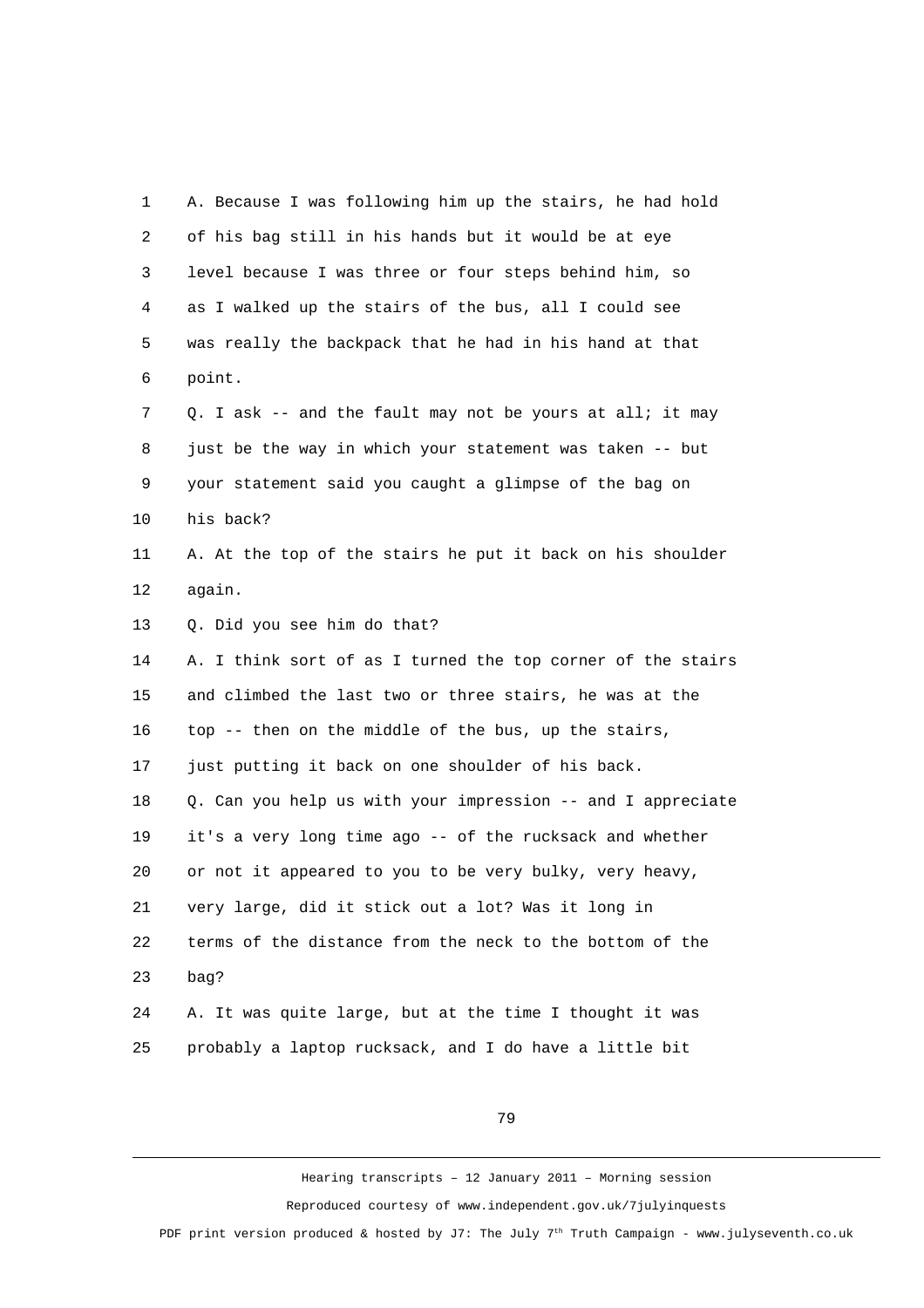1 of a habit of checking out people's laptop bags carrying 2 one myself. So at the time I thought it was just a big 3 laptop rucksack that you could get plenty of other bits 4 and pieces in, really. But it was quite large, sort of 5 square, so I think that's why I thought it was a laptop 6 bag rather than a camping rucksack because it was still 7 quite square for being a rucksack. 8 Q. But it stuck out a bit because you described it as being 9 bulky in your witness statement. 10 A. Yes. 11 0. So it couldn't have just been the shape of a laptop; it 12 must have been sticking out? 13 A. Not a slim line one, no, quite a big bulky one. 14 Q. Right. Was it dark? 15 A. It was, yes. 16 Q. When you reached the top deck of the bus -- the upper 17 deck -- do you recall where he went, and you can have 18 a look at the plan, if that helps you? 19 A. As I got to the top of the stairs, I can remember 20 looking down the bus and there only being a handful of 21 seats left that could be taken, and so I could see there 22 were a few seats at the back, and I think he probably 23 sat around 57 but I'm not sure, but that's where I've 24 always felt he took his place. And we sat down at the 25 same time, so because he'd gone a little bit further

80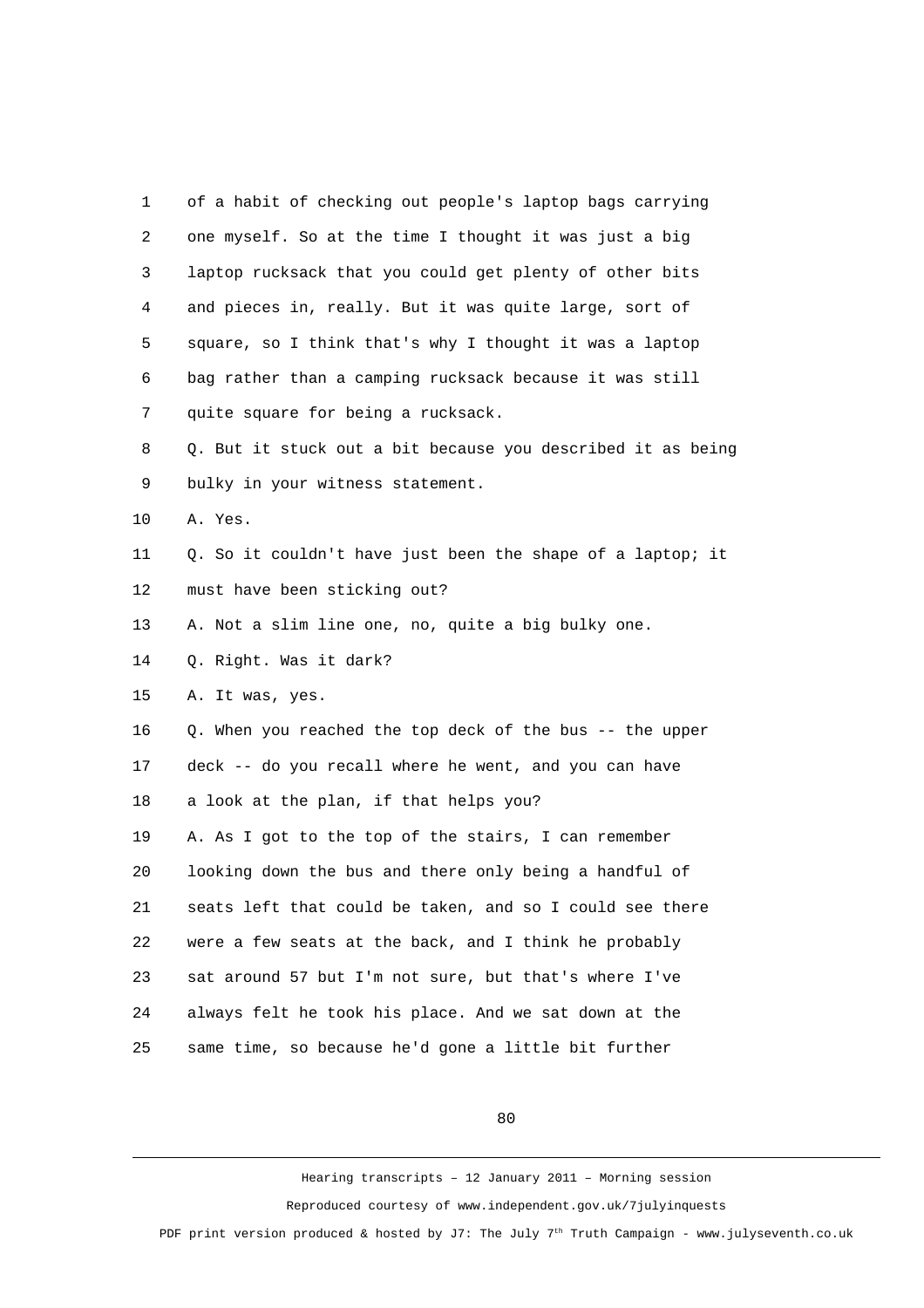1 down the bus, I remember thinking -- because when a bus 2 is normally full you normally take the first seat that's 3 vacant. So the seat I ended up sitting in was the seat 4 I presumed he would sit in because I remember thinking, 5 "Oh, he'll sit there and I'll go to the back", but then 6 he walked straight past that empty seat, and he went 7 towards the very back row. And I remember -- although 8 I don't really -- I wasn't paying a lot of attention to 9 what he was doing, I think we both sat down at more or 10 less the same moment in time as we took our seats. 11 0. This plan was a plan kindly prepared by the Metropolitan 12 Police Service based on the witness statements taken 13 from those persons who survived the explosion on the 14 upper deck of the number 30 bus. It may or may not be 15 right in light of the evidence that my Lady will hear 16 from yourself and other witnesses who were on the bus. 17 They have supposed -- perhaps correctly -- that 18 number 53 was the seat that Hussain, the man with the 19 rucksack, the bomber, sat down in. 20 From your recollection, however, do you recall 21 whether or not he sat in an aisle seat or a window seat? 22 A. I think he sat in an aisle seat as well. 23 Q. From what you've told us, it does seem that you are sure 24 that although you don't know whether or not it was 53 or 25 57, it was certainly on what we would call the near side

81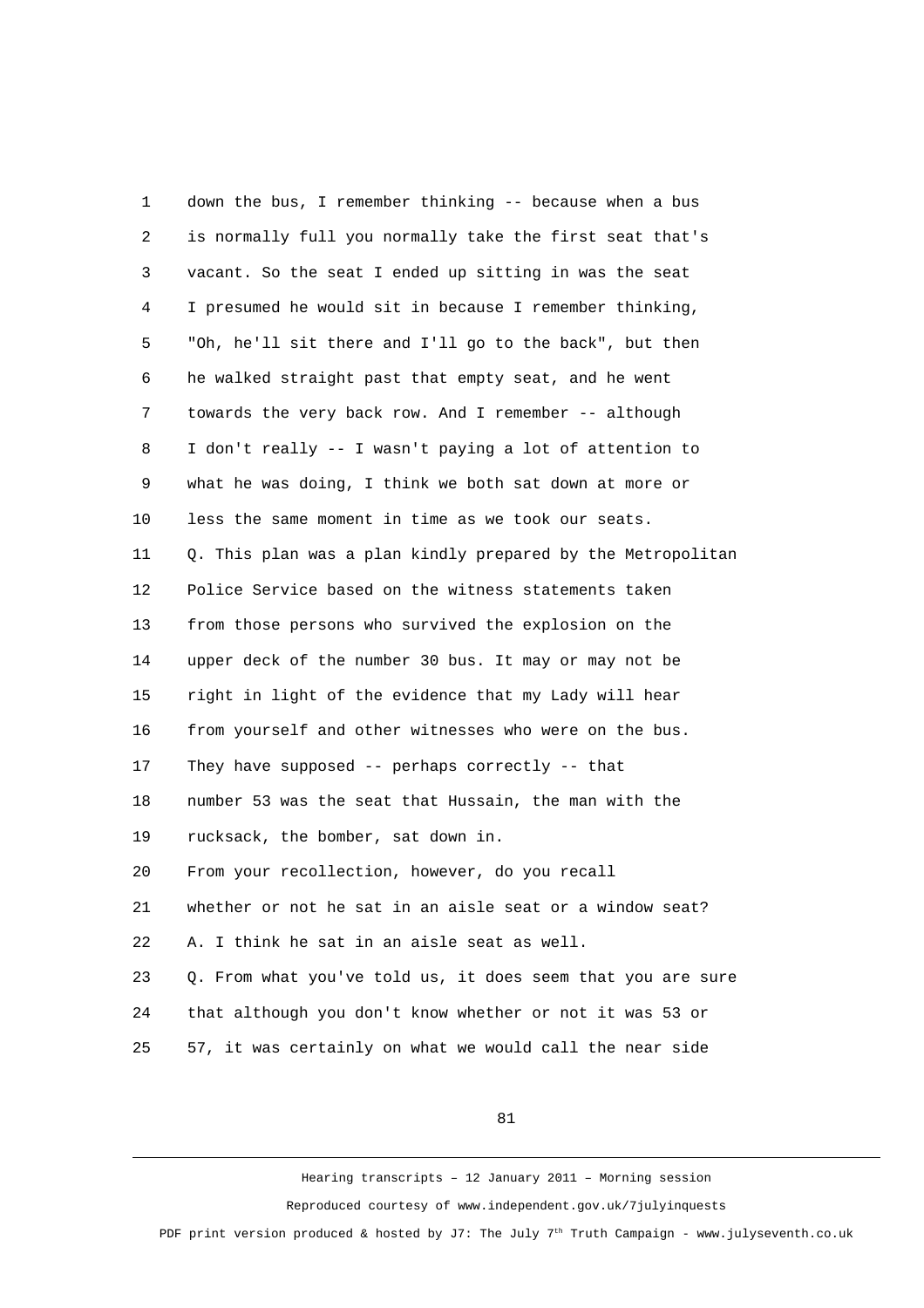1 of the bus?

 2 A. Yes, the side with the doors and the other -- near the 3 pavement. 4 Q. The entrance onto the bus? 5 A. Yes. 6 Q. Which is the entrance nearest the pavement? 7 A. Yes, he definitely sat that side. 8 Q. Right. Lastly, do you recall whether or not when he sat 9 down there was any change in the position of the 10 rucksack? Did he still have it over a shoulder? 11 A. I think he probably took it off his shoulder as he sat 12 down and that's -- although I wasn't paying a lot of 13 attention, that seemed to be what he was doing, and 14 I also had a laptop bag which is why I made the decision 15 not to go and sit there next to him because I was aware 16 we both had very big bags and that we would, you know, 17 be taking up a lot of room. 18 Q. So may we presume, then, if that's right that he was 19 taking it off his shoulder as he sat down, he must have 20 put it down on the floor? 21 A. That's what I think. 22 Q. When you were spoken to by the police, you marked on 23 a plan for them where you thought you might have been 24 seated. 25 A. Yes. 82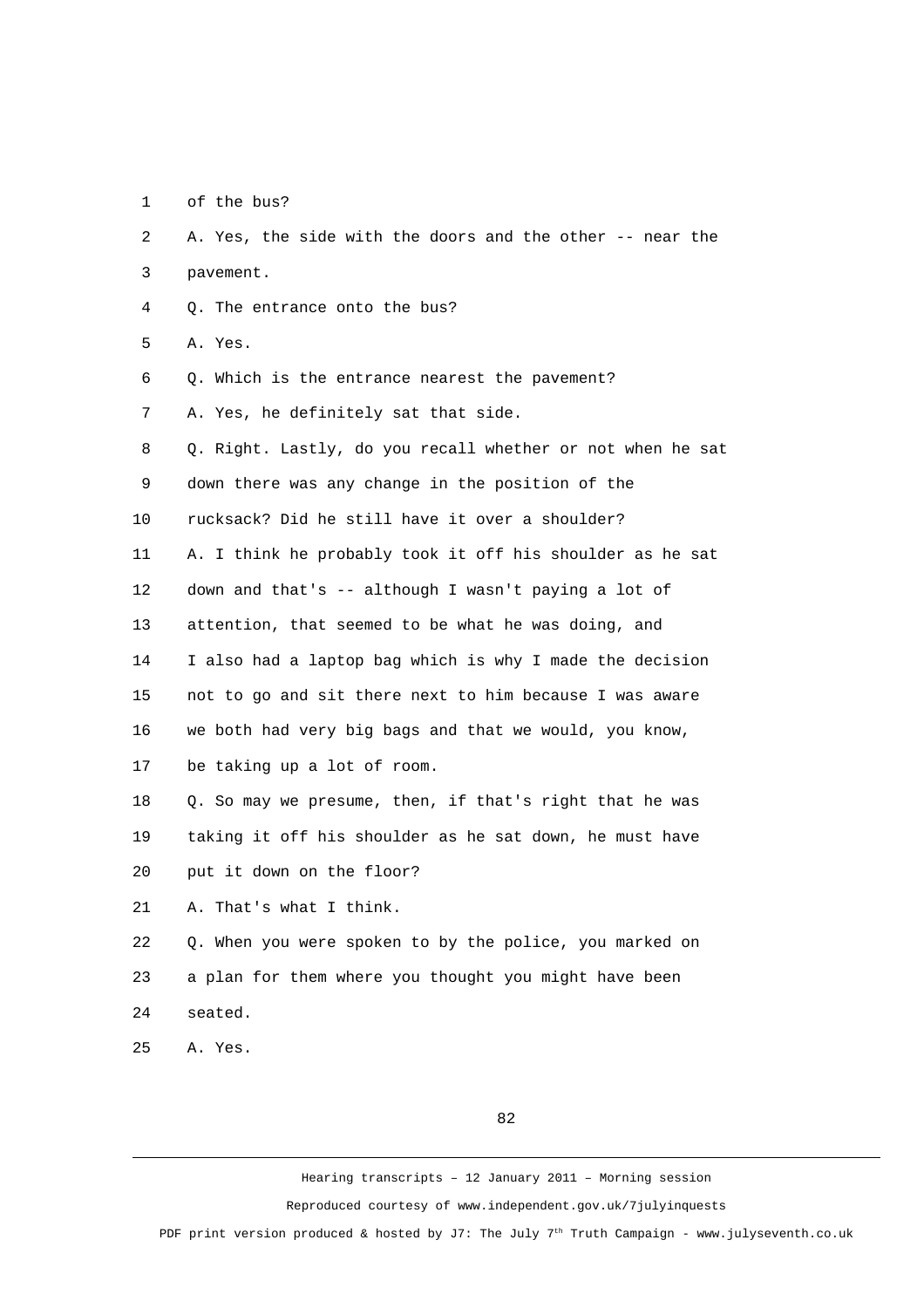1 Q. Could you look at the screen please at another document 2 [INQ8925-2]? 3 If we could have that rotated, please, you will see 4 on the top half of that page, your writing "area I sat 5 at". 6 A. Yes. 7 Q. You weren't entirely sure which of those seats you had 8 sat in, but you were sure that it was a nearside seat? 9 A. Yes. 10 Q. Were you sure that it was an aisle as opposed to 11 a window? 12 A. I was sat in an aisle seat, and it's easier for me to 13 tell you exactly which seat it is on the picture of the 14 bus afterwards because there were no seats left behind 15 mine attached to the bus, so the picture that you see in 16 the newspapers with the poles sticking out of the 17 twisted seat, that's where I woke up. 18 Q. I'm going to do it another way, if I may. I was going 19 to come on to that -- 20 A. Yes. 21 Q. -- because I know that you kindly produced a photograph 22 this morning of where you thought you were sat in 23 a comparable place on a bus which is about three seats 24 from the rear of the bus. 25 Could we perhaps look again, then, at the plan,

83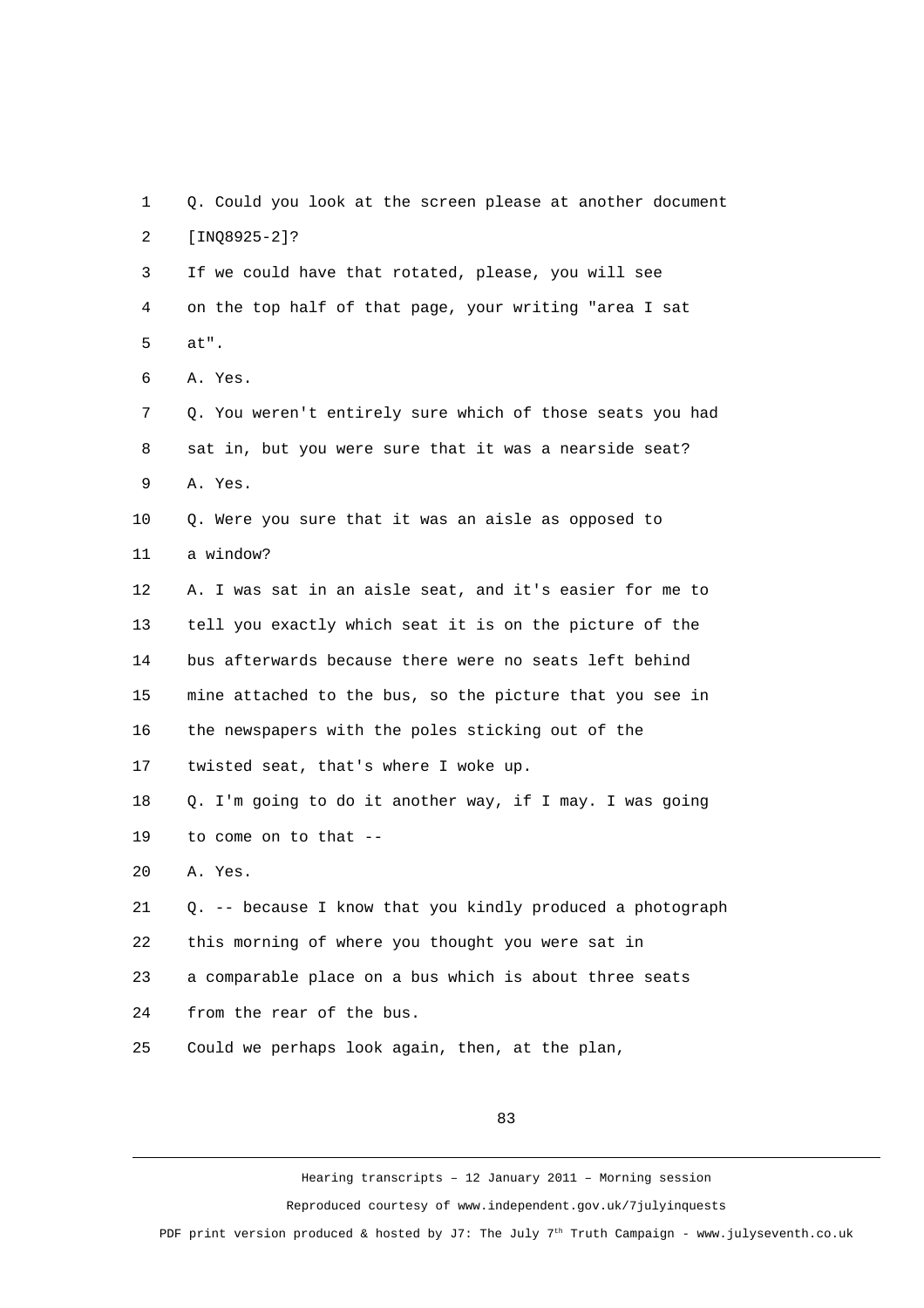- 1 [INQ10285-6]? The Metropolitan Police thought that you
- 2 might have been sitting around about number 38. 3 A. No, I was much further back than that. 4 Q. I know that is where you've marked on your plan for the 5 police originally. 6 A. Yes, And I sent an amendment in in the summer because 7 when I got sent my statement back I realised the circle 8 was a little bit too far forward. 9 Q. We know, Ms French, looking at the plan, that all the 10 seats from 50 backwards were destroyed. 11 A. Okay. 12 Q. At seats 43 and 47 may have been seated two witnesses, 13 a Mr O'Monaghan and a Ms Majewska. So it may be that 14 there were people behind you, but the photographs -- 15 it's rather hard to tell from them whether or not their 16 seats were completely destroyed. 17 A. I was sat in front of Tony and Tania who I think -- the 18 Australian couple. 19 Q. There was a gentleman called Antonio Cancellara -- 20 A. And ... 21 Q. Tania Calabrese? 22 A. Yes, I was sat in front of them because I was speaking 23 to them on the bus as well. 24 Q. Right. Certainly behind them were two other witnesses, 25 the two witnesses I've mentioned. So is it possible,

84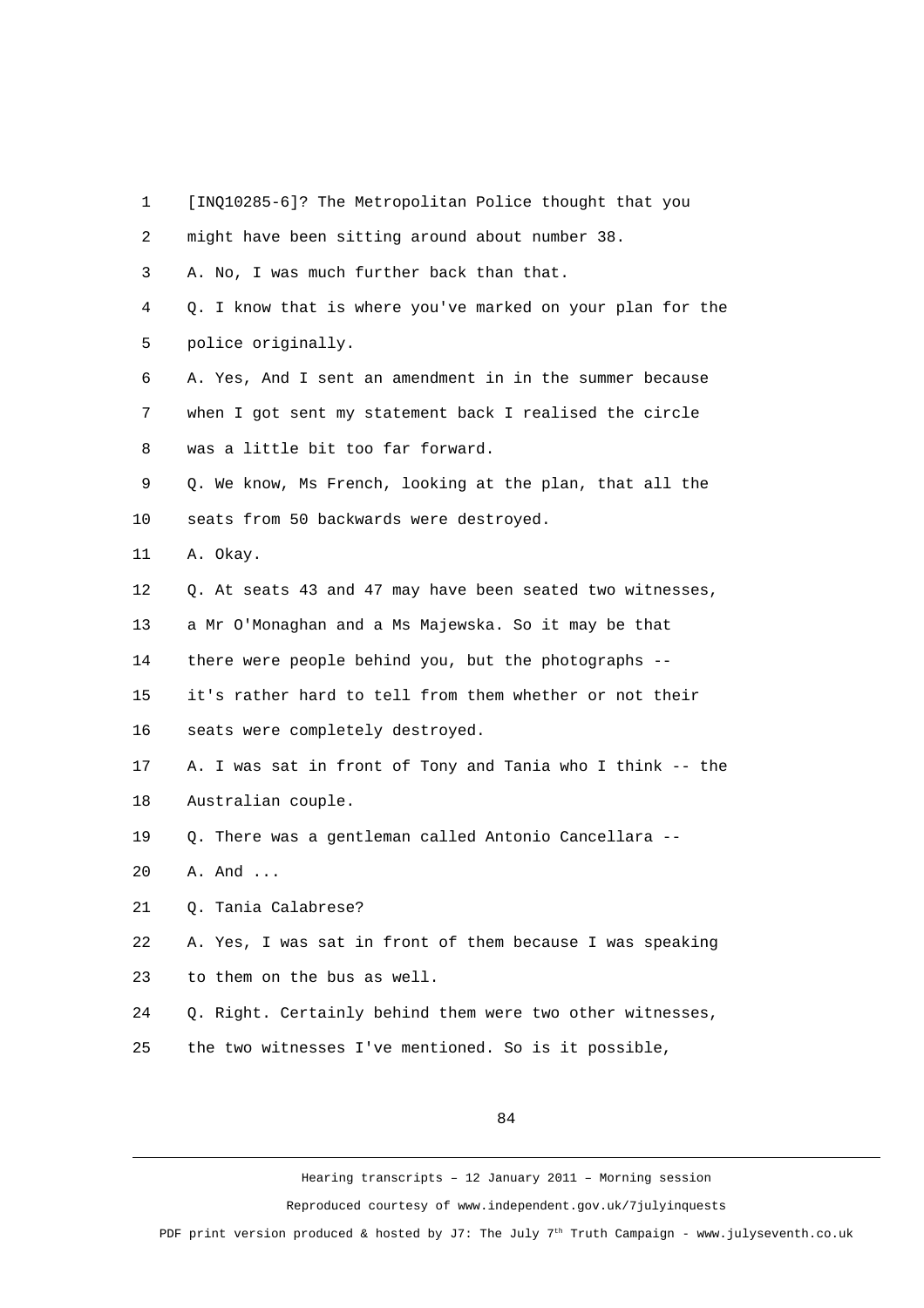| 1              | then, that if we work forward from where the bomber was     |
|----------------|-------------------------------------------------------------|
| $\overline{c}$ | and where the seats were destroyed, that seats 50 and 51    |
| 3              | backwards were completely destroyed, That if the two        |
| 4              | witnesses I've mentioned were then seated forward of the    |
| 5              | destroyed seats because they survived, and in addition,     |
| 6              | the two witnesses you've mentioned, Tania Calabrese and     |
| $\overline{7}$ | Antonio Cancellara, if you were in front of them, you       |
| 8              | must have been around about 36 --                           |
| 9              | A. Okay.                                                    |
| 10             | Q. -- which is what's marked on this plan for somebody      |
| 11             | else, but that may have been where you were.                |
| 12             | A. I think so.                                              |
| 13             | Q. Does that seem to you to be about right?                 |
| 14             | A. Yes.                                                     |
| 15             | LADY JUSTICE HALLETT: 36 -- we seem to have various numbers |
| 16             | repeated.                                                   |
| 17             | MR KEITH: That's because of doubt, my Lady, as to where     |
| 18             | exactly everybody was seated.                               |
| 19             | LADY JUSTICE HALLETT: Exactly. Which 36 are you referring   |
| 20             | to, Ms French?                                              |
| 21             | A. I think it would be the further back 36 but I know my    |
| 22             | seat had a pole hanging out of the back of it. It was       |
| 23             | the seat -- you know, the pole with the bell.               |
| 24             | LADY JUSTICE HALLETT: I can see a 36 which has a seat 43    |
| 25             | behind it and an empty seat next to the 36. Is that the     |

85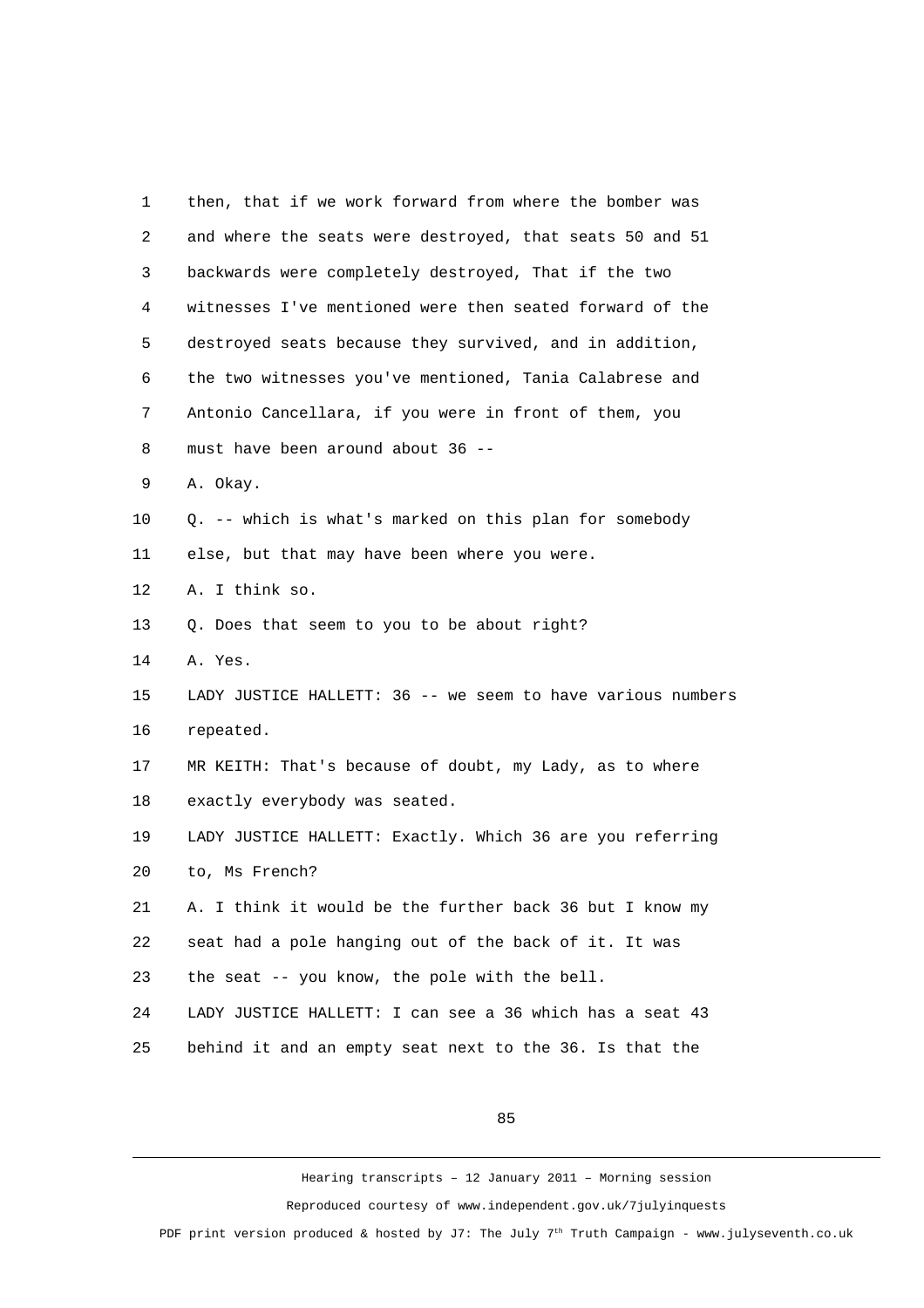1 36?

 2 A. I think it would be that one where I would be -- 3 LADY JUSTICE HALLETT: Can you remember if there was anybody 4 next to you? 5 A. Louise Shepherd, Louise Shepherd was the lady who was 6 sat next to me, and then Tony and Tania were sat behind 7 me. 8 MR KEITH: It may be, my Lady, that the 38 and 39 and 36 and 9 40 on the current plan should be moved backwards 10 somewhat perhaps one set of seats, and that would put 11 you next to Louise Shepherd and in front of 12 Tania Calabrese and Antonio Cancellara, Tony. 13 It may not matter too much. The important point as 14 far as you were concerned, Ms French, is that once you 15 sat down you heard I think a couple of people, the two 16 people you've mentioned, speaking behind you and you 17 could hear their voices, a man and a woman, and you made 18 a phone call to a colleague -- 19 A. I made a phone call, yes. 20 Q. -- at 9.42, we know from your witness statement. That 21 is all you recall of the moment of the explosion? 22 A. We were talking to Tony and Tania behind us and the 23 conversation was around sort of, "What do you think's 24 happened?" And Louise and I, I think we both felt 25 nothing had happened and we were sort of thinking, "What

86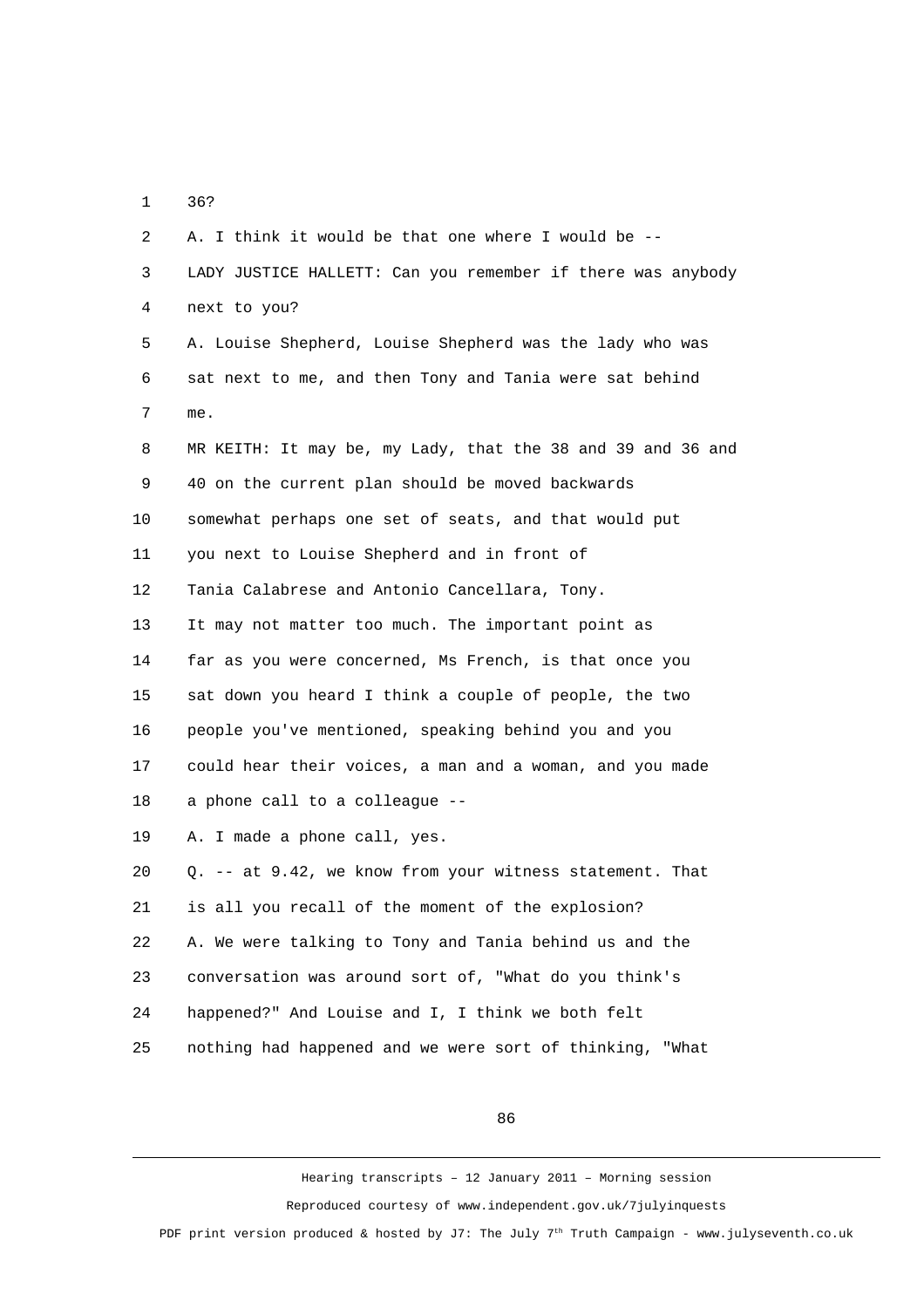1 is all this fuss about? What could they possibly think 2 is about to happen?" I remember that being part of our 3 conversation, and then Tony and Tania said that they'd 4 been at Edgware Road and they'd heard a bang and that 5 somebody else had said it could be a bomb, and I think 6 that was probably less than two minutes before it 7 happened, and that's certainly the last conversation 8 that me or Louise remember having, and sort of -- I can 9 remember feeling uneasy and realising that actually it 10 wasn't normal circumstances today, and that there may be 11 something happening. And so that's the last 12 conversation any of us remember having, really. 13 Q. Were you conscious of the bus stop-starting and 14 proceeding fairly slowly up towards Tavistock Square? 15 A. It was crawling along really slowly but I couldn't say 16 whether it was moving or not when it happened, and I was 17 knocked unconscious so I have actually no memory of the 18 sound or what happened when it actually happened. 19 Q. Did you have any recollection of passing or being 20 adjacent to the BMA building before you blacked out? 21 A. Yes, when they'd said that they'd heard a bang at 22 Edgware Road and somebody said it could be a bomb I can 23 remember kind of thinking you don't really want to be 24 near an Embassy if there are really bombs in London 25 today, and because of the flag poles and because I'd

87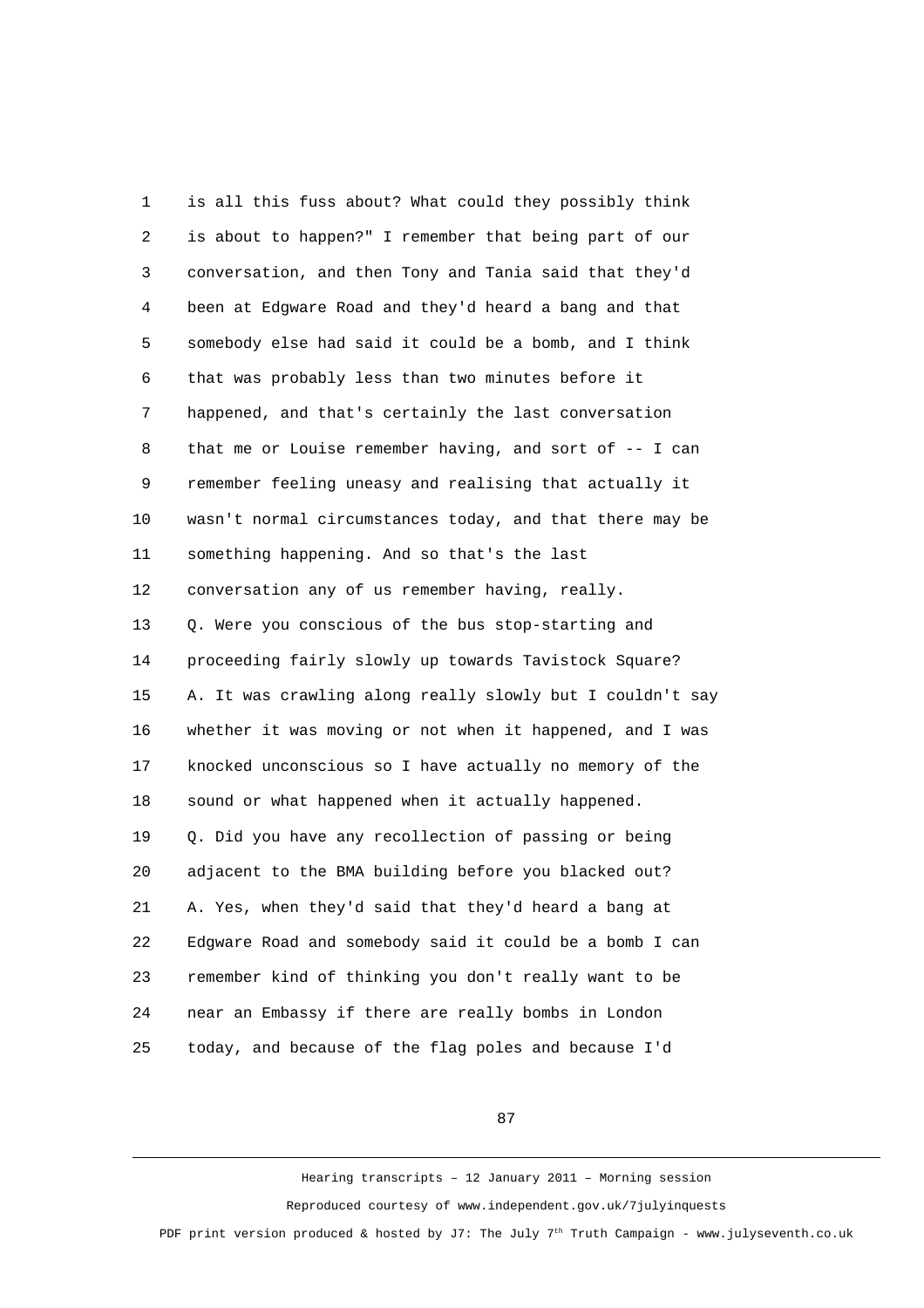1 been to Grosvenor Square before, it looked very similar 2 to where we were, and I was a little bit concerned that 3 we might be outside the American Embassy. But 4 I couldn't really remember what it looked like, but 5 I could remember all the flag poles. 6 So the last thing I remember is looking at the flag 7 poles outside the BMA and trying to work out what the 8 building was from the flag poles. 9 Q. What do you consciously recall next? 10 A. The next thing I really remember was waking up and I was 11 sort of crumpled in my seat all forward sort of like in 12 a brace position, and there was something in my mouth 13 and I felt like I'd fainted, and I sort of spat what was 14 in my mouth and it was part of my tooth. And I didn't 15 really know what had happened, but obviously that's not 16 really normal, and Louise's head was also sort of 17 slightly on my knee. We sort of both woke up with our 18 heads together, and I remember seeing her sit up and 19 although I didn't know what had happened or how bad 20 things were for some reason I knew that was one of the 21 most amazing things I would ever see in my life, was to 22 see this woman wake up and I didn't know why. 23 There was sort of lots of dust and I remember things 24 coming over -- it felt like there was still dust and 25 smoke and something coming from over our shoulders.

88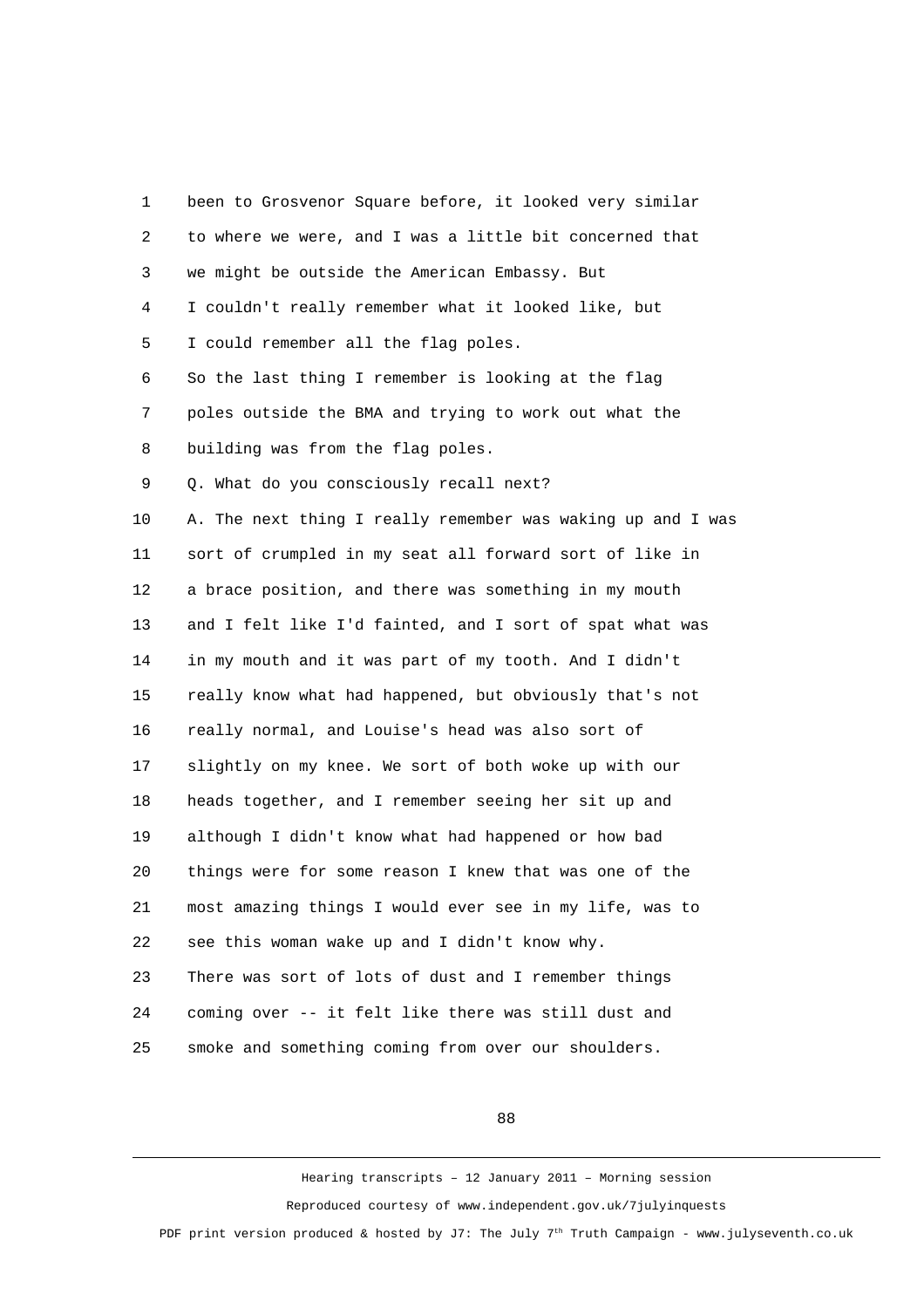## 1 Q. Flying past?

| $\overline{2}$ | A. Yes, you could feel warmth and heat and something                  |
|----------------|-----------------------------------------------------------------------|
| 3              | rush -- sort of rushing past. And people in front of us               |
| 4              | were already stood up so I hadn't noticed -- it sounds                |
| 5              | really stupid, but I hadn't noticed there were no                     |
| 6              | windows or roof any more, I could just see people                     |
| $\overline{7}$ | standing up, but because of the sensation coming over                 |
| 8              | our shoulder, I turned round and looked behind me and                 |
| 9              | there was literally no bus left, it just dropped down                 |
| 10             | behind our seats, and that's where everybody was.                     |
| 11             | Q. Could we perhaps have a look at a particular photograph            |
| 12             | which is INQ10344 [INQ10344-12]. You will see there a side photograph |
| 13             | of the rear of the bus in particular, taken from the                  |
| 14             | offside, from the other side of Tavistock Square, and we              |
| 15             | can see there, Ms French -- is this what you've                       |
| 16             | described -- that the rear seat that we can see                       |
| 17             | remaining on the upper deck has behind it nothing but                 |
| 18             | a void because not only has the roof gone, the sides of               |
| 19             | the bus have been blown out, and of course that was all               |
| 20             | lying in front of the bus, but the floor of the bus had               |
| 21             | been blasted downwards into the lower deck?                           |
| 22             | A. Yes.                                                               |
| 23             | Q. So there was nothing left behind you essentially.                  |
| 24             | When you were conscious, do you recall -- it does                     |
| 25             | seem from what you've said that when you first became                 |

89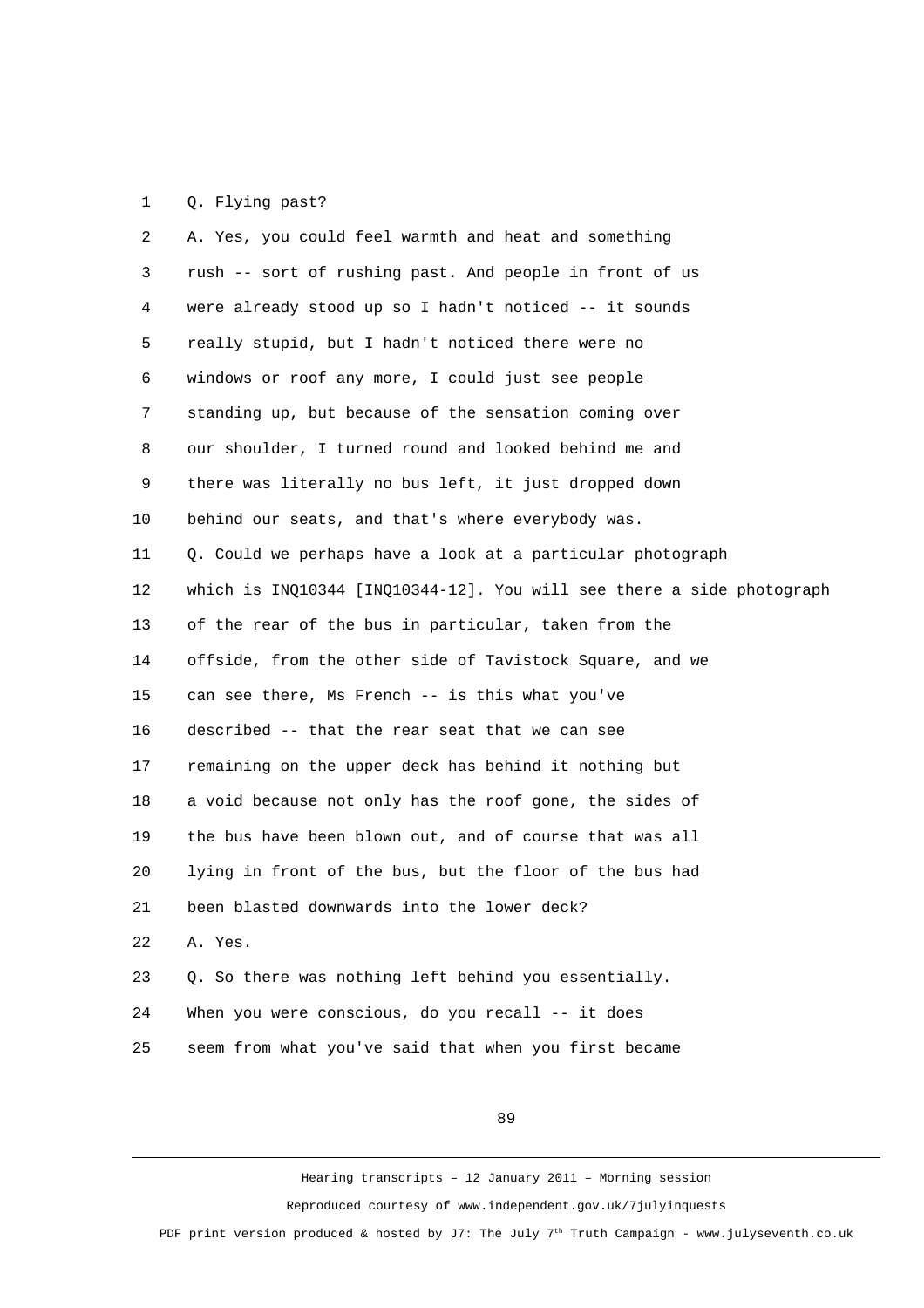1 aware of where you were there were people already 2 standing up in front of you, so it may be a few moments 3 had passed. Do you recall actually seeing anybody, any 4 of the other passengers, behind you, for example Tony 5 and Tania whom you've described, leaving their seats and 6 walking out? 7 A. No, we were looking for them and we couldn't find them 8 and for a week we thought they hadn't survived. 9 Q. It may be, therefore -- I'm sure, in fact, it probably 10 is -- that, of course, they had left their seats whilst 11 you were still unconscious and you hadn't seen them 12 leave, but they must have got off the bus from behind 13 you? 14 A. I think Tony was blown off the bus and landed in the 15 street, and I think Tania apparently -- I've been told 16 by Tony that Tania woke up in the bodies and she had to 17 climb out that way. 18 Q. So she may have gone down on to the lower deck? 19 A. No, I think she woke up on the lower deck, sort of fell 20 backwards into it all. 21 Q. Do you recall helping Louise with trying to find glasses 22 or trying to look around you to see where your 23 possessions were? 24 A. I remember someone on the other side of the bus just 25 jumping off, just jumping off the side and, for that

90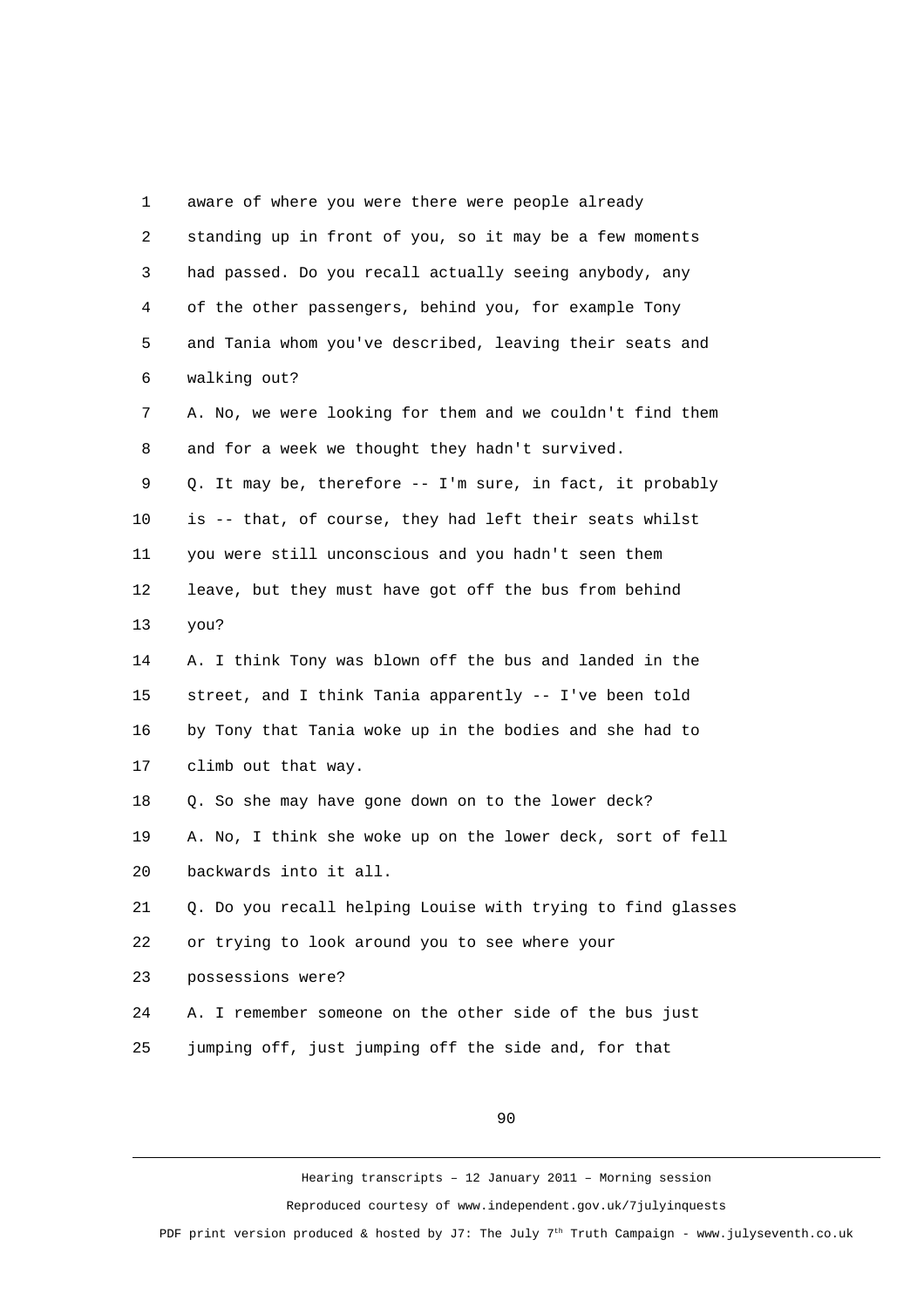1 reason, I thought you couldn't get down the stairs at 2 the front. I don't know why, but just seeing someone 3 jump off, I can remember thinking, "Maybe you're going 4 to have to jump off" and Louise said she needed her 5 glasses, she'd lost them, and I think she's quite 6 short-sighted, so she was struggling, and I remember 7 looking at all the broken glass and just thinking, 8 "You're never going to find them", and so I said, "Okay, 9 you look for your glasses and I'll find a way down that 10 we can get out", and I remember looking down the back 11 and there was no way out without climbing over somebody. 12 Q. Do you recall anybody lying in the aisle next to you, 13 who subsequently you met and you then in fact discovered 14 her name was Frances? 15 A. I can remember seeing a leg and it was black and so 16 I believe that was Frances who I was sat with in the BMA 17 for a short time, and then we ended up in the same 18 hospital together later on as well. 19 Q. That, my Lady, would have been Frances Bastien. 20 A. Yes. 21 Q. Ms French, do you recall how you came to get off the 22 upper deck and down the stairs? 23 A. Everybody else seemed to just disappear and, because 24 Louise was looking for her glasses, I think we were the 25 last three or four people left on top of the bus, and

91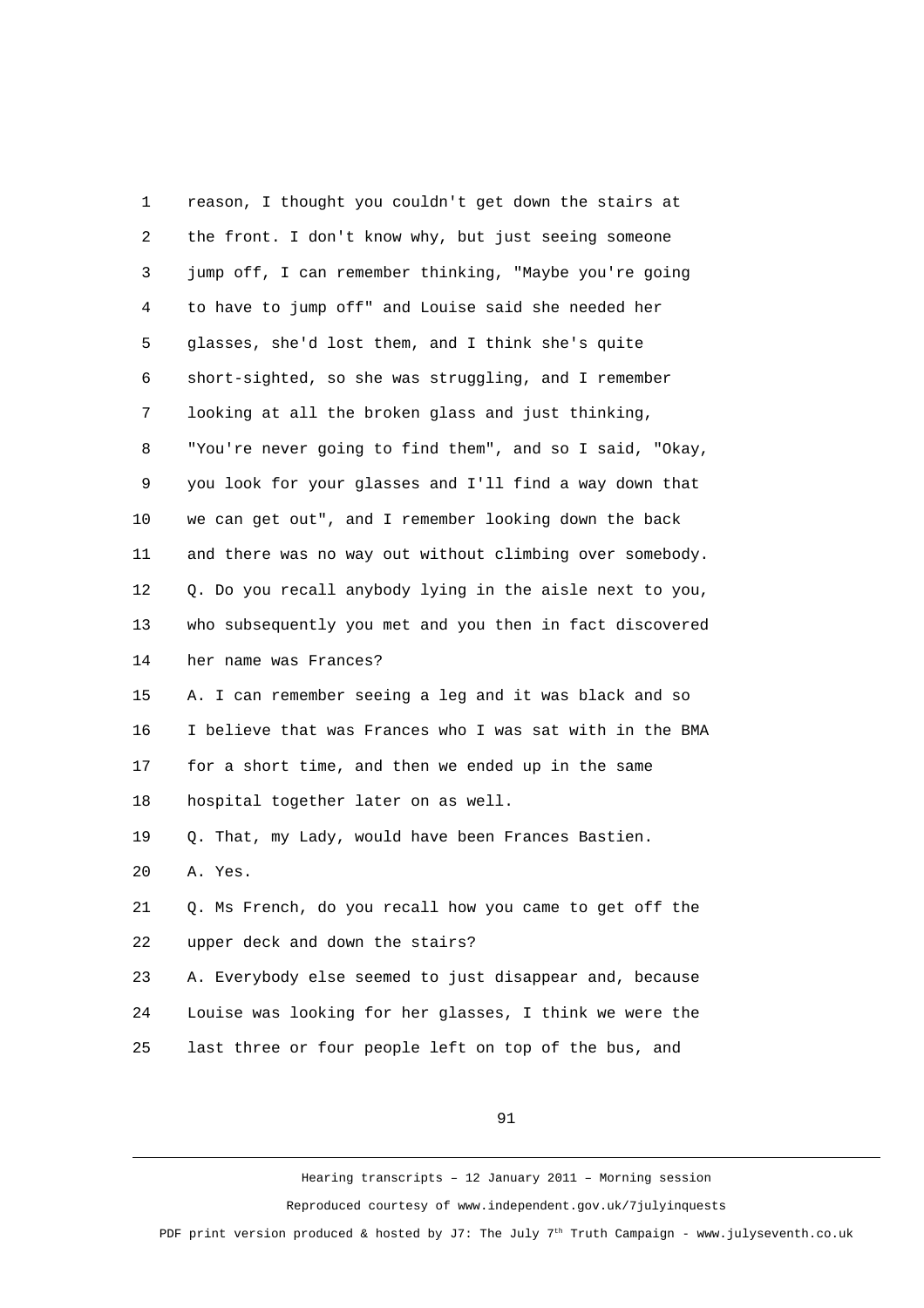1 a man stuck his head through the banister of the bus 2 where the stairwell was and he said -- he asked if there 3 was anybody left upstairs and, you know, we said "Yes" 4 and he lifted up a bit of metal that was covering the 5 top of the stairwell, and he said, "If you lift this up, 6 you can get down, the stairs are okay", and so we made 7 our way downstairs through the bus, and then, when we 8 got to the bottom of the stairs, the driver's cab door 9 was sort of open, so you couldn't get out the front 10 doors because the driver's cab was blocking it, and so 11 we went out through the middle back doors of the bus. 12 Q. If you could look, please, at INQ10343 [INQ10343-1], which is 13 a picture of the front of the bus, can you see there the 14 door blocking inside the bus the route through to the 15 exit at the front? 16 A. Yes. 17 Q. So you had to go through the middle one. From what 18 you've described, it seems that you were, therefore, 19 amongst the last three people to leave the bus. 20 I'm afraid I must ask you whether or not you have 21 any recollection of the rear of the bus and, of course, 22 the devastation that had taken place there on your way 23 out of the bus through that middle door. 24 You were good enough to indicate to Mr Smith, to 25 whom I know you spoke a day or two ago, that, as you

92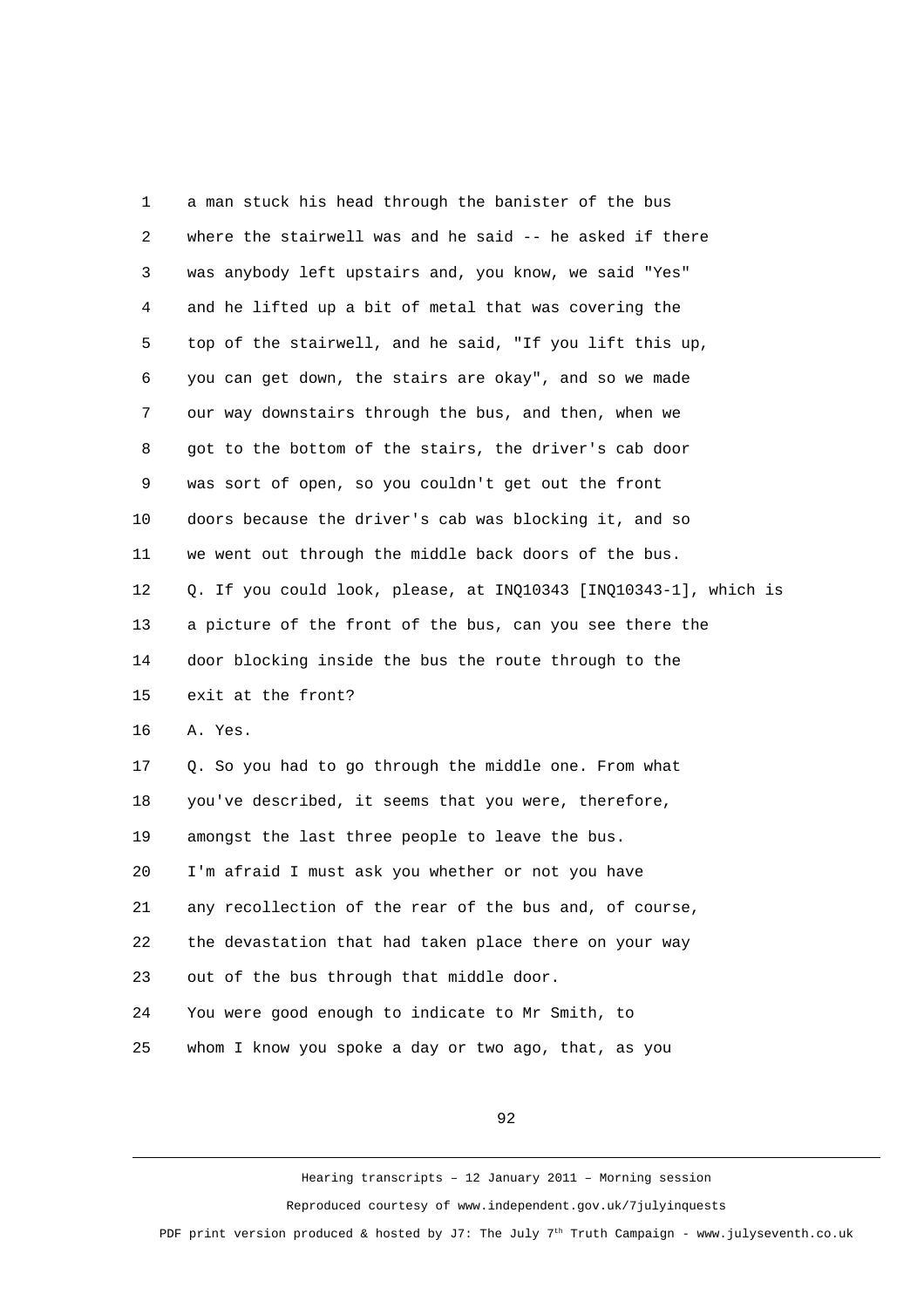1 walked out of the bus, you did see some bodies or some 2 people towards the rear. I think you indicated that you 3 started to try to move towards them to see whether or 4 not there was anything you could do. 5 Before I ask you about what you saw, were you told 6 to desist from that and to keep moving? 7 A. As we came down the stairs, there was a policeman in 8 a fluorescent jacket stood inside the bus, and I don't 9 think I actually said anything and I'm not even sure if 10 I went to reach towards the people, but I must have done 11 something that he knew what I wanted to try to do, and 12 he just shook his head at me, and the look in his eyes, 13 and he just guided me off the bus, and I just knew then 14 there was no hope for any of them. 15 Q. There's some water next to you, Ms French, if that would 16 help and some tissues right in front. 17 I appreciate it's extremely difficult, but do you 18 recall seeing identifiable persons in the wreckage to 19 your left as you walked off the bus, or was the 20 condition, the devastation and the mangled metal, such 21 that it was impossible to make out individual people? 22 A. I've never really been able to exactly match any of the 23 names and faces, you know, the pictures I've seen of 24 people. 25 Q. Can I just pause you there?

93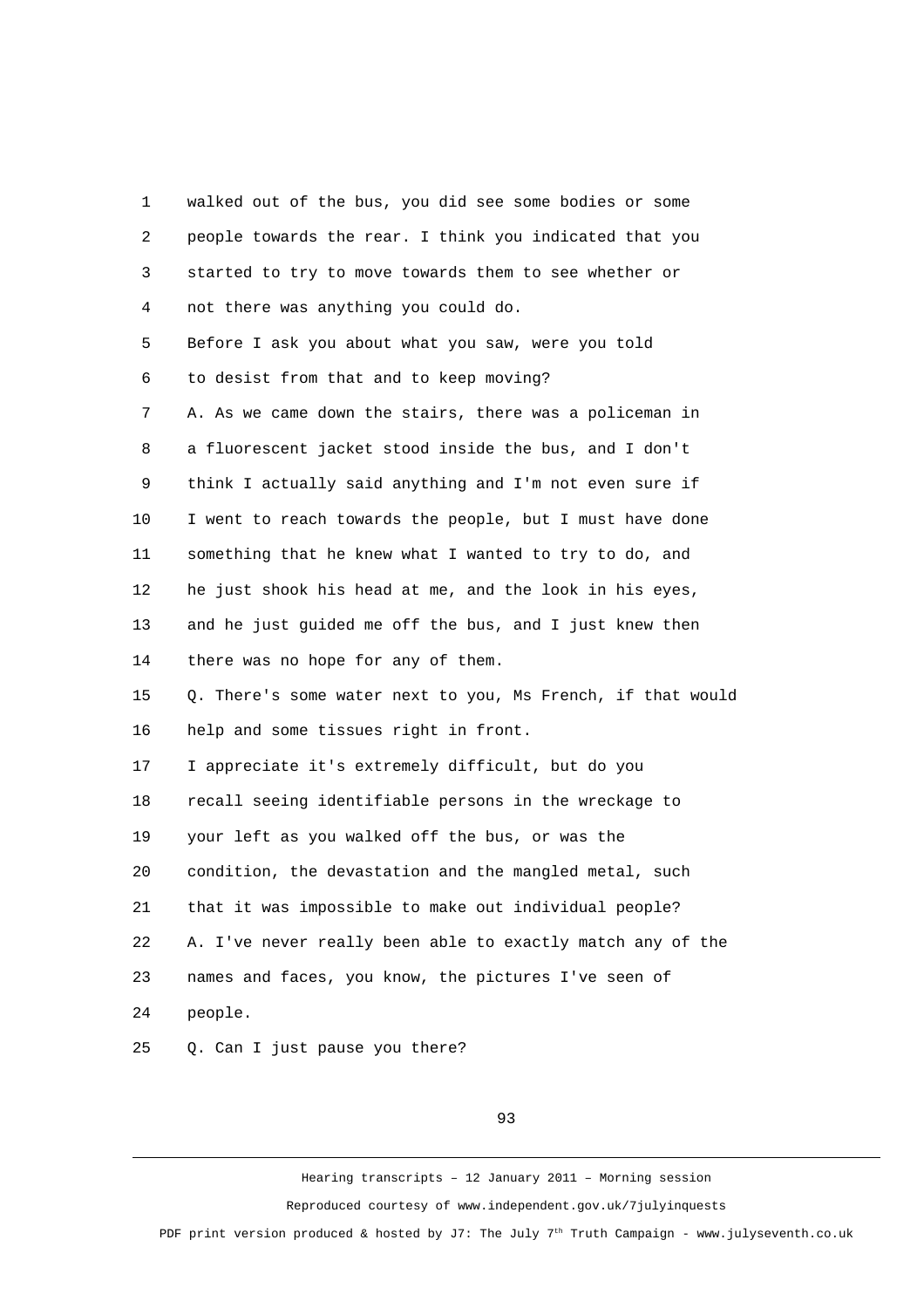1 A. Yes.

 2 Q. Is that because subsequently you took time to try to 3 research through the internet and through other 4 available material to see whether or not any of the 5 people you saw had been identified or could be 6 recognised?

 7 A. As you've already heard, Giles Hart died on the bus and 8 he also worked for the same company as me, although we'd 9 never met, we didn't know of each other, and so, in the 10 coming days, I tried very hard to try and see if I could 11 remember seeing him at all. So I do remember seeing the 12 pictures of the missing -- who at the time were seen as 13 missing people.

14 I can't say from what I saw that I could really say 15 for certain who any of them are, but two people who were 16 sort of at the front of the pile, sort of, who I wanted 17 to try and help or do something, I've often thought that 18 maybe one of them was Anat Rosenberg, but I couldn't be 19 100 per cent sure, and because they were all together 20 you couldn't really tell if they were whole people or 21 they were just tangled up together.

22 Q. Are you able to say whether any of the people whom you 23 saw on the way past were moving in any way or showing 24 signs of life as far as you could tell?

25 A. None of them were moving, no. Apart from those two,

94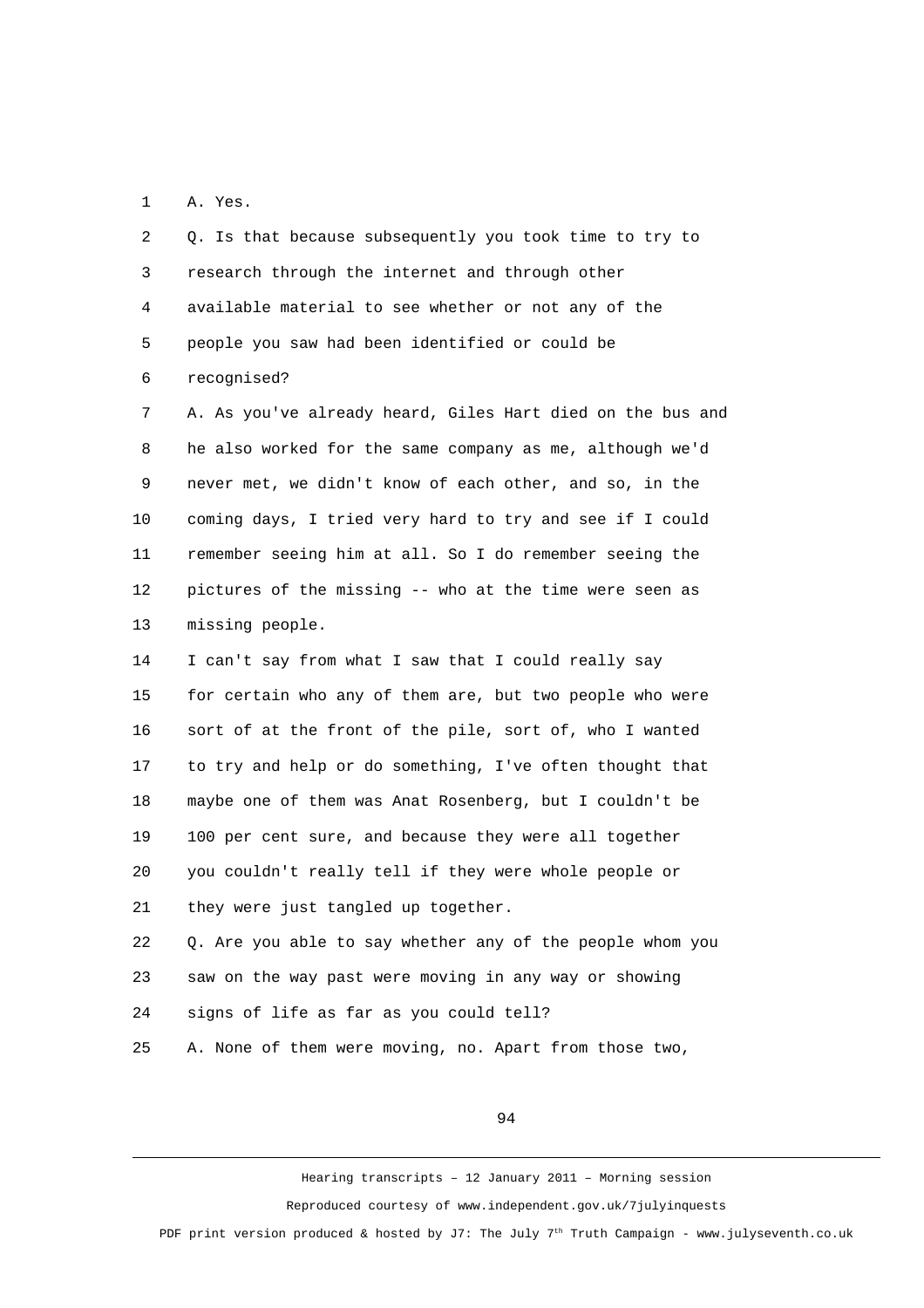1 I've always just presumed that everybody was dead 2 instantly, and it's only when the inquest started that 3 I realised that they weren't all killed instantly, and 4 that made me wonder why I reacted differently to those 5 two people at the front. It might have been just that 6 time had passed, I don't know, but I didn't have that 7 same urge for any of the other people I saw. I just 8 presumed that they were -- I couldn't help any of them. 9 Q. Can I, for what it is worth, assist you in this way, 10 Mrs French: that there is no evidence that 11 Anat Rosenberg survived at all for any appreciable 12 moment or length of time? Indeed, the same can be said 13 of Anthony Fatayi-Williams and three other persons who 14 died instantly in the bus. So I think I can say with 15 a certain degree of assurance there was nothing that you 16 could have done. 17 May I ask you why you thought that the lady whom you 18 had seen might have been Anat Rosenberg? Was it because 19 of the clothing that the lady was wearing, that you 20 subsequently were able to identify that as clothing 21 belonging to her, or was it just that you knew that she 22 was one of the ladies tragically killed in the bomb? 23 A. I can't say for sure. There must have been some vague 24 resemblance, maybe, but I don't know, I don't know. 25 Q. All right.

95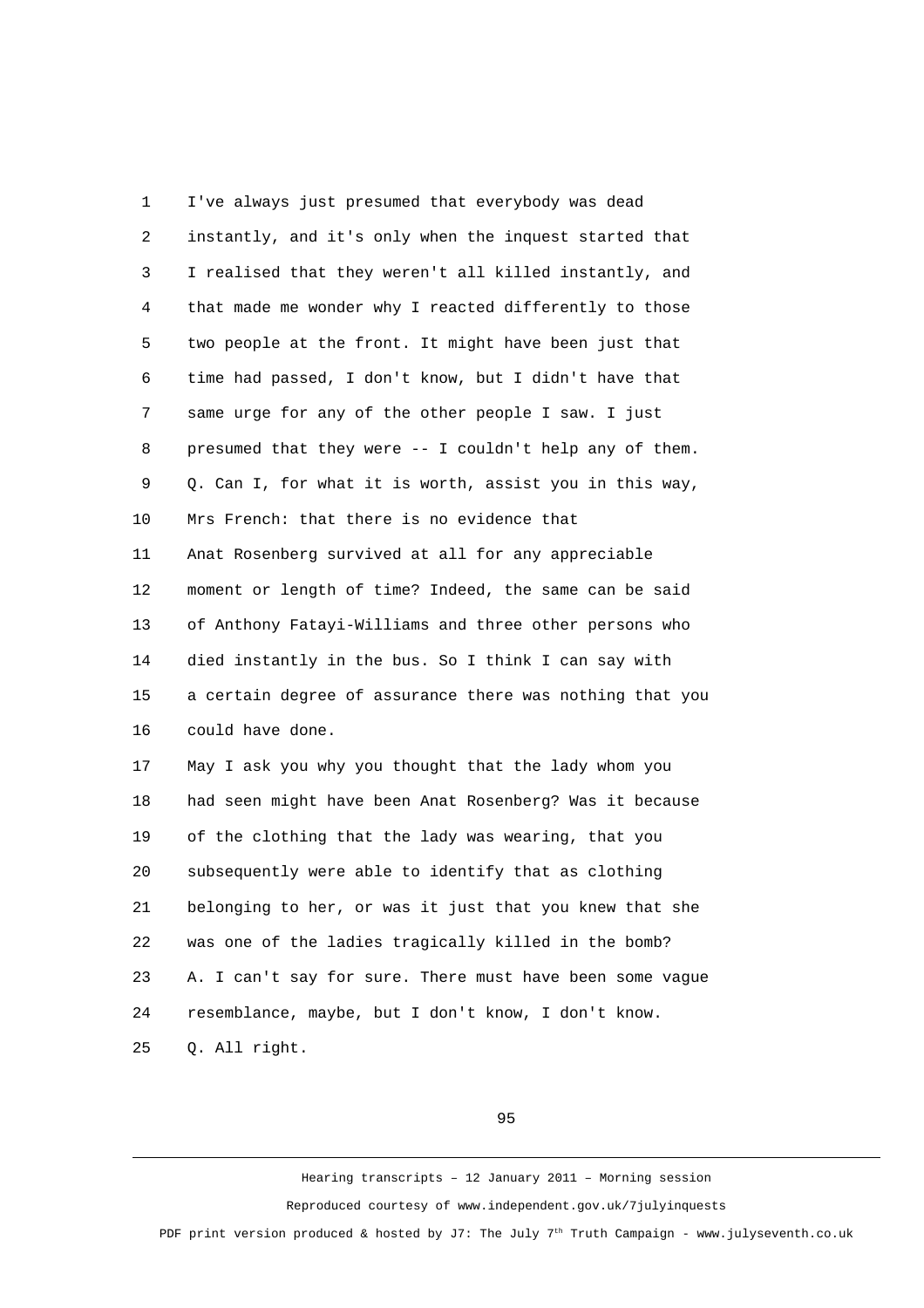1 A. I think she might have been wearing a patterned sort of 2 florally dress, I seem to remember somebody was, but 3 again, I can't -- now it's all jumbled up and I'm not 4 entirely sure.

5 Q. I understand.

 6 Quite understandably, you tried to get away from the 7 bus as fast as you could and you were accompanied in 8 doing so by Louise, who had been with you, and 9 presumably Frances, whom you had come upon when you came 10 along the upper deck? 11 A. Yes, I think, because we had been quite close to the 12 back, we'd seen what was behind us and we weren't going 13 to go that direction, so I think, whereas everybody else 14 ran back that way and into the courtyard, we actually 15 ran forward in the direction the bus had been 16 travelling, and we ran into the building, actually into 17 the building, rather than the courtyard area of the 18 building. 19 Q. Of the BMA? 20 A. Yes. 21 Q. I think you sat down, you met a gentleman who had 22 suffered an injury to his head?

23 A. I remember, as we went in, there was a man sort of stood 24 in the doorway and he seemed to be holding his head and 25 there was a lot of blood around him and coming down his

96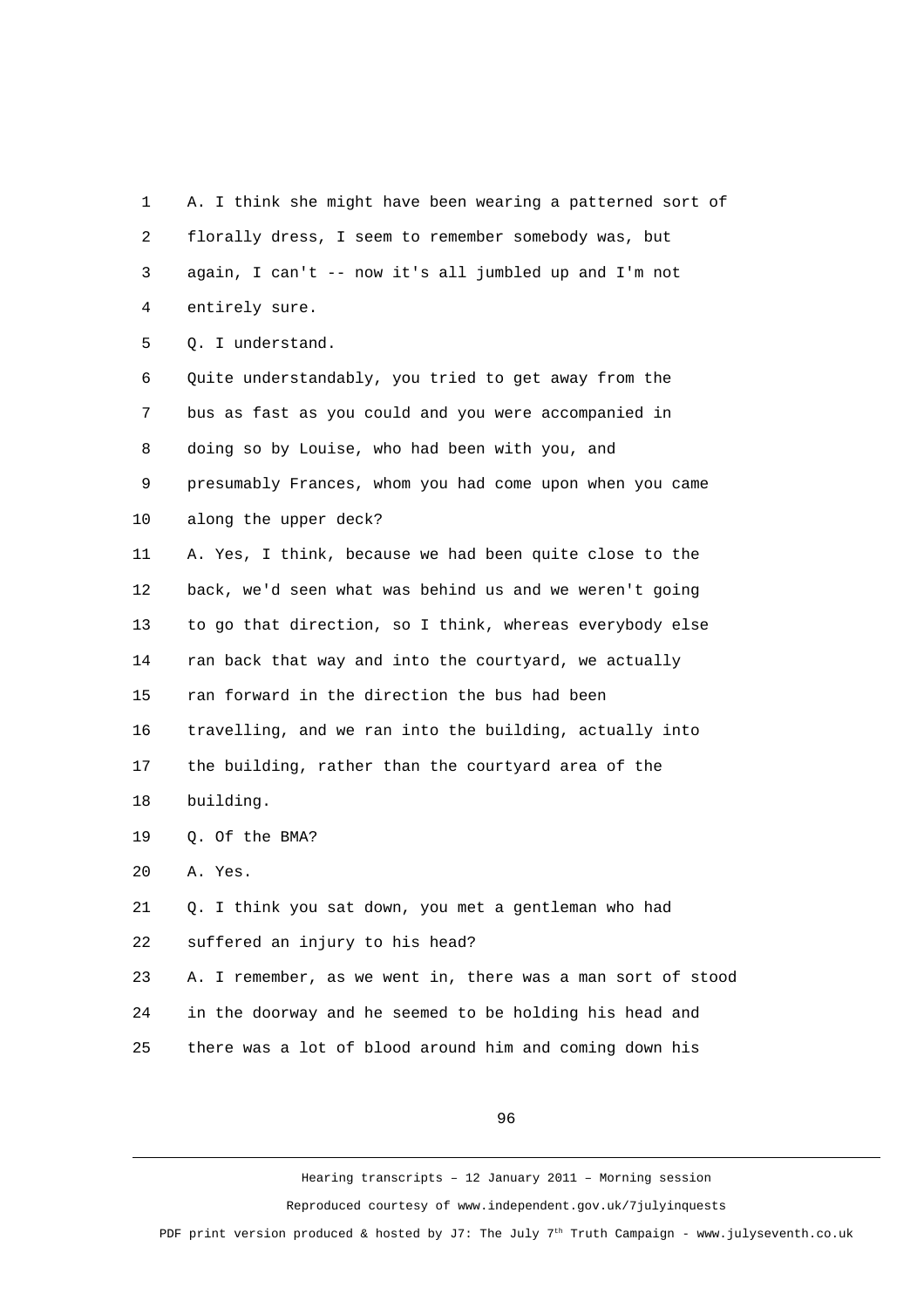1 face.

| 2              | Q. You were able to ascertain, from going to a mirror, that |
|----------------|-------------------------------------------------------------|
| 3              | you had lost part of your front teeth and that is, of       |
| 4              | course, what you'd found in your mouth after the            |
| 5              | explosion?                                                  |
| 6              | A. Yes, I'd snapped both of my front teeth in half.         |
| $\overline{7}$ | Q. Do you recall being able to make any phone calls?        |
| 8              | Because, of course, you described how your mobile phone     |
| 9              | was recovered by Louise. Were you able to call anybody      |
| 10             | and say that you were alive?                                |
| 11             | A. I remember, while we were still in the BMA, we tried     |
| 12             | really hard to make calls, but we were just getting --      |
| 13             | we think we were getting an engaged tone, but because we    |
| 14             | couldn't really hear a lot, and also, visually,             |
| 15             | everything appeared to be bouncing up and down, we          |
| 16             | couldn't see straight, all of our eyes were out of          |
| 17             | focus, we were really struggling, and so we were            |
| 18             | dialling numbers and trying to listen and trying to see     |
| 19             | if it was ringing, and we couldn't work -- you know, we     |
| 20             | didn't know if it was working, but we seemed to be          |
| 21             | getting a lot of engaged and leaving messages, and          |
| 22             | I think it was actually after we were evacuated from the    |
| 23             | BMA by the armed police, I think when they were             |
| 24             | needed -- when they thought there was going to be           |
| 25             | a second explosion or something, and so, by the time        |

97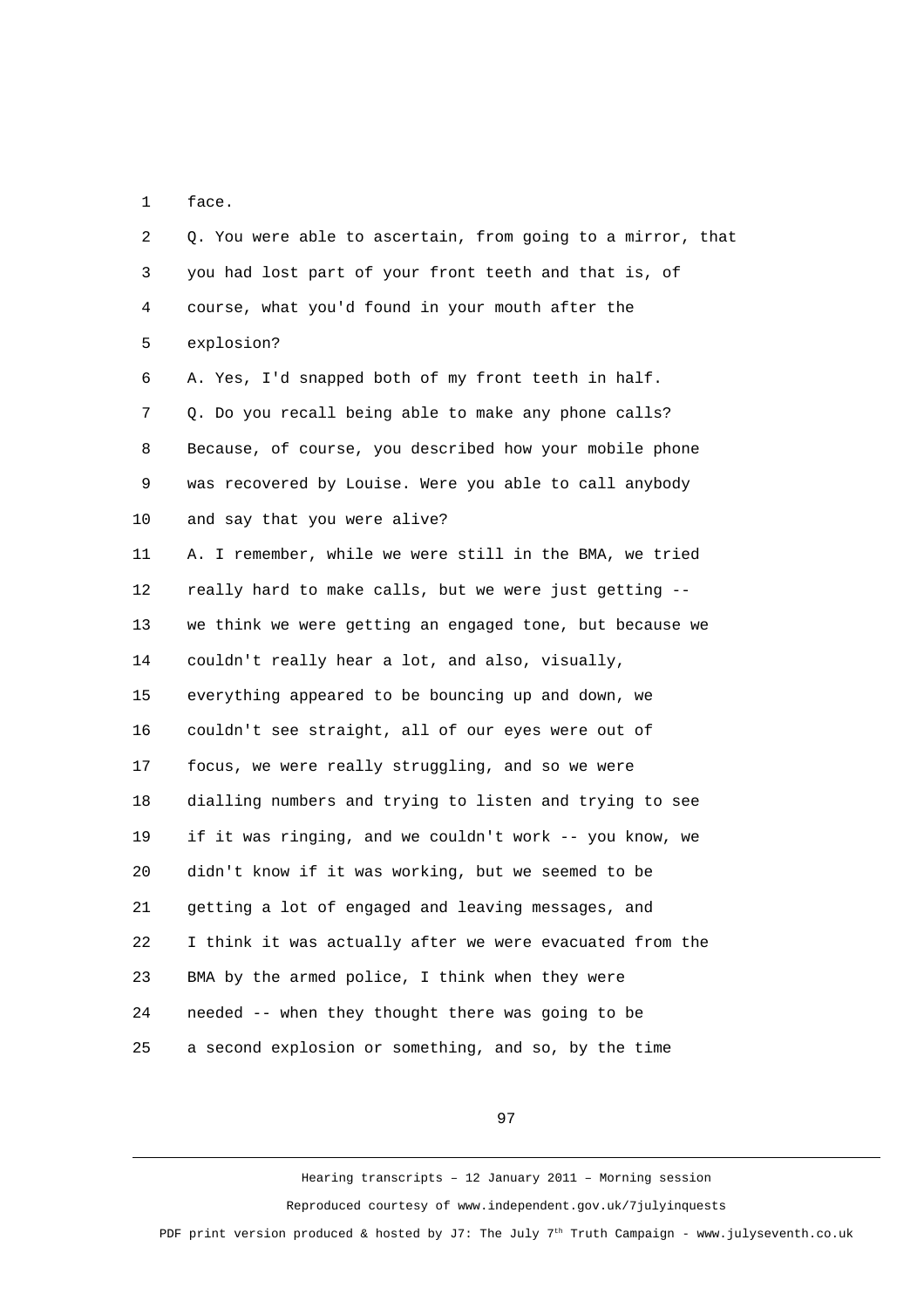| 1  | I actually spoke to somebody and actually managed to      |
|----|-----------------------------------------------------------|
| 2  | speak to my then husband and also my colleagues at work,  |
| 3  | it was probably at least 20 minutes, half an hour later,  |
| 4  | I would say, by the time I actually managed to get        |
| 5  | through, but it did seem that the mobile networks were    |
| 6  | working, they were just very busy.                        |
| 7  | Q. I think you were given some assistance by a kind       |
| 8  | gentleman from a local business called CV Hairdressing    |
| 9  | who took you in and looked after you?                     |
| 10 | A. Yes.                                                   |
| 11 | Q. And I think you were walked by police up to Tavistock  |
| 12 | police station?                                           |
| 13 | A. Yes.                                                   |
| 14 | Q. You were then taken to the Royal National Throat, Nose |
| 15 | and Ear Hospital back in Gray's Inn Road?                 |
| 16 | A. Yes.                                                   |
| 17 | Q. You were treated there for your perforated ear drums   |
| 18 | and, as you've described, you had chipped teeth or        |
| 19 | broken teeth, as well as cuts and bruising and the like?  |
| 20 | A. Very lucky, though.                                    |
| 21 | MR KEITH: Yes, indeed. Ms French, thank you very much.    |
| 22 | I have no further questions for you, but there may be     |
| 23 | some further questions for you from my colleagues who     |
| 24 | represent the interested persons in these proceedings.    |
| 25 | LADY JUSTICE HALLETT: Ms Gallagher?                       |

98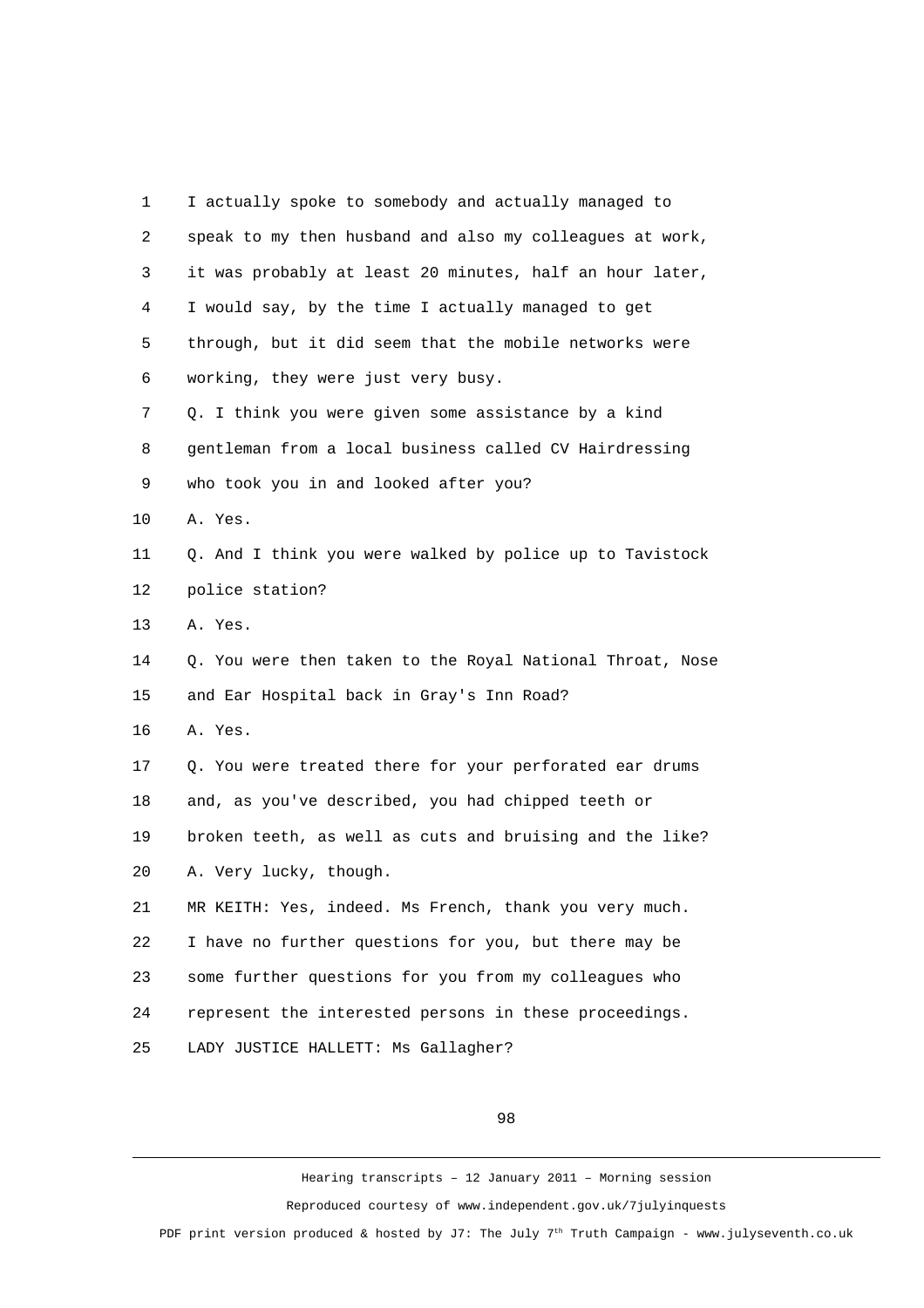## 1 Questions by MS GALLAGHER

| $\overline{2}$ | MS GALLAGHER: Mrs French, I represent the family of         |
|----------------|-------------------------------------------------------------|
| 3              | Anthony Fatayi-Williams, one of the deceased who            |
| 4              | Mr Keith has just mentioned. Could I just echo what         |
| 5              | Mr Keith has said? The evidence is that he was              |
| 6              | tragically killed instantly, there's nothing to suggest     |
| $\overline{7}$ | otherwise.                                                  |
| 8              | If I could just ask you one very brief question             |
| 9              | about him. Last week, when you spoke to Mr Smith about      |
| 10             | what you saw on the left when you were coming out of the    |
| 11             | bus, I think you indicated that one of the people you       |
| 12             | saw at the rear of the bus may have been Anthony. Is        |
| 13             | that right?                                                 |
| 14             | A. I think so, yes.                                         |
| 15             | Q. Is that simply because you saw a black male, a young     |
| 16             | black male?                                                 |
| 17             | A. It is based mainly on that, yes.                         |
| 18             | Q. He's not one of those two people you described further   |
| 19             | towards the front as being drawn to, he was a bit           |
| 20             | further back?                                               |
| 21             | A. No, I think I actually saw Anthony, if it was him, while |
| 22             | I was still on the top of the bus, because the view we      |
| 23             | had when we were on top of the bus, you could see the       |
| 24             | floor sloped down and it looked like people coming out      |
| 25             | of that, where it met the bottom, and then, obviously,      |

99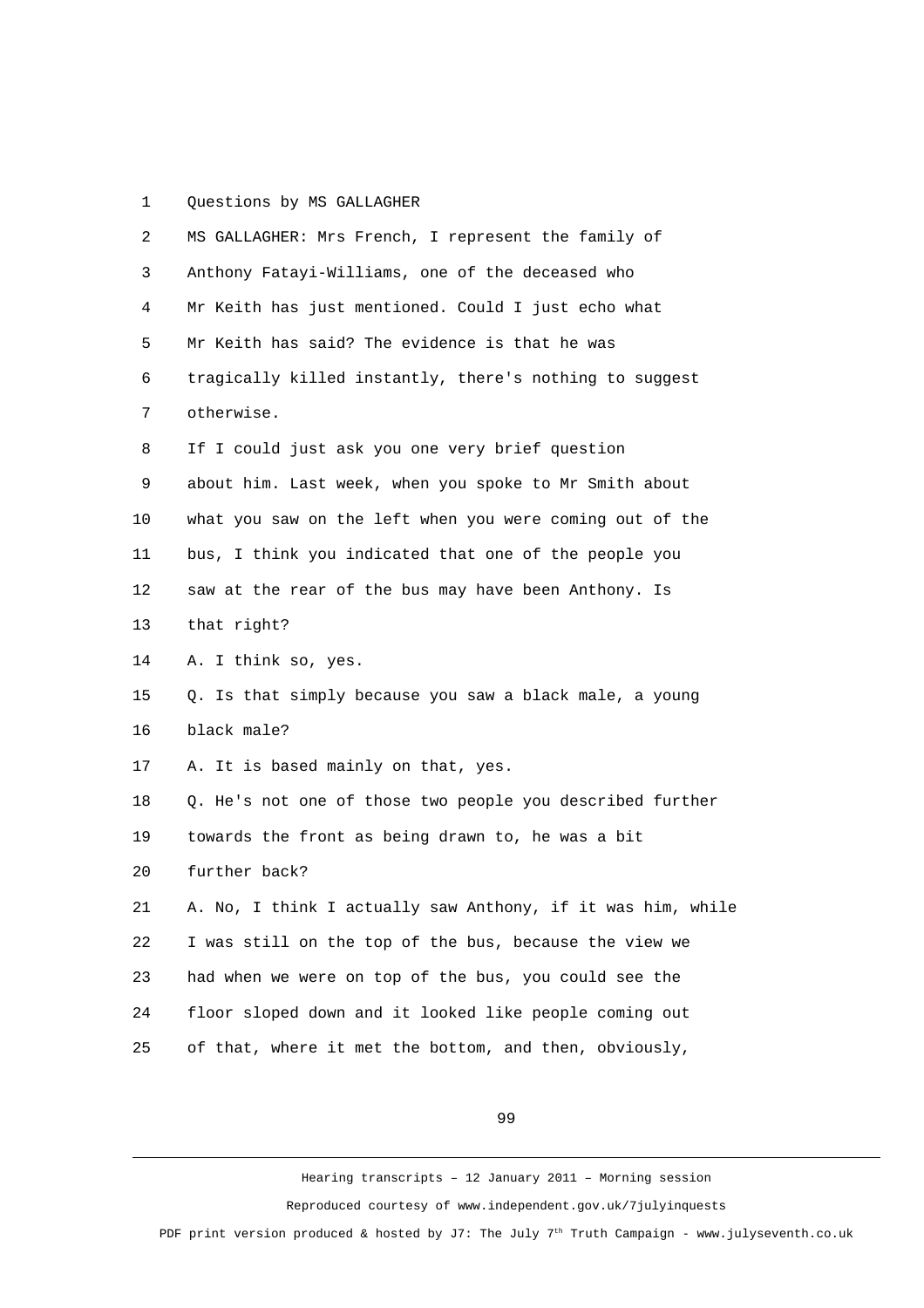1 as we came down, you could see the other people that had 2 been more at the front downstairs.

 3 Q. Thank you very much. That's very helpful. There's just 4 one other matter, nothing to do with the rear of the 5 bus. You've described in some detail today the man with 6 the backpack and you've described your entry to the bus 7 at Euston and going to the top deck.

 8 Do you recall, Mrs French, between the time you 9 arrived on the bus and went to the top deck yourself and 10 the detonation of the bomb, whether you saw anyone else 11 coming upstairs?

12 A. I don't remember anybody else boarding the bus after the 13 bus had sort of set off. When the bus had pulled out of 14 Euston, we were stuck in the middle of the road for 15 a little time where the traffic lights are, and 16 I remember that particularly because a number of people 17 tried to board the bus while we were stuck there and the 18 bus driver wouldn't let them on and, because Louise had 19 the window seat, she saw this, and I remember her 20 remarking, "Oh my goodness, there's more people trying 21 to get on this packed bus", and also there were police 22 bikes trying to get past and the bus was blocking their 23 route.

24 Q. Certainly. The reason I'm asking is we know you gave 25 a statement on 19 July 2005 to the police, but you then

## 100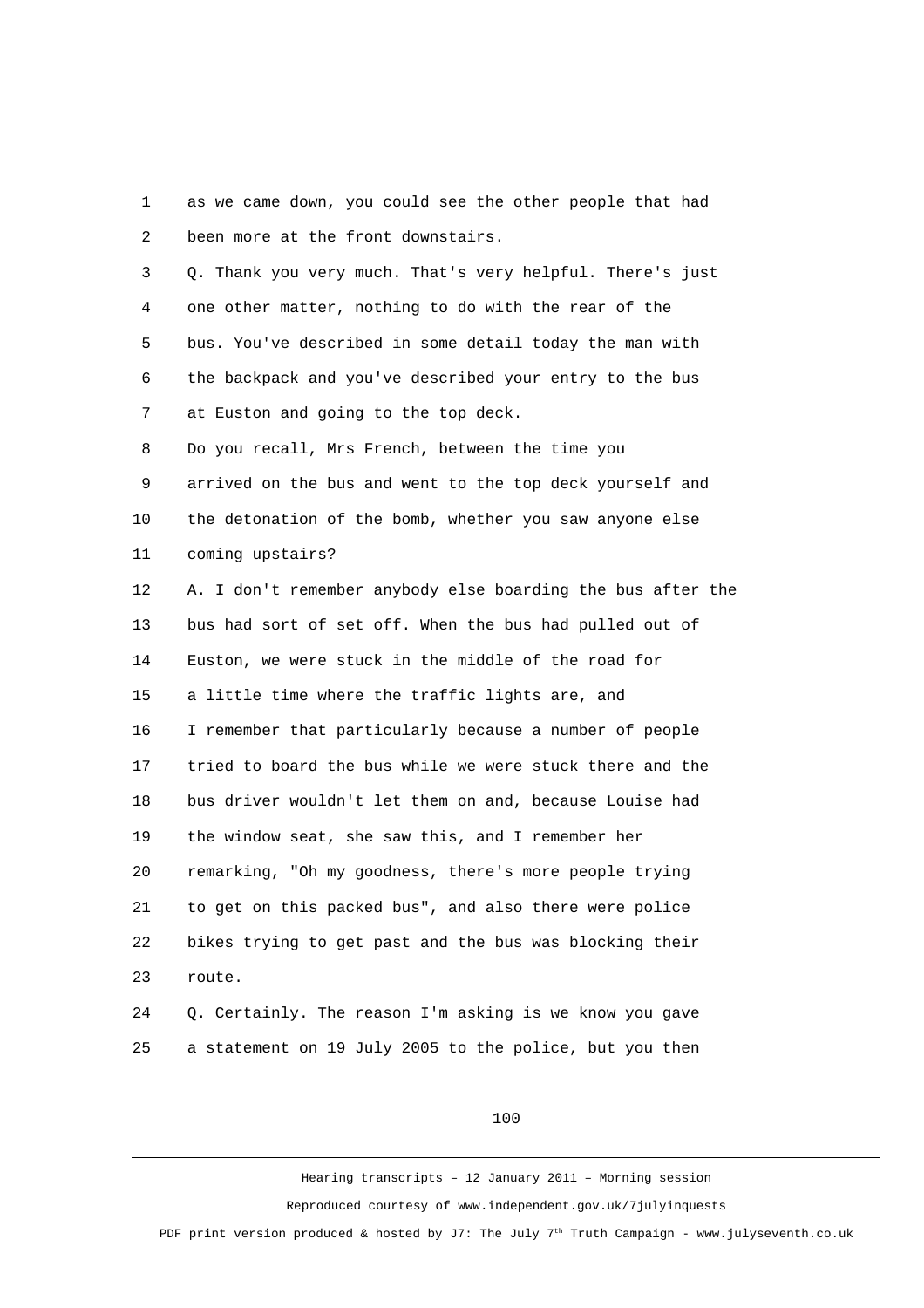1 gave a second statement months later. Do you remember 2 that? 3 A. Yes. 4 Q. 19 November 2005. My Lady, for your reference it's 5 INQ1860, the very bottom of that single-page statement. 6 In that statement, Mrs French, which is obviously much 7 closer to the time, you said: 8 "I am certain that no other person got on the bus 9 and came upstairs between Euston bus terminus and the 10 time the bomb detonated. I do recall that a number of 11 people, I think three, got off the bus that were sat on 12 the top deck because the because was moving so slowly, 13 but again I am certain no one got on and came upstairs." 14 A. I stand by that. 15 MS GALLAGHER: Thank you very much, Mrs French. I've 16 nothing further. 17 LADY JUSTICE HALLETT: Mr Coltart, Ms Saunders Mr Patterson? 18 Yes, Ms Sheff? 19 Questions by MS SHEFF 20 MS SHEFF: I have some questions. Ms French, I represent 21 both the families of Giles Hart and also Anat Rosenberg. 22 I would like to ask you a couple of questions about 23 each of them but, first of all, may I ask you about this 24 conversation that you heard behind you? 25 A. Yes, it was a conversation I was part of.

101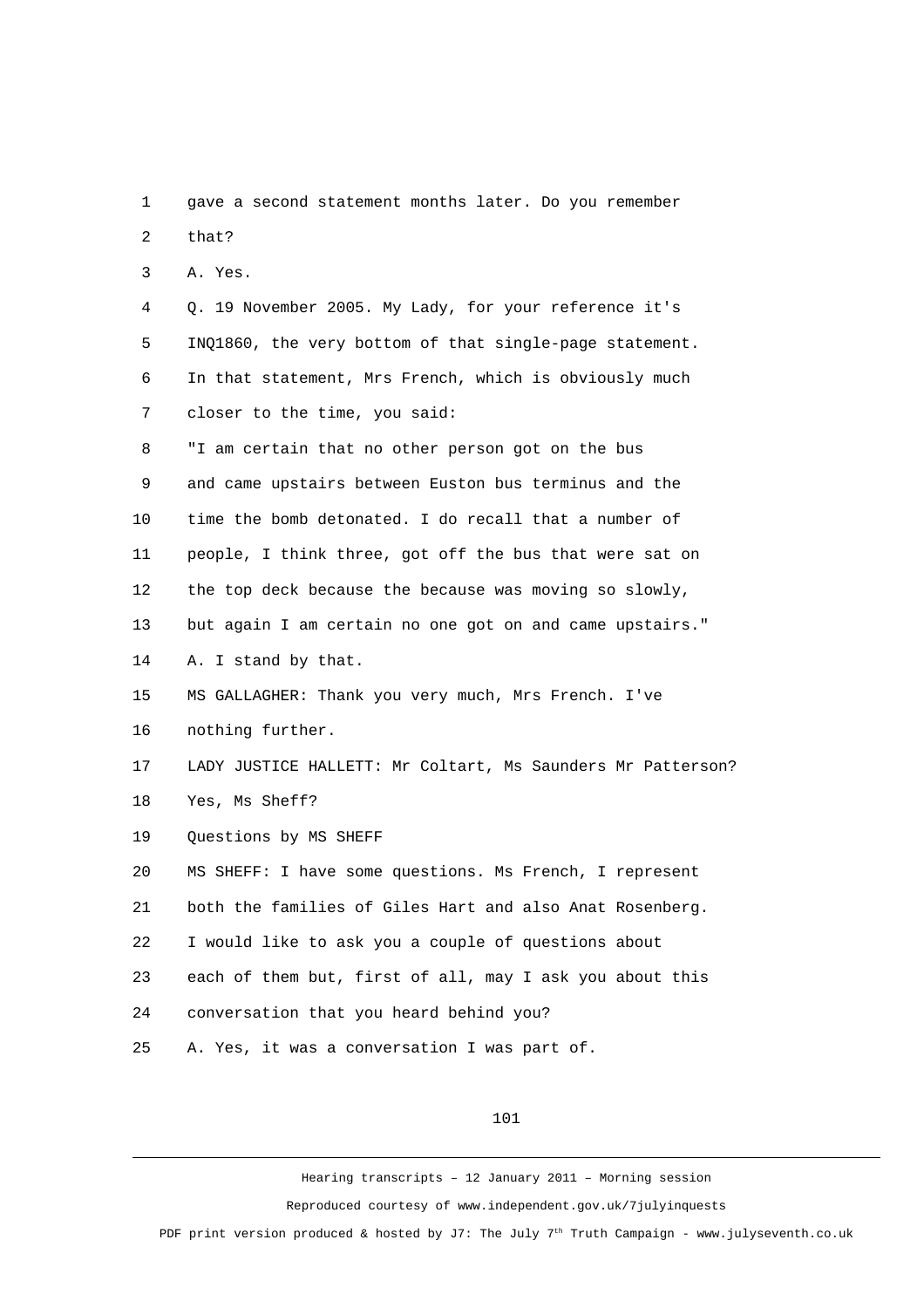1 Q. I see. It was Tony and Tania --

2 A. Yes.

 3 Q. -- who I think you must have subsequently identified, 4 because in your earlier statements you mention just two 5 people who were having this conversation.

6 A. Yes.

 7 Q. Again, was that from your research on the internet in 8 relation to who was involved in the Tavistock Square 9 bombing? 10 A. What happened was, I think around the September/October

11 time, a TV researcher contacted me, and it was in 12 sharing a few details with her, she actually said to me 13 "Oh, do you mean Tony and Tania, the couple from 14 Sydney?", at which point I said, "I don't know, they 15 were people I was talking to for five minutes on a bus", 16 but Louise had also seen something in the press only 17 a couple of weeks after the bombings and said "I think 18 that couple, they're really alive", because we were 19 obviously really concerned for them, and so the 20 researcher I spoke to then passed on some details of an 21 agent who had been helping them in Australia and so Tony 22 and I actually did have a telephone conversation because 23 I emailed him to say "I'm really pleased, you know, you 24 did survive. We were looking for you and we had feared 25 the worst".

## 102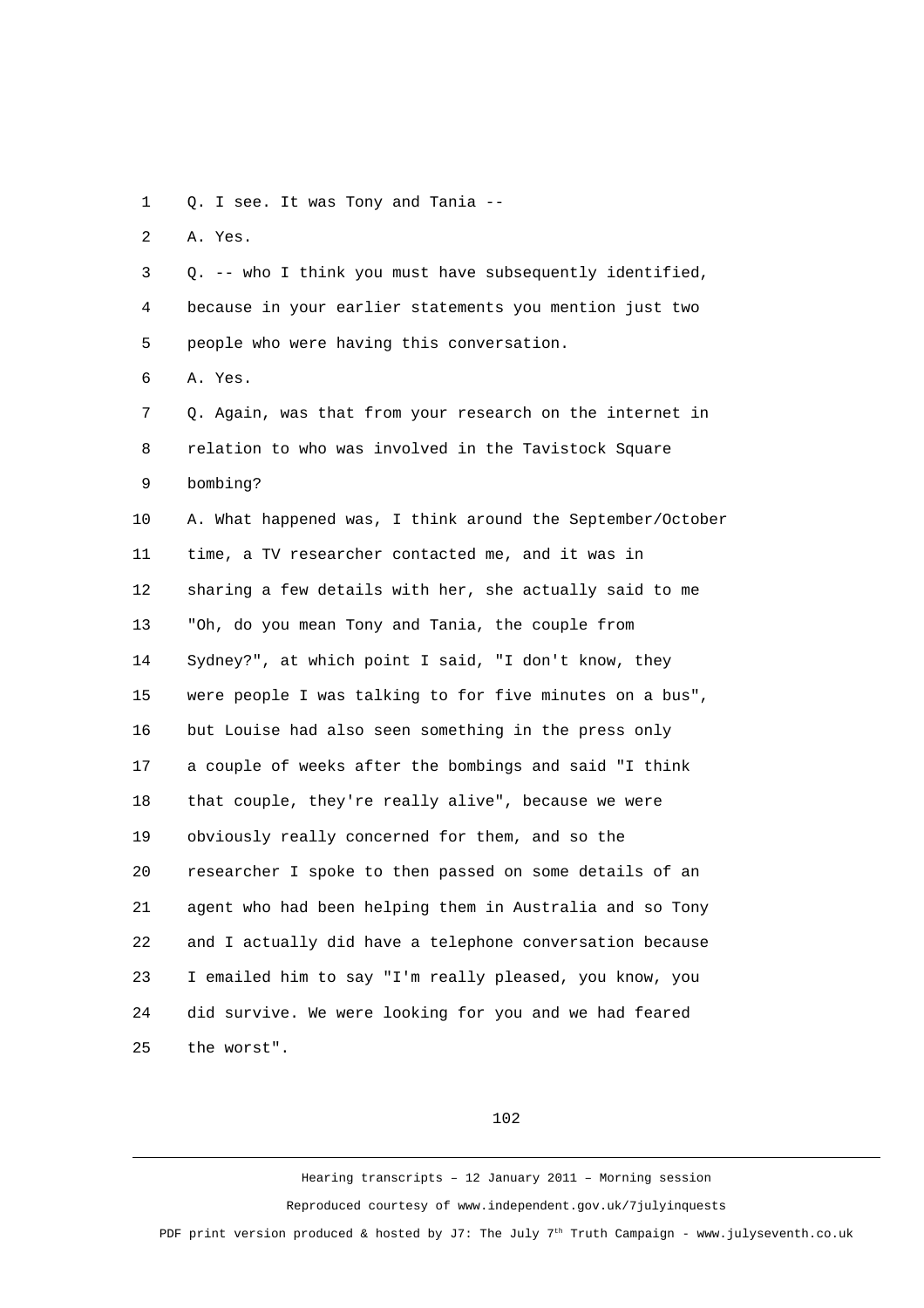| 1              | Q. So as a result of your involvement with the media, you  |
|----------------|------------------------------------------------------------|
| $\overline{c}$ | were, in fact, reunited with Tony, the person you'd had    |
| 3              | this conversation with?                                    |
| 4              | A. Yes, occasionally they can be helpful.                  |
| 5              | Q. Yes. It was Tony and Tania who were passing on          |
| 6              | information to you and Louise --                           |
| 7              | A. Yes.                                                    |
| 8              | Q. -- that there had been another explosion?               |
| 9              | A. That's what they believed and that's what other people  |
| 10             | at the scene had been relaying to them at the time.        |
| 11             | Q. I say "another explosion". Of course, this conversation |
| 12             | took place before the explosion on the bus.                |
| 13             | A. Before, yes.                                            |
| 14             | Q. Did they just mention one explosion or any others?      |
| 15             | A. Only one at that point, and they said they had been at  |
| 16             | Edgware and there were -- I don't even think they'd got    |
| 17             | down underground, but they couldn't get in and I believe   |
| 18             | they had heard the bang and it was, you know, other        |
| 19             | people saying, "Oh, that sounded like a bomb, I think      |
| 20             | a bomb's happened".                                        |
| 21             | Q. You said Edgware, is that Edgware Road station?         |
| 22             | A. Yes.                                                    |
| 23             | Q. So they'd actually been in or around the station at the |
| 24             | time that the bomb had gone off?                           |
| 25             | A. I believe so, yes. So I believe that's why -- how they  |

103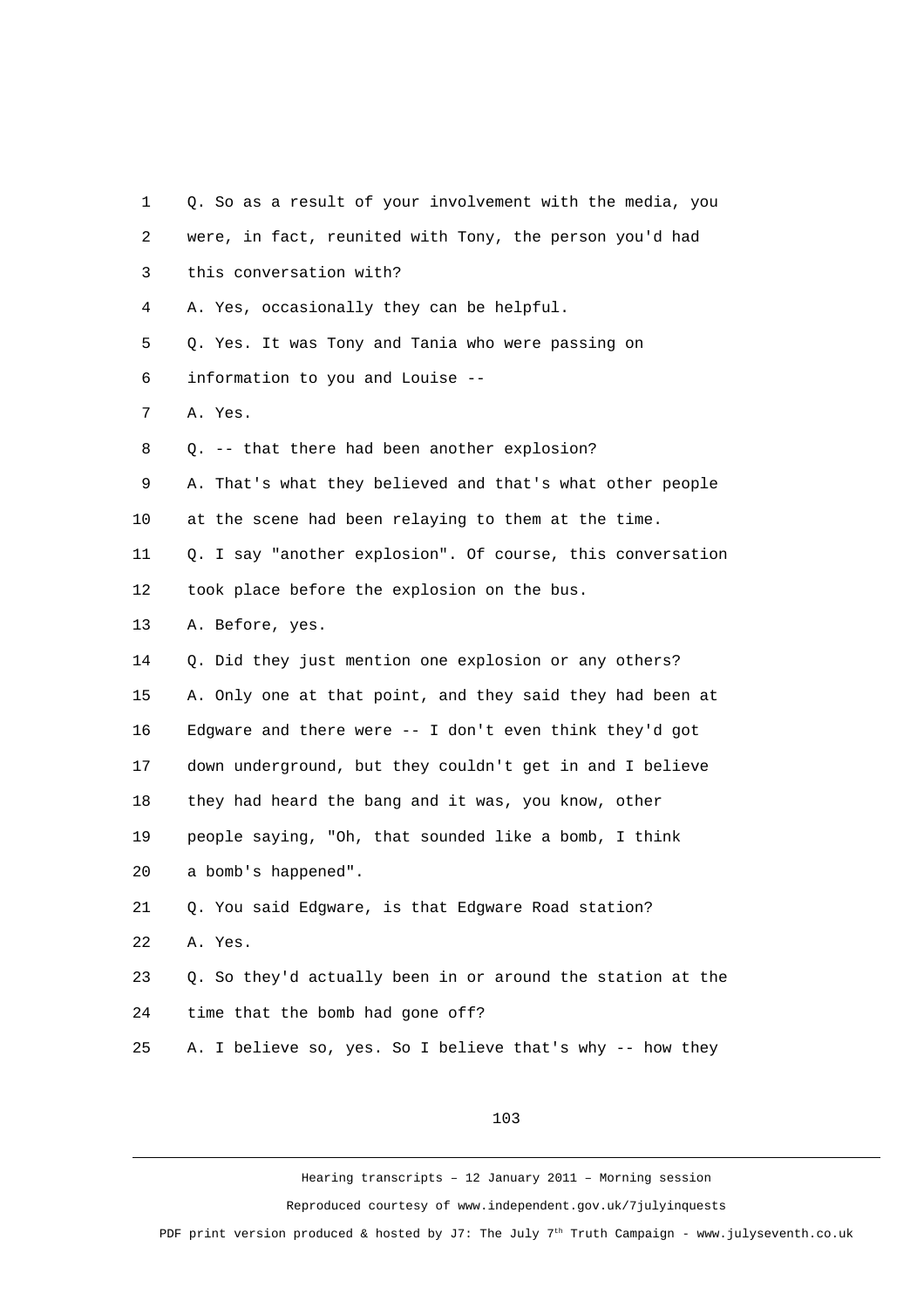1 were on the bus before us. So before it got to Euston, 2 I believe they were already on the bus. 3 MR KEITH: My Lady, they will be witnesses on Friday. 4 LADY JUSTICE HALLETT: Thank you. 5 MS SHEFF: Thank you. That was news to you at that time? 6 A. That was the first time that I actually considered 7 something might have already happened. I think because 8 it was G8 in Edinburgh on that day and because of the 9 Olympics the day before and because I don't come to 10 London very often, I think at first I had more presumed 11 it was more normal than it was when it first started 12 happening. 13 O. It was a very eventful period, those couple of days. 14 When you say "more normal", you say there was a lot of 15 police presence around? 16 A. There was. By the time we got on the bus, there were 17 lots of sirens and lots of emergency personnel, but 18 until we spoke to Tony and Tania, we thought it was 19 still more of a precautionary matter over something, 20 that there was some kind of security alert rather than 21 something had actually already happened. 22 Q. Rather than an actual event? 23 A. And it was only when Tony said "We heard a bang and 24 somebody said it could be a bomb", that was the first 25 moment I considered that actually something has already

104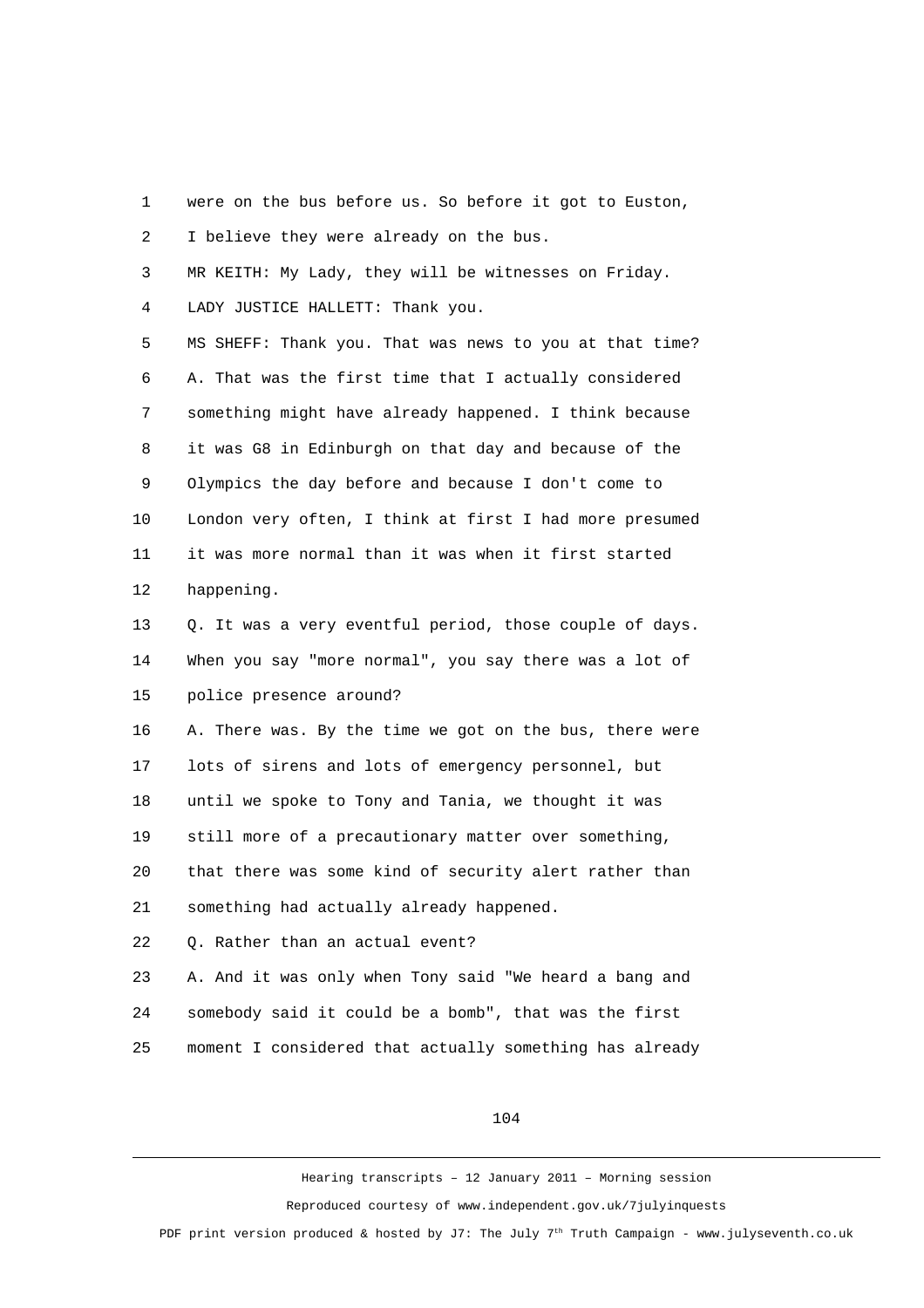1 happened.

| 2              | Q. Moving on to after the explosion itself, you had some   |
|----------------|------------------------------------------------------------|
| 3              | difficulty getting off the bus because there were          |
| 4              | various people who had obviously been hurt and killed on   |
| 5              | the bus, and your way was blocked by them and by debris.   |
| 6              | But you were helped down to the lower deck. You            |
| $\overline{7}$ | couldn't turn right because that was blocked off by the    |
| 8              | driver's cab and all the debris that prevented your        |
| 9              | exiting there, so you had to go towards the middle doors   |
| 10             | and, as you were exiting there, you say you saw            |
| 11             | a tragic, tangled mess of bodies and you specifically      |
| 12             | mentioned two who you think may be Anat Rosenberg and      |
| 13             | Anthony Fatayi-Williams?                                   |
| 14             | A. No, I don't think the two -- I don't think it was       |
| 15             | Anthony at the front.                                      |
| 16             | Q. Right.                                                  |
| 17             | A. I saw many -- I saw lots of them. I think I saw Anthony |
| 18             | from when I was on top of the bus still, and I could see   |
| 19             | him -- someone at the very back of the blast site, think   |
| 20             | of it as an aerial view, I'm trying not to be really       |
| 21             | graphic.                                                   |
| 22             | Q. No, I understand your difficulty. But in specifying     |
| 23             | those two, you said "Apart from those two, I presumed      |
| 24             | everyone was dead instantly". So were you suggesting       |
| 25             | that you thought at the time that --                       |

105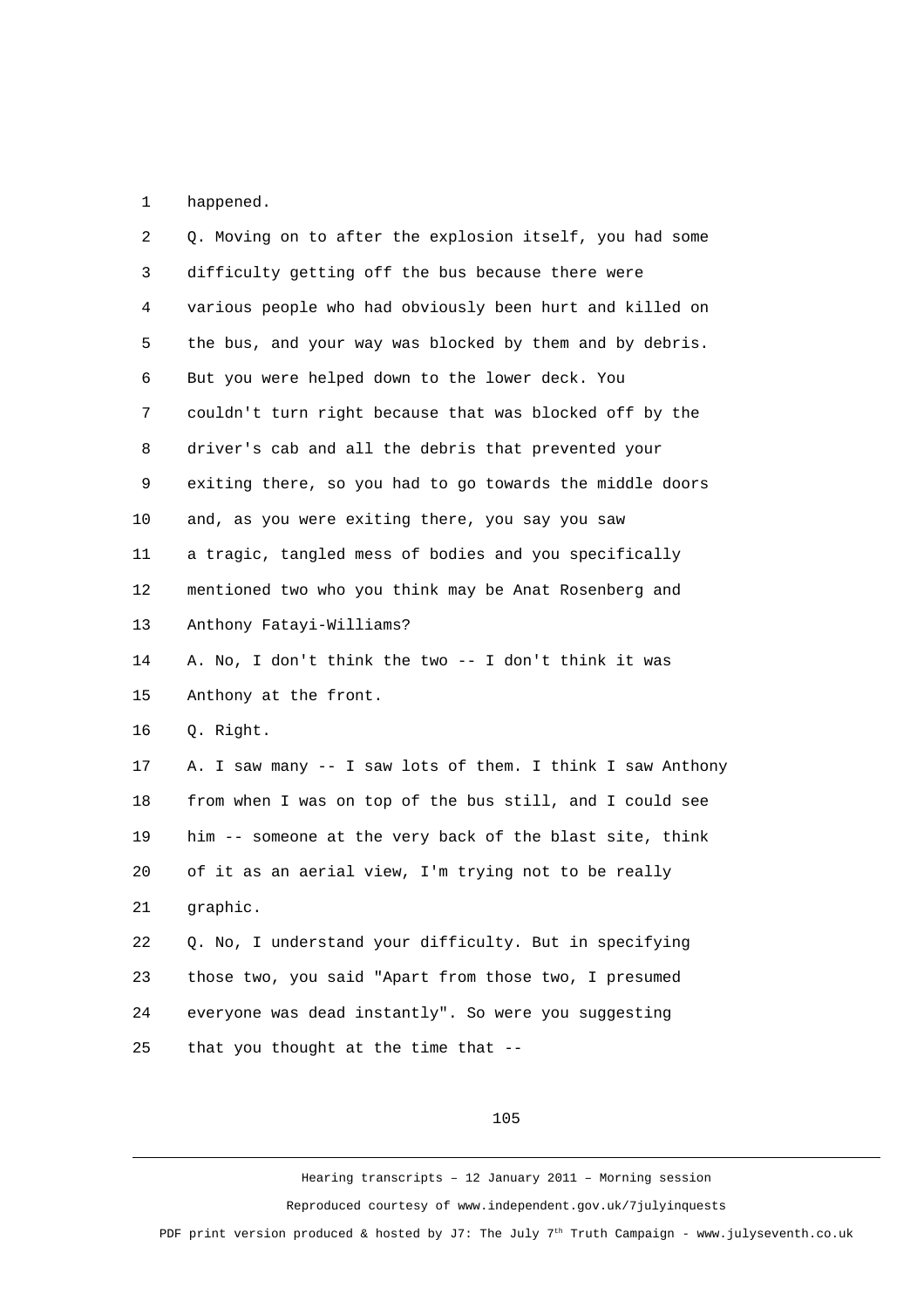1 A. No, I thought they were all dead, but then the two at 2 the front, Anat and somebody else, I don't know who -- 3 Q. I see, right. 4 A. -- I reacted to differently and, since the inquest 5 started, I've wondered why. 6 Q. Yes. Well, again, if I can assist you to this extent 7 and to confirm what Mr Keith said earlier, the family of 8 Anat Rosenberg are quite satisfied that there is no 9 evidence to suggest that she did survive, and that there 10 would have been anything at all that you could do. But 11 I'm sure they appreciate your wish that you would have 12 liked to have helped her if you could. 13 You describe her as possibly wearing a patterned 14 skirt. When you say "patterned", do you mean coloured 15 patterned? 16 A. Yes, I have a memory of someone wearing some kind of 17 patterned dress, or quite a sort of florally print, 18 someone wearing -- it's really hard five years later. 19 I wish I had written it all down. 20 Q. Of course. Did you ever see a photograph of 21 Anat Rosenberg? 22 A. Yes. 23 Q. Would it help to jog your memory to see a picture of her 24 now or are you satisfied that you've seen her and are 25 aware of what she looked like?

106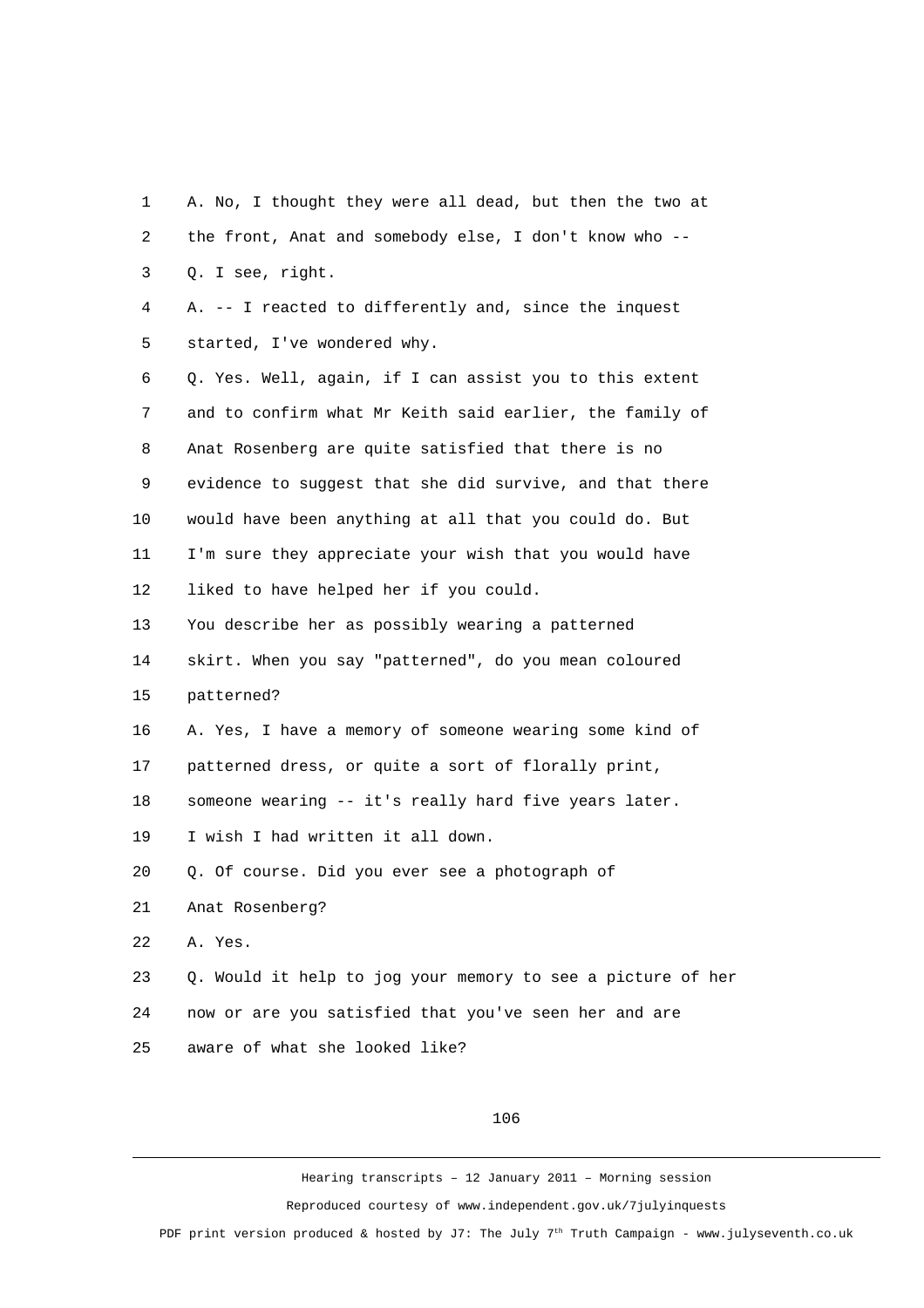| 1              | A. I don't think it -- I can't say for definite whether it  |
|----------------|-------------------------------------------------------------|
| $\overline{c}$ | was her or not, but --                                      |
| 3              | Q. It's just that what we know of --                        |
| 4              | A. To me, it would be the most likely person, if that makes |
| 5              | sense, but none of them looked like they did in their       |
| 6              | pictures of them when they were alive.                      |
| 7              | Q. No, absolutely not. Her boyfriend at that time noted     |
| 8              | that, when she left home that day, she was wearing          |
| 9              | a black, Whistles, silky dress which was embossed with      |
| 10             | black flowers, which seems to suggest that she was all      |
| 11             | in black, but as you say --                                 |
| 12             | A. People were all in a pile so you couldn't really --      |
| 13             | Q. A tangle?                                                |
| 14             | A. You couldn't even see if the two arms you could see were |
| 15             | the same person's arms or different people, if that         |
| 16             | makes sense, they were all on top of each other.            |
| 17             | Q. Yes, indeed, yes. An horrendous scene. But she           |
| 18             | appeared to be at the front of that morass --               |
| 19             | A. There were two more towards the front, and the roof sort |
| 20             | of came down, but you could see there were more people      |
| 21             | behind as well.                                             |
| 22             | Q. Can I just ask you about Giles Hart, please? Can we      |
| 23             | have, please, the bus plan, [INQ10285-6]?                   |
| 24             | I think you said that you worked with Giles Hart?           |
| 25             | A. I worked for the same company, but sadly, I never had    |

107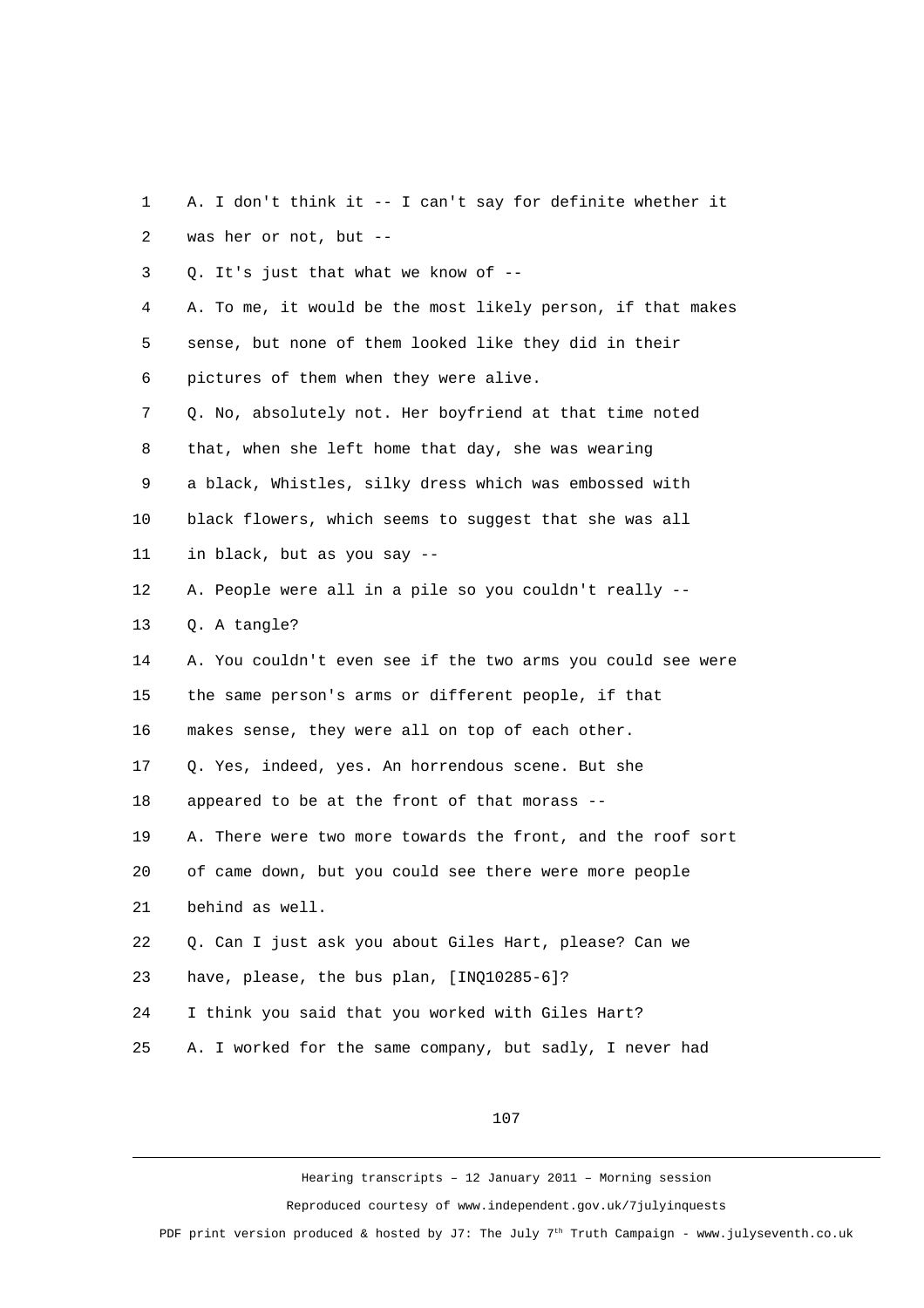1 the opportunity to meet him.

| $\overline{2}$ | Q. You never met him. But you do recall, when you came up  |
|----------------|------------------------------------------------------------|
| 3              | the stairs at the same time as the bomber with the         |
| 4              | rucksack, you watched him go and sit down and saw what     |
| 5              | he did with his rucksack. If the Met Police plan is        |
| 6              | correct and he was sitting at 53, then we believe that     |
| 7              | Giles Hart was sitting at 52, directly across the aisle    |
| 8              | from the bomber.                                           |
| 9              | Did you see anybody in that seat whom you may later        |
| 10             | have identified from your research as being the person     |
| 11             | who worked in the same company as you?                     |
| 12             | A. I know there were people sat there, but, no, I didn't   |
| 13             | recognise Giles. I tried really hard to think of           |
| 14             | whether I remembered Giles in the days after the           |
| 15             | bombing. I wish I could.                                   |
| 16             | Q. So you weren't aware of who sat there?                  |
| 17             | A. No.                                                     |
| 18             | Q. That's absolutely fine.                                 |
| 19             | A. I know the bus was very full when I boarded and I think |
| 20             | the majority of people had taken their seats when          |
| 21             | I boarded. There may be only one or two other people       |
| 22             | who got on after me, at the very most.                     |
| 23             | Q. Yes, because we can see, for example, on the lower deck |
| 24             | that there appear to be spare seats, but when you got      |
| 25             | on $-$                                                     |
|                |                                                            |

108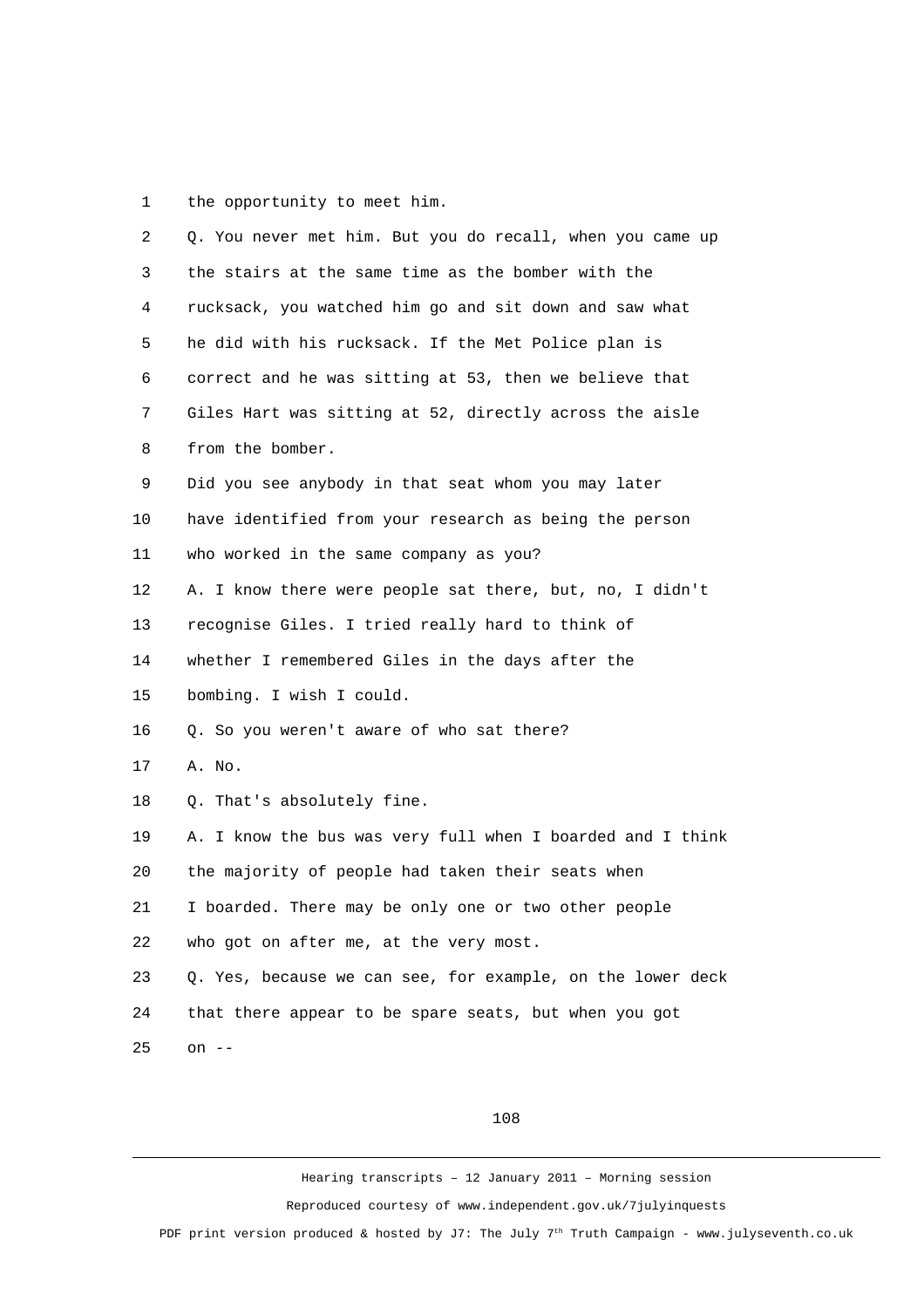1 A. It was all full downstairs, there were no seats when 2 I actually boarded.

 3 Q. Yes, which is why you made your way upstairs and found 4 some seats there.

 5 A. I know a couple of people got off from upstairs and 6 walked down, so the same may have happened with people 7 sat downstairs, but I didn't know which way to walk, so 8 that was why I stayed on the bus, but I did think about 9 getting off.

10 MS SHEFF: That's all I have to ask. Thank you very much 11 indeed, Ms French.

12 LADY JUSTICE HALLETT: Any other questions for Ms French? 13 Those are all the questions anybody has for you.

14 I do understand how difficult it must have been for you, 15 knowing that, not only would you have to relive the fact 16 that you were involved in an explosion, but how close 17 you came to the bomb itself. So I do really appreciate 18 your giving evidence before me. I hope we didn't add to 19 your anxiety by having the break over Christmas, and 20 I do hope you understand just how important it is, not 21 just to my inquiry, but to all the bereaved families, 22 that we hear from people who have survived, as you did, 23 thank goodness.

24 A. Thank you.

```
25 LADY JUSTICE HALLETT: As somebody who was involved, if at
```
## 109

Hearing transcripts – 12 January 2011 – Morning session Reproduced courtesy of www.independent.gov.uk/7julyinquests PDF print version produced & hosted by J7: The July  $7<sup>th</sup>$  Truth Campaign - www.julyseventh.co.uk